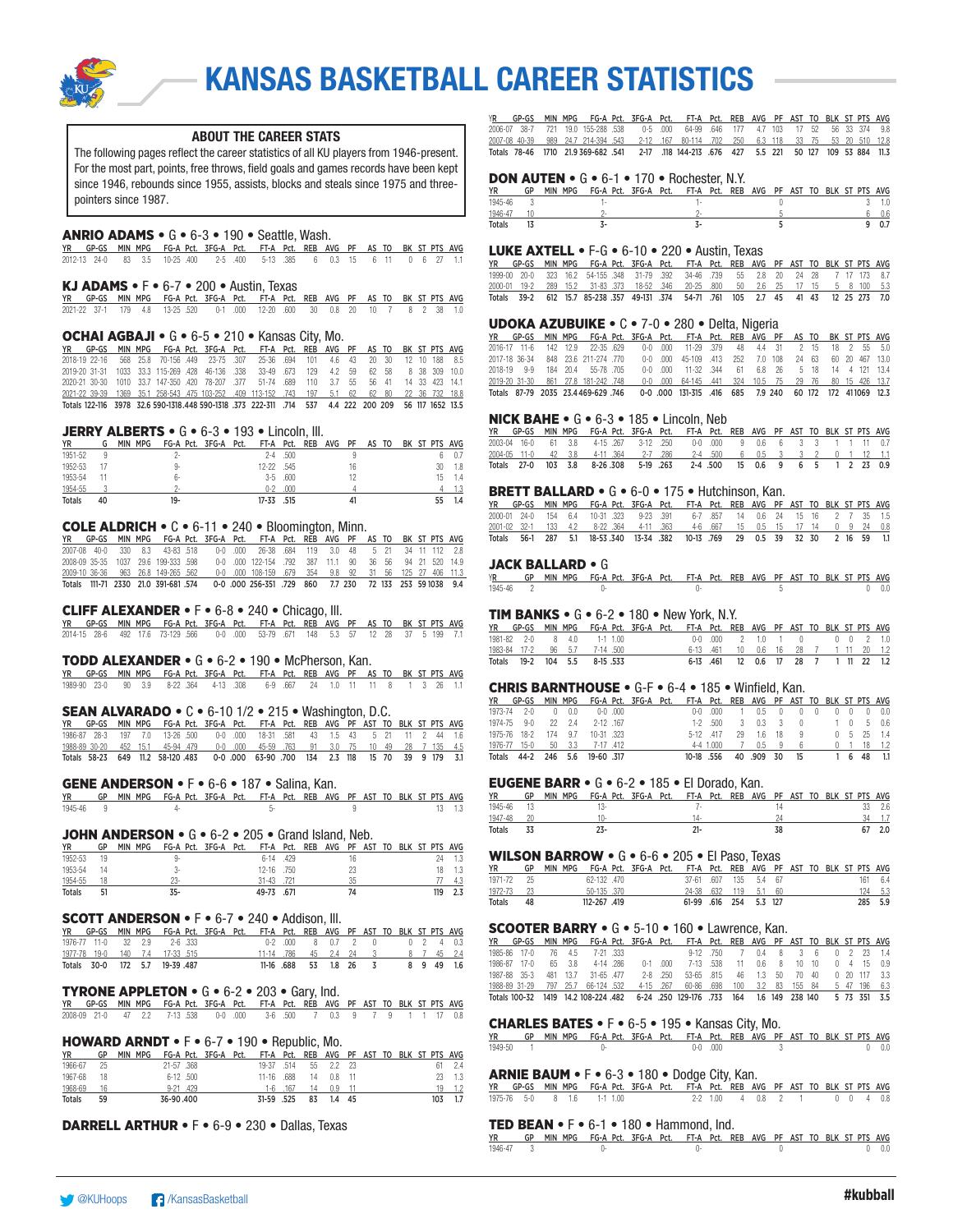

#### WALLY BECK • G • 6-3 • 195 • Mission, Kan.

|            | YR GP MIN MPG FG-A Pct. 3FG-A Pct. FT-A Pct. REB AVG PF AST TO BLK ST PTS AVG |  |         |  |  |  |  |            |
|------------|-------------------------------------------------------------------------------|--|---------|--|--|--|--|------------|
| 1950-51 12 |                                                                               |  | 3-5 600 |  |  |  |  | $3 \t 0.3$ |

#### BRENNAN BECHARD • G • 6-0 • 183 • Lawrence, Kan.

|  |  |  |  | YR GP-GS MIN-MPG FG-A-Pct. 3FG-A-Pct. FT-A-Pct. REB AVG PF AST TO-BLK ST-PTS-AVG |  |  |  |  |  |
|--|--|--|--|----------------------------------------------------------------------------------|--|--|--|--|--|
|  |  |  |  | 2006-07 12-0 26 2.2 1-3 333 1-3 333 0-2 000 4 0.3 5 1 0 0 0 3 0.3                |  |  |  |  |  |
|  |  |  |  | 2007-08 12-0 21 1.8 5-9 556 2-5 400 2-4 500 3 0.3 1 2 0 0 0 14 1.2               |  |  |  |  |  |
|  |  |  |  | 2008-09 11-1 16 1.5 0-6 000 0-4 000 1-2 .500 1 0.1 4 2 0 0 0 1 0.1               |  |  |  |  |  |
|  |  |  |  | Totals 35-1 63 1.8 6-18 333 3-12 250 3-8 375 8 0.2 10 5 0 0 0 18 0.5             |  |  |  |  |  |

#### BOB BILLINGS • G • 5-11 • 172 • Russell, Kan.

| YR      | GP   | MIN MPG FG-A Pct. 3FG-A Pct. FT-A Pct. REB AVG PF AST TO BLK ST PTS AVG |            |  |                         |  |  |  |  |         |
|---------|------|-------------------------------------------------------------------------|------------|--|-------------------------|--|--|--|--|---------|
| 1956-57 | - 22 |                                                                         | 10-34 .294 |  | 28-35 .800 19 0.9 11    |  |  |  |  | 48 2.2  |
| 1957-58 | - 20 | 64-136 .471                                                             |            |  | 45-64 726 41 2.1 41     |  |  |  |  | 173 8.7 |
| 1958-59 | - 23 | 46-135 .341                                                             |            |  | 46-60 .767 57 2.5 55    |  |  |  |  | 138 6.0 |
| Totals  | 65   | 120-305 .393                                                            |            |  | 119-159 748 117 1.8 107 |  |  |  |  | 359 5.5 |

#### CHARLIE B. BLACK • F • 6-4 1/2 • 195 • Kansas City, Kan.

| <b>YR</b>     | GP | MPG<br><b>MIN</b> |       | FG-A Pct. 3FG-A Pct. FT-A Pct. REB AVG PF AST TO BLK ST PTS AVG |      |  |    |  |  |     |      |
|---------------|----|-------------------|-------|-----------------------------------------------------------------|------|--|----|--|--|-----|------|
| 1945-46       | 20 |                   | ' 22- |                                                                 | 82-  |  | 69 |  |  | 326 | 16.3 |
| 1946-47       |    |                   | 107-  |                                                                 | 01   |  |    |  |  | 305 |      |
| <b>Totals</b> |    | $229 -$           |       |                                                                 | '73- |  |    |  |  | 631 | 13.4 |

#### TARIK BLACK • F • 6-9 • 260 • Memphis, Tenn.

| YR GP-GS MIN MPG FG-A Pct. 3FG-A Pct. FT-A Pct. REB AVG PF AST TO BLK ST PTS AVG  |  |  |  |  |  |  |  |  |  |
|-----------------------------------------------------------------------------------|--|--|--|--|--|--|--|--|--|
| 2013-14 33-15 446 13.5 74-107 692 0-1 000 33-55 600 128 3.9 93 9 23 17 10 181 5.5 |  |  |  |  |  |  |  |  |  |

#### KERRY BOAGNI • F • 6-8 • 205 • Gardena, Calif.

| YR 1999 |  | GP-GS MIN MPG FG-A Pct. 3FG-A Pct. FT-A Pct. REB AVG PF AST TO BLK ST PTS AVG |  |                                       |  |  |  |  |                |
|---------|--|-------------------------------------------------------------------------------|--|---------------------------------------|--|--|--|--|----------------|
|         |  | 1982-83 29-23 863 29.8 171-354 483                                            |  | 66-93 710 137 4.7 87 56               |  |  |  |  | 20 25 408 14.1 |
|         |  | 1983-84 10-6 210 21.0 37-66 561                                               |  | 12-16 750 40 4.0 26 16 18 3 11 86 8.6 |  |  |  |  |                |
|         |  | Totals 39-29 1073 27.5208-420 495                                             |  | 78-109 716 177 4.5 113 72             |  |  |  |  | 23 36 494 12.7 |

#### JERRY BOGUE • G • 6-1 • 172 • Wichita, Kan.

| <b>YR</b> | GP MIN MPG FG-A Pct. 3FG-A Pct. FT-A Pct. REB AVG PF AST TO BLK ST PTS AVG |  |  |           |  |  |  |  |  |
|-----------|----------------------------------------------------------------------------|--|--|-----------|--|--|--|--|--|
| 1949-50 3 |                                                                            |  |  | 1-1 1.000 |  |  |  |  |  |

#### ROGER BOHNENSTIEHL • F • 6-6 • 185 • Collinsville, Ill.

| ΥR            | GP | <b>MIN</b> | MPG |              | FG-A Pct. 3FG-A Pct. | FT-A Pct. REB AVG PF AST TO BLK ST PTS AVG |      |     |     |         |  |  |      |          |
|---------------|----|------------|-----|--------------|----------------------|--------------------------------------------|------|-----|-----|---------|--|--|------|----------|
| 1965-66       | 26 |            |     | 68-131 519   |                      | 34-60                                      | .567 | 101 | 3.9 | - 32    |  |  | 170. | 6.5      |
| 1966-67       | 26 |            |     | 167-325 .514 |                      | 92-127                                     | 724  | 176 | 68  | -57     |  |  |      | 426 16.4 |
| 1967-68       | 30 |            |     | 162-309 .524 |                      | 86-113 .761                                |      | 182 | 6.1 | -89     |  |  | 410  | 13.7     |
| <b>Totals</b> | 82 |            |     | 397-765 .519 |                      | 212-300                                    | .707 | 459 |     | 5.6 178 |  |  | 1006 | 12.3     |

#### KERRY BOLTON • G • 6-3 • 180 • Overland Park, Kan.

| YR            | GP | <b>MPG</b><br><b>MIN</b> |            |           | FG-A Pct. 3FG-A Pct. |         |      |    | FT-A Pct. REB AVG PF AST TO |      |  |  |    | BLK ST PTS AVG |
|---------------|----|--------------------------|------------|-----------|----------------------|---------|------|----|-----------------------------|------|--|--|----|----------------|
| 1962-63       | 22 |                          | 15-48.312  |           |                      | $4 - 8$ | .500 | 32 | 1.5                         | - 33 |  |  | 34 | 1.5            |
| 1963-64       |    |                          |            | 4-7 571   |                      | 3.5     | .600 |    | 06.                         |      |  |  |    | 1.0            |
| 1964-65       | 15 |                          |            | 4-11 .364 |                      | $6 - 7$ | .857 | 15 |                             | 19   |  |  |    | 0.9            |
| <b>Totals</b> | 48 |                          | 23-66 .348 |           |                      | 13-20   | .650 | 54 |                             | 63   |  |  | 59 |                |

#### B.H. BORN • C • 6-9 • 205 • Medicine Lodge, Kan.

| <b>YR</b>     | GP | MPG<br>MIN | FG-A Pct. 3FG-A Pct. |              |  | FT-A Pct. REB AVG PF AST TO BLK ST PTS AVG |     |  |  |     |      |
|---------------|----|------------|----------------------|--------------|--|--------------------------------------------|-----|--|--|-----|------|
| 1951-52       |    |            | 14-                  | 19-31 613    |  |                                            | 40  |  |  | 46  | 1.6  |
| 1952-53       | 25 |            | 163-                 | 148-234 .632 |  |                                            |     |  |  | 474 | 18.9 |
| 1953-54       |    |            | $131 -$              | 136-205 .663 |  |                                            | 83  |  |  | 398 | 19.0 |
| <b>Totals</b> |    |            | 308-                 | 303-470 .645 |  |                                            | 234 |  |  | 918 | 12.6 |

#### **JEFF BOSCHEE •**  $G \cdot 6 - 1 \cdot 185 \cdot$  Valley City, N.D.

|  |               |  |  |  | YR GP-GS MIN-MPG FG-A-Pct. 3FG-A-Pct. FT-A-Pct. REB AVG PF-AST-TO-BLK-ST-PTS-AVG-                   |  |  |  |  |  |
|--|---------------|--|--|--|-----------------------------------------------------------------------------------------------------|--|--|--|--|--|
|  | 1998-99 33-32 |  |  |  | 969 29.4 124-322 385 79-222 356 34-46 739 62 1.9 84 121 110 1 40 361 10.9                           |  |  |  |  |  |
|  | 1999-00 34-31 |  |  |  | 881 25.9 110-278 396 81-195 415 38-47 809 57 1.7 78 100 55 2 37 339 10.0                            |  |  |  |  |  |
|  |               |  |  |  | 2000-01 33-32 1099 33.3 125-293 427 68-189 360 48-61 787 80 2.4 86 115 54 5 35 366 11.1             |  |  |  |  |  |
|  |               |  |  |  | 2001-02 37:37 1161 31.4 168-358 469 110-337 .326 48-61 .787 97 2.6 77 89 37 5 49 494 13.4           |  |  |  |  |  |
|  |               |  |  |  | Totals 137-132 4109 30.0 527-1251 .421338-943 .358 168-215 .781 296 2.2 325 425 256 13 1611560 11.4 |  |  |  |  |  |

#### FRED BOSILEVAC • F • 6-4 • 195 • Lake Forest, Ill.

| <b>YR</b>   | GP    | MIN MPG |            | FG-A Pct. 3FG-A Pct. FT-A Pct. REB AVG PF AST TO BLK ST PTS AVG |                    |  |           |  |  |      |      |
|-------------|-------|---------|------------|-----------------------------------------------------------------|--------------------|--|-----------|--|--|------|------|
| 1969-70     | $20-$ |         | 18-44 .409 |                                                                 | 13-20 .650         |  | 26 1.3 26 |  |  | 49.  | - 25 |
| 1971-72 22- |       |         | 28-65 431  |                                                                 | 21-27 777          |  | 33 1.5 37 |  |  |      |      |
| Totals      | 42-   |         | 46-109 422 |                                                                 | 34-47 723 59 14 63 |  |           |  |  | 126. | 30   |

#### MARK BOXBERGER • F • 6-1 • 175 • Russell, Kan.

| <b>YR</b> | GP | MIN MPG FG-A Pct. 3FG-A Pct. FT-A Pct. REB AVG PF AST TO BLK ST PTS AVG |     |      |  |      |  |  |  |  |  |
|-----------|----|-------------------------------------------------------------------------|-----|------|--|------|--|--|--|--|--|
| 1955-56   |    |                                                                         | 0-0 | .000 |  | .000 |  |  |  |  |  |

#### TAD BOYLE • G • 6-4 • 180 • Greeley, Colo.

| YR GP-GS MIN-MPG FG-A-Pct. 3FG-A-Pct. FT-A-Pct. REB AVG PF AST TO-BLK-ST-PTS-AVG- |  |  |  |                                            |                        |                     |  |  |  |               |
|-----------------------------------------------------------------------------------|--|--|--|--------------------------------------------|------------------------|---------------------|--|--|--|---------------|
| 1981-82 27-1 588 21.8 30-76 395                                                   |  |  |  |                                            | 18-29 621 38 1.4 34 79 |                     |  |  |  | 0 26 78 2.9   |
| 1982-83 21-13 410 19.5 20-44 455                                                  |  |  |  | 25-32 781                                  |                        | 23 1.1 36 82        |  |  |  | $0$ 12 65 3.1 |
| 1983-84 28-3 302 10.8 18-37 486                                                   |  |  |  | 13-17 764                                  |                        | 14  0.5  20  57  30 |  |  |  | 0 9 49 18     |
| 1984-85 12-7 358 29.8 25-68 368                                                   |  |  |  | 22-28 786 31 1.0 18 38 28 0 14 72 2.3      |                        |                     |  |  |  |               |
| Totals 88-24 1658 18.8 93-225 .413                                                |  |  |  | 78-106 736 106 1.2 108 256 58 0 61 264 3.0 |                        |                     |  |  |  |               |

#### NICK BRADFORD • G-F • 6-7 • 205 • Fayetteville, Ark.

|               |  |                              |  | YR GP-GS MIN MPG FG-A Pct. 3FG-A Pct. FT-A Pct. REB AVG PF AST TO BLK ST PTS AVG             |  |  |  |  |             |
|---------------|--|------------------------------|--|----------------------------------------------------------------------------------------------|--|--|--|--|-------------|
| 1996-97 34-0  |  |                              |  | 253 7.4 33-82 402 3-22 136 9-25 360 43 1.3 39 24 36 10 11 78 2.3                             |  |  |  |  |             |
| 1997-98 39-3  |  | 548 14.1 67-148 453 2-15 133 |  | 29-48 604 96 25 58 65 57                                                                     |  |  |  |  | 8 35 165 42 |
| 1998-99 33-32 |  | 893 27.1 119-232 513         |  | 5-20 250 62-103 602 199 6.0 93 90 88 13 68 305 9.2                                           |  |  |  |  |             |
| 1999-00 34-24 |  |                              |  | 762 22.4 102-203 .502  4-23 .174  50-79 .633  164  4.8  96  117  79  21  73  258  7.6        |  |  |  |  |             |
|               |  |                              |  | Totals 140-59 2456 17.5 321-665 483 14-80 175 150-255 588 502 3.6 286 296 260 52 187 806 5.8 |  |  |  |  |             |

#### RICH BRADSHAW • G-F • 6-3 • 195 • Chicago, Ill.

| YR.           | GP-GS      | MIN MPG FG-A Pct. 3FG-A Pct. FT-A Pct. REB AVG PF AST TO BLK ST PTS AVG |             |  |                        |  |  |  |  |         |
|---------------|------------|-------------------------------------------------------------------------|-------------|--|------------------------|--|--|--|--|---------|
|               | 1967-68 28 |                                                                         | 69-175 394  |  | 36-51 .706 127 4.5 38  |  |  |  |  | 174 62  |
| 1968-69       | - 26       |                                                                         | 72-184 .391 |  | 35-50 .700 81 3.1 34   |  |  |  |  | 179 6.9 |
| <b>Totals</b> | 54         |                                                                         | 141-359 393 |  | 71-101 .703 208 3.9 72 |  |  |  |  | 353 6.5 |

#### CARLTON BRAGG JR. • F • 6-9 • 220 • Cleveland, Ohio

| YR GP-GS MIN MPG FG-A Pct. 3FG-A Pct. FT-A Pct. REB AVG PF AST TO BLK ST PTS AVG               |  |  |  |  |  |  |  |  |  |
|------------------------------------------------------------------------------------------------|--|--|--|--|--|--|--|--|--|
| 2015-16 38-0 338 8.9 64-114 561 4-7 571 12-18 667 94 2.5 61 17 29 7 14 144 3.8                 |  |  |  |  |  |  |  |  |  |
| 2016-17 31-5 429 13.8 67-132 508  0-4  000  27-42  643  128  4.1  74  14  28  17  11  161  5.2 |  |  |  |  |  |  |  |  |  |
| Totals 69-5 767 11.1 131-246 533 4-11 364 39-60 650 222 3.2 135 31 57 24 25 305 4.4            |  |  |  |  |  |  |  |  |  |

#### BILL BRAINARD • G • 6-3 • 170 • Newton, Kan.

| ΥR            | GP  | MPG<br>MIN  | FG-A Pct. 3FG-A Pct. |           |              | FT-A Pct. REB AVG PF AST TO BLK ST PTS AVG |     |  |  |     |       |
|---------------|-----|-------------|----------------------|-----------|--------------|--------------------------------------------|-----|--|--|-----|-------|
| 1953-54       | 20  | 21 -        |                      |           | 58-85 .682   |                                            | 30  |  |  | 100 | - 5.0 |
| 1954-55       | -20 |             |                      |           | 69-98 704    |                                            | 42  |  |  | 211 | 10.6  |
| 1955-56       | 20  | 33-109 .303 |                      | $44 - 63$ | .698         | 63                                         |     |  |  | 110 | 5.5   |
| <b>Totals</b> | 60  | 125-        |                      |           | 171-246 .695 |                                            | 103 |  |  | 421 |       |

#### MARVIN BRANCH • C • 6-10 1/2 • 225 • Detroit, Mich.

YR GP-GS MIN MPG FG-A Pct. 3FG-A Pct. FT-A Pct. REB AVG PF AST TO BLK ST PTS AVG 1987-88 14-14 305 21.8 38-78 .487 0-0 .000 41-59 .695 86 6.1 34 12 32 11 7 117 8.4

#### JOEL BRANSTROM • F • 6-6 • 197 • Half Moon Bay, Calif.

| YR GP-GS MIN-MPG FG-A-Pct. 3FG-A-Pct. FT-A-Pct. REB AVG PF AST TO BLK ST-PTS AVG |  |  |  |  |  |  |  |  |  |
|----------------------------------------------------------------------------------|--|--|--|--|--|--|--|--|--|
| 1994-95 14-0 22 1.6 2-7 286 0-0 000 10-13 769 8 0.5 2 1 3 1 0 14 1.0             |  |  |  |  |  |  |  |  |  |
| 1996-97 22-0 45 2.0 7-12 583 0-0 000 6-14 429 7 0.3 6 3 5 2 2 20 0.9             |  |  |  |  |  |  |  |  |  |
| Totals 36-0 67 1.9 9-19 474 0-0 000 16-27 593 15 0.4 8 4 8 3 2 34 0.9            |  |  |  |  |  |  |  |  |  |

#### CHRISTIAN BRAUN • G • 6-6 • 210 • Burlington, Kan.

|  |  |  |  | YR GP-GS MIN-MPG FG-A-Pct. 3FG-A-Pct. FT-A-Pct. REB AVG PF AST TO BLK ST-PTS AVG             |  |  |  |  |  |
|--|--|--|--|----------------------------------------------------------------------------------------------|--|--|--|--|--|
|  |  |  |  | 2019-20 31-5 568 18.3 56-130 431 32-72 444 19-26 731 90 2.9 41 15 13 7 21 163 5.3            |  |  |  |  |  |
|  |  |  |  | 2020-21 30-30 935 31.2 92-242 380 52-153 340 55-70 786 155 5.2 50 57 39 13 37 291 9.7        |  |  |  |  |  |
|  |  |  |  | 2021-22 40-39 1375 34.4 207-418 495 51-132 386 99-135 733 261 6.5 73 111 81 33 39 564 14.1   |  |  |  |  |  |
|  |  |  |  | Totals 101-74 2878 28.5 355-790 449 135-357 .378 171-231 .771 245 4.0 91 72 52 20 58 454 7.4 |  |  |  |  |  |

#### BILL BRIDGES  $\bullet$  C  $\bullet$  6-5  $\bullet$  225  $\bullet$  Hobbs, N.M.

| YR            | GP   |  | MIN MPG FG-A Pct. 3FG-A Pct. FT-A Pct. REB AVG PF AST TO BLK ST PTS AVG |  |                            |  |  |  |  |           |
|---------------|------|--|-------------------------------------------------------------------------|--|----------------------------|--|--|--|--|-----------|
| 1958-59       | - 25 |  | 117-307 381                                                             |  | 74-129 .574 343 13.7 81    |  |  |  |  | 308 12.3  |
| 1959-60       | - 28 |  | 112-293 .382                                                            |  | 94-142 .662 385 13.8 102   |  |  |  |  | 318 11.4  |
| 1960-61       | - 25 |  | 146-334 .437                                                            |  | 110-155 .710 353 14.1 81   |  |  |  |  | 402 16.1  |
| <b>Totals</b> | 78   |  | 375-934 .401                                                            |  | 278-426 .653 1081 13.9 264 |  |  |  |  | 1028 13.2 |

#### DAVID BRILL • F • 6-5 • 205 • Lewis, Kan.

| <b>YR</b> | GP   | MIN MPG FG-A Pct. 3FG-A Pct. FT-A Pct. REB AVG PF AST TO BLK ST PTS AVG |           |           |  |           |               |    |           |  |  |     |        |
|-----------|------|-------------------------------------------------------------------------|-----------|-----------|--|-----------|---------------|----|-----------|--|--|-----|--------|
| 1962-63   | - 16 |                                                                         |           | 6-20.300  |  | 13-16 812 |               |    | 26 1.6 21 |  |  |     | 25 1.5 |
| 1963-64   |      |                                                                         |           | 4-15 .267 |  |           | $6-12$ $.500$ |    | 28 2.5 11 |  |  |     | 14 1.2 |
| 1964-65   |      |                                                                         |           | 3-4 750   |  |           | $1-3$ .333    |    | 0.3       |  |  |     | 7 1.1  |
| Totals    | 33   |                                                                         | 13-39.333 |           |  | 20-31 645 |               | 56 | 1.7 35    |  |  | 46. | 1.4    |

#### ROGER BROWN • C • 6-10 • 225 • Chicago, Ill.

| ΥR            | GP | MIN | MPG         | FG-A Pct. 3FG-A Pct. | FT-A Pct. REB AVG PF AST TO BLK ST PTS AVG |      |     |               |  |  |     |      |
|---------------|----|-----|-------------|----------------------|--------------------------------------------|------|-----|---------------|--|--|-----|------|
| 1968-69       | 26 |     | 62-167 371  |                      | 32-57                                      | .561 | 178 | 6.8 92        |  |  | 156 | 6.0  |
| 1969-70       | 24 |     | 58-115 .504 |                      | 23-45 .511                                 |      | 140 | $5.8\quad 63$ |  |  | 139 | 5.8  |
| 1970-71       | 29 |     | 131-278 471 |                      | 64-114                                     | .561 | 322 | 107           |  |  | 326 | 11.2 |
| <b>Totals</b> | 79 |     | 251-560.448 |                      | 119-216 .551                               |      | 640 | 8.1 262       |  |  | 621 | 7.9  |

#### TERRY BROWN  $\bullet$  G  $\bullet$  6-2  $\bullet$  190  $\bullet$  Clyde, N.Y.

YR GP-GS MIN MPG FG-A Pct. 3FG-A Pct. FT-A Pct. REB AVG PF AST TO BLK ST PTS AVG 1989-90 35-0 562 16.1 138-311 444 89-208 428 21-32 656 88 2.5 34 29 28 2 18 386 11.0<br>1990-91 35-33 882 25.2 191-442 4.32 111-277 401 68-95 7.16 125 3.6 61 21 48 1 43 561<br>**Totals 70-33 1444 20.6 329-753 437200-485 412 89-12** 

#### CHASE BUFORD • G • 6-3 • 200 • San Antonio, Texas

|             |  | GP-GS MIN MPG FG-A Pct. 3FG-A Pct. FT-A Pct. REB AVG PF AST TO BLK ST PTS AVG |  |         |                                         |          |                                  |                       |  |  |  |  |
|-------------|--|-------------------------------------------------------------------------------|--|---------|-----------------------------------------|----------|----------------------------------|-----------------------|--|--|--|--|
|             |  | 2007-08 13-0 21 1.6 1-9 111 0-6 000                                           |  |         | 0-0 .000  5  0.4  4  1  2  1  1  2  0.2 |          |                                  |                       |  |  |  |  |
|             |  | 2008-09 11-0 13 1.2 2-4 500 0-1 000                                           |  |         |                                         | 0-0 .000 |                                  | 6 0.5 2 0 1 0 0 4 0.4 |  |  |  |  |
|             |  | 2009-10 11-0 25 2.3 1-3 333 0-0 000 4-7 571 5 0.5 4 1 1 0 2 6 0.5             |  |         |                                         |          |                                  |                       |  |  |  |  |
| Totals 35-0 |  | 59 1.7 4-16 250                                                               |  | 0-7.000 |                                         |          | 4-7 571 16 0.5 10 2 4 1 3 12 0.3 |                       |  |  |  |  |

#### BUDDY BULL • F • 6-1 • 170 • Columbus, Kan.

| YR            | GP | <b>MPG</b><br>MIN | FG-A Pct. 3FG-A Pct. |  |            |             | FT-A Pct. REB | AVG PF AST TO |    |  | BLK ST PTS AVG |    |     |
|---------------|----|-------------------|----------------------|--|------------|-------------|---------------|---------------|----|--|----------------|----|-----|
| 1948-49       |    |                   | 10-                  |  | 8-19       | .421        |               |               | 18 |  |                | 28 | 1.3 |
| 1949-50       |    |                   | ۰.                   |  |            | $6-6$ 1.000 |               |               |    |  |                |    | 1.0 |
| 1950-51       |    |                   | ۰.                   |  |            | $3-3$ 1.000 |               |               |    |  |                |    | 0.8 |
| <b>Totals</b> | 50 |                   | 18-                  |  | 17-28 .607 |             |               |               | 40 |  |                |    |     |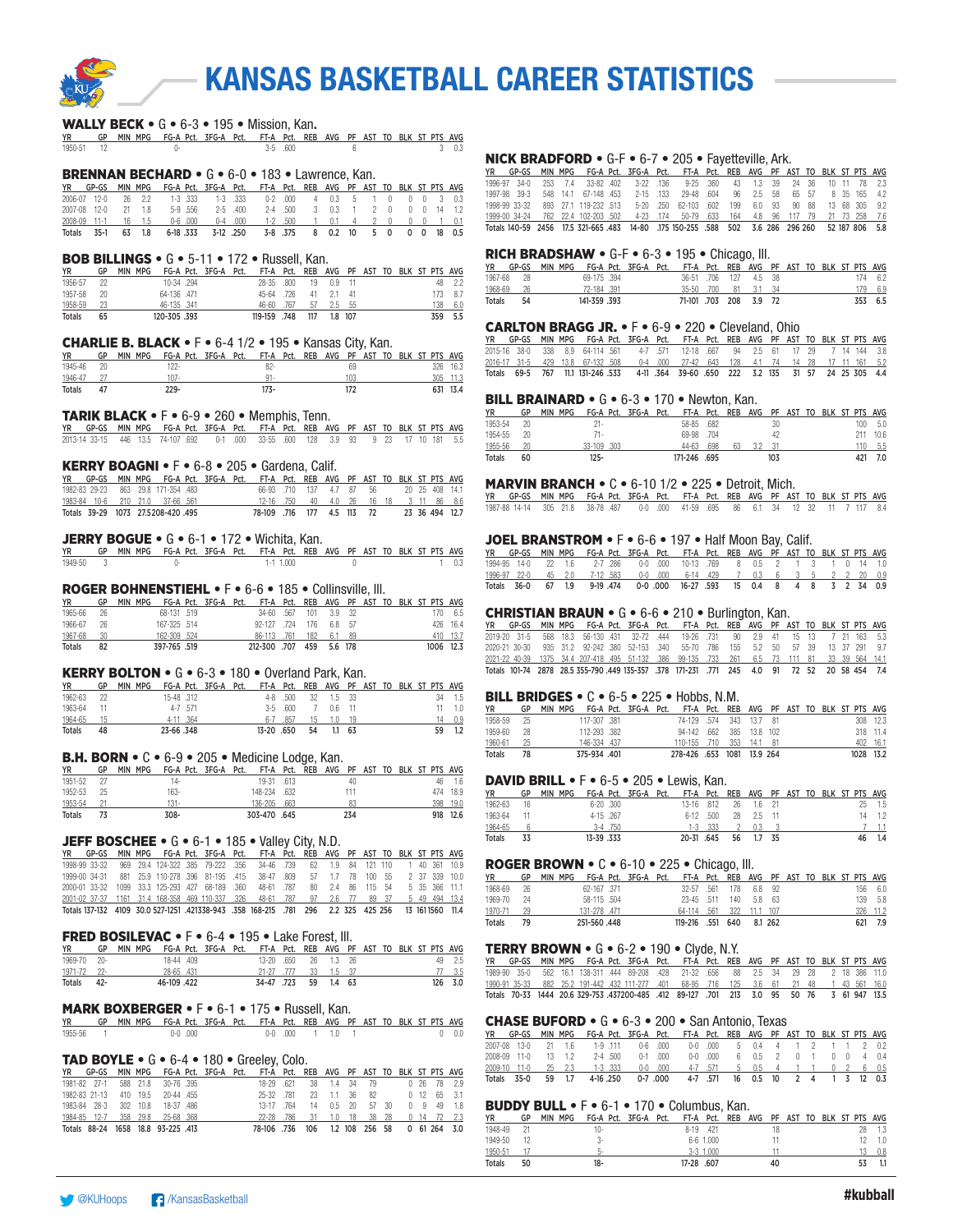

#### KEN BULLER  $\bullet$  F $\bullet$  5-11  $\bullet$  180  $\bullet$  Buhler, Kan.

| <b>YR</b>     | GP | MIN MPG FG-A Pct. 3FG-A Pct. FT-A Pct. REB AVG PF AST TO BLK ST PTS AVG |  |               |              |  |  |  |  |     |
|---------------|----|-------------------------------------------------------------------------|--|---------------|--------------|--|--|--|--|-----|
| 1950-51       |    |                                                                         |  |               | $2 - 4$ .500 |  |  |  |  | 0.5 |
| 1952-53       |    |                                                                         |  | $5-16$ $.313$ |              |  |  |  |  |     |
| <b>Totals</b> |    |                                                                         |  | 7-20.350      |              |  |  |  |  | 0.6 |

#### RICK CALLOWAY • F • 6-6 • 190 • Cincinnati, Ohio

YR G MIN MPG FG-A Pct. 3FG-A Pct. FT-A Pct. REB AVG PF AST TO BLK ST PTS AVG 1989-9035-35 838 24.0 178-327 .544 8-17 .471 94-128 .734 149 4.3 85 104 80 11 50 458 13.1

#### ALTONIO CAMPBELL • G • 5-11 • 165 • St. Louis, ,Mo.

| <b>YR</b> | GP-GS MIN MPG FG-A Pct. 3FG-A Pct. FT-A Pct. REB AVG PF AST TO BLK ST PTS AVG |  |  |  |                                      |  |                                       |  |  |  |  |
|-----------|-------------------------------------------------------------------------------|--|--|--|--------------------------------------|--|---------------------------------------|--|--|--|--|
|           | 1984-85 18-0 94 5.2 5-19 263                                                  |  |  |  | 12-23 522 10 0.6 15 15 13 0 1 22 1.2 |  |                                       |  |  |  |  |
|           | 1985-86 15-0 60 4.0 5-13 385                                                  |  |  |  |                                      |  | 4-8 500 10 0.7 8 8 10 1 0 14 0.9      |  |  |  |  |
|           | Totals 33-0 154 4.7 10-32 313                                                 |  |  |  |                                      |  | 16-31 .516 20 0.6 23 23 23 1 1 36 1.1 |  |  |  |  |

#### RANDY CANFIELD • C • 6-9 • 235 • Wichita, Kan.

| YR         |      |  |              | GP MIN MPG FG-A Pct. 3FG-A Pct. FT-A Pct. REB AVG PF AST TO BLK ST PTS AVG |                        |  |  |  |  |         |
|------------|------|--|--------------|----------------------------------------------------------------------------|------------------------|--|--|--|--|---------|
| 1970-71 16 |      |  | 29-57 .509   |                                                                            | 15-25 .600 56 3.5 49   |  |  |  |  | 73 4.6  |
| 1971-72 26 |      |  | 75-167 449   |                                                                            | 48-67 716 123 4.7 84   |  |  |  |  | 198 7.6 |
| Totals     | - 42 |  | 104-224 .464 |                                                                            | 63-92 .685 179 4.3 133 |  |  |  |  | 271 6.5 |

#### JACK CARBY  $\bullet$  C-F  $\bullet$  6-7  $\bullet$  229  $\bullet$  Kansas City, Mo.

|            | YR GP MIN MPG FG-A Pct. 3FG-A Pct. FT-A Pct. REB AVG PF AST TO BLK ST PTS AVG |  |          |  |  |  |  |            |
|------------|-------------------------------------------------------------------------------|--|----------|--|--|--|--|------------|
| 1949-50 10 |                                                                               |  | 4-10 400 |  |  |  |  | $26$ $2.6$ |

#### JEFF CAREY  $\bullet$  F-C  $\bullet$  6-11  $\bullet$  250  $\bullet$  Camdenton, Mo.

| YR      | GP-GS        |     |         |                |            |             | MIN MPG FG-A Pct. 3FG-A Pct. FT-A Pct. REB AVG PF AST TO BLK ST PTS AVG |                 |           |     |     |       |       |             |
|---------|--------------|-----|---------|----------------|------------|-------------|-------------------------------------------------------------------------|-----------------|-----------|-----|-----|-------|-------|-------------|
| 1998-99 | 26-0         | 143 | 55      | 16-30 533      |            | $0-0$ $000$ | 8-13 615                                                                |                 | 46 1.8 30 |     |     | 8 13  |       | 40 15       |
|         | 1999-00 24-0 | 133 | 55      |                | $9-15.600$ | $0-0$ $000$ |                                                                         | 5-10 500 34 1.4 |           | 19  | 10. | - 8   |       |             |
|         | 2000-01 33-0 |     | 275 8.3 | 19-35 543      |            | $0-1$ $000$ | 15-25 600                                                               |                 | 68 21 32  |     | 14  | - 22  |       | 7 9 53 16   |
|         | 2001-02 37-1 | 260 |         | 7.0 27-47 574  |            |             | 0-0 000 17-25 680 58 1.6 38                                             |                 |           |     |     | 4 12  |       | 9 11 71 1.9 |
| Totals  | $120 - 1$    |     |         | 6.8 71-127 559 |            | 0-1.000     | 45-73 .616 206 1.7                                                      |                 |           | 119 |     | 36 55 | 24 26 | 187 1.6     |

#### WILLIAM CARROLL • G-F • 6-7 • 195 • Norman, Okla.

|  |  | YR GP-GS MIN MPG FG-A Pct. 3FG-A Pct. FT-A Pct. REB AVG PF AST TO BLK ST PTS AVG |  |                       |  |                                 |  |  |  |            |
|--|--|----------------------------------------------------------------------------------|--|-----------------------|--|---------------------------------|--|--|--|------------|
|  |  | 1978-79 14-0 65 4.6 2-11 182                                                     |  |                       |  | 7-12 583 16 1.1 8 1 2 0 11 0.8  |  |  |  |            |
|  |  | 1979-80 23-5 195 8.5 22-48 458                                                   |  |                       |  | 6-10 600 34 1.5 32 8 1 4 50 2.2 |  |  |  |            |
|  |  | Totals 37-5 260 7.0 24-59 407                                                    |  | 13-22 591 50 1.4 40 9 |  |                                 |  |  |  | 3 4 61 1.6 |

#### JEREMY CASE • G • 6-0 • 160 • McAlester, Okla.

|        |              |     |            | YR GP-GS MIN-MPG FG-A-Pct. 3FG-A-Pct. FT-A-Pct. REB AVG PF-AST-TO-BLK-ST-PTS-AVG- |                   |  |           |                                     |  |       |  |              |
|--------|--------------|-----|------------|-----------------------------------------------------------------------------------|-------------------|--|-----------|-------------------------------------|--|-------|--|--------------|
|        | 2003-04 21-0 | 82  | 4.0        |                                                                                   | 9-36 250 6-26 231 |  |           | 2-3 667 10 0.5 6 8 11               |  |       |  | 0 8 26 12    |
|        | 2005-06 24-0 | 132 | $-5.5 - 1$ | 21-50 420                                                                         | 14-42 333         |  |           | 4-4 1.000 15 0.6 6                  |  | 10 6  |  | 60 25        |
|        | 2006-07 19-0 |     |            | 98 5.2 13-31 419 10-27 370                                                        |                   |  | 1-1 1.000 | 12 06 11                            |  | 164   |  | 37 19        |
|        |              |     |            | 2007-08 30-1 147 4.9 17-45 378 11-29 379                                          |                   |  |           | 2-2 1.000 10 0.3 12 28 6 0 7 47 1.6 |  |       |  |              |
| Totals | 94-1         |     |            | 459 4.9 60-162 370 41-124 .331                                                    |                   |  | 9-10 .900 | 47 0.5 35                           |  | 62 27 |  | 0 29 170 1.8 |

#### MARIO CHALMERS • G • 6-2 • 190 • Anchorage, Alaska

|  |  |  |  | YR GP-GS MIN MPG FG-A Pct. 3FG-A Pct. FT-A Pct. REB AVG PF AST TO BLK ST PTS AVG                  |  |  |  |  |  |
|--|--|--|--|---------------------------------------------------------------------------------------------------|--|--|--|--|--|
|  |  |  |  | 2005-06 33-21 859 26.0 121-272 445 48-128 .375 89-113 .788 74 2.2 75 127 93 5 89 379 11.5         |  |  |  |  |  |
|  |  |  |  | 2006-07 38-37 1108 29.2 159-324 491 59-146 404 87-113 770 115 3.0 95 124 91 16 97 464 12.2        |  |  |  |  |  |
|  |  |  |  | 2007-08 39-38 1170 30.0 164-318 516 73-156 .468 97-130 .746 120 3.1 99 169 75 23 97 498 12.8      |  |  |  |  |  |
|  |  |  |  | Totals 110-96 3137 28.5 444-914 486180-430 .419 273-356 .767 309 2.8 269 420 259 44 283 1341 12.2 |  |  |  |  |  |

#### WILT CHAMBERLAIN • C • 7-0 • 225 • Philadelphia, Pa.

| YR      | GP   |  |              |  | MIN MPG FG-A Pct. 3FG-A Pct. FT-A Pct. REB AVG PF AST TO BLK ST PTS AVG |  |  |  |  |           |
|---------|------|--|--------------|--|-------------------------------------------------------------------------|--|--|--|--|-----------|
| 1956-57 | - 27 |  | 275-588.467  |  | 250-399 .651 510 18.9 63                                                |  |  |  |  | 800 29.6  |
| 1957-58 | - 21 |  | 228-482 473  |  | 177-292 608 367 17.5 55                                                 |  |  |  |  | 633 30.1  |
| Totals  | 48   |  | 503-1070.470 |  | 427-691 618 877 18.3 118                                                |  |  |  |  | 1433 29.9 |

#### FRED CHANA • F • 6-6 • 210 • Brookfield, Ill.

| <b>YR</b>     | GP | MIN | MPG         |           | FG-A Pct. 3FG-A Pct. |            |            |     | FT-A Pct. REB AVG PF AST TO BLK ST PTS AVG |      |  |  |     |     |
|---------------|----|-----|-------------|-----------|----------------------|------------|------------|-----|--------------------------------------------|------|--|--|-----|-----|
| 1963-64       | 10 |     |             | 4-14 .286 |                      |            | $4-8$ .500 |     |                                            |      |  |  |     | 12  |
| 1964-65       |    |     |             | 32-67 478 |                      | 23-38 605  |            | 67  | 3.2                                        | - 30 |  |  | 87  | 4.1 |
| 1965-66       | 18 |     |             | 11-28 393 |                      |            | 5-12 417   | -21 |                                            |      |  |  |     | 1.5 |
| <b>Totals</b> | 49 |     | 47-109 .431 |           |                      | 32-58 .552 |            | 110 | 2.2 43                                     |      |  |  | 126 | 2.6 |

#### BILL CHAMPION • G • 6-1 1/2 • 180 • Wichita, Kan.

|               | YR - GP MIN MPG FG-A Pct. 3FG-A Pct. FT-A Pct. REB AVG PF AST TO BLK ST PTS AVG |  |             |  |  |  |  |  |
|---------------|---------------------------------------------------------------------------------|--|-------------|--|--|--|--|--|
| $1948 - 49$ 2 |                                                                                 |  | $0-1$ $000$ |  |  |  |  |  |

#### ERIC CHENOWITH • C • 7-1 • 270 • Villa Park, Calif.

|  |               |  |                                     |  |           | YR GP-GS MIN-MPG FG-A-Pct. 3FG-A-Pct. FT-A-Pct. REB AVG PF-AST-TO-BLK-ST-PTS-AVG-            |  |  |  |  |  |
|--|---------------|--|-------------------------------------|--|-----------|----------------------------------------------------------------------------------------------|--|--|--|--|--|
|  | 1997-98 39-10 |  |                                     |  |           | 664 17.0 89-196 454  0-1  000  52-76  684  191  4.9  97  29  61  62  13  230  5.9            |  |  |  |  |  |
|  | 1998-99 33-33 |  | 948 28.7 165-368 448                |  |           | 1-5 200 113-153 739 301 9.1 102 32 85 78 26 444 13.5                                         |  |  |  |  |  |
|  |               |  | 1999-00 34-21 748 22.0 113-247 457  |  | $0-2$ 000 | 66-83 795 191 5.6 94 36 57 53 19 292 8.6                                                     |  |  |  |  |  |
|  |               |  | 2000-01 33-25 746 22.6 111-243 .457 |  |           | 0-2 .000 93-136 .684 250 7.6 99 28 70 49 11 315 9.5                                          |  |  |  |  |  |
|  |               |  |                                     |  |           | Totals 139-89 3106 22.4 478-1054.454 1-10 100324-448 723 933 6.7 392 125 273 242 69 1281 9.2 |  |  |  |  |  |

#### WENDELL CLARK • G • 6-1 • 175 • Victoria, Ill.

|               | GP | MPG<br><b>MIN</b> | FG-A Pct. 3FG-A Pct. |  |      |  | FT-A Pct. REB AVG PF AST TO BLK ST PTS AVG |    |  |  |     |     |
|---------------|----|-------------------|----------------------|--|------|--|--------------------------------------------|----|--|--|-----|-----|
| 1945-46       |    |                   | $4() -$              |  |      |  |                                            |    |  |  |     | 5.3 |
| 1946-47       |    |                   |                      |  | -24- |  |                                            |    |  |  | 90  |     |
| <b>Totals</b> | 46 |                   | 68-                  |  |      |  |                                            | 86 |  |  | 191 | 4.2 |

#### JOHN CLELAND • G • 6-3 • 172 • Topeka, Kan.

| YR            |      |  |           |              |                                | GP MIN MPG FG-A Pct. 3FG-A Pct. FT-A Pct. REB AVG PF AST TO BLK ST PTS AVG |              |     |           |      |       |  |       |     |                |
|---------------|------|--|-----------|--------------|--------------------------------|----------------------------------------------------------------------------|--------------|-----|-----------|------|-------|--|-------|-----|----------------|
| 1955-56       |      |  |           | 3-7.429      |                                |                                                                            | $1-4$ 250    |     | 0.2       |      |       |  |       |     | 7 0.8          |
| 1956-57       |      |  |           | $4 - 5$ .800 |                                |                                                                            | $4-5$ $800$  |     | 07        |      |       |  |       |     | $12 \quad 2.0$ |
| 1957-58       |      |  |           | 4-13 .308    |                                |                                                                            | $9-9, 1.000$ |     |           |      |       |  |       |     | $-1.1$         |
| Totals        | - 30 |  | 11-25.440 |              |                                | 14-18 .778                                                                 |              |     | 26 0.9 14 |      |       |  |       |     | 36 1.2         |
| 2020-21 30-30 |      |  |           |              | 935 31.2 92-242 380 52-153 340 | 55-70 .786                                                                 |              | 155 | - 5.2     | - 50 | 57 39 |  | 13 37 | 291 | 9.7            |

#### ZACH CLEMENCE • F • 6-10 • 225 • San Antonio, Texas.

YR GP-GS MIN MPG FG-A Pct. 3FG-A Pct. FT-A Pct. REB AVG PF AST TO BLK ST PTS AVG 2021-22 24-0 117 4.9 15-40 .375 6-22 .273 14-29 .483 44 1.8 21 10 6 7 8 50 2.1

#### SHERRON COLLINS • G • 5-11 • 200 • Chicago, Ill.

|  |  |  |  | YR GP-GS MIN MPG FG-A Pct. 3FG-A Pct. FT-A Pct. REB AVG PF AST TO BLK ST PTS AVG                  |  |  |  |  |  |
|--|--|--|--|---------------------------------------------------------------------------------------------------|--|--|--|--|--|
|  |  |  |  | 2006-07 38-3 847 22.3 129-270 478 47-116 405 49-64 766 87 2.3 70 112 63 0 28 354 9.3              |  |  |  |  |  |
|  |  |  |  | 2007-08 34-3 808 23.8 116-251 462 38-105 362 45-58 776 74 2.2 54 105 68 3 39 315 9.3              |  |  |  |  |  |
|  |  |  |  | 2008-09 35-35 1229 35.1 226-521 434 77-205 376 132-166 795 101 2.9 67 174 115 0 39 661 18.9       |  |  |  |  |  |
|  |  |  |  | 2009-10 36-36 1187 33.0 185-434 426 70-189 .370 118-138 .855 75 2.1 60 161 85 2 39 558 15.5       |  |  |  |  |  |
|  |  |  |  | Totals 143-77 4071 28.5656-1476.444 232-615 .377 344-426 .808 337 2.4 251 552 331 5 145 1888 13.2 |  |  |  |  |  |

#### DWIGHT COLEBY • F • 6-9 • 240 • Nassau, Bahamas

YR GP-GS MIN MPG FG-A Pct. 3FG-A Pct. FT-A Pct. REB AVG PF AS TO BK ST PTS AVG 2016-17 24-0 134 5.6 17-30 .567 0-0 .000 7-18 .389 44 1.8 33 3 6 12 4 41 1.7

#### JALEN COLEMAN-LANDS • G • 6-4 • 190 • Indianapolis, Ind.

YR GP-GS MIN MPG FG-A Pct. 3FG-A Pct. FT-A Pct. REB AVG PF AST TO BLK ST PTS AVG 2021-22 39-1 322 8.3 51-109 .468 30-67 .448 30-67 .448 29 0.7 35 13 20 4 7 144 3.7

#### SHERRON COLLINS • G • 5-11 • 200 • Chicago, Ill.

|  |  |  |  | YR GP-GS MIN MPG FG-A Pct. 3FG-A Pct. FT-A Pct. REB AVG PF AST TO BLK ST PTS AVG                  |  |  |  |  |  |
|--|--|--|--|---------------------------------------------------------------------------------------------------|--|--|--|--|--|
|  |  |  |  | 2006-07 38-3 847 22.3 129-270 478 47-116 405 49-64 766 87 2.3 70 112 63 0 28 354 9.3              |  |  |  |  |  |
|  |  |  |  | 2007-08 34-3 808 23.8 116-251 462 38-105 .362 45-58 .776 74 2.2 54 105 68 3 39 315 9.3            |  |  |  |  |  |
|  |  |  |  | 2008-09 35-35 1229 35.1 226-521 434 77-205 .376 132-166 .795 101 2.9 67 174 115 0 39 661 18.9     |  |  |  |  |  |
|  |  |  |  | 2009-10 36-36 1187 33.0 185-434 426 70-189 .370 118-138 .855 75 2.1 60 161 85 2 39 558 15.5       |  |  |  |  |  |
|  |  |  |  | Totals 143-77 4071 28.5656-1476.444 232-615 .377 344-426 .808 337 2.4 251 552 331 5 145 1888 13.2 |  |  |  |  |  |

#### NICK COLLISON • F • 6-9 • 250 • Iowa Falls, Iowa

|  |  |  |  | YR GP-GS MIN MPG FG-A Pct. 3FG-A Pct. FT-A Pct. REB AVG PF AST TO BLK ST PTS AVG                     |  |  |  |  |  |
|--|--|--|--|------------------------------------------------------------------------------------------------------|--|--|--|--|--|
|  |  |  |  | 1999-00 34-33 774 22.8 145-292 497 5-13 .385 62-92 .674 234 6.9 97 38 70 32 36 357 10.5              |  |  |  |  |  |
|  |  |  |  | 2000-01 33-23 891 27.0 187-313 597 2-5 400 85-136 625 222 6.7 113 71 91 54 36 461 14.0               |  |  |  |  |  |
|  |  |  |  | 2001-02 37-36 989 26.7 245-414 592 3-8 375 84-146 575 307 8.3 108 64 93 83 39 577 15.6               |  |  |  |  |  |
|  |  |  |  | 2002-03 38-38 1238 32.6 281-507 554 13-38 342 127-200 635 380 10.0 95 84 92 74 44 702 18.5           |  |  |  |  |  |
|  |  |  |  | 70 14.8 1552097 14.8 1552097 14.8 101 143 1624 1624 1743 1744 1745 1745 18.0 1744 1755 1846 1855 174 |  |  |  |  |  |

#### NORM COOK  $\bullet$  F  $\bullet$  6-9  $\bullet$  210  $\bullet$  Lincoln, III.

| YR GP-GS MIN MPG FG-A Pct. 3FG-A Pct. FT-A Pct. REB AVG PF AST TO BLK ST PTS AVG |  |              |  |                           |  |  |  |  |                |
|----------------------------------------------------------------------------------|--|--------------|--|---------------------------|--|--|--|--|----------------|
| 1973-74 30-30                                                                    |  | 144-291 .495 |  | 53-80 663 196 6.5 88      |  |  |  |  | 341 11.4       |
| 1974-75 27-26    863    32.0    114-257    .444                                  |  |              |  | 49-72 681 222 8.2 98 46   |  |  |  |  | 35 23 277 10.3 |
| 1975-76 26-26 937 36.0 156-337 .463                                              |  |              |  | 74-105 .705 206 7.9 73 55 |  |  |  |  | 18 27 386 14.8 |
| Totals 83-82                                                                     |  | 414-885.468  |  | 176-257 685 624 7.5 259   |  |  |  |  | 1004 12.1      |

DEAN CORDER • C • 5-9 • 143 • Welda, Kan. YR GP MIN MPG FG-A Pct. 3FG-A Pct. FT-A Pct. REB AVG PF AST TO BLK ST PTS AVG 1945-46 9 2- 3- 6 7 0.8

#### ALLEN CORRELL • G • 6-3 • 180 • Philadelphia, Pa.

| <b>YR</b> | GP | MIN MPG          | FG-A Pct. 3FG-A Pct. FT-A Pct. REB AVG PF AST TO BLK ST PTS AVG |              |      |     |     |         |  |  |      |     |
|-----------|----|------------------|-----------------------------------------------------------------|--------------|------|-----|-----|---------|--|--|------|-----|
| 1959-60   |    | 19-49 388        |                                                                 | $31 - 41$    | .756 | 38  | 3.5 |         |  |  | 69   | 6.3 |
| 1960-61   | 24 | 71-166 .423      |                                                                 | 48-68 706    |      | 130 | 5.4 | - 51    |  |  | 190. | 7.9 |
| 1962-63   | g  | $31 - 75$ $.413$ |                                                                 | 27-32 844    |      | 46  | 5.1 |         |  |  | 89   | 9.8 |
| 1963-64   | 16 | 57-119 .479      |                                                                 | 45-50 .900   |      | 61  | 3.8 | -36     |  |  | 159  | 9.9 |
| Totals    | 60 | 178-409.435      |                                                                 | 151-191 .791 |      | 275 |     | 4.6 122 |  |  |      | 8.5 |

#### ROBERT COYNE • F • 6-8 • 180 • Denver, Colo.

YR GP-GS MIN MPG FG-A Pct. 3FG-A Pct. FT-A Pct. REB AVG PF AST TO BLK ST PTS AVG 1986-87 7-0 26 3.7 3-4 .750 0-0 .000 1-2 .500 6 0.9 2 0 6 0 0 7 1.0

#### JOHN CRAWFORD • F • 6-7 • 178 • Kansas City, Mo.

|  |  | YR GP-GS MIN MPG FG-A Pct. 3FG-A Pct. FT-A Pct. REB AVG PF AST TO BLK ST PTS AVG |  |                                 |                         |  |  |  |                |
|--|--|----------------------------------------------------------------------------------|--|---------------------------------|-------------------------|--|--|--|----------------|
|  |  | 1977-78 9-0 31 3.4 5-9 556                                                       |  | 4-4 1.000 13 1.4 5 0 5 2 14 1.6 |                         |  |  |  |                |
|  |  | 1978-79 29-29 894 30.8 125-240 .521                                              |  |                                 | 47-65 723 157 5.4 86 29 |  |  |  | 57 19 297 9.2  |
|  |  | 1979-80 28-17 678 24.2 98-189 519                                                |  | 24-31 774 134 4.8 64 13         |                         |  |  |  | 41 13 220 7.9  |
|  |  | 1980-81 32-15 816 25.5 105-210 .500                                              |  | 50-70 714 170 5.3 90 22         |                         |  |  |  | 52 24 260 8.1  |
|  |  | Totals 98-61 2419 24.7 333-648 .514                                              |  | 125-170 .735 474 4.8 245 64     |                         |  |  |  | 155 58 791 8.1 |

#### JOHN CRIDER • G • 6-4 • 190 • Horton, Kan.

|  |  |  |  | YR GP-GS MIN MPG FG-A Pct. 3FG-A Pct. FT-A Pct. REB AVG PF AST TO BLK ST PTS AVG |  |  |  |  |  |
|--|--|--|--|----------------------------------------------------------------------------------|--|--|--|--|--|
|  |  |  |  | 1998-99 12-0 34 2.8 1-10 100 0-3 000 3-4 750 7 0.6 3 2 6 0 2 5 0.4               |  |  |  |  |  |
|  |  |  |  | 1999-00 15-0 23 1.5 0-15 000 0-12 000 2-2 1.000 3 0.2 1 4 2 0 2 2 0.1            |  |  |  |  |  |
|  |  |  |  | Totals 27-0 57 2.1 1-25.040 0-15.000 5-6 833 10 0.4 4 6 8 0 4 7 0.3              |  |  |  |  |  |

#### BOB CRISLER • G • 5-9 • 150 • Merriam, Kan.

|           | YR - GP MIN MPG FG-A Pct. 3FG-A Pct. FT-A Pct. REB AVG PF AST TO BLK ST PTS AVG |  |  |  |               |  |  |  |               |
|-----------|---------------------------------------------------------------------------------|--|--|--|---------------|--|--|--|---------------|
| 1953-54 2 |                                                                                 |  |  |  | $0-0$ $000$ 1 |  |  |  | $0 \quad 0.0$ |

RANDY CULBERTSON • G • 6-0 • 155 • Kansas City, Mo.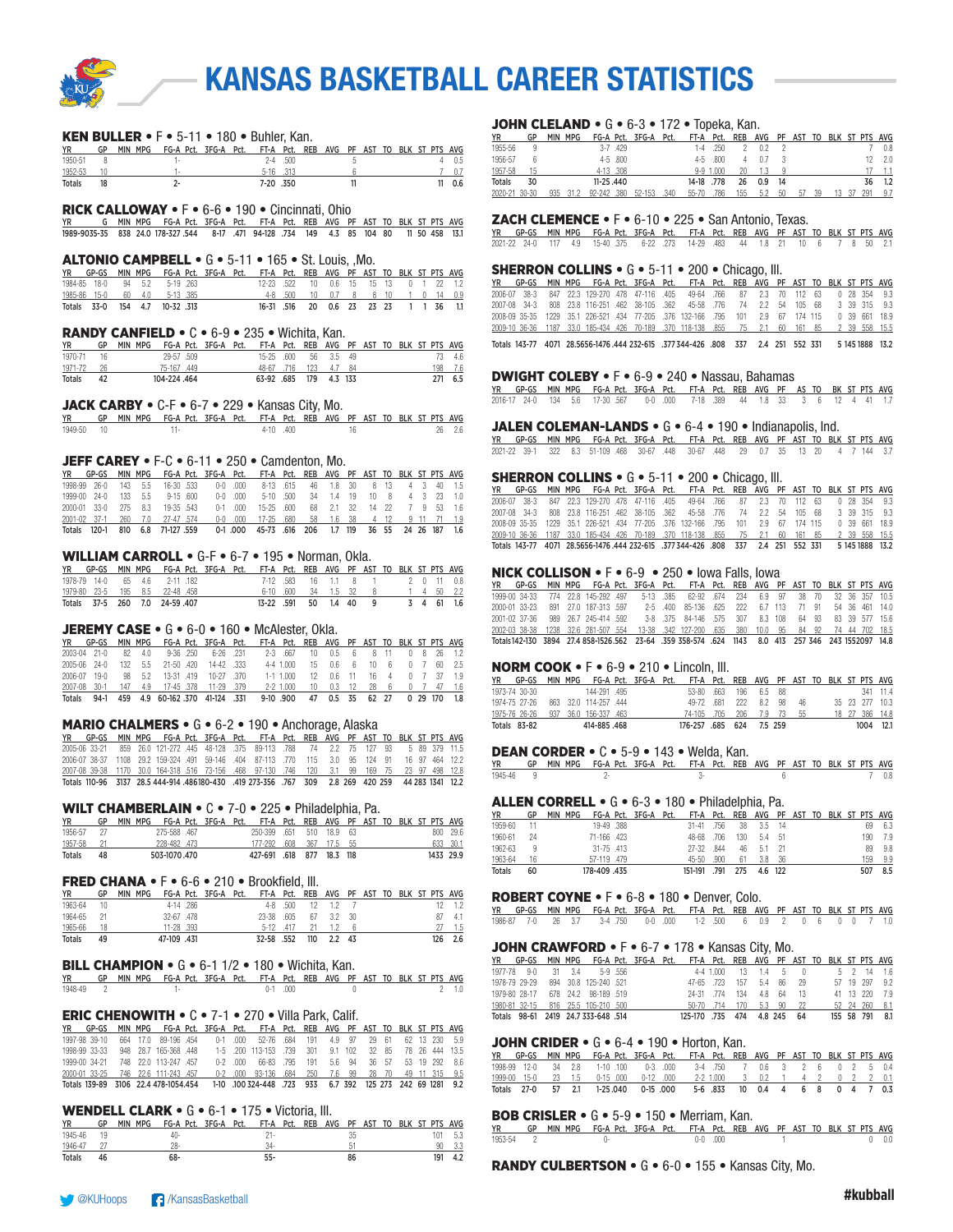

| MIN MPG FG-A Pct. 3FG-A Pct. FT-A Pct. REB AVG PF AST TO BLK ST PTS AVG<br>GP<br>$0-0$ .000<br>0.3<br>$6 - 1.5$<br>1971-72<br>$\overline{4}$<br>$3-6$ .500<br>$\overline{1}$<br>$\overline{1}$ | 3.1<br>15<br>85-236<br>.360<br>47<br>29<br>250 16.0<br>1955-56<br>80-96<br>.833<br>837 14.9<br>128<br>56<br>$312 -$<br>213-277 .769<br>Totals                                                                     |
|------------------------------------------------------------------------------------------------------------------------------------------------------------------------------------------------|-------------------------------------------------------------------------------------------------------------------------------------------------------------------------------------------------------------------|
| <b>SAM CUNLIFFE</b> $\bullet$ G $\bullet$ 6-6 $\bullet$ 200 $\bullet$ Seattle, Wash.                                                                                                           | AL DONAGHUE • F • 6-5 • 208 • Kansas City, Kan.                                                                                                                                                                   |
| GP-GS MIN MPG FG-A Pct. 3FG-A Pct. FT-A Pct. REB AVG PF AST TO BLK ST PTS AVG<br>YR                                                                                                            | GP MIN MPG FG-A Pct. 3FG-A Pct. FT-A Pct. REB AVG PF AST TO BLK ST PTS AVG<br>YR<br>1957-58<br>23<br>46-110 .427<br>23-40 .575<br>91<br>$4.0$ $43$                                                                |
| 2017-18 15-0 74 4.9 12-25 480<br>2-8 .250<br>2-2 1.000 9 0.6 11 4 5 1 2 28 1.9                                                                                                                 | 115 5.0<br>1958-59 25<br>102-242 .421<br>62-100 .620<br>125<br>5.0 64<br>266 10.6                                                                                                                                 |
| LANE CZAPLINSKI • G • 5-11 • 180 • Kansas City, Mo.                                                                                                                                            | 1959-60<br>17<br>81-208 .389<br>$23 - 35$<br>.697<br>84<br>4.9 47<br>185 10.9<br>566 8.7<br>108-175 .617 300<br>4.6 154<br>229-560.409                                                                            |
| YR GP-GS MIN MPG FG-A Pct. 3FG-A Pct. FT-A Pct. REB AVG PF AST TO BLK ST PTS AVG                                                                                                               | Totals<br>65                                                                                                                                                                                                      |
| 50 2.5<br>$5 - 8$ .625<br>2-4 .500<br>4-8 .500<br>2 0.1 3 7 4 1 1 16 0.8<br>1991-92 20-1                                                                                                       | <b>DEVON DOTSON • <math>G \cdot 6 - 2 \cdot 185 \cdot</math></b> Charlotte, N.C.                                                                                                                                  |
| <b>EDDIE DATER •</b> $G \cdot 6 - 21/2 \cdot 195 \cdot 6$ arden City, Kan.                                                                                                                     | YR GP-GS MIN MPG FG-A Pct. 3FG-A Pct. FT-A Pct. REB AVG PF AS TO BK ST PTS AVG                                                                                                                                    |
| GP MIN MPG FG-A Pct. 3FG-A Pct. FT-A Pct. REB AVG PF AST TO BLK ST PTS AVG<br>YR                                                                                                               | 2018-19 36-36 1168 32.4 147-305 .482 33-91 .363 115-147 .782<br>132<br>3.7 91 127 81<br>5 49 442 12.3<br>2019-20 30-30 1048 34.9 182-389 468 38-123 .309 142-171<br>.830<br>122<br>4.1 54 120 73<br>3 63 544 18.1 |
| 1955-56<br>24-72 333<br>$9-18$ .500<br>- 15<br>21  1.4  15<br>57 3.8<br>1956-57<br>11-29 .379<br>$2 - 2$ 1.000<br>10 <sup>°</sup><br>0.7<br>$24 - 1.6$<br>15<br>- 9                            | Totals 66-66 2216 33.6329-694 474 71-214 .332 257-318 .808 254 3.8 145 247 154<br>8 112 986 14.9                                                                                                                  |
| 31 1.0 24<br>Totals<br>30<br>35-101.347<br>11-20 .550<br>81 2.7                                                                                                                                |                                                                                                                                                                                                                   |
|                                                                                                                                                                                                | GREG DOUGLAS • F • 6-8 • 220 • Keokuk, Iowa                                                                                                                                                                       |
| <b>GUSTAVE DAUM • G • 6-3 • 200 • Topeka, Kan.</b><br>GP MIN MPG FG-A Pct. 3FG-A Pct. FT-A Pct. REB AVG PF AST TO BLK ST PTS AVG<br><b>YR</b>                                                  | YR<br>GP MIN MPG FG-A Pct. 3FG-A Pct.<br>FT-A Pct. REB AVG PF AST TO BLK ST PTS AVG                                                                                                                               |
| 1945-46<br>12<br>$12 -$<br>9-<br>15<br>33 2.9                                                                                                                                                  | 1967-68<br>26<br>46-101 .455<br>25-43 .581<br>100<br>3.8<br>69<br>117 4.5<br>1968-69 18<br>33-85 .388<br>21-33 .636<br>57<br>$3.2$ 45<br>87 4.8                                                                   |
|                                                                                                                                                                                                | $52$ $2.7$<br>1970-71<br>19<br>21-62 .339<br>10-13<br>.769<br>45<br>$2.4$ 18                                                                                                                                      |
| LARRY DAVENPORT • F • 6-2 • 175 • Newton, Kan.<br>MIN MPG<br>FG-A Pct. 3FG-A Pct.<br>YR<br>GP<br>FT-A Pct. REB AVG<br>AST TO BLK ST PTS AVG<br>PF                                              | 56-89 .629 202<br>3.2 132<br>256 4.1<br>Totals<br>63<br>100-248.403                                                                                                                                               |
| 22<br>7-10 .700<br>1951-52<br>$12 -$<br>14<br>31 1.2                                                                                                                                           | JOHN DOUGLAS • G-F • 6-2 • 180 • Leighton, Ala.                                                                                                                                                                   |
| 1952-53 25<br>25-32 .781<br>38<br>133 5.3<br>$54-$<br>105 5.0                                                                                                                                  | YR GP-GS MIN MPG FG-A Pct. 3FG-A Pct. FT-A Pct. REB AVG PF AST TO BLK ST PTS AVG                                                                                                                                  |
| 1953-54 21<br>23-35 .657<br>32<br>$41 -$<br>1954-55<br>12<br>10-19 .526<br>$30$ $2.5$<br>$10 -$                                                                                                | 1976-77 28-28 1018 36.4 223-457 .484<br>91-138 .659<br>172<br>6.1 84<br>8 43 537 19.2<br>48                                                                                                                       |
| 80<br>$117 -$<br>92<br>299 3.7<br>Totals<br>65-96 .677                                                                                                                                         | 1977-78 29-27 806 27.8 158-364 .434<br>52-73 .712<br>133<br>47<br>10 46 368 12.7<br>4.6<br>77<br>Totals 57-55 1824 32.0 381-821.464<br>143-211 .678 305 5.4 161 95<br>18 89 905 15.9                              |
|                                                                                                                                                                                                |                                                                                                                                                                                                                   |
| <b>BEN DAVIS • F</b> • 6-8 • 235 • Fort Pierce, Fla.<br>GP-GS MIN MPG FG-A Pct. 3FG-A Pct. FT-A Pct. REB AVG PF AST TO BLK ST PTS AVG<br>ΥR                                                    | <b>KEITH DOUGLAS • <math>G \cdot 6 - 2 \cdot 200 \cdot</math> Quincy, III.</b>                                                                                                                                    |
| 0-0 .000 48-92 .522 145 4.5 89 15 41 7 18 212 6.6<br>1991-92 32-7<br>564 17.6 82-173 .474                                                                                                      | YR GP-GS MIN MPG FG-A Pct. 3FG-A Pct. FT-A Pct. REB AVG PF AST TO BLK ST PTS AVG<br>1979-80 28-2 306 11.0<br>37-65 .554<br>24-36 .667<br>19 0.7<br>40 30<br>1 19<br>96 3.4                                        |
|                                                                                                                                                                                                |                                                                                                                                                                                                                   |
| <b>PAT DAVIS</b> • $G \cdot 6 - 2 \cdot 180 \cdot$ Topeka, Kan.<br>GP MIN MPG FG-A Pct. 3FG-A Pct. FT-A Pct.<br>AVG PF AST TO BLK ST PTS AVG<br><b>YR</b><br>REB                               | <b>MICAH DOWNS • <math>G \cdot 6 - 0 \cdot 200 \cdot</math> Kirkland, Wash.</b>                                                                                                                                   |
| 1964-65<br>$0-2$ .000<br>2 0.3<br>$\overline{7}$<br>$2 - 2$ 1.000<br>$\mathbf{0}$<br>0.0<br>$\overline{0}$                                                                                     | YR GP-GS MIN MPG FG-A Pct. 3FG-A Pct. FT-A Pct. REB AVG PF AST TO BLK ST PTS AVG<br>2005-06 13-0 152 11.7 19-50 380 12-32 375<br>6-11 .545 28 2.2 13 13 9 2 1                                                     |
| 30 1.5<br>1965-66<br>20<br>10-20 .500<br>10-14 .714<br>14  0.7  10<br>4-16 .250<br>$3-10$ .300<br>1966-67<br>16<br>11<br>0.7<br>- 8                                                            |                                                                                                                                                                                                                   |
| 11 0.7<br>25<br>43 1.0<br>Totals<br>43<br>14-38.368<br>15-26 .577<br>0.6<br>18                                                                                                                 | JAY DRAKE • G • 5-10 • 166 • Lawrence, Kan.                                                                                                                                                                       |
|                                                                                                                                                                                                | GP MIN MPG FG-A Pct. 3FG-A Pct. FT-A Pct. REB AVG PF AST TO BLK ST PTS AVG<br>YR<br>1949-50<br>$-5$<br>$1-1$ $1.000$<br>5<br>30.6<br>$1-$                                                                         |
| SILVIO DE SOUSA · F · 6-9 · 245 · Luanda, Angola<br>GP-GS MIN MPG FG-A Pct. 3FG-A Pct. FT-A Pct. REB AVG PF AST TO BK ST PTS AVG<br>YR                                                         |                                                                                                                                                                                                                   |
| 175 8.8<br>32-47 .681<br>$0 - 0$ .000<br>15-21 .714<br>74 3.7 33<br>4 18<br>3 1 79 4.0<br>2017-18 20-0                                                                                         | <b>GREG DREILING • C</b> • 7-1 • 250 • Wichita, Kan.                                                                                                                                                              |
| $2 - 3$ .667<br>32<br>2 17 15 2 47 2.6<br>2019-20 18-1<br>151<br>8.4<br>16-34 .471<br>13-25 .520<br>51<br>2.8                                                                                  | YR GP-GS MIN MPG FG-A Pct. 3FG-A Pct. FT-A Pct. REB AVG PF AS TO BK ST PTS AVG                                                                                                                                    |
| Totals 38-1 326 8.6 48-81.593<br>2-3 .667 28-46 .609 125 3.3 65 6 35 18 3 126 3.3                                                                                                              | 1983-84 32-30<br>742 23.2 121-228 .530<br>69-93 .742<br>4.8 103<br>28 60<br>153<br>38<br>12<br>311 9.7<br>987 29.0 173-300 .577<br>101-139 .727 235<br>6.9 113 42 79 55 14 447 13.1<br>1984-85 34-34              |
| <b>CARL DEANE •</b> $G \cdot 5\n-10 \cdot 150 \cdot$ Kansas City, Kan.                                                                                                                         | 1985-86 39-39 1031 26.4 180-300 600<br>91-128 .711<br>262<br>$6.7$ 121<br>57 69<br>45 13 451 11.6                                                                                                                 |
| GP MIN MPG FG-A Pct. 3FG-A Pct. FT-A Pct. REB AVG PF AST TO BK ST PTS AVG<br>YR                                                                                                                | Totals 105-103 2760 26.3 474-828 .572<br>261-360 .725 650<br>6.2 337 127 208 138 39 1209 11.5                                                                                                                     |
| $5-9$ .555<br>1960-61<br>$3-6$ .500<br>4 0.4<br>4<br>$11 \t 1.2$<br>9<br>20.7<br>$2 - 3$ .667<br>1961-62<br>$0 - 0.000$<br>$\mathbf{0}$<br>0.0<br>$\overline{0}$                               | JIM DUMAS $\bullet$ G-F $\bullet$ 6-1 $\bullet$ 185 $\bullet$ Topeka, Kan.                                                                                                                                        |
| 12<br>7-12 .583<br>$\overline{4}$<br>0.3<br>$\overline{4}$<br>$13 - 1.1$<br>Totals<br>$3 - 6.500$                                                                                              | GP MIN MPG FG-A Pct. 3FG-A Pct. FT-A Pct. REB<br>AS TO BK ST PTS AVG<br>YR<br>AVG PF                                                                                                                              |
|                                                                                                                                                                                                | 1960-61<br>12<br>5-22 .227<br>19<br>1.6<br>$6-10$ .600<br>4<br>$16$ 1.3<br>214 8.9<br>1961-62 24<br>76-190 .400<br>62-106 .585<br>218<br>9.1 75                                                                   |
| <b>MARVIN DECKERT • F</b> • 6-2 • 185 • Larned, Kan.<br>GP MIN MPG FG-A Pct. 3FG-A Pct. FT-A Pct. REB AVG PF AST TO BK ST PTS AVG<br>YR                                                        | 1962-63<br>25<br>56-149 .375<br>$42 - 63$<br>.666<br>148<br>$5.9$ 64<br>154 6.1                                                                                                                                   |
| 1952-53<br>$\overline{4}$<br>$2 -$<br>$0-0$ .000<br>$4 - 1.0$<br>$\begin{array}{c} \n\end{array}$                                                                                              | 384 6.3<br>110-179 .615 385<br>6.3 143<br>61<br>137-361.380<br>Totals                                                                                                                                             |
|                                                                                                                                                                                                | JOE DUNMIRE • G • 6-0 • 175 • Spring Hill, Kan.                                                                                                                                                                   |
| <b>DAVE DENNIS • F</b> • 6-1 • 145 • Independence, Kan.<br>FT-A Pct. REB AVG PF AST TO BK ST PTS AVG<br>GP MIN MPG FG-A Pct. 3FG-A Pct.                                                        | AS TO BK ST PTS AVG<br>GP<br>MIN MPG<br>FG-A Pct. 3FG-A Pct.<br>FT-A Pct. REB AVG PF                                                                                                                              |
| <b>YR</b><br>4-5 .800<br>$\mathfrak{p}$<br>18 1.5<br>1948-49<br>-12<br>$7-$                                                                                                                    | 1947-48<br>$_{3}$<br>$0-$<br>$\overline{1}$<br>0-<br>$0 \t 0.0$                                                                                                                                                   |
|                                                                                                                                                                                                | <b>EVERETT DYE</b> $\bullet$ F-G $\bullet$ 6-3 $\bullet$ 155 $\bullet$ Independence, Kan.                                                                                                                         |
| <b>JOHN DEWELL • F</b> • 6-4 • 205 • Newton, Kan.                                                                                                                                              | GP MIN MPG FG-A Pct. 3FG-A Pct. FT-A Pct. REB AVG PF AS TO BK ST PTS AVG<br>YR                                                                                                                                    |
| GP MIN MPG FG-A Pct. 3FG-A Pct. FT-A Pct. REB AVG PF AST TO BK ST PTS AVG<br>YR<br>1946-47<br>8<br>16<br>8-<br>$3-$<br>19 1.2                                                                  | 1951-52 11<br>$3-4$ .750<br>90.8<br>3-                                                                                                                                                                            |
| $8-$<br>23<br>1947-48<br>9<br>$6-$<br>$20 \t 2.2$                                                                                                                                              | $3 - 0.3$<br>1952-53<br>12<br>$1 - 3$ .333<br>$1 -$<br>23<br>$4-$<br>4-7 .529<br>5<br>12 0.5<br>Totals                                                                                                            |
| $14 -$<br>$11-$<br>31<br>39 1.6<br>Totals<br>25                                                                                                                                                |                                                                                                                                                                                                                   |
| CHEICK DIALLO • F • 6-9 • 220 • Kayes, Mali, Africa                                                                                                                                            | <b>LESTER EARL • F</b> • 6-8 • 240 • Baton Rouge, La.                                                                                                                                                             |
| YR GP-GS MIN MPG FG-A Pct. 3FG-A Pct. FT-A Pct. REB AVG PF AST TO BLK ST PTS AVG                                                                                                               | GP-GS MIN MPG FG-A Pct. 3FG-A Pct. FT-A Pct. REB AVG PF AS TO BK ST PTS AVG<br>539 20.7 76-153 .497<br>$0-0$ .000<br>45-69 .652 168<br>6.5 35<br>1997-98 26-9<br>24 38 27 19 197 7.6                              |
| 2015-16 27-1 202 7.5 33-58 569<br>15-27 .556<br>68  2.5  38  1  17  23  7  81  3.0                                                                                                             | 1998-99 22-0 306 13.9 36-74 486<br>$0-0$ .000<br>33-60 .550<br>75<br>3.4 21<br>9 18 2 7 105 4.8                                                                                                                   |
| <b>JEFF DISHMAN • F •</b> 6-6 • 219 • Medicine Lodge, Kan.                                                                                                                                     | $6-16$ .375<br>1999-00 15-1<br>976.5<br>7-16 .438<br>$0 - 0$ .000<br>$20 - 1.3$<br>24<br>1.6<br>9<br>88<br>4 4<br>Totals 63-10 942 15.0 119-243 490<br>0-0.000 84-145 .579 267<br>4.2 65 41 64 33 30 322 5.1      |
| YR GP-GS MIN MPG FG-A Pct. 3FG-A Pct.<br>FT-A Pct. REB AVG PF AST TO BLK ST PTS AVG                                                                                                            |                                                                                                                                                                                                                   |
| 1981-82 27-27<br>896 33.2 95-206 .461<br>60-96 .625 159<br>5.9 67 30<br>9 19 250 9.3                                                                                                           | <b>KARL EBEL •</b> G • 6-0 • 177 • Hillsboro, Kan.                                                                                                                                                                |
| 1982-83 29-9 622 21.5 63-142 444<br>$39 - 47$<br>.829<br>125<br>$4.3$ 55<br>4 18 165 5.7<br>43<br>Totals 56-36 1518 27.1 158-348 454<br>99-143 .692 284<br>5.1 122 73<br>13 37 415 7.4         | GP MIN MPG FG-A Pct. 3FG-A Pct.<br>FT-A Pct. REB AVG PF AS TO BK ST PTS AVG                                                                                                                                       |
|                                                                                                                                                                                                | 1945-46<br>$()$ -<br>$\overline{7}$<br>$1 -$<br>20.3                                                                                                                                                              |
| <b>CHRIS DIVICH • F</b> • 6-2 • 195 • Doland, S.D.                                                                                                                                             | <b>JAYE EDIGER •</b> F • 6-5 • 190 • Hutchinson, Kan.                                                                                                                                                             |
| GP MIN MPG FG-A Pct. 3FG-A Pct. FT-A Pct. REB AVG PF AST TO BLK ST PTS AVG<br>YR<br>1953-54<br>5<br>3-8 .375<br>$\overline{7}$<br>$9 - 1.8$<br>$3-$                                            | GP MIN MPG FG-A Pct. 3FG-A Pct.<br>FT-A Pct. REB AVG PF AS TO BK ST PTS AVG<br>YR                                                                                                                                 |
| 1954-55<br>8-<br>8-10 .800<br>- 8<br>10<br>24, 3.0                                                                                                                                             | 0-1 .000 11 0.8 5<br>1966-67 13<br>$2 - 8$ .250<br>40.3                                                                                                                                                           |
| $11 -$<br>17<br>33 2.5<br>Totals<br>13<br>11-18 .611                                                                                                                                           | <b>PERRY ELLIS • F</b> • 6-8 • 225 • Wichita, Kan.                                                                                                                                                                |
|                                                                                                                                                                                                | GP-GS MIN MPG FG-A Pct. 3FG-A Pct. FT-A Pct. REB AVG PF AS TO BK ST PTS AVG                                                                                                                                       |
| <b>DALLAS DOBBS • G • 5-11 • 165 • Bartlesville, Okla.</b><br>GP MIN MPG FG-A Pct. 3FG-A Pct. FT-A Pct. REB AVG PF AST TO BLK ST PTS AVG                                                       | 2012-13 37-3 503 13.6 76-160 475 2-3 667 62-84 738 144 3.9 47 21 20 10 15 216 5.8                                                                                                                                 |
|                                                                                                                                                                                                | 2013-14 35-34 974 27.8 174-317 549 8-17 .471 116-152 .763 234 6.7 76 36 40 20 29 472 13.5                                                                                                                         |

1953-54 21 102- 66-90 .733 62 270 12.9 1954-55 20 125- 67-91 .736 37 317 15.9 2014-15 34-34 978 28.8 166-363 .457 18-46 .391 119-163 .730 234 6.9 81 42 58 23 28 469 13.8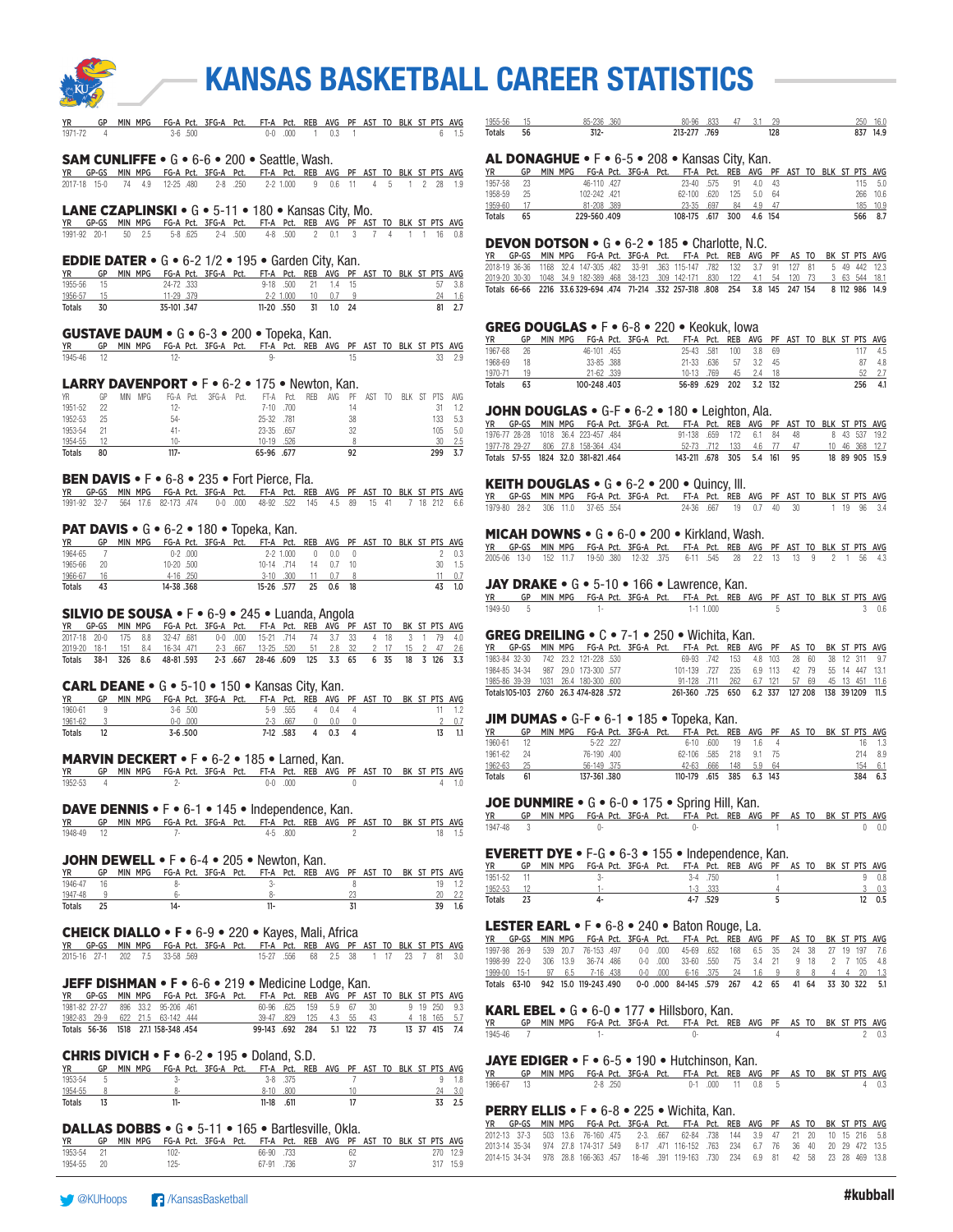

|  | 2015-16 38-38 1150 30.3 237-446 531 28-64 .438 139-177 .785 222 5.8 64 49 56 19 18 641 16.9      |  |  |  |  |
|--|--------------------------------------------------------------------------------------------------|--|--|--|--|
|  | Totals144-109 3605 25.0653-1286 508 56-130 .431 436-576 .757 834 5.8 268 148 174 72 90 1798 12.5 |  |  |  |  |

#### ELIJAH ELLIOTT • G • 6-3 • 185 • Southlake, Texas

|  |  |  |  | YR G-GS MIN-MPG FG-A-Pct. 3FG-A-Pct. FT-A-Pct. REB AVG PF AS-TO BK-ST-PTS-AVG- |  |  |  |  |  |
|--|--|--|--|--------------------------------------------------------------------------------|--|--|--|--|--|
|  |  |  |  | 2019-20 9-0 22 2.4 3-4 750 1-1 1.000 0-0 000 1 0.1 3 3 2 0 0 7 0.8             |  |  |  |  |  |

#### BUTCH ELLISON • F • 6-1 • 184 • Kansas City, Kan.

YR GP MIN MPG FG-A Pct. 3FG-A Pct. FT-A Pct. REB AVG PF AS TO BK ST PTS AVG 1960-61 20 27-74 .365 21-29 .724 34 1.9 32 75 3.8

#### NOLEN ELLISON • G • 6-1 • 185 • Kansas City, Kan.

| <b>YR</b>     | GP |  |              |  | MIN MPG FG-A Pct. 3FG-A Pct. FT-A Pct. REB AVG PF AS TO BK ST PTS AVG |  |           |  |  |  |           |
|---------------|----|--|--------------|--|-----------------------------------------------------------------------|--|-----------|--|--|--|-----------|
| 1960-61       | 25 |  | 74-184 .402  |  | 49-71 690                                                             |  | 76 3.0 53 |  |  |  | 197 7.9   |
| 1961-62       | 25 |  | 158-386 .409 |  | 137-169 811 132 5.3 77                                                |  |           |  |  |  | 453 18.1  |
| 1962-63       | 25 |  | 155-369 .420 |  | 85-122 .696 124 5.0 69                                                |  |           |  |  |  | 395 15.8  |
| <b>Totals</b> | 75 |  | 387-939 412  |  | 271-362 .749 332 4.4 199                                              |  |           |  |  |  | 1045 13.9 |

**BILL ELSTUN •** F • 6-2 • 171 • Mission, Kan.<br><u>YR GP MIN MPG FG-A Pct. 3FG-A Pct. FT-A Pct. REB AVG PF AS TO BK ST PTS AVG</u><br>1959-60 4 1-1 1.00 1-2 .500 22 5.5 0

#### DOUG ELSTUN • G • 6-3 • 185 • Shawnee Mission, Kan.

YR GP-GS MIN MPG FG-A Pct. 3FG-A Pct. FT-A Pct. REB AVG PF AS TO BK ST PTS AVG 1990-91 13-0 37 2.9 3-12 250 2-6 333 1-2 500 5 0.4 4 4 4 0 3 9 0.7

#### GENE ELSTUN • F • 6-3 • 175 • Kansas City, Kan.

| <b>YR</b> | GP   |  |             |  | MIN MPG FG-A Pct. 3FG-A Pct. FT-A Pct. REB AVG PF AS TO BK ST PTS AVG |     |            |  |  |  |          |
|-----------|------|--|-------------|--|-----------------------------------------------------------------------|-----|------------|--|--|--|----------|
| 1954-55   |      |  | 104-        |  | 91-124 734                                                            |     | 186 8.9 54 |  |  |  | 299 14.2 |
| 1955-56   | - 23 |  | 107-278 385 |  | 82-122 672                                                            | 191 | 8.3 70     |  |  |  | 296 12.8 |
| 1956-57   | 26   |  | 110-259 424 |  | 73-112 .652                                                           | 189 | 7.3 57     |  |  |  | 293 11.3 |
| Totals    |      |  | $321 -$     |  | 236-358 659 566                                                       |     | 8.1 181    |  |  |  | 888 12.7 |

### JOEL EMBIID • C • 7-0 • 250 • Yaounde, Cameroon

YR GP-GS MIN MPG FG-A Pct. 3FG-A Pct. FT-A Pct. REB AVG PF AST TO BLK ST PTS AVG 2013-14 28-20 647 23.1 107-171 .626 1-5 .200 98-143 .685 227 8.1 94 38 66 72 25 313 11.2

#### BOB EMERY • F • 6-6 • 215 • Lyndon, Kan.

|             | YR GP-GS MIN MPG FG-A Pct. 3FG-A Pct. FT-A Pct. REB AVG PF AS TO BK ST PTS AVG |         |  |  |                 |  |  |  |              |
|-------------|--------------------------------------------------------------------------------|---------|--|--|-----------------|--|--|--|--------------|
| 1973-74 4-0 |                                                                                | 1-2 500 |  |  | 0-0 000 2 0.5 3 |  |  |  | $2\quad 0.5$ |

### **TRISTAN ENARUNA •** G/F • 6-8 • 215 • Almere, Flevoland, Netherlands<br>YR G MIN MPG FG-A Pct. 3FG-A Pct. FT-A Pct. REB AVG PF AS TO BK ST PTS AVG

G MIN MPG FG-A Pct. 3FG-A Pct. FT-A Pct. REB AVG PF AS TO BK ST PTS AVG 2019-20 30-0 324 10.8 26-76 342 8-31 258 11-22 5.00 65 2.2 22 19 28 10 14 71 2.4<br>2020-21 25-0 235 9.4 27-65 415 5-22 227 12-18 667 41 1.6 19 8 21 4 9 71<br>Totals 55-0 559 10.2 53-141.376 13-53 245 23-40 575 106 1.9 41 27 49

#### DALE ENGEL • F-G • 6-1 1/2 • 178 • Salina, Kan.

| <b>YR</b>     | GP | <b>MPG</b><br>MIN | FG-A Pct. 3FG-A Pct.     |  |        |               | FT-A Pct. REB | AVG | PF | AS | TO |  | BK ST PTS AVG |     |
|---------------|----|-------------------|--------------------------|--|--------|---------------|---------------|-----|----|----|----|--|---------------|-----|
| 1948-49       |    |                   |                          |  |        | $2 - 2$ 1.000 |               |     |    |    |    |  |               | 0.2 |
| 1949-50       |    |                   | $\overline{\phantom{a}}$ |  |        | 6-6 1.000     |               |     |    |    |    |  |               | 0.9 |
| 1950-51       |    |                   | 11.                      |  | 1-3    | 333           |               |     |    |    |    |  |               |     |
| <b>Totals</b> |    |                   | 12-                      |  | $9-11$ | .889          |               |     | 36 |    |    |  |               | 0.8 |

#### HAROLD ENGLAND • F • 6-2 • 170 • Halstead, Kan.

| YR      | GP | <b>MPG</b><br><b>MIN</b> | FG-A Pct. 3FG-A Pct. |           | FT-A Pct. | REB | AVG | PF | AS | TO |  |    | BK ST PTS AVG |
|---------|----|--------------------------|----------------------|-----------|-----------|-----|-----|----|----|----|--|----|---------------|
| 1946-47 |    |                          | 26-                  | 17.       |           |     |     |    |    |    |  | 69 | 3.3           |
| 1947-48 | 18 |                          | $34 -$               | 30-       |           |     |     | 44 |    |    |  | 98 | 5.4           |
| 1948-49 |    |                          | 42-                  | $26 - 43$ | .605      |     |     | 34 |    |    |  | 10 | 9.1           |
| 1949-50 | 24 |                          | $26 -$               | 19-29     | 655       |     |     | 46 |    |    |  |    |               |

Totals 75 128- 92- 152 348 4.6

#### SONNY ENNS • F-G • 6-0 • 170 • Newton, Kan.

| <b>YR</b>     | GP | MIN MPG |     | FG-A Pct. 3FG-A Pct. |           | FT-A Pct. REB | AVG | PF  | AS TO |  |     | BK ST PTS AVG |
|---------------|----|---------|-----|----------------------|-----------|---------------|-----|-----|-------|--|-----|---------------|
| 1946-47       | 10 |         | . . |                      |           |               |     |     |       |  |     | 0.4           |
| 1947-48       | 22 |         | 26- |                      | $29 -$    |               |     | 60  |       |  | 81  | 3.7           |
| 1948-49       | 14 |         | 14- |                      | $25 - 36$ | .694          |     |     |       |  | 53  |               |
| 1950-51       |    |         |     |                      | $3-8$     | .375          |     | 29  |       |  |     |               |
| <b>Totals</b> | 68 |         | 50- |                      | 59-       |               |     | 128 |       |  | 159 |               |

### JOE ENSLEY  $\bullet$  G  $\bullet$  6-0  $\bullet$  168  $\bullet$  Joplin, Mo.

| YR - GD MIN MPG FG-A Pct. 3FG-A Pct. FT-A Pct. REB AVG PF AS TO BK ST PTS AVG |  |  |         |  |  |                         |  |  |  |     |
|-------------------------------------------------------------------------------|--|--|---------|--|--|-------------------------|--|--|--|-----|
| 1956-57                                                                       |  |  | 0-0.000 |  |  | $0-0$ $000$ $2$ $2.0$ 1 |  |  |  | 0.0 |

#### JACK ESKRIDGE • F • 6-4 • 187 • Independence, Mo.

| YR            | GP | MIN<br>MPG |     | FG-A Pct. 3FG-A Pct. | FT-A Pct. | REB | AVG | - PF | AS | TO. |  | BK ST PTS AVG |     |
|---------------|----|------------|-----|----------------------|-----------|-----|-----|------|----|-----|--|---------------|-----|
| 1946-47       |    |            | 39- |                      | $7.5-$    |     |     |      |    |     |  | 101           | 4.0 |
| 1947-48       |    |            | 68- |                      | 30.       |     |     |      |    |     |  |               |     |
| <b>Totals</b> | 48 | $107 -$    |     |                      | 62-       |     |     |      |    |     |  | 276           |     |

#### DON ETTINGER • G

|           | YR GP MIN MPG FG-A Pct. 3FG-A Pct. FT-A Pct. REB AVG PF AS TO BK ST PTS AVG |  |  |  |  |  |  |        |
|-----------|-----------------------------------------------------------------------------|--|--|--|--|--|--|--------|
| 1946-47 7 |                                                                             |  |  |  |  |  |  | 13 1.9 |

#### RAY EVANS • G • 6-1 1/2 • 195 • Kansas City, Kan.

|           | YR GP MIN MPG FG-A Pct. 3FG-A Pct. FT-A Pct. REB AVG PF AS TO BK ST PTS AVG |  |  |  |  |  |  |        |
|-----------|-----------------------------------------------------------------------------|--|--|--|--|--|--|--------|
| 1945-46 5 |                                                                             |  |  |  |  |  |  | 38 7.7 |

| 10A6.4        | $\sim$ |              |  | .<br>1 BK 9<br>5.55 |  |
|---------------|--------|--------------|--|---------------------|--|
| <b>Totals</b> | ےر     | $\sim$<br>٥۷ |  | נטו                 |  |

#### MARK EWING • C • 6-9 • 195 • Mcpherson, Kan.

| YR GP-GS MIN MPG FG-A Pct. 3FG-A Pct. FT-A Pct. REB AVG PF AS TO BK ST PTS AVG |  |           |  |  |                              |  |  |  |                    |
|--------------------------------------------------------------------------------|--|-----------|--|--|------------------------------|--|--|--|--------------------|
| 1981-82 8-0 30 3.8 3-9 333                                                     |  |           |  |  | 1-5 200 5 0.6 6 1 0 1 30 0.9 |  |  |  |                    |
| 1982-83 6-0 10 1.7 3-10 300                                                    |  |           |  |  |                              |  |  |  |                    |
| Totals 14-0 40 2.9                                                             |  | 6-19 .316 |  |  | 2-6 333 8 0.6 8 1            |  |  |  | $0 \t1 \t37 \t2.6$ |

#### BILL FEAGANS • G • 6-2 • 180 • Kansas City, Mo.

| <b>YR</b>     | GP | MPG<br>MIN | FG-A Pct. 3FG-A Pct. FT-A Pct. REB AVG PF AS TO BK ST PTS AVG |  |  | . |  |  |  |     |
|---------------|----|------------|---------------------------------------------------------------|--|--|---|--|--|--|-----|
|               |    |            |                                                               |  |  |   |  |  |  |     |
| 1946-47       |    |            |                                                               |  |  |   |  |  |  | 0.0 |
| 1947-48       |    |            |                                                               |  |  |   |  |  |  |     |
| <b>Totals</b> |    |            |                                                               |  |  |   |  |  |  |     |

#### MIKE FIDDELKE • F • 6-4 • 190 • Paullina, Iowa

YR GP MIN MPG FG-A Pct. 3FG-A Pct. FT-A Pct. REB AVG PF AS TO BK ST PTS AVG 1972-73 25 38-88 .432 14-17 .824 68 2.6 41 90 3.6

### LEE FLACHSBARTH • C • 6-5 • 213 • Atchison, Kan.

YR GP MIN MPG FG-A Pct. 3FG-A Pct. FT-A Pct. REB AVG PF AS TO BK ST PTS AVG 1961-62 19 25-80 .313 14-20 .700 72 3.8 47 64 3.4

#### MARC FLETCHER • G • 6-5 • 185 • Collinsville, Ill.

|  |  | YR GP-GS MIN MPG FG-A Pct. 3FG-A Pct. FT-A Pct. REB AVG PF AS TO BK ST PTS AVG |  |  |                             |  |  |  |  |
|--|--|--------------------------------------------------------------------------------|--|--|-----------------------------|--|--|--|--|
|  |  | 1974-75 5-0 19 3.8 1-4 250                                                     |  |  | 0-2 000 2 0.4 2 1 0 0 2 0.4 |  |  |  |  |
|  |  | Totals 5-0 19 3.8 1-4.250                                                      |  |  | 0-2.000 2 0.4 2 1 0 0 2 0.4 |  |  |  |  |

#### WILMORE FOWLER • G • 6-1 • 165 • Palmetto, Fla.

|  |  | YR GP-GS MIN-MPG FG-A-Pct. 3FG-A-Pct. FT-A-Pct. REB AVG PF AS-TO-BK-ST-PTS-AVG |  |                            |  |  |  |  |               |
|--|--|--------------------------------------------------------------------------------|--|----------------------------|--|--|--|--|---------------|
|  |  | 1977-78 28-9 619 22.1 86-209 411                                               |  | 25-43 581 120 4.3 63 85    |  |  |  |  | 11 24 197 7.0 |
|  |  | 1978-79 29-21 796 37.9 108-250 .432                                            |  | 51-67 .761 120 4.1 63 46   |  |  |  |  | 4 34 267 9.2  |
|  |  | Totals 57-30 1415 24.8 194-459 423                                             |  | 76-110 691 240 4.2 126 131 |  |  |  |  | 15 58 464 8.1 |

#### KEN FRANKLIN • G • 6-0 • 175 • St. Louis, Mo.

|           | YR GP MIN MPG FG-A Pct. 3FG-A Pct. FT-A Pct. REB AVG PF AS TO BK ST PTS AVG |         |  |  |                 |  |  |  |      |
|-----------|-----------------------------------------------------------------------------|---------|--|--|-----------------|--|--|--|------|
| 1971-72 7 |                                                                             | 2-6.333 |  |  | 3-4 750 2 0.3 2 |  |  |  | 7 10 |

#### RON FRANZ • F • 6-7 • 205 • Kansas City, Kan.

| YR         |  |              | GP MIN MPG FG-A Pct. 3FG-A Pct. FT-A Pct. REB AVG PF AS TO BK ST PTS AVG |                          |  |  |  |  |          |
|------------|--|--------------|--------------------------------------------------------------------------|--------------------------|--|--|--|--|----------|
| 1964-65 25 |  | 53-148.358   |                                                                          | 37-54 .685 112 4.5 63    |  |  |  |  | 143 5.7  |
| 1965-66 27 |  | 105-258 .407 |                                                                          | 50-73 .685 175 6.4 109   |  |  |  |  | 260 9.6  |
| 1966-67 27 |  | 133-329 404  |                                                                          | 68-102 .667 185 6.9 99   |  |  |  |  | 334 12.4 |
| Totals 79  |  | 291-735.396  |                                                                          | 155-229 .677 472 6.0 271 |  |  |  |  | 737 9.3  |

#### BOB FREDERICK • F • 6-3 • 178 • Glendale, Mo.

| YR      | GP MIN MPG FG-A Pct. 3FG-A Pct. FT-A Pct. REB AVG PF AS TO BK ST PTS AVG |              |  |  |                           |  |  |  |               |
|---------|--------------------------------------------------------------------------|--------------|--|--|---------------------------|--|--|--|---------------|
| 1960-61 |                                                                          | $0.0$ $0.00$ |  |  | $0-0$ $000$ $0$ $0.0$ $0$ |  |  |  | $0 \quad 0.0$ |

#### RAY FRISBY • G • 6-0 • 165 • El Dorado, Kan.

| <b>YR</b>     | GP | MPG<br>MIN | FG-A Pct. 3FG-A Pct. FT-A Pct. REB AVG PF AS TO | BK ST PTS AVG |  |
|---------------|----|------------|-------------------------------------------------|---------------|--|
| 1945-46       |    | ٠.         |                                                 |               |  |
| 1946-47       |    |            |                                                 |               |  |
| <b>Totals</b> | 18 |            |                                                 |               |  |

#### ALEX GALINDO • F • 6-7 • 205 • Newark, N.J.

YR GP-GS MIN MPG FG-A Pct. 3FG-A Pct. FT-A Pct. REB AVG PF AS TO BK ST PTS AVG 2004-05 23-1 229 10.0 31-74 419 17-44 .386 16-22 .727 37 1.6 36 7 10

#### JERRY GARDNER • G • 5-11 1/2 • 167 • Wichita, Kan.

| <b>YR</b>  | GP   |  |              |  | MIN MPG FG-A Pct. 3FG-A Pct. FT-A Pct. REB AVG PF AS TO BK ST PTS AVG |  |                            |  |  |  |           |
|------------|------|--|--------------|--|-----------------------------------------------------------------------|--|----------------------------|--|--|--|-----------|
| 1959-60    | - 28 |  | 99-221 .448  |  |                                                                       |  | 52-73 712 76 2.7 66        |  |  |  | 250 8.9   |
| 1960-61    | - 25 |  | 103-255 .403 |  |                                                                       |  | 57-70 .814   61   2.4   68 |  |  |  | 263 10.5  |
| 1961-62 25 |      |  | 203-477 426  |  |                                                                       |  | 111-140 .793 97 3.9 77     |  |  |  | 517 20.7  |
| Totals     | 78   |  | 405-953.425  |  |                                                                       |  | 220-283 777 234 3.0 211    |  |  |  | 1030 13.2 |

#### CHRISTIAN GARRETT • G • 6-4 • 185 • Los Angeles, Calif.

| YR GP-GS MIN-MPG FG-A-Pct. 3FG-A-Pct. FT-A-Pct. REB AVG PF AS-TO-BK-ST-PTS-AVG |  |  |  |  |                                         |  |  |  |  |
|--------------------------------------------------------------------------------|--|--|--|--|-----------------------------------------|--|--|--|--|
| 2011-12 7-0 15 2.1 0-0.000 0-0.000 0-0.000 2 .3 0 1 1 0 0 0 0.0                |  |  |  |  |                                         |  |  |  |  |
| 2012-13 14-0 27 1.9 0-3 000 0-0 000                                            |  |  |  |  | 0-0 .000  4  0.3  1  1  4  0  0  0  0.0 |  |  |  |  |
| 2013-14 7-0 11 1.6 0-1 000 0-0 000 0-2 000 1 0.1 3 1 3 0 0 0 0.0               |  |  |  |  |                                         |  |  |  |  |
| 2014-15 9-1 14 1.6 1-5 200 0-1 000 0-0 000 2 0.2 2 1 3 0 0 2 0.2               |  |  |  |  |                                         |  |  |  |  |
| Totals 37-1 67 1.8 1-9 111 0-1 000 0-2 000 9 0.2 6 4 11 0 0 2 0.1              |  |  |  |  |                                         |  |  |  |  |

#### MARCUS GARRETT • G • 6-5 • 180 • Dallas, Texas

|  |  |  |  | YR GP-GS MIN MPG FG-A Pct. 3FG-A Pct. FT-A Pct. REB AVG PF AST TO BK ST PTS AVG         |  |  |  |  |  |
|--|--|--|--|-----------------------------------------------------------------------------------------|--|--|--|--|--|
|  |  |  |  | 2017-18 39-7 748 19.2 62-136 456 12-45 .267 25-51 .490 131 3.4 60 44 30 8 35 161 4.1    |  |  |  |  |  |
|  |  |  |  | 2018-19 30-13 836 27.9 81-192 422 12-49 245 44-75 587 125 4.2 56 57 38 10 43 218 7.3    |  |  |  |  |  |
|  |  |  |  | 2019-20 31-31 997 32.2 106-240 442 17-52 327 56-92 609 140 4.5 73 144 54 8 56 285 9.2   |  |  |  |  |  |
|  |  |  |  | 2020-21 29-29 953 32.9 117-255 459 23-66 348 63-78 808 133 4.6 65 106 56 10 47 320 11.0 |  |  |  |  |  |
|  |  |  |  |                                                                                         |  |  |  |  |  |

#### GEORGE GEAR • C • 5-10 • 170 • Hutchinson, Kan.

| <b>YR</b>     | GP | MIN<br>MPG | FG-A Pct. 3FG-A Pct. |  |     | FT-A Pct. REB AVG PF | AS TO |  |  | BK ST PTS AVG |
|---------------|----|------------|----------------------|--|-----|----------------------|-------|--|--|---------------|
| 1945-46       | 16 |            |                      |  |     |                      |       |  |  |               |
| 1948-49       |    |            |                      |  | 000 |                      |       |  |  |               |
| <b>Totals</b> |    |            |                      |  |     |                      |       |  |  |               |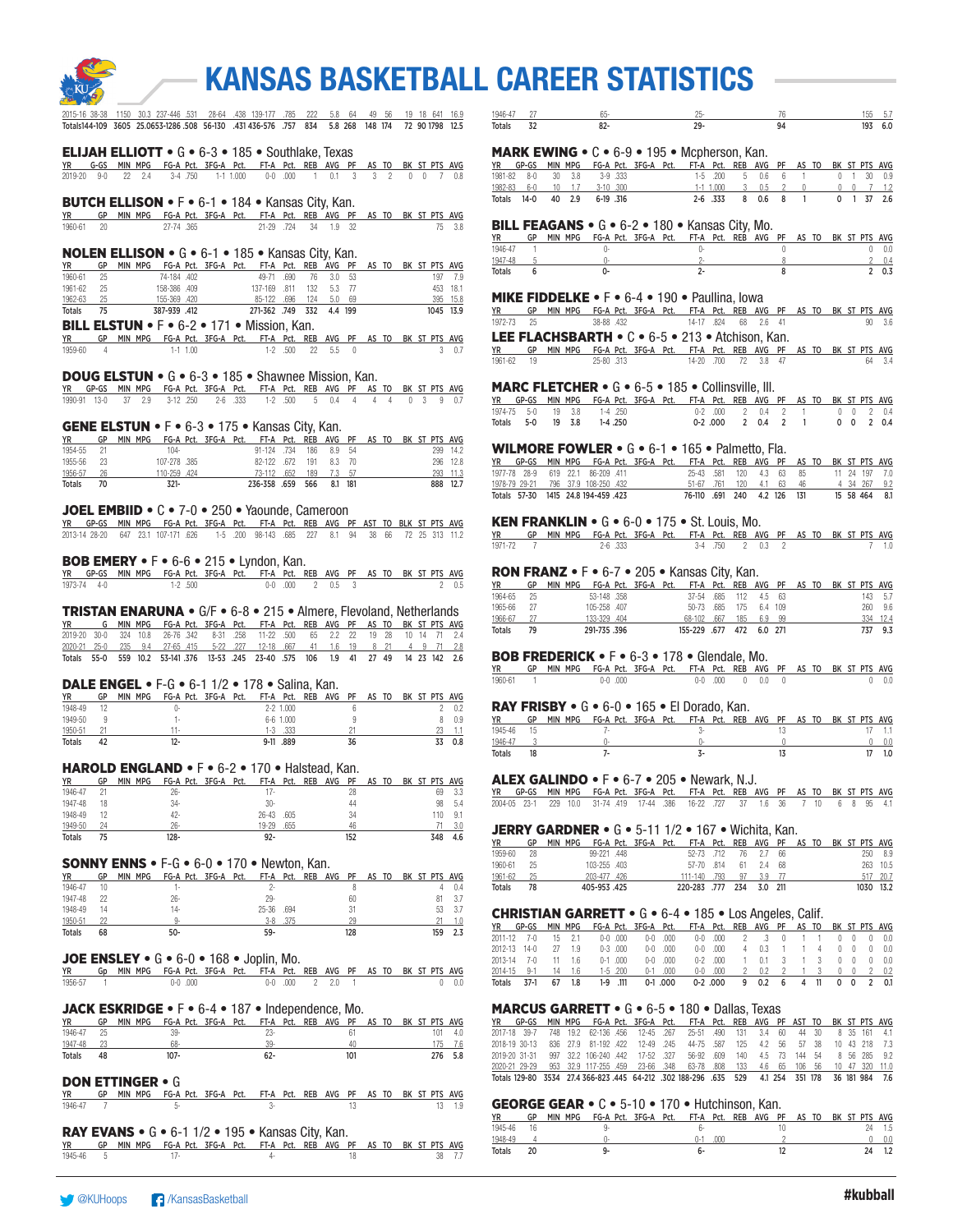

#### HARRY GIBSON • F • 6-3 • 190 • Kansas City, Kan.

| YR            | GP   | MIN MPG |              | FG-A Pct. 3FG-A Pct. FT-A Pct. REB AVG PF AS TO BK ST PTS AVG |               |     |          |  |  |     |         |
|---------------|------|---------|--------------|---------------------------------------------------------------|---------------|-----|----------|--|--|-----|---------|
| 1961-62       | - 19 |         | 56-143.392   |                                                               | 24-33 727 117 |     | 62 41    |  |  |     | 136 7.2 |
| 1962-63       | - 25 |         | 91-258 .352  |                                                               | $26-40.650$   | 180 | 72 57    |  |  |     | 208 8.3 |
| 1963-64       | 23   |         | 74-205 .361  |                                                               | 35-54 648     | 167 | - 7.3 56 |  |  |     | 183 7.9 |
| <b>Totals</b> | 67   |         | 221-606 .365 |                                                               | 85-127 .669   | 464 | 6.9 154  |  |  | 527 | 7.9     |

#### MILTON GIBSON • G • 6-1 • 185 • Roswell, N.M.

| YR GP-GS MIN MPG FG-A Pct. 3FG-A Pct. FT-A Pct. REB AVG PF AS TO BK ST PTS AVG |  |  |  |                          |                       |              |  |  |              |                       |
|--------------------------------------------------------------------------------|--|--|--|--------------------------|-----------------------|--------------|--|--|--------------|-----------------------|
| 1974-75 10-0 68 6.8 9-30 300                                                   |  |  |  |                          | 2-6 333 6 0.6 9 12    |              |  |  |              | 1 1 20 20             |
| 1975-76 25-24 768 30.7 62-159 390                                              |  |  |  | 14-25 560                |                       | 49 2.0 66 59 |  |  |              | 3 18 138 5.5          |
| 1976-77 25-6 405 16.2 28-85 329                                                |  |  |  |                          | 7-18 389 30 1.2 31 59 |              |  |  |              | $0$ 15 63 2.5         |
| 1977-78 20-0 112 5.6 7-26 269                                                  |  |  |  |                          | 5-15 .333 10 0.5 9 26 |              |  |  |              | $0 \t 8 \t 19 \t 1.0$ |
| Totals 80-30 1353 16.9 106-300 .353                                            |  |  |  | 28-64 438 95 1.2 115 156 |                       |              |  |  | 4 42 240 3.0 |                       |

#### **J.R. GIDDENS** •  $G \cdot 6 - 5 \cdot 185 \cdot 0$  klahoma City, Okla.

|  |  |  | YR GP-GS MIN MPG FG-A Pct. 3FG-A Pct. FT-A Pct. REB AVG PF AS TO BK ST PTS AVG               |  |  |  |  |  |  |
|--|--|--|----------------------------------------------------------------------------------------------|--|--|--|--|--|--|
|  |  |  | 2003-04 33-29 854 25.9 141-297 475 74-182 407 18-27 667 119 3.6 69 28 37 20 24 374 11.3      |  |  |  |  |  |  |
|  |  |  | 2004-05 30-21 831 27.7 111-275 404 63-187 .337 17-25 .680 114 3.8 54 41 48 22 25 302 10.1    |  |  |  |  |  |  |
|  |  |  | Totals 63-50 1685 26.8 252-572 .441 137-369 .371 35-52 .673 233 3.7 123 69 85 42 49 676 10.7 |  |  |  |  |  |  |

#### C.J. GILES • C • 6-10 • 220 • Seattle, Wash.

| YR GP-GS MIN-MPG FG-A-Pct. 3FG-A-Pct. FT-A-Pct. REB AVG PF AS-TO-BK-ST-PTS-AVG-     |  |  |  |  |  |  |  |  |  |
|-------------------------------------------------------------------------------------|--|--|--|--|--|--|--|--|--|
| 2004-05 21-5 174 8.3 25-47 532 0-0 000 9-15 600 50 2.4 44 1 10 19 5 59 2.8          |  |  |  |  |  |  |  |  |  |
| 2005-06 33-13 558 16.9 87-172 506 0-0 000 30-51 588 159 4.8 85 12 39 48 14 204 6.2  |  |  |  |  |  |  |  |  |  |
| Totals 54-18 732 13.6 112-219 511 0-0 000 39-66 591 209 3.9 129 13 49 67 19 263 4.9 |  |  |  |  |  |  |  |  |  |

#### CHESTER GILES • F-C • 6-9 • 195 • Chicago, Ill.

|  |  | YR GP-GS MIN MPG FG-A Pct. 3FG-A Pct. FT-A Pct. REB AVG PF AS TO BK ST PTS AVG |  |                                        |  |                                |  |  |  |               |
|--|--|--------------------------------------------------------------------------------|--|----------------------------------------|--|--------------------------------|--|--|--|---------------|
|  |  | 1978-79 20-0 133 6.7 15-46 326                                                 |  |                                        |  | 2-5 400 30 1.5 24 3 4 5 32 1.6 |  |  |  |               |
|  |  | 1979-80 28-1 446 15.9 49-105 467                                               |  | 18-28 .643 103 3.7 71 15 21 23 116 4.1 |  |                                |  |  |  |               |
|  |  | Totals 48-17 579 12.1 64-151 424                                               |  | 20-33 606 133 2.8 95 18                |  |                                |  |  |  | 25 28 148 3.1 |

#### CLAIR GILLIN • F • 6-5 • 205 • Pittsburg, Kan.

|           | YR GP MIN MPG FG-A Pct. 3FG-A Pct. FT-A Pct. REB AVG PF AS TO BK ST PTS AVG |  |  |  |  |  |  |  |
|-----------|-----------------------------------------------------------------------------|--|--|--|--|--|--|--|
| 1947-48 3 |                                                                             |  |  |  |  |  |  |  |

#### DICK GISEL • G • 5-11 1/2 • 177 • Hutchinson, Kan.

| YR      | GP | MIN MPG |           | - FG-A Pct. 3FG-A Pct. - FT-A Pct. REB AVG PF - AS TO - BK ST PTS AVG |            |             |    |           |  |  |  |        |
|---------|----|---------|-----------|-----------------------------------------------------------------------|------------|-------------|----|-----------|--|--|--|--------|
| 1958-59 | ч  |         | 4-13 .308 |                                                                       |            | $0-1$ $000$ |    | 01        |  |  |  |        |
| 1959-60 |    |         | 26-82.317 |                                                                       | 13-17 765  |             |    | 36 1.7 20 |  |  |  |        |
| Totals  | 30 |         | 30-95.316 |                                                                       | 13-18 .722 |             | 37 | $1.2$ 22  |  |  |  | 73 2.4 |

#### DERRICK GLANTON • C • 6-8 • 250 • East St. Louis, Ill.

|           | YR GP MIN MPG FG-A-Pct. 3FG-A-Pct. FT-A-Pct. REB AVG PF AS-TO-BK-ST-PTS-AVG |         |  |  |                   |  |  |  |               |
|-----------|-----------------------------------------------------------------------------|---------|--|--|-------------------|--|--|--|---------------|
| 1972-73 8 |                                                                             | 3-9.333 |  |  | 3-6 500 10 1.3 14 |  |  |  | $9 \quad 1.1$ |

#### **BILL GOETZE • F** • 6-2  $1/2$  • 215 • Kansas City, Kan.

| YR      | GP MIN MPG FG-A Pct. 3FG-A Pct. FT-A Pct. REB AVG PF AS TO BK ST PTS AVG |  |  |  |                         |  |  |  |  |
|---------|--------------------------------------------------------------------------|--|--|--|-------------------------|--|--|--|--|
| 1959-60 |                                                                          |  |  |  | $3-5$ $600$ $5$ $0.7$ 2 |  |  |  |  |

#### DREW GOODEN • F • 6-10 • 230 • Richmond, Calif.

YR GP-GS MIN MPG FG-A Pct. 3FG-A Pct. FT-A Pct. REB AVG PF AS TO BK ST PTS AVG 1999-00 33-8 686 20.8 143-317 .451 5-16 .313 60-91 .659 248 7.5 74 36 71 25 24 351 10.6 2000-01 28-20 761 27.2 166-322 .516 4-10 .400 105-162 .648 234 8.4 76 47 72 29 15 441 15.8 2001-02 37-36 1122 30.3 285-566 .504 10-36 .278 154-204 .755 423 11.4 91 73 108 53 65 734 19.8 Totals 98-64 2569 26.2 594-1205.493 19-62 .307 319-457 .698 905 9.2 241 156 251 107 104 1526 15.6

#### JIM GOUGH • F-C • 6-7 • 208 • Chanute, Kan.

| <b>YR</b>     | GP | <b>MIN</b> | MPG       |             | FG-A Pct. 3FG-A Pct. |            |          |    | FT-A Pct. REB AVG PF AS TO |      |  |  |     | BK ST PTS AVG |
|---------------|----|------------|-----------|-------------|----------------------|------------|----------|----|----------------------------|------|--|--|-----|---------------|
| 1962-63       | 6  |            |           | 1-4 .250    |                      |            | 2-3 .667 |    | $0.5 \quad 4$              |      |  |  |     | 0.6           |
| 1963-64       |    |            |           | $5-10$ .500 |                      | $0 - 1$    | .000     |    | 09                         | - 8  |  |  | 10. |               |
| 1964-65       | 18 |            |           | 11-35 .314  |                      | 15-21 714  |          | 34 | 1.9                        |      |  |  |     |               |
| <b>Totals</b> |    |            | 17-49.347 |             |                      | 17-25 .680 |          | 44 |                            | - 35 |  |  |     |               |

#### DEVONTE' GRAHAM •G • 6-2 • 175 • Raleigh, N.C.

YR GP-GS MIN MPG FG-A Pct. 3FG-A Pct. FT-A Pct. REB AVG PF AS TO BK ST PTS AVG 2014-15 29-0 517 17.8 46-117 .393 17-40 .425 55-76 .724 43 1.5 44 61 33 0 25 164 5.7 2015-16 38-36 1238 32.6 144-313 .460 75-170 .441 67-90 .744 127 3.3 81 140 64 5 55 430 11.3 2016-17 36-36 1269 35.2 157-367 .428 94-242 .388 73-92 .793 112 3.1 56 149 64 2017-18 39-39 1474 37.8 199-498 .400 110-271 .406 167-202 .827 157 4.0 56 282 109 2 62 675 17.3 Totals 142-111 4498 31.7 546-1295 .422 296-723 .409 362-460 .787 439 3.1 237 632 270 14 197 1750 12.3

### TYON GRANT-FOSTER • G • 6-7 • 190 • Kansas City, Kan.

YR GP-GS MIN MPG FG-A Pct. 3FG-A Pct. FT-A Pct. REB AVG PF AST TO BK ST PTS AVG 2020-21 22-0 180 8.2 27-69 .391 3-23 .130 11-21 .524 48 2.2 19 4 15 8 7 68 3.1

#### JEFF GRAVES • F • 6-9 • 275 • Lee's Summit, Mo.

|  |  |  |  | YR GP-GS MIN-MPG FG-A-Pct. 3FG-A-Pct. FT-A-Pct. REB-AVG-PF-AS-TO-BK-ST-PTS-AVG-        |  |  |  |  |  |
|--|--|--|--|----------------------------------------------------------------------------------------|--|--|--|--|--|
|  |  |  |  | 2002-03 38-25 756 19.9 87-171 509 0-0 000 53-92 576 257 6.8 117 35 64 24 48 227 6.0    |  |  |  |  |  |
|  |  |  |  | 2003-04 31-14 562 18.1 74-119 622 0-0 000 51-81 630 153 4.9 103 28 61 20 14 199 6.4    |  |  |  |  |  |
|  |  |  |  | Totals 69-39 1318 191 161-290 555 0-0 000 104-173 601 411 6.0 220 63 125 44 62 426 6.2 |  |  |  |  |  |

#### LEE GREEN • F • 6-5 • 190 • Kansas City, Kan.

| <b>YR</b>     | GP | MIN MPG |            | FG-A Pct. 3FG-A Pct. FT-A Pct. REB AVG PF AS TO BK ST PTS AVG |           |              |    |     |     |  |  |    |     |
|---------------|----|---------|------------|---------------------------------------------------------------|-----------|--------------|----|-----|-----|--|--|----|-----|
| 1954-55       |    |         |            |                                                               |           | $0-5$ .000   |    |     |     |  |  |    | 2.0 |
| 1955-56       |    |         | 23-81 .284 |                                                               |           | $9-29$ $310$ | 91 | 4.3 | -49 |  |  | 55 | 2.6 |
| 1956-57       |    |         | 5-12 417   |                                                               | n-2       | .000.        | 14 |     |     |  |  |    |     |
| <b>Totals</b> |    |         | 31-        |                                                               | 9-36 .250 |              |    |     |     |  |  |    |     |

#### BRANNEN GREENE • G • 6-7 • 215 • Juliette, Ga.

|  |  |  |  | YR GP-GS MIN MPG FG-A Pct. 3FG-A Pct. FT-A Pct. REB AVG PF AS TO BK ST PTS AVG          |  |  |  |  |  |
|--|--|--|--|-----------------------------------------------------------------------------------------|--|--|--|--|--|
|  |  |  |  | 2013-14 28-0 184 6.6 20-52 385 10-30 333 16-19 842 28 1.0 26 10 15 0 6 66 2.4           |  |  |  |  |  |
|  |  |  |  | 2014-15 35-2 525 15.0 57-135 422 40-99 404 44-48 917 74 2.1 45 27 30 4 10 198 5.7       |  |  |  |  |  |
|  |  |  |  | 2015-16 30-1 371 12.4 44-84 524 31-63 492 42-50 840 63 2.1 32 25 28 1 9 191 5.4         |  |  |  |  |  |
|  |  |  |  | Totals 93-3 1080 11.6 121-271 446 81-192 422 102-117 872 165 1.8 103 62 73 5 25 425 4.6 |  |  |  |  |  |

#### DALE GREENLEE • G • 6-3 • 170 • Rockford, Ill.

| YR GP-GS MIN MPG FG-A Pct. 3FG-A Pct. FT-A Pct. REB AVG PF AS TO BK ST PTS AVG |  |              |  |                          |  |  |  |  |                |
|--------------------------------------------------------------------------------|--|--------------|--|--------------------------|--|--|--|--|----------------|
| 1972-73 22-                                                                    |  | 89-186.486   |  | 21-28 750 71 3.2 40      |  |  |  |  | 199 9.0        |
| 1973-7429-29                                                                   |  | 150-302 499  |  | 43-48 .896 123 4.2 68    |  |  |  |  | 343 11.8       |
| 1974-7527-27 902 33.4 108-227 .476                                             |  |              |  | 35-43 .814 78 2.9 65 101 |  |  |  |  | $0$ 19 251 9.3 |
| Totals 78                                                                      |  | 347-715 .485 |  | 99-119 .832 272 3.5 173  |  |  |  |  | 793 10.2       |

#### KENNY GREGORY • G-F • 6-5 • 208 • Columbus, Ohio

|  |  |  |  | YR GP-GS MIN MPG FG-A Pct. 3FG-A Pct. FT-A Pct. REB AVG PF AS TO BK ST PTS AVG                    |  |  |  |  |  |
|--|--|--|--|---------------------------------------------------------------------------------------------------|--|--|--|--|--|
|  |  |  |  | 1997-98 39-5 617 15.8 120-238 504 15-48 313 22-54 407 78 2.0 35 51 41 8 19 277 7.1                |  |  |  |  |  |
|  |  |  |  | 1998-99 33-18 836 25.3 151-321 470 16-51 314 55-115 478 155 4.7 35 56 57 9 18 373 11.3            |  |  |  |  |  |
|  |  |  |  | 1999-00 34-33 788 23.2 199-345 577 2-13 154 36-86 419 150 4.4 39 60 52 13 27 436 12.8             |  |  |  |  |  |
|  |  |  |  | 2000-01 30-30 950 31.7 204-360 567 22-57 386 39-92 424 220 7.3 45 72 51 7 31 469 15.6             |  |  |  |  |  |
|  |  |  |  | Totals 136-86 3191 23.5 674-1264.533 55-169 .325 152-347 .438 603 4.4 154 239 201 37 95 1555 11.4 |  |  |  |  |  |

#### QUENTIN GRIMES • G • 6-5 • 210 • The Woodlands, Texas

YR GP-GS MIN MPG FG-A Pct. 3FG-A Pct. FT-A Pct. REB AVG PF AS TO BK ST PTS AVG 2018-19 36-36 988 27.4 106-276 .384 54-159 .340 35-88 .603 89 2.5 85 72 69 6 23 301 8.4

#### JEFF GUELDNER • G-F • 6-5 • 190 • Charleston, III.

|               |  |  |  | YR GP-GS MIN MPG FG-A Pct. 3FG-A Pct. FT-A Pct. REB AVG PF AS TO BK ST PTS AVG               |  |  |  |  |  |
|---------------|--|--|--|----------------------------------------------------------------------------------------------|--|--|--|--|--|
|               |  |  |  | 1986-87 24-0 162 6.8 22-37 595 4-7 571 7-16 438 22 0.9 15 13 10 0 5 55 2.3                   |  |  |  |  |  |
| 1987-88 34-16 |  |  |  | 562 16.5 46-109 422 7-27 259 32-47 681 67 2.0 55 61 37 1 17 131 3.9                          |  |  |  |  |  |
|               |  |  |  | 1988-89 24-4 453 18.9 41-76 539 10-29 345 26-36 722 44 1.8 43 37 26 1 21 118 4.9             |  |  |  |  |  |
|               |  |  |  | 1989-90 35-35 950 27.1 117-222 527 69-142 .486 71-91 .780 162 4.6 73 132 59 4 47 374 10.7    |  |  |  |  |  |
|               |  |  |  | Totals 117-55 2127 18.2226-444.509 90-205 .439 136-190 .716 295 2.5 186 243 132 6 90 678 5.8 |  |  |  |  |  |

#### JEFF GUIOT • G • 6-2 • 175 • Chanute, Kan.

| <b>YR</b> | GP-GS MIN MPG FG-A Pct. 3FG-A Pct. FT-A Pct. REB AVG PF AS TO BK ST PTS AVG |  |  |  |                                     |  |               |  |  |  |                 |
|-----------|-----------------------------------------------------------------------------|--|--|--|-------------------------------------|--|---------------|--|--|--|-----------------|
|           | 1982-83 28-14 549 19.6 37-91 401                                            |  |  |  | 26-35 742 39 1.4 56 84              |  |               |  |  |  | 0 19 100 3.7    |
|           | 1983-84 14-0 144 10.3 11-24 458                                             |  |  |  | 12-13 923 12 0.8 7 20 12 0 3 34 2.4 |  |               |  |  |  |                 |
|           | Totals 42-14 693 16.5 48-115 417                                            |  |  |  | 38-48 .792                          |  | 51 1.2 63 104 |  |  |  | 0, 22, 134, 3.2 |

#### GREG GURLEY • G • 6-5 • 215 • Leawood, Kan.

|              |  | YR GP-GS MIN-MPG FG-A-Pct. 3FG-A-Pct. FT-A-Pct. REB AVG PF AS-TO-BK-ST-PTS-AVG-   |  |  |  |  |  |  |              |
|--------------|--|-----------------------------------------------------------------------------------|--|--|--|--|--|--|--------------|
|              |  | 1991-92 26-0 148 5.7 15-44 341 5-24 208 12-15 800 22 0.8 19 15 12                 |  |  |  |  |  |  | 0 5 47 18    |
| 1992-93 32-0 |  | 188 5.9 23-47 489 12-31 387 10-17 588 29 0.9 11 16 13                             |  |  |  |  |  |  | 0 9 68 21    |
|              |  | 1993-94 35-0 387 11.1 54-116 466 41-91 451 21-25 840 54 1.5 32 33 25 1 15 170 4.9 |  |  |  |  |  |  |              |
|              |  | 1994-95 31-1 363 11.7 35-86 407 23-69 333 33-38 868 44 1.4 41 34 15 0 13 126 4.1  |  |  |  |  |  |  |              |
|              |  | Totals 124-1 1086 8.8 127-293 433 81-215 .377 76-95 .800 149 1.2 103 97 65        |  |  |  |  |  |  | 1 42 411 3.3 |

#### TONY GUY • G • 6-6 • 200 • Towson, Md.

| YR GP-GS MIN MPG FG-A Pct. 3FG-A Pct. FT-A Pct. REB AVG PF AS TO BK ST PTS AVG |  |  |  |                               |  |  |  |  |                  |
|--------------------------------------------------------------------------------|--|--|--|-------------------------------|--|--|--|--|------------------|
| 1978-79 29-29 852 29.4 106-230 .461                                            |  |  |  | 54-76 .711 103 3.6 94 64      |  |  |  |  | 4 39 266 9.2     |
| 1979-80 29-17 887 30.6 116-241 481                                             |  |  |  | 84-107 785 105 3.6 80 72      |  |  |  |  | 3 31 316 10.9    |
| 1980-81 32-32 1159 36.2 188-350 537                                            |  |  |  | 128-165 776 112 3.5 78 88     |  |  |  |  | 4 60 504 15.8    |
| 1981-82 27-27 1013 39.4 152-351 .433                                           |  |  |  | 98-144 .681  95  3.5  66  103 |  |  |  |  | 2 31 402 14.9    |
| Totals 117-105 3911 33.4 562-1172.480                                          |  |  |  | 364-492 .740 415 3.5 318 327  |  |  |  |  | 13 161 1488 12.7 |

#### DERRILL GWINNER • F • 6-4 • 196 • Ellsworth, Kan.

| $\blacksquare$                                                              |  |             |  |  |  |                 |  |  |  |              |
|-----------------------------------------------------------------------------|--|-------------|--|--|--|-----------------|--|--|--|--------------|
| YR GP MIN MPG FG-A Pct. 3FG-A Pct. FT-A Pct. REB AVG PF AS TO BK ST PTS AVG |  |             |  |  |  |                 |  |  |  |              |
| 1961-62 4                                                                   |  | $0-1$ 0.000 |  |  |  | 0-0 000 1 0.3 2 |  |  |  | $0\quad 0.0$ |

#### DALE HAASE • F • 6-6 • 210 • Hebron, Neb.

| <b>YR</b>  | GP | MPG<br>MIN |                  | FG-A Pct. 3FG-A Pct. FT-A Pct. REB AVG PF AS TO BK ST PTS AVG |                     |    |            |  |  |      |        |
|------------|----|------------|------------------|---------------------------------------------------------------|---------------------|----|------------|--|--|------|--------|
| 1971-72    |    |            | $30 - 86$ $.349$ |                                                               | 12-17 706           | 47 | 21 41      |  |  |      | 72 3.3 |
| 1972-73 21 |    |            | 28-79 354        |                                                               | 11-19 579 57 2.7 41 |    |            |  |  |      |        |
| Totals     | 43 |            | 58-165 .352      |                                                               | 23-36.639           |    | 104 2.4 82 |  |  | 139. | - 3.2  |

#### JEROD HAASE • G • 6-3 • 191 • South Lake Tahoe, Calif.

YR GP-GS MIN MPG FG-A Pct. 3FG-A Pct. FT-A Pct. REB AVG PF AS TO BK ST PTS AVG 1994-95 31-30 906 29.2 146-335 .436 67-180 .372 105-143 .734 132 4.3 58 108 98 0 39 464 15.0 1995-96 34-33 906 26.7 105-295 .356 55-188 .293 102-136 .750 124 3.6 60 124 70 4 68 367 10.8 1996-97 36-36 934 25.9 141-285 495 34-93 366 117-166 705 132 3.7 74 111 91 5 67 433 12.0 Totals 101-99 2746 27.2 392-915 .428 156-461 .338 324-445 .728 388 3.8 192 343 259 9 174 1264 12.5

#### DWIGHT HALEY • F • 6-5 • 190 • Shawnee Mission, Kan.

|             | YR GP-GS MIN MPG FG-A-Pct. 3FG-A-Pct. FT-A-Pct. REB AVG PF AS-TO-BK-ST-PTS-AVG |         |  |  |                  |  |  |  |               |
|-------------|--------------------------------------------------------------------------------|---------|--|--|------------------|--|--|--|---------------|
| 1973-74 1-0 |                                                                                | 0-1 000 |  |  | 0.0 .000 0 0.0 0 |  |  |  | $0 \quad 0.0$ |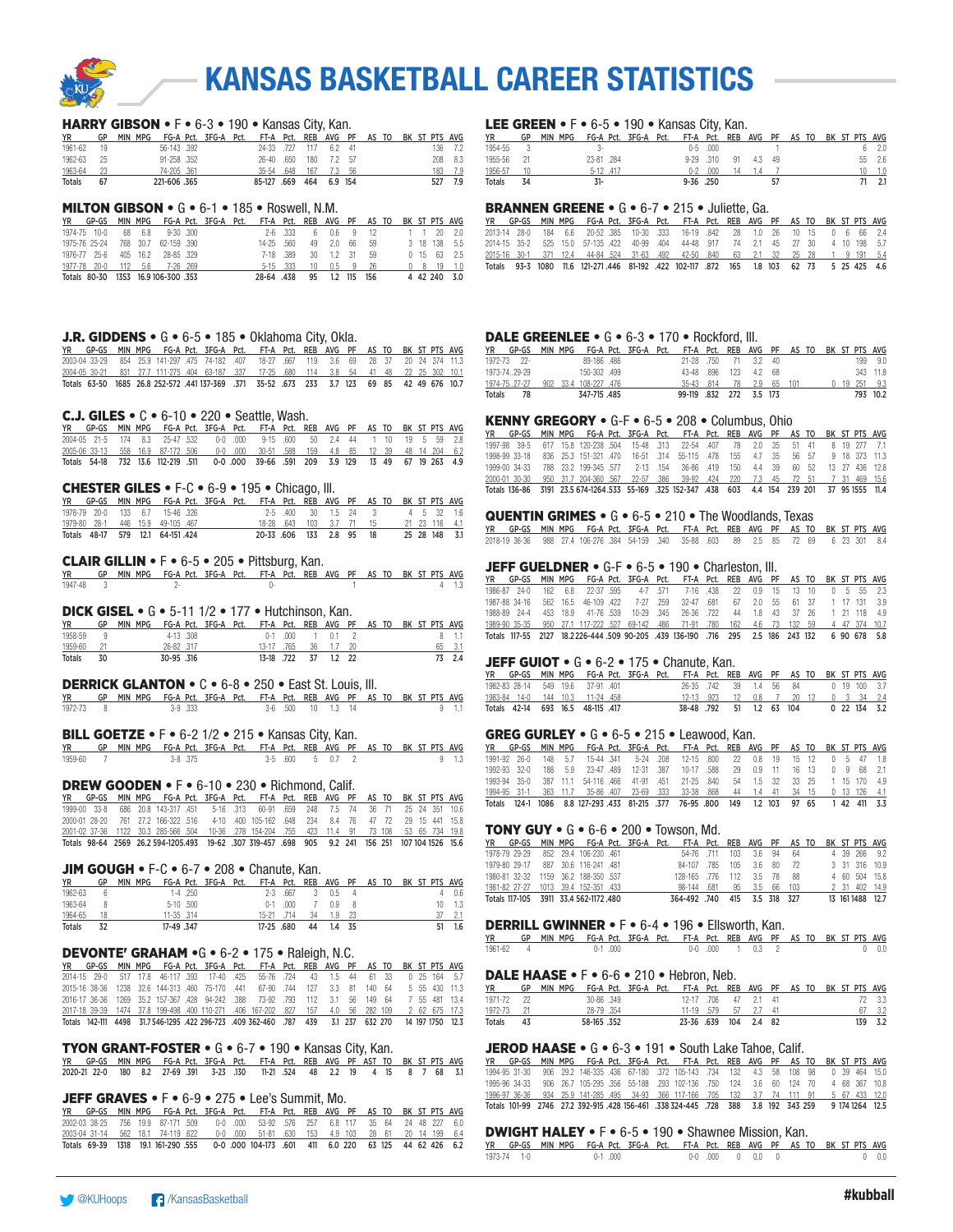

#### DARRIN HANCOCK • F • 6-7 • 205 • Griffin, Ga.

YR GP-GS MIN MPG FG-A Pct. 3FG-A Pct. FT-A Pct. REB AVG PF AS TO BK ST PTS AVG 1992-93 34-33 703 20.7 103-190 .542 0-1 .000 50-76 .658 154 4.5 60 46 40 7 40 256 7.5

#### **PHIL HARMON • G • 6-4 • 165 • Tulsa, Okla.**

| <b>YR</b>     | GP   | MIN MPG |             | FG-A Pct. 3FG-A Pct. FT-A Pct. REB AVG PF AS TO BK ST PTS AVG |              |     |         |        |  |  |      |         |
|---------------|------|---------|-------------|---------------------------------------------------------------|--------------|-----|---------|--------|--|--|------|---------|
| 1966-67       | 25   |         | 65-136 .478 |                                                               | 27-38 .711   | 59  | 2.4 52  |        |  |  |      | 157 6.3 |
| 1967-68       | - 30 |         | 97-204 475  |                                                               | 49-63 778    |     |         | 2.3 59 |  |  |      | 243 8.1 |
| 1968-69       | 25   |         | 62-135 .459 |                                                               | 26-38 684    | 42  |         | - 36   |  |  | 150. | 6.0     |
| <b>Totals</b> | 80   |         | 224-475.472 |                                                               | 102-139 .724 | 172 | 2.2 147 |        |  |  |      | 550 6.9 |

#### DAJUAN HARRIS JR. • G • 6-1 • 160 • Columbia, Mo.

|  |  | YR GP-GS MIN MPG FG-A Pct. 3FG-A Pct. FT-A Pct. REB AVG PF AS TO BK ST PTS AVG          |  |  |  |  |  |  |  |
|--|--|-----------------------------------------------------------------------------------------|--|--|--|--|--|--|--|
|  |  | 2020-21 30-2 483 16.1 27-56 482 9-14 643 8-10 800 34 1.1 45 65 24 2 29 71 2.4           |  |  |  |  |  |  |  |
|  |  | 2021-22 40-39 1159 29.0 88-207 427 20-62 .323 19-24 .792 54 1.4 78 166 59 12 58 215 5.4 |  |  |  |  |  |  |  |
|  |  | Totals 70-41 1640 23.4 115-206 439 29-76 382 27-34 794 88 1.3 123 231 83 14 87 286 4.1  |  |  |  |  |  |  |  |

#### KEITH HARRIS • F • 6-5 1/2 • 205 • Santa Monica, Calif.

|  |  |  |  | YR GP-GS MIN MPG FG-A Pct. 3FG-A Pct. FT-A Pct. REB AVG PF AS TO BK ST PTS AVG   |  |  |  |  |  |
|--|--|--|--|----------------------------------------------------------------------------------|--|--|--|--|--|
|  |  |  |  | 1986-87 33-0 600 18.2 53-128 414 0-0 000 57-81 704 112 3.4 63 29 50 5 22 163 4.9 |  |  |  |  |  |
|  |  |  |  | 1987-88 27-0 371 13.7 32-71 451 0-1 000 19-30 633 69 2.6 32 22 31 3 16 83 3.1    |  |  |  |  |  |
|  |  |  |  | Totals 60-0 971 16.2 85-199 427 0-1 000 76-111 685 181 3.0 95 51 81 8 38 246 4.1 |  |  |  |  |  |

#### LEWIS HARRISON • G • 6-0 • 165 • Kansas City, Kan.

| YR GP-GS MIN-MPG FG-A-Pct. 3FG-A-Pct. FT-A-Pct. REB AVG PF AS-TO-BK-ST-PTS-AVG- |  |  |  |  |  |  |  |  |  |
|---------------------------------------------------------------------------------|--|--|--|--|--|--|--|--|--|
| 2000-01 16-0 38 2.4 2-7 286 1-1 1.00 2-6 333 4 0.3 2 9 3 0 2 7 0.5              |  |  |  |  |  |  |  |  |  |
| 2001-02 21-1 46 2.2 2-10 200 0-3 000 0-1 000 5 0.2 3 5 5 0 0 4 0.2              |  |  |  |  |  |  |  |  |  |
| Totals 37-1 84 2.3 4-17 235 1-4 250 2-7 286 9 0.2 5 14 8 0 2 11 0.3             |  |  |  |  |  |  |  |  |  |

#### JEFF HAWKINS • G • 5-11 • 175 • Kansas City, Kan.

|                      |  | GP-GS MIN MPG FG-A Pct. 3FG-A Pct. FT-A Pct. REB AVG PF AS TO BK ST PTS AVG                 |  |                                              |  |  |  |  |            |
|----------------------|--|---------------------------------------------------------------------------------------------|--|----------------------------------------------|--|--|--|--|------------|
| $2002 - 03$ $29 - 0$ |  | 168 5.8 8-39 205 7-27 260 11-16 688 17 0.6 13 13 12 3 11 34 1.2                             |  |                                              |  |  |  |  |            |
| 2003-04 31-0 277 8.9 |  |                                                                                             |  | 18-66 273 10-51 196 8-13 615 19 0.6 30 20 17 |  |  |  |  | 4 12 54 17 |
|                      |  | 2004-05 21-0 174 8.3 19-41 463 17-35 486 7-9 778 8 0.4 22 14 10 1 5 62 3.0                  |  |                                              |  |  |  |  |            |
|                      |  | 2005-06 32-12 623 19.5 50-140 429 43-106 406 9-13 692 62 1.9 76 77 49 1 29 172 5.4          |  |                                              |  |  |  |  |            |
|                      |  | Totals 113-12 1242 11.0 105-286 .367 77-219 .352 35-51 .686 106 0.9 141 124 88 9 57 322 2.8 |  |                                              |  |  |  |  |            |

#### BILL HEITHOLT • G • 6-3 • 195 • Quincy, Ill.

| <b>YR</b>     | GP | MPG<br><b>MIN</b> | FG-A Pct. 3FG-A Pct. |  |             |      | FT-A Pct. REB AVG PF AS TO |     |  |  |     | BK ST PTS AVG |
|---------------|----|-------------------|----------------------|--|-------------|------|----------------------------|-----|--|--|-----|---------------|
| 1951-52       | 28 |                   | 14-                  |  | 15-33 .455  |      |                            | 33  |  |  |     |               |
| 1952-53       | 18 |                   | 16-                  |  | 27-40 .675  |      |                            | 39  |  |  | 59  | - 3.3         |
| 1953-54       | 16 |                   | 11-                  |  | $15-27$     | .556 |                            | 42  |  |  |     | 2.3           |
| 1954-55       |    |                   |                      |  | $2-3$       | .667 |                            |     |  |  |     |               |
| <b>Totals</b> | 64 |                   | 41-                  |  | 59-103 .573 |      |                            | 118 |  |  | 141 | 2.2           |

#### CARL HENRY • G • 6-5 • 200 • Oklahoma City, Okla.

| <b>YR</b> |  |                                      |  | GP-GS MIN MPG FG-A Pct. 3FG-A Pct. FT-A Pct. REB AVG PF AS TO BK ST PTS AVG |  |  |  |  |               |  |
|-----------|--|--------------------------------------|--|-----------------------------------------------------------------------------|--|--|--|--|---------------|--|
|           |  | 1982-83 29-29 1050 36.2 196-362 541  |  | 114-157 726 187 6.4 71 46                                                   |  |  |  |  | 3 22 506 17.4 |  |
|           |  | 1983-84 32-32 1120 35.0 209-374 .558 |  | 120-154 779 202 6.3 76 61 68 3 42 538 16.8                                  |  |  |  |  |               |  |
|           |  | Totals 61-61 2170 35.6 405-736 550   |  | 234-311 .752 389 6.4 147 107                                                |  |  |  |  | 6 641044 17.1 |  |

#### C.J. HENRY • G • 6-4 • 205 • Oklahoma City, Okla.

|  |  |  |  | YR GP-GS MIN-MPG FG-A-Pct. 3FG-A-Pct. FT-A-Pct. REB AVG PF AS-TO-BK-ST-PTS-AVG- |  |  |  |  |  |
|--|--|--|--|---------------------------------------------------------------------------------|--|--|--|--|--|
|  |  |  |  | 2009-10 13-0 73 5.6 11-21 583 11-21 524 1-2 500 9 0.7 12 4 2 1 5 40 3.1         |  |  |  |  |  |

#### XAVIER HENRY • G • 6-6 • 220 • Oklahoma City, Okla.

YR GP-GS MIN MPG FG-A Pct. 3FG-A Pct. FT-A Pct. REB AVG PF AS TO BK ST PTS AVG 2009-10 36-36 990 27.5 162-354 .458 69-165 .418 90-115 .783 157 4.4 66 53 69 18 54 483 13.4

#### KEN HENSLEY • F-G • 6-2 • 165 • Tulsa, Okla.

| YR        | GP MIN MPG FG-A Pct. 3FG-A Pct. FT-A Pct. REB AVG PF AS TO BK ST PTS AVG |           |  |  |                    |  |  |  |              |
|-----------|--------------------------------------------------------------------------|-----------|--|--|--------------------|--|--|--|--------------|
| 1959-60 2 |                                                                          | $0-4$ 000 |  |  | $0-1$ .000 0 0.0 0 |  |  |  | $0\quad 0.0$ |

#### RAY HEYWARD • F • 6-3 • 195 • Philadelphia, Pa.

| YR         | GP MIN MPG FG-A Pct. 3FG-A Pct. FT-A Pct. REB AVG PF AS TO BK ST PTS AVG |            |  |  |                    |  |  |  |        |
|------------|--------------------------------------------------------------------------|------------|--|--|--------------------|--|--|--|--------|
| 1960-61 16 |                                                                          | 30-83 .361 |  |  | 3-14 214 53 3.3 28 |  |  |  | 63 3.9 |

#### BOB HICKMAN • G • 6-2 • 180 • Terre Haute, Ind.

| <b>YR</b>     | GP   | MIN MPG |              |  | - FG-A Pct. 3FG-A Pct. FT-A Pct. REB AVG PF AS TO BK ST PTS AVG |           |                  |                       |           |  |  |      |         |
|---------------|------|---------|--------------|--|-----------------------------------------------------------------|-----------|------------------|-----------------------|-----------|--|--|------|---------|
| 1957-58       | - 23 |         | 45-141 312   |  |                                                                 | 29-48 604 |                  |                       | 79 3.4 25 |  |  |      | 119 5.2 |
| 1958-59       | - 24 |         | 41-177 .231  |  |                                                                 |           |                  | 49-78 .628 104 4.3 50 |           |  |  |      | 131 5.5 |
| 1959-60       |      |         | 57-173 329   |  |                                                                 |           |                  | 66-80 .825 108 3.9 59 |           |  |  | 180. | 6.4     |
| <b>Totals</b> |      |         | 143-491 .291 |  |                                                                 |           | 144-206 .699 291 |                       | 3.9 134   |  |  |      | 430 5.7 |

#### WAYNE HIGHTOWER • F • 6-8 1/2 • 192 • Philadelphia, Pa.

| YR      | GP | <b>MIN</b> | MPG         |  | FG-A Pct. 3FG-A Pct. |             |             | FT-A Pct. REB AVG PF     |              |  | AS TO |  | BK ST PTS AVG |
|---------|----|------------|-------------|--|----------------------|-------------|-------------|--------------------------|--------------|--|-------|--|---------------|
| 1959-60 | 28 |            | 209-512 408 |  |                      | 193-285 677 |             |                          | 282 10.1 87  |  |       |  | 611 218       |
| 1960-61 | 25 |            | 192-481 399 |  |                      |             |             | 133-199 .668 291 11.6 71 |              |  |       |  | 517 20.7      |
| Totals  | 53 |            | 401-993.404 |  |                      |             | 326-484 674 |                          | 573 10.8 158 |  |       |  | 1128 21.3     |

EVERETT HILL • F • 6-2 • 175 • Lawrence, Kan. YR GP MIN MPG FG-A Pct. 3FG-A Pct. FT-A Pct. REB AVG PF AS TO BK ST PTS AVG 1945-46 6 2- 3- 6 7 1.2

LANCE HILL • G • 6-5 • 204 • Baltimore, Md.

|  |  | GP-GS MIN MPG FG-A Pct. 3FG-A Pct. FT-A Pct. REB AVG PF AS TO BK ST PTS AVG |  |                        |                      |  |  |  |                    |  |
|--|--|-----------------------------------------------------------------------------|--|------------------------|----------------------|--|--|--|--------------------|--|
|  |  | 1981-82 25-5 399 16.0 25-63 397                                             |  | 40-61 656 34 1.4 30 47 |                      |  |  |  | 0 16 90 3.6        |  |
|  |  | 1982-83 15-2 111 7.4 5-18 278                                               |  |                        | 9-14 643 11 0.7 7 23 |  |  |  | $0 \t4 \t19 \t1.3$ |  |
|  |  | Totals 40-7 510 12.8 30-81 370                                              |  | 49-75 653 45 11 37 70  |                      |  |  |  | 0 20 109 2.7       |  |

#### KIRK HINRICH • G • 6-3 • 180 • Sioux City, Iowa

|  |  |  |  | YR GP-GS MIN MPG FG-A Pct. 3FG-A Pct. FT-A Pct. REB AVG PF AS TO BK ST PTS AVG                      |  |  |  |  |  |
|--|--|--|--|-----------------------------------------------------------------------------------------------------|--|--|--|--|--|
|  |  |  |  | 1999-00 34-13 726 21.4 69-161 429 25-80 313 25-34 735 82 2.4 102 123 87 17 35 188 5.5               |  |  |  |  |  |
|  |  |  |  | 2000-01 33-33 1077 32.6 116-232 500 55-109 505 91-108 843 134 4.1 107 229 111 9 43 378 11.5         |  |  |  |  |  |
|  |  |  |  | 2001-02 37-35 1141 30.8 198-366 541 66-138 .478 84-104 .808 177 4.8 95 186 99 15 59 546 14.8        |  |  |  |  |  |
|  |  |  |  | 2002-03 37-37 1240 33.5 232-488 .475 89-219 .406 88-125 .704 139 3.8 78 130 83 16 69 641 17.3       |  |  |  |  |  |
|  |  |  |  | Totals 141-118 4187 29.7 615-1247 493236-546 .432 288-371 .776 532 3.8 382 668 380 57 206 1753 12.4 |  |  |  |  |  |

#### CHARLIE HOAG • F-G • 6-2 1/2 • 188 • Oak Park, Ill.

| YR            |    | GP MIN MPG FG-A Pct. 3FG-A Pct. FT-A Pct. REB AVG PF AS TO BK ST PTS AVG |        |  |            |  |     |  |  |         |
|---------------|----|--------------------------------------------------------------------------|--------|--|------------|--|-----|--|--|---------|
| 1950-51 24    |    |                                                                          | 41 -   |  | 7-15 467   |  |     |  |  | 89 3.7  |
| 1951-52 21    |    |                                                                          | 44-    |  | 22-39 .564 |  | 56  |  |  | 110 5.2 |
| <b>Totals</b> | 45 |                                                                          | $85 -$ |  | 29-54 .537 |  | 103 |  |  | 199 4.4 |
|               |    |                                                                          |        |  |            |  |     |  |  |         |

#### JIM HOFFMAN  $\bullet$  F $\bullet$  6-3  $\bullet$  192  $\bullet$  Kansas City, Mo.

| YR            | GP   | MIN MPG FG-A Pct. 3FG-A Pct. FT-A Pct. REB AVG PF AS TO BK ST PTS AVG |            |  |               |  |                      |  |  |     |        |
|---------------|------|-----------------------------------------------------------------------|------------|--|---------------|--|----------------------|--|--|-----|--------|
| 1957-58       | 18   |                                                                       | 12-34 .353 |  | $11-21$ $524$ |  | 39 2.2 12            |  |  |     | 35 1.9 |
| 1958-59       | - 20 |                                                                       | 22-64 .344 |  | 17-31 .548    |  | 74 37 17             |  |  |     | 61 3.0 |
| 1959-60       | 25   |                                                                       | 21-60 .350 |  |               |  | 25-42 .595 56 2.2 11 |  |  |     | 2.7    |
| <b>Totals</b> | 63   |                                                                       | 55-158.348 |  | 53-94 .564    |  | 169 2.7 40           |  |  | 163 | - 2.6  |

#### BLAINE HOLLINGER • G • 5-10 • 159 • Russell, Kan.

| <b>YR</b>     | GP | MIN MPG |     |           | FG-A Pct. 3FG-A Pct. FT-A Pct. REB AVG PF AS TO BK ST PTS AVG |             |          |    |     |  |  |  |        |
|---------------|----|---------|-----|-----------|---------------------------------------------------------------|-------------|----------|----|-----|--|--|--|--------|
| 1954-55       |    |         |     |           |                                                               | $12-22.545$ |          |    |     |  |  |  | 26 2.2 |
| 1955-56       |    |         |     | 1-11 .091 |                                                               |             | 4-6 .667 | 5. | 0.4 |  |  |  | 0.5    |
| 1956-57       |    |         |     | 8-26 .308 |                                                               | 5-12 417    |          |    | 0.8 |  |  |  | 1.2    |
| <b>Totals</b> | 42 |         | 16- |           |                                                               | 21-40 .525  |          |    |     |  |  |  |        |

#### JACK HOLLIS • F • 6-6 • 190 • Aurora, III.

| <b>YR</b> | GP-GS MIN MPG FG-A Pct. 3FG-A Pct. FT-A Pct. REB AVG PF AS TO BK ST PTS AVG |  |            |              |  |  |                   |  |  |  |                                                         |
|-----------|-----------------------------------------------------------------------------|--|------------|--------------|--|--|-------------------|--|--|--|---------------------------------------------------------|
|           | 1973-74 5-0                                                                 |  |            | $1-3$ .333   |  |  | 2-2 1.000 1 0.2 0 |  |  |  | $4 \t0.8$                                               |
|           | 1974-75 2-0 5 2.5                                                           |  | $0-1$ .000 |              |  |  | 0-0 000 1 0.5 1   |  |  |  | $\begin{array}{cccccccc}\n0 & 0 & 0 & 0.0\n\end{array}$ |
|           | Totals 7-0                                                                  |  |            | $1 - 4$ .250 |  |  | 2-21.000 2 0.3    |  |  |  | 40.6                                                    |

#### CLAUDE HOUCHIN • G • 6-5 • 185 • Muncie, Kan.

| ΥR            | GP | MIN MPG | FG-A Pct. 3FG-A Pct. |  | FT-A Pct. REB AVG PF |  |     | AS TO |  |     | BK ST PTS AVG |
|---------------|----|---------|----------------------|--|----------------------|--|-----|-------|--|-----|---------------|
| 1946-47       | 14 |         | $15 -$               |  | 10-                  |  |     |       |  | 40  | 2.9           |
| 1947-48       | 24 |         | $65 -$               |  | $40 -$               |  | 56  |       |  | 174 | 7.3           |
| 1948-49       | 24 |         | $101 -$              |  | 46-76 .605           |  | 54  |       |  | 248 | 10.3          |
| 1949-50       | 25 |         | 68-                  |  | 60-79 759            |  | 58  |       |  | 196 | 7.8           |
| <b>Totals</b> | 87 |         | 249-                 |  | $156 -$              |  | 182 |       |  | 658 | 7.6           |

#### BILL HOUGLAND • G • 6-4 • 180 • Beloit, Kan.

| ΥR            | GP   | MIN MPG |        | FG-A Pct. 3FG-A Pct. FT-A Pct. REB AVG PF AS TO BK ST PTS AVG                                                                  |  |     |  |  |     |         |
|---------------|------|---------|--------|--------------------------------------------------------------------------------------------------------------------------------|--|-----|--|--|-----|---------|
| 1949-50       | 23   |         | 45-    | 29-46 .631                                                                                                                     |  |     |  |  | 119 | 5.2     |
| 1950-51       | - 24 |         | $51 -$ | 27-36 750                                                                                                                      |  | 80  |  |  | 129 | - 5.4   |
| 1951-52       |      |         | $70 -$ | 46-62 742                                                                                                                      |  |     |  |  | 204 | 6.8     |
| <b>Totals</b> | -77  |         | 175-   | 102-144 .708                                                                                                                   |  | 254 |  |  |     | 452 5.9 |
|               |      |         |        | <b>IFBBV HAHAF</b> $\cdot$ <b>F</b> $\cdot$ <i>P</i> $\cdot$ $\cdot$ 47 <b>F</b> $\cdot$ <b>F</b> <sub>2</sub> . (44, 201) And |  |     |  |  |     |         |

### **JERRY HOUSE •**  $F \cdot 6 - 6 \cdot 175 \cdot F$  Fayetteville, Ark.

| YR            | GP. | min MPG FG-A Pct. 3FG-A Pct. FT-A Pct. REB AVG PF AS TO BK ST PTS AVG |           |  |     |            |                         |  |  |    |        |
|---------------|-----|-----------------------------------------------------------------------|-----------|--|-----|------------|-------------------------|--|--|----|--------|
| 1970-71       |     |                                                                       | 7-12 .583 |  |     |            | $0-1$ $000$ $9$ $0.6$ 5 |  |  | 14 | 0.9    |
| 1971-72       |     |                                                                       | $0-3$ 000 |  | n-1 | .000.      | 03                      |  |  |    | 0.0    |
| <b>Totals</b> | 19  |                                                                       | 7-15 .467 |  |     | $0-2$ .000 | 10 0.5                  |  |  |    | 14 0.7 |

#### ART HOUSEY • C • 6-10 • 214 • Bronx, N.Y.

|  |  | GP-GS MIN MPG FG-A Pct. 3FG-A Pct. FT-A Pct. REB AVG PF AS TO BK ST PTS AVG |  |                           |                       |  |  |  |               |
|--|--|-----------------------------------------------------------------------------|--|---------------------------|-----------------------|--|--|--|---------------|
|  |  | 1979-80 23-8 371 16.1 38-65 585                                             |  |                           | 18-27 667 73 3.2 56 8 |  |  |  | 11 9 94 41    |
|  |  | 1980-81 32-26 953 29.8 106-205 .517                                         |  | 28-43 .651 208 6.5 110 21 |                       |  |  |  | 29 13 240 7.5 |
|  |  | Totals 55-34 1324 24.1 144-270 533                                          |  | 46-70 657 281 51 166 29   |                       |  |  |  | 40 22 334 6.1 |

#### HASAN HOUSTON • G • 6-2 • 180 • St. Louis, Mo.

| YR GP-GS MIN MPG FG-A Pct. 3FG-A Pct. FT-A Pct. REB AVG PF AS TO BK ST PTS AVG |  |  |  |                                    |  |                                 |  |  |  |              |
|--------------------------------------------------------------------------------|--|--|--|------------------------------------|--|---------------------------------|--|--|--|--------------|
| 1976-77 22-11 373 12.4 38-113 336                                              |  |  |  | 17-21 810 35 1.6 38 67 0 13 93 4.2 |  |                                 |  |  |  |              |
| 1977-78 9-2 146 16.2 19-41 463                                                 |  |  |  |                                    |  | 4-6 667 13 1.4 18 29 1 7 42 4.7 |  |  |  |              |
| Totals 31-13 519 16.7 57-154 370                                               |  |  |  | 21-27 778 48 1.5 56 96             |  |                                 |  |  |  | 1 20 135 4.4 |

#### CHRIS HUEY • F • 6-7 • 185 • Kansas City, Kan.

|  |  |  |  | YR GP-GS MIN MPG FG-A Pct. 3FG-A Pct. FT-A Pct. REB AVG PF AS TO BK ST PTS AVG |  |  |  |  |  |
|--|--|--|--|--------------------------------------------------------------------------------|--|--|--|--|--|
|  |  |  |  |                                                                                |  |  |  |  |  |

#### RODNEY HULL • F • 6-7 • 205 • Chicago, Ill.

|  |  | YR GP-GS MIN MPG FG-A Pct. 3FG-A Pct. FT-A Pct. REB AVG PF AS TO BK ST PTS AVG |  |           |  |  |  |  |                                   |
|--|--|--------------------------------------------------------------------------------|--|-----------|--|--|--|--|-----------------------------------|
|  |  | 1984-85 14-0 67 4.8 5-9 555                                                    |  |           |  |  |  |  | 6-12 500 13 0.9 7 1 10 2 1 16 1.1 |
|  |  | 1985-86 17-0 68 4.0 6-16 375                                                   |  |           |  |  |  |  | 9-14 643 16 0.9 15 1 7 1 2 21 1.2 |
|  |  | Totals 31-0 135 4.4 11-25.440                                                  |  | 15-26 577 |  |  |  |  | 29  0.9  22  2  17  3  3  37  1.2 |

#### CEDRIC HUNTER • G • 6-0 • 180 • Omaha, Neb.

|  |  |                                     |  | YR GP-GS MIN MPG FG-A Pct. 3FG-A Pct. FT-A Pct. REB AVG PF AS TO BK ST PTS AVG               |                                      |  |  |  |  |
|--|--|-------------------------------------|--|----------------------------------------------------------------------------------------------|--------------------------------------|--|--|--|--|
|  |  | 1983-84 11-8 290 26.4 18-41 439     |  |                                                                                              | 10-23 435 21 1.9 28 52 28 2 8 46 4.2 |  |  |  |  |
|  |  | 1984-85 34-26 887 26.1 92-167 551   |  | 43-83 518 82 2.4 77 145 87 2 43 227 6.7                                                      |                                      |  |  |  |  |
|  |  | 1985-86 39-39 1217 31.2 140-249 562 |  | 74-137 540 141 3.6 79 278 103 7 61 354 9.1                                                   |                                      |  |  |  |  |
|  |  |                                     |  | 1986-87 34-34 1167 34.3 166-321 517 1-7 143 62-120 517 173 5.1 76 209 102 5 45 395 11.6      |                                      |  |  |  |  |
|  |  |                                     |  | Totals 118-107 3561 30.2 416-778 535 1-7 143 189-363 521 417 3.5 260 684 320 16 157 1022 8.5 |                                      |  |  |  |  |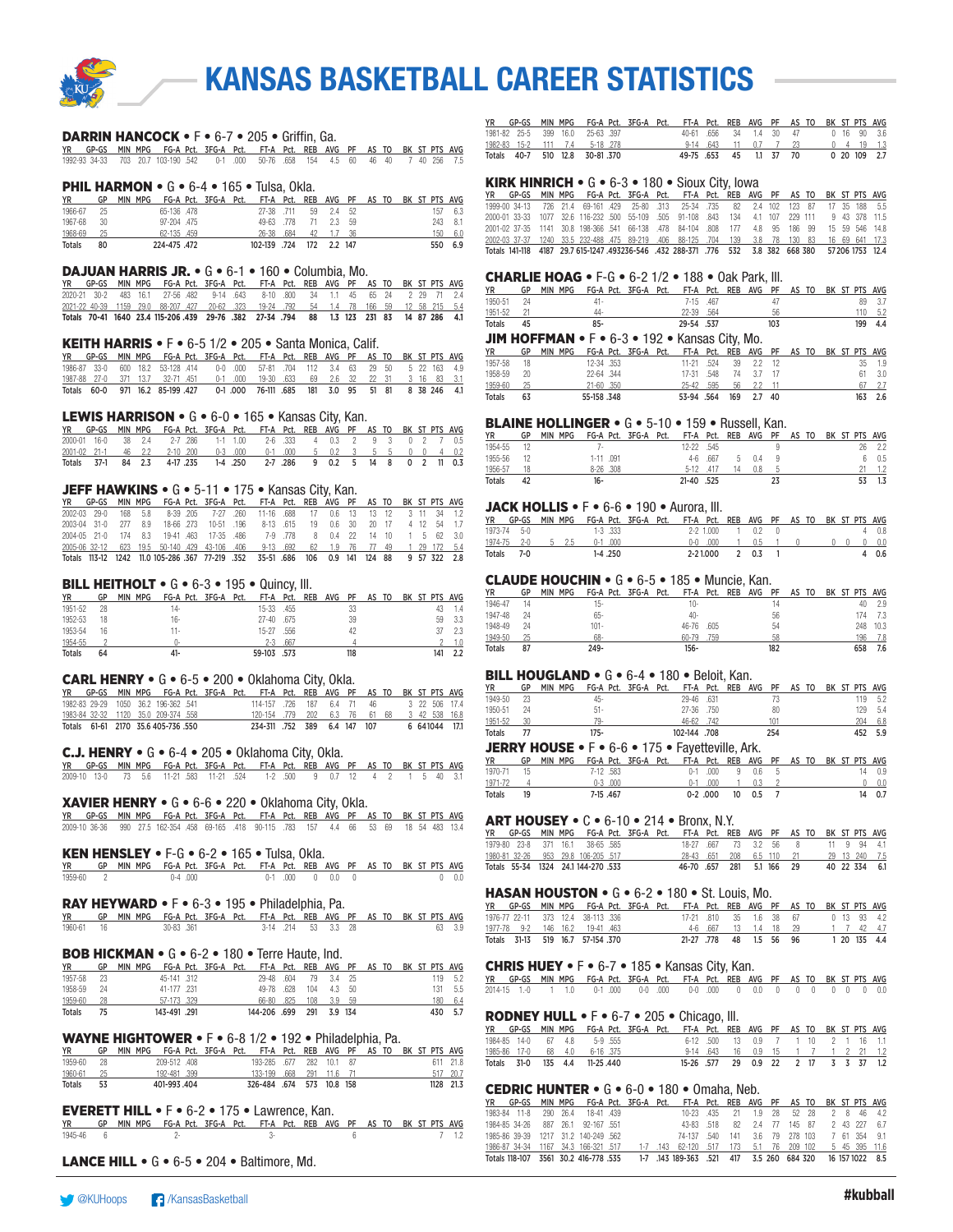

#### AL HURST • F • 6-4 • 195 • Augusta, Kan.

|         | YR GP MIN MPG FG-A-Pct. 3FG-A-Pct. FT-A-Pct. REB AVG PF AS TO BK ST-PTS AVG |  |  |         |  |  |  |  |     |
|---------|-----------------------------------------------------------------------------|--|--|---------|--|--|--|--|-----|
| 1954-55 |                                                                             |  |  | 0-0 000 |  |  |  |  | 0.0 |

#### DARNELL JACKSON • F • 6-8 • 240 • Oklahoma City, Okla.

|  |  |                                    |  | YR GP-GS MIN MPG FG-A Pct. 3FG-A Pct. FT-A Pct. REB AVG PF AS TO BK ST PTS AVG           |  |  |  |  |  |
|--|--|------------------------------------|--|------------------------------------------------------------------------------------------|--|--|--|--|--|
|  |  |                                    |  | 2004-05 24-1 168 7.0 17-31 548 0-0 000 14-24 583 40 1.7 23 3 9 3 4 48 2.0                |  |  |  |  |  |
|  |  | 2005-06 23-0 351 15.3 52-103 505   |  | 0-0 000 40-52 769 112 4.9 42 8 26 3 13 144 6.3                                           |  |  |  |  |  |
|  |  | 2006-07 38-3 583 14.2 71-129 550   |  | 0-0 000 67-102 657 193 5.1 66 13 39 21 16 209 5.5                                        |  |  |  |  |  |
|  |  | 2007-08 40-35 971 24.3 171-273 626 |  | 2-6 .333 103-149 .691 267 6.7 90 43 51 19 31 447 11.2                                    |  |  |  |  |  |
|  |  |                                    |  | Totals 125-39 2073 16.6 311-536 580 2-6 333 224-327 685 612 4.9 221 67 125 46 64 848 6.8 |  |  |  |  |  |

#### JOSH JACKSON • G • 6-8 • 207 • Detroit, Mich.

|  |  | YR GP-GS MIN MPG FG-A Pct. 3FG-A Pct. FT-A Pct. REB AVG PF AS TO BK ST PTS AVG             |  |  |  |  |  |  |  |
|--|--|--------------------------------------------------------------------------------------------|--|--|--|--|--|--|--|
|  |  | 2016-17 35-35 1077 30.8 220-429 513 34-90 378 98-173 566 258 7.4 104 104 97 37 59 572 16.3 |  |  |  |  |  |  |  |

#### ALONZO JAMISON • F • 6-6 • 225 • Santa Ana, Calif.

|  |  |  |  | YR GP-GS MIN-MPG FG-A-Pct. 3FG-A-Pct. FT-A-Pct. REB AVG PF AS-TO-BK-ST-PTS-AVG-            |  |  |  |  |  |
|--|--|--|--|--------------------------------------------------------------------------------------------|--|--|--|--|--|
|  |  |  |  | 1989-90 17-0 189 11.1 35-57 614 0-1 000 13-26 500 34 2.0 24 26 24 0 12 83 4.9              |  |  |  |  |  |
|  |  |  |  | 1990-91 35-34 868 24.8 141-237 595 2-4 500 80-161 497 225 6.4 107 127 111 15 80 364 10.4   |  |  |  |  |  |
|  |  |  |  | 1991-92 32-32 861 26.9 120-216 556 5-16 313 75-111 676 148 4.6 85 116 90 16 83 320 10.0    |  |  |  |  |  |
|  |  |  |  | Totals 84-66 1918 22.8 296-510 580 7-21 333 168-298 564 407 4.8 216 269 225 31 175 767 9.1 |  |  |  |  |  |

#### JELANI JANISSE • G • 6-3 • 200 • Los Angeles, Calif.

|  |  |  |  | YR GP-GS MIN MPG FG-A Pct. 3FG-A Pct. FT-A Pct. REB AVG PF AS TO BK ST PTS AVG |  |  |  |  |  |
|--|--|--|--|--------------------------------------------------------------------------------|--|--|--|--|--|
|  |  |  |  | 1997-98 23-0 72 3.1 5-8 625 2-2 1.00 3-5 600 19 0.8 13 8 20 2 5 15 0.7         |  |  |  |  |  |
|  |  |  |  | 1998-99 16-1 24 1.5 4-5 800 2-2 1.00 0-0 000 6 0.4 4 1 8 0 0 10 0.6            |  |  |  |  |  |
|  |  |  |  | Totals 39-1 96 2.5 9-13.692 4-4 1.00 3-5.600 25 0.6 17 9 28 2 5 25 0.6         |  |  |  |  |  |

#### MICHAEL JANKOVICH • G • 6-5 • 190 • Dallas, Texas

| <b>YR</b>                                                           |  |  |  | G MIN MPG FG-A Pct. 3FG-A Pct. FT-A Pct. REB AVG PF AS TO BK ST PTS AVG |  |  |  |  |  |
|---------------------------------------------------------------------|--|--|--|-------------------------------------------------------------------------|--|--|--|--|--|
| 2019-20 10-0 27 2.7 3-7 429 3-7 429 3-4 750 1 0.1 2 1 3 0 1 12 1.2  |  |  |  |                                                                         |  |  |  |  |  |
| 2020-21 1-0 3 3.0 0-1 000 0-1 000 0-0 000 0 0.0 1 0 0 0 1 0 0.0     |  |  |  |                                                                         |  |  |  |  |  |
| 2021-22 10-0 16 1.6 2-7 286 2-7 286 0-0 000 2 0.2 3 0 0 0 0 6 .6    |  |  |  |                                                                         |  |  |  |  |  |
| Totals 21-0 45 2.2 5-15 333 5-15 333 3-4 750 3 0.1 6 1 3 0 2 18 0.9 |  |  |  |                                                                         |  |  |  |  |  |

#### HARRY JETT • F • 6-3 • 166 • Kansas City, Kan.

| YR      | GP | <b>MIN</b> | MPG |              |          | FG-A Pct. 3FG-A Pct. | FT-A Pct. REB AVG PF AS TO |             |     |  |  |  | BK ST PTS AVG |
|---------|----|------------|-----|--------------|----------|----------------------|----------------------------|-------------|-----|--|--|--|---------------|
| 1954-55 |    |            |     | . .          |          |                      |                            | $4-6$ $667$ |     |  |  |  | 3.0           |
| 1955-56 |    |            |     |              | 2-9 .222 |                      | $3-4$                      | .750        | 10  |  |  |  |               |
| 1956-57 |    |            |     | $3-10$ $300$ |          |                      | 4-4                        | 1.000       | 0.5 |  |  |  |               |
| Totals  | 16 |            |     |              |          |                      | 11-14.786                  |             |     |  |  |  |               |

#### DAVID JOHANNING • C • 6-10 • 220 • Wichita, Kan.

|  |  |  |  | YR GP-GS MIN-MPG FG-A-Pct. 3FG-A-Pct. FT-A-Pct. REB AVG PF AS-TO-BK-ST-PTS-AVG |  |  |  |  |  |
|--|--|--|--|--------------------------------------------------------------------------------|--|--|--|--|--|
|  |  |  |  | 1990-91 30-0 169 5.6 21-37 568 0-0 000 13-25 520 43 1.4 26 8 11 15 1 55 1.8    |  |  |  |  |  |
|  |  |  |  | 1991-92 28-1 124 4.4 11-32 344 0-3 000 15-28 536 22 0.8 23 4 11 5 3 37 1.3     |  |  |  |  |  |
|  |  |  |  | Totals 58-1 293 5.1 32-69 464 0-3 000 28-53 528 65 1.1 49 12 22 20 4 92 1.6    |  |  |  |  |  |

#### ASHANTE JOHNSON • F • 6-9 • 215 • San Diego, Calif.

|  |  |  |  | YR GP-GS MIN MPG FG-A Pct. 3FG-A Pct. FT-A Pct. REB AVG PF AS TO BK ST PTS AVG         |  |  |  |  |  |
|--|--|--|--|----------------------------------------------------------------------------------------|--|--|--|--|--|
|  |  |  |  | 1998-99 15-0 61 4.1 7-22 318 0-1 000 2-9 222 12 0.8 6 2 3 1 1 16 1.1                   |  |  |  |  |  |
|  |  |  |  | 1999-00 33-5 270 8.2 53-106 500 0-1 000 18-32 563 71 2.2 36 8 22 5 7 124 3.8           |  |  |  |  |  |
|  |  |  |  | Totals 48-5 331 6.9 60-128 469  0-2 000  20-41 488  83  1.7 42  10  25  6  8  140  2.9 |  |  |  |  |  |

#### CLINTON JOHNSON • G • 6-3 • 185 • Leavenworth, Kan.

| YR GP-GS MIN MPG FG-A Pct. 3FG-A Pct. FT-A Pct. REB AVG PF AS TO BK ST PTS AVG |  |                       |  |                              |    |              |  |  |  |                |
|--------------------------------------------------------------------------------|--|-----------------------|--|------------------------------|----|--------------|--|--|--|----------------|
| 1974-75 25-13                                                                  |  | 606 24.2 78-188 .415  |  | 21-33 636                    |    | 53 2.1 54 29 |  |  |  | 1 25 177 7.1   |
| 1975-76 26-26                                                                  |  | 994 38.2 128-301 .425 |  | $31-43$ 721                  | 91 | 3.5 74 66    |  |  |  | 5 31 287 11.0  |
| 1976-77 28-28                                                                  |  | 929 33.2 104-222 468  |  | 42-61 689 106 3.8 94 70      |    |              |  |  |  | 3 38 250 8.9   |
| 1977-78 29-20 712 24.6 105-215 .488                                            |  |                       |  | 27-40 675                    |    | 85 2.9 62 60 |  |  |  | 5 33 237 8.2   |
| Totals 108-87 3241 30.0 415-926 448                                            |  |                       |  | 121-177 .684 335 3.1 284 225 |    |              |  |  |  | 14 127 951 8.8 |

#### **ELIJAH JOHNSON •**  $G \cdot 6 - 4 \cdot 195 \cdot$  **Las Vegas, Nev.**

|  |  |  |  | YR GP-GS MIN-MPG FG-A-Pct. 3FG-A-Pct. FT-A-Pct. REB AVG PF AS-TO-BK-ST-PTS-AVG-                 |  |  |  |  |  |
|--|--|--|--|-------------------------------------------------------------------------------------------------|--|--|--|--|--|
|  |  |  |  | 2009-10 23-2 151 6.6 21-38 553 4-14 286 10-15 667 24 1.0 23 29 16 1 7 56 2.4                    |  |  |  |  |  |
|  |  |  |  | 2010-11 36-6 494 13.7 46-92 500 22-55 400 10-15 667 47 1.3 52 64 30 4 17 124 3.4                |  |  |  |  |  |
|  |  |  |  | 2011-12 39-38 1254 32.2 148-344 430 69-204 338 32-46 696 126 3.2 92 137 71 2 55 397 10.2        |  |  |  |  |  |
|  |  |  |  | 2012-13 37-37 1146 31.0 126-330 382 52-157 331 61-80 763 115 3.1 91 169 116 7 35 365 9.9        |  |  |  |  |  |
|  |  |  |  | Toals 135-83 3045 20.6 341-804 424 147-499 .342 113-156 .724 312 2.3 258 399 233 24 114 942 7.0 |  |  |  |  |  |

#### JEFF JOHNSON • G • 6-4 • 175 • Lawrence, Kan.

| YR     |                    |     |      | GP-GS MIN MPG FG-A Pct. 3FG-A Pct. FT-A Pct. REB AVG PF AS TO BK ST PTS AVG |  |  |                               |  |  |  |  |
|--------|--------------------|-----|------|-----------------------------------------------------------------------------|--|--|-------------------------------|--|--|--|--|
|        | 1984-85 7-0 14 2.0 |     |      | $1-1$ 1 0 0                                                                 |  |  | 0-1 000 4 0.6 1 2 1 0 0 2 0.3 |  |  |  |  |
|        | 1985-86 3-0 5 1.7  |     |      | $0-0.000$                                                                   |  |  | 0-0.000 0 0.0 1 0 0 0 0 0 0.0 |  |  |  |  |
| Totals | $10 - 0$           | 19. | - 19 | 1-1 1.00                                                                    |  |  | 0-1.000 4 0.4 2 2 1 0 0 2 0.2 |  |  |  |  |

#### JERRY JOHNSON

|           | YR GP MIN MPG FG-A Pct. 3FG-A Pct. FT-A Pct. REB AVG PF AS TO BK ST PTS AVG |          |  |  |  |                   |  |  |  |                |
|-----------|-----------------------------------------------------------------------------|----------|--|--|--|-------------------|--|--|--|----------------|
| 1957-58 8 |                                                                             | 3-15 200 |  |  |  | 7-12 583 4 0.5 17 |  |  |  | $13 \quad 1.6$ |

#### JERRY JOHNSON • F • 6-7 • 190 • Omaha, Neb.

|  |  | YR GP-GS MIN-MPG FG-A-Pct. 3FG-A-Pct. FT-A-Pct. REB-AVG-PF-AS-TO-BK-ST-PTS-AVG |  |                                     |  |  |  |  |  |
|--|--|--------------------------------------------------------------------------------|--|-------------------------------------|--|--|--|--|--|
|  |  | 1985-86 19-0 141 7-16 438                                                      |  | 19-32 594 25 1.3 16 7 10 2 2 33 1.7 |  |  |  |  |  |

#### LEW JOHNSON • C-F • 6-6 • 198 • Kansas City, Mo.

| ΥR         |      | GP MIN MPG FG-A Pct. 3FG-A Pct. FT-A Pct. REB AVG PF AS TO BK ST PTS AVG |  |                          |  |  |  |  |     |          |
|------------|------|--------------------------------------------------------------------------|--|--------------------------|--|--|--|--|-----|----------|
| 1954-55 21 |      | 73-                                                                      |  | 64-108 .593 230 11.0 60  |  |  |  |  |     | 210 10.0 |
| 1955-56 23 |      | 86-256 .336                                                              |  | 65-93 .699 230 10.0 52   |  |  |  |  |     | 237 10.3 |
| 1956-57 26 |      | 31-102 .307                                                              |  | 15-29 517 101 3.9 47     |  |  |  |  |     | 77 2.9   |
| Totals     | - 70 | 190-                                                                     |  | 144-230 .626 561 8.0 159 |  |  |  |  | 524 | 7.5      |

## MONTE JOHNSON • F-C • 6-5 • 190 • Kansas City, Kan.

| YR            |      |            | GP MIN MPG FG-A Pct. 3FG-A Pct. FT-A Pct. REB AVG PF AS TO BK ST PTS AVG |                         |        |  |  |     |                |
|---------------|------|------------|--------------------------------------------------------------------------|-------------------------|--------|--|--|-----|----------------|
| 1956-57 11    |      | 4-19 .211  |                                                                          | 4-5 .800  16  1.5  8    |        |  |  |     | $12 \quad 1.1$ |
| 1957-58 22    |      | 28-82 .354 |                                                                          | 18-35 .529  96  4.4  39 |        |  |  |     | 74 3.4         |
| 1958-59       | - 25 | 33-80 413  | 35-58 603 109                                                            |                         | 4.4 42 |  |  | 101 | - 4.0          |
| <b>Totals</b> | 58   | 65-181.359 | 57-98 .581                                                               | 221                     | 3.8 89 |  |  | 187 | 3.2            |

#### WES JOHNSON • G • 6-3 • 175 • Newton, Kan.

| <b>YR</b> |      | GP MIN MPG FG-A Pct. 3FG-A Pct. FT-A Pct. REB AVG PF AS TO BK ST PTS AVG |  |  |              |  |  |  |           |
|-----------|------|--------------------------------------------------------------------------|--|--|--------------|--|--|--|-----------|
| 1951-52   | - 13 |                                                                          |  |  | $3-6$ .500   |  |  |  | 0.5       |
| 1952-53   |      |                                                                          |  |  | $0-0$ .000   |  |  |  | $2 - 1.0$ |
| Totals    | 15   |                                                                          |  |  | $3 - 6$ .500 |  |  |  | 90.6      |
|           |      | <b>RON JOHNSTON • F • 6-1 • 180 • Sea Cliff. N.Y.</b>                    |  |  |              |  |  |  |           |
| YR        |      | GP MIN MPG FG-A Pct. 3FG-A Pct. FT-A Pct. REB AVG PF AS TO BK ST PTS AVG |  |  |              |  |  |  |           |

| ---           | -- | .           | .          |            |      |            |     | _____ | . | -------------- |     |
|---------------|----|-------------|------------|------------|------|------------|-----|-------|---|----------------|-----|
| 1954-55       |    | д.          |            | $0 - 3$    | .000 |            |     |       |   |                |     |
| 1955-56       | 22 | 33-105 .314 |            | 56-76 .737 |      | 90         | 4.1 | 27    |   |                | 5.5 |
| 1956-57       |    |             | 17-50 .340 | $7 - 25$   | .680 | $\Delta$ 1 | 34  | 19    |   |                | 4.2 |
| <b>Totals</b> | 4  | $54-$       |            | 73-104     | .702 |            |     | 53    |   | 181            |     |

## **LEM JONES • F-C • 6-3 • 190 • Kansas City, Mo.**<br>YR GP MIN MPG FG-A Pct. 3FG-A Pct. FT-A Pct. REB AV

 $\frac{YR}{1948-49}$   $\frac{3P}{7}$  MIN MPG FG-A Pct. 3FG-A Pct. FT-A Pct. REB AVG PF AS TO BK ST PTS AVG 1948-49 7 1- 1-2 .500 1 3 0.4

#### ADONIS JORDAN • G • 5-11 • 170 • Reseda, Calif.

GP-GS MIN MPG FG-A Pct. 3FG-A Pct. FT-A Pct. REB AVG PF AS TO BK ST PTS AVG 1989-90 35-0 466 13.3 33-97 .340 14-40 .350 25-36 .694 43 1.2 32 109 47 0 20 105 3.0 1990-91 34-33 1013 29.8 138-272 .507 47-115 .409 101-132 .765 102 3.0 79 154 88 1 50 424 12.5 1991-92 32-31 1006 31.4 137-295 .464 53-130 .408 83-113 .735<br>1992-93 36-36 1126 31.3 147-318 462 65-152 428 75-95 789 1992-93 36-36 1126 31.3 147-318 .462 65-152 .428 75-95 .789 84 2.3 42 163 62 1 70 434 12.1 Totals 137-106 3611 26.4 455-982 .463 179-437 .410 284-376 .755 336 2.5 205 568 263 4 181 1373 10.0

#### LATRELL JOSSELL • G • 5-11 • 160 • Chicago, III.

YR GP-GS MIN MPG FG-A Pct. 3FG-A Pct. FT-A Pct. REB AVG PF AS TO BK ST PTS AVG 2020-21 10-0 26 2.6 4-9 .444 3-8 .375 2-2 1.000 2 0.2 3 1 1 0 2 13 1.3

#### JORDAN JUENEMANN • G • 6-4 • 195 • Hays, Kan.

|         |              |              |                |           |              |                |             | YR GP-GS MIN MPG FG-A Pct. 3FG-A Pct. FT-A Pct. REB AVG PF AS TO BK ST PTS AVG |              |               |                      |     |  |     |        |
|---------|--------------|--------------|----------------|-----------|--------------|----------------|-------------|--------------------------------------------------------------------------------|--------------|---------------|----------------------|-----|--|-----|--------|
| 2008-09 | $5-0$        | $\mathbf{r}$ | $-1.0$         |           | $0-1$ 000    | n-n            | .000.       | n-n                                                                            | .000.        | $\theta$      | 0.0                  |     |  |     |        |
| 2009-10 | $9 - 0$      |              | 19             |           | 3-6 500      |                | $1-2$ .500  |                                                                                | $1-2$ .500   | $\mathcal{P}$ | 01                   |     |  |     |        |
|         | 2010-11 15-0 | -34          | 23             |           | $5-9$ $.556$ |                | $4 - 5$ 800 | n-n                                                                            | 000          | 9             | 06.                  | - 4 |  | 0 0 |        |
|         | 2011-12 15-1 | 47           | 3.1            | 8-18 .444 |              | $1 - 6$ $.167$ |             |                                                                                | 2-6 .333     | 8             | 0.5 4 2 2 1 1 19 1.3 |     |  |     |        |
| Totals  | $44-1$       |              | $103 \quad 23$ | 16-34 471 |              |                | 6-13.462    |                                                                                | $3 - 8$ .375 | 19            | $0.4$ 11             |     |  |     | 41 0.9 |

#### BRAD KAMPSCHRODER • F • 6-7 • 190 • Naperville, Ill.

|  |  |  |  | YR GP-GS MIN MPG FG-A-Pct. 3FG-A-Pct. FT-A-Pct. REB AVG PF AS-TO-BK-ST-PTS-AVG |  |  |  |  |  |
|--|--|--|--|--------------------------------------------------------------------------------|--|--|--|--|--|
|  |  |  |  | 1988-89 10-0 33 3.3 3-9 333 0-0 000 3-5 600 2 0.2 1 0 1 2 2 9 0.9              |  |  |  |  |  |

#### JOHN KANAS • F • 5-10 1/2 • 165 • Kansas City, Kan.

|           | YR GP MIN MPG FG-A Pct. 3FG-A Pct. FT-A Pct. REB AVG PF AS TO BK ST PTS AVG |  |  |  |  |  |  |              |
|-----------|-----------------------------------------------------------------------------|--|--|--|--|--|--|--------------|
| 1945-46 1 |                                                                             |  |  |  |  |  |  | $0\quad 0.0$ |

#### TODD KAPPELMANN • F • 6-9 • 230 • Augusta, Kan.

|  |  | YR GP-GS MIN MPG FG-A Pct. 3FG-A Pct. FT-A Pct. REB AVG PF AS TO BK ST PTS AVG |  |  |  |  |  |  |  |
|--|--|--------------------------------------------------------------------------------|--|--|--|--|--|--|--|
|  |  | 2000-01 16-0 26 1.6 2-5 400 0-1 000 1-4 250 7 0.4 3 1 0 1 0 5 0.3              |  |  |  |  |  |  |  |
|  |  | 2001-02 20-0 45 2.3 6-15 400 0-1 000 1-1 1.000 12 0.6 6 2 2 0 1 13 0.7         |  |  |  |  |  |  |  |
|  |  | Totals 36-0 71 2.0 8-20.400 0-2.000 2-5.400 19 0.5 9 3 2 1 1 18 0.5            |  |  |  |  |  |  |  |

#### SASHA KAUN • C • 6-11 • 235 • Melbourne, Fla.

|  |  | YR GP-GS MIN MPG FG-A Pct. 3FG-A Pct. FT-A Pct. REB AVG PF AS TO BK ST PTS AVG |  |                                                |  |  |  |  |  |
|--|--|--------------------------------------------------------------------------------|--|------------------------------------------------|--|--|--|--|--|
|  |  | 2004-05 27-2 270 10.0 30-56 536 0-0                                            |  | 10-30 333 63 2.3 47 3 22 17 3 70 2.6           |  |  |  |  |  |
|  |  | 2005-06 33-29 638 19.3 104-185 562 0-0                                         |  | 61-114 535 176 5.3 75 12 23 36 18 269 8.2      |  |  |  |  |  |
|  |  | 2006-07 35-28 609 17.4 88-166 530 0-0                                          |  | 31-62 500 133 3.8 85 17 30 48 12 207 5.9       |  |  |  |  |  |
|  |  | 2007-08 40-6 707 17.7 109-176 619 0-0                                          |  | 66-122 .541 154 3.9 97 12 32 49 17 284 7.1     |  |  |  |  |  |
|  |  | Totals 135-65 2224 16.5 331-583 568 0-0                                        |  | 168-328 .512 526 3.9 304 44 107 150 50 830 6.1 |  |  |  |  |  |

#### JOHN KELLER • F-G • 6-3 • 185 • Page City, Kan.

| ΥR            | GP  | MIN MPG | FG-A Pct. 3FG-A Pct. |            |            |  |    | FT-A Pct. REB AVG PF AS TO | BK ST PTS AVG |    |         |
|---------------|-----|---------|----------------------|------------|------------|--|----|----------------------------|---------------|----|---------|
| 1950-51       | -18 |         |                      |            | $1-8$ .125 |  |    |                            |               |    |         |
| 1951-52       |     |         | 10.                  | 23-30 .767 |            |  |    |                            |               |    |         |
| <b>Totals</b> | 45  |         | 25-                  | 24-38 .632 |            |  | 49 |                            |               | 7Δ | $1.6\,$ |

#### AL KELLEY • F • 5-11 • 175 • McCune, Kan.

| YR            | GP   | MPG<br>MIN | FG-A Pct. 3FG-A Pct. |  |              |      |  |     |  | FT-A Pct. REB AVG PF AS TO BK ST PTS AVG |          |
|---------------|------|------------|----------------------|--|--------------|------|--|-----|--|------------------------------------------|----------|
| 1951-52       |      |            | ٠                    |  | n-2          | .000 |  |     |  |                                          |          |
| 1952-53       | - 25 |            | 120-                 |  | 83-118 703   |      |  | 105 |  |                                          | 323 12.9 |
| 1953-54       |      |            | $93-$                |  | 75-87        | 862  |  | 01  |  | 261                                      | - 12.4   |
| <b>Totals</b> | 55   |            | $214 -$              |  | 158-207 .763 |      |  | 207 |  |                                          | 586 10.7 |

DEAN KELLEY • G • 5-11 1/2 • 170 • McCune, Kan.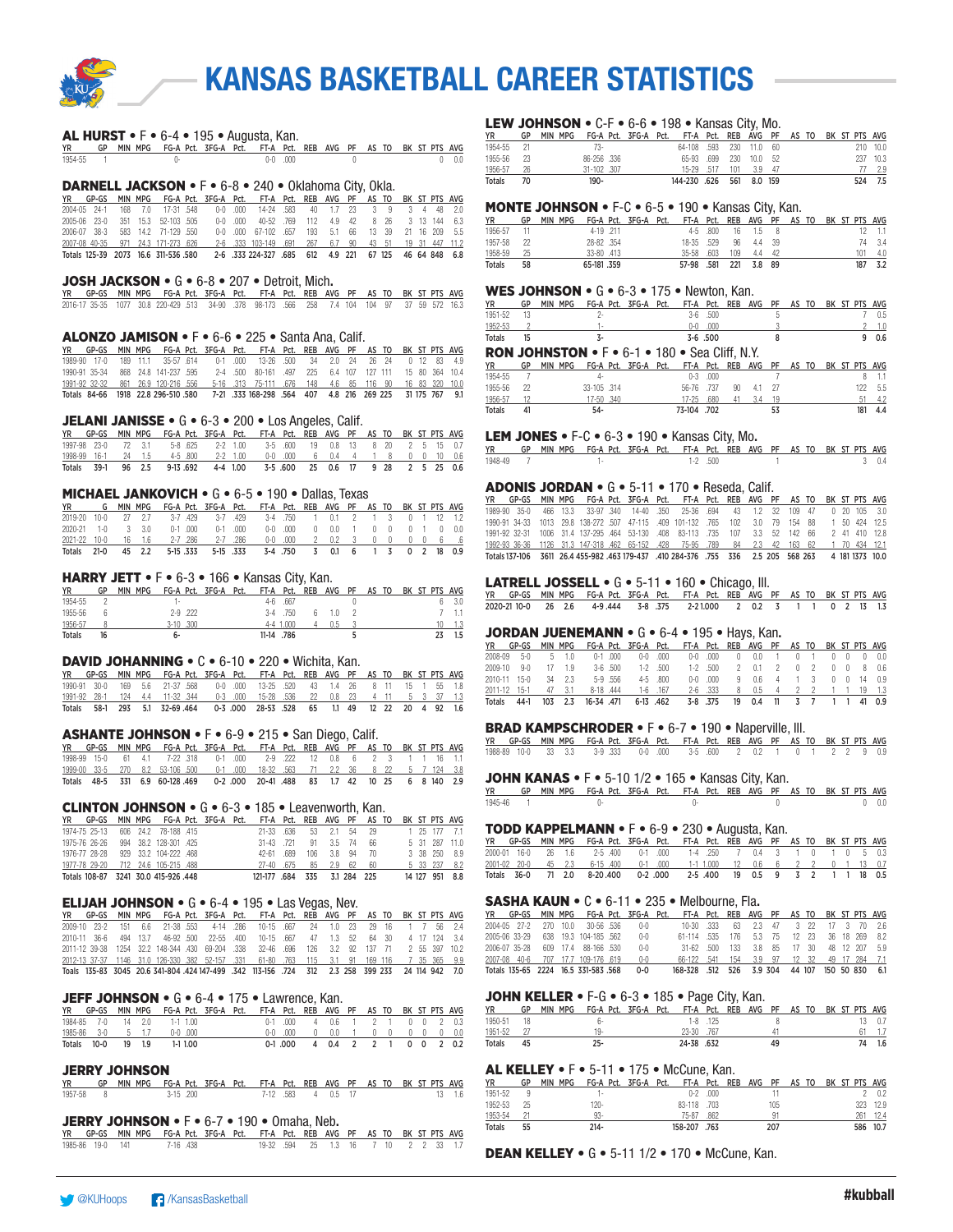

| YR      | GP | MIN MPG |         | - FG-A Pct. 3FG-A Pct. FT-A Pct. REB AVG PF AS TO BK ST PTS AVG |            |  |     |  |  |     |     |
|---------|----|---------|---------|-----------------------------------------------------------------|------------|--|-----|--|--|-----|-----|
| 1950-51 | 18 |         | . .     |                                                                 | $0-4$ .000 |  |     |  |  | 14  | 0.8 |
| 1951-52 |    |         | 77.     | 49-81 605                                                       |            |  | 88  |  |  | 203 | 6.5 |
| 1952-53 |    |         | 81 -    | 80-115 .696                                                     |            |  |     |  |  | 242 | 9.7 |
| Totals  | 74 |         | $165 -$ | 129-200 .645                                                    |            |  | 187 |  |  | 459 | 6.2 |

#### LARRY KELLEY • G • 6-0 • 160 • Lawrence, Kan.

| <b>YR</b>     | GP |  |             | MIN MPG FG-A Pct. 3FG-A Pct. FT-A Pct. REB AVG PF AS TO BK ST PTS AVG |  |             |         |  |  |  |           |
|---------------|----|--|-------------|-----------------------------------------------------------------------|--|-------------|---------|--|--|--|-----------|
| 1956-57       |    |  | $1-2$ 500   |                                                                       |  | 0-0 000     | 2 2.0 0 |  |  |  | $2 \t2.0$ |
| 1957-58       |    |  | $1-3$ $333$ |                                                                       |  | $0-0$ $000$ | 0.0     |  |  |  | 20.5      |
| <b>Totals</b> |    |  | $2 - 5.400$ |                                                                       |  | $0-0.000$   | 2 0.4 2 |  |  |  | 4 0.8     |

#### RON KELLOGG • G • 6-5 • 190 • Omaha, Neb.

|              |  |                                      |  | YR GP-GS MIN MPG FG-A Pct. 3FG-A Pct. FT-A Pct. REB AVG PF AS TO BK ST PTS AVG |           |                                             |                         |  |      |  |                 |
|--------------|--|--------------------------------------|--|--------------------------------------------------------------------------------|-----------|---------------------------------------------|-------------------------|--|------|--|-----------------|
| 1982-83 27-0 |  | 295 11.0 41-100 .410                 |  |                                                                                | 24-32 750 |                                             | 45 1.6 33 34            |  |      |  | $0$ 12 106 3.9  |
| 1983-84 30-1 |  | 434 14.5 72-166 433                  |  |                                                                                | 39-49 795 |                                             | 80   2.7   44   41   49 |  |      |  | 3 14 183 6.1    |
|              |  | 1984-85 34-34 1101 32.4 250-434 576  |  |                                                                                |           | 97-115 843 165 4.9 84 87                    |                         |  | - 68 |  | 4 28 597 176    |
|              |  | 1985-86 39-38 1167 29.9 244-442 .552 |  |                                                                                |           | 134-159 843 132 3.4 96 110 69 7 28 622 15.9 |                         |  |      |  |                 |
|              |  | Totals 130-73 2997 23.1607-1142.532  |  |                                                                                |           | 294-355 .828 422 3.2 257 272                |                         |  |      |  | 14 82 1508 11.6 |

#### DON KENNEDY • G-F • 6-4 • 190 • Salina, Kan.

|  |             | YR GP-GS MIN MPG FG-A Pct. 3FG-A Pct. FT-A Pct. REB AVG PF AS TO BK ST PTS AVG |  |  |                                 |  |  |  |  |
|--|-------------|--------------------------------------------------------------------------------|--|--|---------------------------------|--|--|--|--|
|  | 1984-85 2-0 | 2 1-1 1.00                                                                     |  |  | 0-0.000 0 0.0 0 0 0 0 0 0 2 1.0 |  |  |  |  |

#### BOB KENNEY • F • 6-2 • 185 • Winfield, Kan.

| <b>YR</b>     | GP | MPG<br><b>MIN</b> | FG-A Pct. 3FG-A Pct. |              | FT-A Pct. REB | AVG PF |     | AS TO |  | BK ST PTS AVG |      |
|---------------|----|-------------------|----------------------|--------------|---------------|--------|-----|-------|--|---------------|------|
| 1949-50       |    |                   | 31 -                 |              | 21-30 .700    |        | 30  |       |  | 83            | 3.0  |
| 1950-51       | 24 |                   | $85 -$               |              | 26-30 .867    |        | 40  |       |  | 196           | 8.2  |
| 1951-52       | 30 |                   | 141-                 |              | 112-142 .789  |        |     |       |  | 394           | 13.1 |
| <b>Totals</b> | 79 |                   | 257-                 | 159-202 .787 |               |        | 141 |       |  | 673           | 8.5  |

#### DEE KETCHUM • G • 5-11 1/2 • 165 • Bartlesville, Okla.

| ΥR            | GP | MIN MPG |             | FG-A Pct. 3FG-A Pct. | FT-A Pct. REB AVG PF AS TO BK ST PTS AVG |    |             |      |  |  |     |     |
|---------------|----|---------|-------------|----------------------|------------------------------------------|----|-------------|------|--|--|-----|-----|
| 1958-59       | 25 |         | 44-126 349  |                      | $40 - 50$ $.800$                         |    | 18  0.7  34 |      |  |  | 128 | 5.1 |
| 1959-60       |    |         | 35-102 343  |                      | 31-37 .838                               | 29 | - 17        | - 25 |  |  | 101 | 5.9 |
| 1960-61       | 23 |         | 36-112 321  |                      | 32-43 744                                |    | 40 1.7      | 39   |  |  | 104 | 4.5 |
| <b>Totals</b> | 65 |         | 115-340.338 |                      | 103-130 .792                             | 87 |             | - 98 |  |  | 333 | 5.1 |

#### LYNN KINDRED • G • 6-2 • 162 • Emporia, Kan.

| YR      | GP | MPG<br>MIN |               | FG-A Pct. 3FG-A Pct. | FT-A Pct. REB AVG PF AS TO |              |     |          |     |  |  |     | BK ST PTS AVG |
|---------|----|------------|---------------|----------------------|----------------------------|--------------|-----|----------|-----|--|--|-----|---------------|
| 1956-57 | 16 |            | 1-14 .071     |                      |                            | $2-5$ $.400$ | -14 | $0.9$ 14 |     |  |  |     | 0.3           |
| 1957-58 | 19 |            | $9 - 25$ .360 |                      | 8-15 .533                  |              | 29  | 1.5      | - 9 |  |  | 26. |               |
| 1958-59 |    |            | 5-13 .385     |                      |                            | 4-12 333     | 12  | 0.8      |     |  |  | 14. |               |
| Totals  | 50 |            | 15-52.288     |                      | 14-32.438                  |              | 55  |          | 29  |  |  |     | 0.9           |

#### CLIFFORD KING • G • 6-0 • 165 • Newton, Kan.

| <b>YR</b> | Gp MIN MPG FG-A Pct. 3FG-A Pct. FT-A Pct. REB AVG PF AS TO BK ST PTS AVG |  |  |  |  |  |  |  |
|-----------|--------------------------------------------------------------------------|--|--|--|--|--|--|--|
| 1946-47   |                                                                          |  |  |  |  |  |  |  |

#### MAURICE KING • G • 6-2 1/2 • 190 • Kansas City, Mo.

| YR.           | GP   |  | - MIN MPG - FG-A Pct. 3FG-A - Pct. - FT-A - Pct. - REB - AVG - PF - AS TO - BK - ST - PTS - AVG |  |                        |  |       |     |  |  |      |          |
|---------------|------|--|-------------------------------------------------------------------------------------------------|--|------------------------|--|-------|-----|--|--|------|----------|
| 1954-55       | - 20 |  | 29-                                                                                             |  | 14-34 412              |  |       |     |  |  |      | 72 3.6   |
| 1955-56       | - 23 |  | 119-303 .393                                                                                    |  | 91-132 .690 180 5.6 74 |  |       |     |  |  |      | 329 14.0 |
| 1956-57       |      |  | 101-278 363                                                                                     |  | 61-88 693 122          |  | 45 69 |     |  |  | 263. | 9.7      |
| <b>Totals</b> | 70   |  | $249 -$                                                                                         |  | 166-254 .650           |  |       | 185 |  |  |      | 664 9.5  |

#### TOM KING

| YR GP MIN MPG FG-A Pct. 3FG-A Pct. FT-A Pct. REB AVG PF AS TO BK ST PTS AVG |  |  |  |  |  |                             |  |  |  |  |
|-----------------------------------------------------------------------------|--|--|--|--|--|-----------------------------|--|--|--|--|
| 1974-75 1-0 3 3.0 0-1 000                                                   |  |  |  |  |  | 0-0 000 2 2.0 1 1 0 0 0 0.0 |  |  |  |  |

#### MARIO KINSEY • G • 6-2 • 175 • Waco, Texas

| YR GP MIN MPG FG-A Pct. 3FG-A Pct. FT-A Pct. REB AVG PF AS TO BK ST PTS AVG |  |  |  |  |  |  |  |  |  |
|-----------------------------------------------------------------------------|--|--|--|--|--|--|--|--|--|
| 2000-01 16-0 140 8.8 9-28 321 3-9 333 9-12 750 10 0.6 19 15 18 2 11 30 1.9  |  |  |  |  |  |  |  |  |  |

#### MAX KISSELL • C • 6-0 • 175 • Portis, Kan.

YR GP MIN MPG FG-A Pct. 3FG-A Pct. FT-A Pct. REB AVG PF AS TO BK ST PTS AVG 1947-48 2 1- 2- 2 4 2.0

#### BOB KIVISTO • G • 6-1 • 180 • Aurora, Ill.

| YR            | GP | MIN MPG FG-A Pct. 3FG-A Pct. FT-A Pct. REB AVG PF AS TO BK ST PTS AVG |                  |  |                     |    |           |  |  |     |     |
|---------------|----|-----------------------------------------------------------------------|------------------|--|---------------------|----|-----------|--|--|-----|-----|
| 1969-70       |    |                                                                       | 56-134 .418      |  | 61-86 709 39 1.5 47 |    |           |  |  | 173 | 6.7 |
| 1970-71       |    |                                                                       | $32 - 80$ $.400$ |  | 49-91 538           | 47 | 1.6 39    |  |  |     | 3.8 |
| <b>Totals</b> | 56 |                                                                       | 88-214 .411      |  | 110-177 .621        |    | 86 1.5 86 |  |  | 286 | 5.1 |

#### TOM KIVISTO • G • 6-2 • 180 • Aurora, Ill.

| <b>YR</b>     |      | GP MIN MPG FG-A Pct. 3FG-A Pct. FT-A Pct. REB AVG PF AS TO BK ST PTS AVG |             |  |                       |                     |         |  |  |  |           |
|---------------|------|--------------------------------------------------------------------------|-------------|--|-----------------------|---------------------|---------|--|--|--|-----------|
| 1971-72       | - 26 |                                                                          | 77-229 336  |  | 78-125 .624 85 3.3 68 |                     |         |  |  |  | 232 8.9   |
| 1972-73 26    |      |                                                                          | 91-206 .447 |  |                       | 42-69 609 74 2.9 63 |         |  |  |  | $224$ 8.6 |
| 1973-74 30-30 |      |                                                                          | 92-210 438  |  | 44-62 710 92 3.1 86   |                     |         |  |  |  | 228 7.6   |
| <b>Totals</b> | 82   | 260-645.403                                                              |             |  | 164-256 640 251       |                     | 3.1 211 |  |  |  | 684 8.3   |

#### MATT KLEINMANN • C • 6-10 • 237 • Overland Park, Kan.

|  |  |  | YR GP-GS MIN MPG FG-A Pct. 3FG-A Pct. FT-A Pct. REB AVG PF AS TO BK ST PTS AVG |  |  |  |  |  |  |
|--|--|--|--------------------------------------------------------------------------------|--|--|--|--|--|--|
|  |  |  | 2005-06 16-0 41 2.6 7-11 636 0-0 000 2-2 1.000 7 0.4 5 5 2 0 0 16 1.0          |  |  |  |  |  |  |
|  |  |  | 2006-07 17-0 74 4.4 5-9 556 0-0 000 5-6 833 15 0.9 14 3 8 2 2 15 0.9           |  |  |  |  |  |  |
|  |  |  | 2007-08 20-0 43 2.2 3-7 429 0-0 000 1-3 333 13 0.7 5 2 1 1 0 7 0.4             |  |  |  |  |  |  |

2008-09 17-2 36 2.1 3-5 .600 0-0 .000 1-3 .333 11 0.6 6 0 2 2 0 7 0.4 Totals 70-2 194 2.8 18-32 .563 0-0 .000 9-14 .643 46 0.7 30 10 13 5 2 45 0.6

#### DANNY KNIGHT • C • 6-10 • 220 • Hutchinson, Kan.

| YR GP-GS MIN MPG FG-A Pct. 3FG-A Pct. FT-A Pct. REB AVG PF AS TO BK ST PTS AVG |  |             |  |                          |  |  |  |  |               |
|--------------------------------------------------------------------------------|--|-------------|--|--------------------------|--|--|--|--|---------------|
| 1972-73 18-0                                                                   |  | 64-157 .408 |  | 30-49 .612 131 7.2 57    |  |  |  |  | 158 8.8       |
| 1973-74 30-30                                                                  |  | 157-332 473 |  | 58-94 617 213 7.1 80     |  |  |  |  | 372 124       |
| 1974-75 27-12 444                                                              |  | 95-200 475  |  | 40-58 690 131 4.9 52 21  |  |  |  |  | 16 12 230 8.5 |
| Totals 75                                                                      |  | 316-689.458 |  | 128-201 .636 475 6.3 189 |  |  |  |  | 760 10.1      |

#### KELLY KNIGHT • F-C • 6-8 • 242 • Salina, Kan.

| <b>YR</b> |  | GP-GS MIN MPG FG-A Pct. 3FG-A Pct. FT-A Pct. REB AVG PF AS TO BK ST PTS AVG |  |                            |     |                |     |  |  |                 |
|-----------|--|-----------------------------------------------------------------------------|--|----------------------------|-----|----------------|-----|--|--|-----------------|
|           |  | 1979-80 17-3 164 9.7 20-36 556                                              |  | 11-19 579 37 2.2 30        |     |                | - 5 |  |  | 4 7 51 3.0      |
|           |  | 1981-82 23-22 704 30.6 119-199 598                                          |  | 46-63 730                  | 128 | 5.6 69 10      |     |  |  | 13 13 284 12.3  |
|           |  | 1982-83 29-27 872 30.1 146-265 551                                          |  | 65-92 707 210              |     | 72 91          | 28  |  |  | 35 26 357 12.3  |
|           |  | 1983-84 32-32 972 30.4 153-282 .542                                         |  | 59-87 678 226 7.0 98 27 39 |     |                |     |  |  | 13 23 365 11.4  |
|           |  | Totals 101-84 2712 26.9 438-782.560                                         |  | 181-261 .693               |     | 601 6.0 288 70 |     |  |  | 65 69 1057 10.5 |

#### MARK KNIGHT • G-F • 6-5 • 195 • Salina, Kan.

| YR GP-GS MIN MPG FG-A Pct. 3FG-A Pct. FT-A Pct. REB AVG PF AS TO BK ST PTS AVG |  |  |  |                                                                    |                             |  |  |  |  |
|--------------------------------------------------------------------------------|--|--|--|--------------------------------------------------------------------|-----------------------------|--|--|--|--|
| 1979-80 5-0 5 1.0 1-2.500                                                      |  |  |  | 1-2 .500     0     0.0     0     1     0     0     0     3     0.6 |                             |  |  |  |  |
| 1980-81 11-0 21 1.9 2-6 333                                                    |  |  |  |                                                                    | 0-1.000 2 0.2 2 0 1 0 4 0.4 |  |  |  |  |
| Totals 16-0 26 1.6 3-8 375                                                     |  |  |  |                                                                    | 1-3 333 2 0.1 2 1 1 0 7 0.4 |  |  |  |  |

#### KENNETH KOENIGS • C • 6-10 • 210 • Goddard, Kan.

| YR          G    MIN  MPG     FG-A  Pct.    3FG-A   Pct.     FT-A   Pct.    REB   AVG   PF    AS  TO    BK  ST  PTS  AVG |  |  |  |                                         |  |  |  |  |                |
|--------------------------------------------------------------------------------------------------------------------------|--|--|--|-----------------------------------------|--|--|--|--|----------------|
| 1974-75 13-2 110 8.5 12-26 462                                                                                           |  |  |  | 12-12 1.000 31 2.4 26 8 1 3 36 2.8      |  |  |  |  |                |
| 1975-76 26-25 786 30.2 105-212 495                                                                                       |  |  |  | 69-91 758 172 6.6 106 36 16 11 279 10.7 |  |  |  |  |                |
| 1976-77 28-28 813 29.0 116-227 511                                                                                       |  |  |  | 72-85 847 197 7.0 116 45                |  |  |  |  | 24 25 304 10.9 |
| 1977-78 29-29 757 26.1 123-204 603                                                                                       |  |  |  | 77-109 706 185 6.4 103 50               |  |  |  |  | 17 15 323 11.1 |
| Totals 96-84 2466 25.7 356-669 .532                                                                                      |  |  |  | 230-297 .774 585 6.1 351 139            |  |  |  |  | 58 54 942 9.8  |

#### JEFF KONEK • G • 6-2 • 182 • Wichita, Kan.

|  |  |  | YR G MIN MPG FG-A Pct. 3FG-A Pct. FT-A Pct. REB AVG PF AS TO BK ST PTS AVG |  |  |  |  |  |  |
|--|--|--|----------------------------------------------------------------------------|--|--|--|--|--|--|
|  |  |  | 1980-81 13-0 36 2.8 5-11 455 14-22 .633 3 0.2 4 3 0 3 24 1.8               |  |  |  |  |  |  |

#### DALE LADNER

 $\frac{\text{YR}}{\text{1974-75}}$  G MIN MPG FG-A Pct. 3FG-A Pct. FT-A Pct. REB AVG PF AS TO BK ST PTS AVG<br>1974-75 1-0 3 3.0 0-2 .000 0-0 .000 1 1.0 0 0 0 0 0 0 0.00 1974-75 1-0 3 3.0 0-2 .000 0-0 .000 1 1.0 0 0 0 0 0 0.0

### **RAEF LAFRENTZ • F • 6-11 • 235 • Monona, Iowa**<br>YR G MIN MPG FG-A Pct. 3FG-A Pct. FT-A Pct. REB AVG P

YR G MIN MPG FG-A Pct. 3FG-A Pct. FT-A Pct. REB AVG PF AS TO BK ST PTS AVG 1994-95 31-31 732 23.6 143-268 .534 2-5 .400 65-102 .637 231 7.5 71 17 56 20 9 353 11.4<br>1995-96 34-34 917 27.0 189-348 .543 2-7 .286 74-112 .661 278 8.2 86 14 1997-98 30-30 906 30.2 232-423 .548 8-17 .471 121-164 .738 342 11.4 71 30 76 45 27 593 19.8<br>Totals 131-131 3596 27.5 825-1486.555 13-35 .371403-566 .712 1186 9.1 324 86 258 138 982066 15.8 Totals 131-131 3596 27.5 825-1486.555 13-35 .371403-566 .712 1186

#### KEITH LANGFORD • G • 6-4 • 200 • Fort Worth, Texas

|  |  |  |  | YR G MIN MPG FG-A Pct. 3FG-A Pct. FT-A Pct. REB AVG PF AS TO BK ST PTS AVG                        |  |  |  |  |  |
|--|--|--|--|---------------------------------------------------------------------------------------------------|--|--|--|--|--|
|  |  |  |  | 2001-02 37-1 722 19.5 102-207 493 11-41 268 79-113 699 123 3.3 73 54 59 12 34 294 7.9             |  |  |  |  |  |
|  |  |  |  | 2002-03 38-38 1249 32.9 240-453 530 22-76 289 101-159 635 185 4.9 84 75 73 31 34 603 15.9         |  |  |  |  |  |
|  |  |  |  | 2003-04 33-33 1046 31.7 184-384 479 38-106 .358 105-157 .669 164 5.0 76 114 79 19 35 511 15.5     |  |  |  |  |  |
|  |  |  |  | 2004-05 28-27 867 31.0 145-312 465 31-88 352 83-138 601 112 4.0 51 79 55 6 26 404 14.4            |  |  |  |  |  |
|  |  |  |  | Totals 136-99 3884 28.6 671-1356 495 102-311 328 368-567 649 584 4.3 284 322 266 68 129 1812 13.3 |  |  |  |  |  |

#### CHESTER LAWRENCE • G • 6-4 • 185 • Vienna, Ill.

|         |           | G MIN MPG |               | FG-A Pct. 3FG-A Pct. | FT-A Pct. REB AVG PF AS TO BK ST PTS AVG |      |                  |      |  |  |     |             |
|---------|-----------|-----------|---------------|----------------------|------------------------------------------|------|------------------|------|--|--|-----|-------------|
| 1967-68 | $10^{-1}$ |           | 5-13.385      |                      | $8-9$                                    | .889 | 5 0.5 8          |      |  |  | 18  | 1.8         |
| 1968-69 | -14       |           | $4-10$ $.400$ |                      | $2 - 7$                                  | .286 | $10 \t 0.7 \t 4$ |      |  |  |     | $10 \t 0.7$ |
| 1969-70 | 25        |           | 44-104 423    |                      | 28-45 622                                |      | 34 1.4 33        |      |  |  | 116 | -4.6        |
| Totals  | 49        |           | 53-127 .417   |                      | 38-61                                    | .623 | 49 1.0           | - 45 |  |  | 144 | 2.9         |

#### DEDRIC LAWSON • F • 6-9 • 235 • Memphis, Tenn.

YR G MIN MPG FG-A Pct. 3FG-A Pct. FT-A Pct. REB AVG PF AS TO BK ST PTS AVG 2018-19 36-36 1175 32.6 249-508 .490 35-89 .393 167-205 .815 371 10.3 94 61 83 38 45 700 19.4

### K.J. LAWSON • G • 6-8 • 210 • Memphis, Tenn.

YR G MIN MPG FG-A Pct. 3FG-A Pct. FT-A Pct. REB AVG PF AS TO BK ST PTS AVG 2018-19 35-0 347 9.9 39-86 .453 13-44 .295 18-24 .750 70 2.0 45 18 22 1 8 109 3.1

#### MICHAEL LEE • G • 6-3 • 210 • Portland, Ore.

| <b>YR</b>    |  |  |  | G MIN MPG FG-A Pct. 3FG-A Pct. FT-A Pct. REB AVG PF AS TO BK ST PTS AVG                      |  |  |  |  |  |
|--------------|--|--|--|----------------------------------------------------------------------------------------------|--|--|--|--|--|
| 2001-02 27-0 |  |  |  | 89  3.3  13-33  394  5-10  500  2-4  500  11  0.4  16  8  11  0  2  33  1.2                  |  |  |  |  |  |
|              |  |  |  | 2002-03 37-0 588 15.9 60-122 492 21-42 500 41-56 732 85 2.3 47 37 37 4 27 182 4.9            |  |  |  |  |  |
|              |  |  |  | 2003-04 24-3 444 18.5 39-104 375 23-65 354 32-40 800 60 2.5 39 38 24 2 14 133 5.5            |  |  |  |  |  |
|              |  |  |  | 2004-05 30-6 524 17.5 48-112 429 17-56 304 31-34 912 60 2.0 49 43 39 3 26 144 4.8            |  |  |  |  |  |
|              |  |  |  | Totals 118-9 1650 14.0 160-371 431 66-173 .382 101-134 .754 216 1.8 151 126 111 9 69 492 4.2 |  |  |  |  |  |

#### DEL LEWIS • G • 6-1 • 185 • Topeka, Kan.

| ΥR            |    | <b>MIN</b> | MPG          | FG-A Pct. 3FG-A Pct. | FT-A Pct. REB AVG PF AS TO |      |     |         |      |  |  |      | BK ST PTS AVG |
|---------------|----|------------|--------------|----------------------|----------------------------|------|-----|---------|------|--|--|------|---------------|
| 1963-64       | 24 |            | 47-122 385   |                      | 16-24                      | .667 | 43  | 18      | - 26 |  |  | 110  | 4.5           |
| 1964-65       | 25 |            | 89-223 .399  |                      | 68-98                      | .694 | 59  | 24      | -43  |  |  | 246  | 9.8           |
| 1965-66       |    |            | 105-254 .413 |                      | $85 - 103$                 | .825 | 97  | Rβ      | 45   |  |  | 295. | 10.9          |
| <b>Totals</b> | 76 |            | 241-599.402  |                      | 169-225 .751               |      | 199 | 2.6 114 |      |  |  | 651  | 8.6           |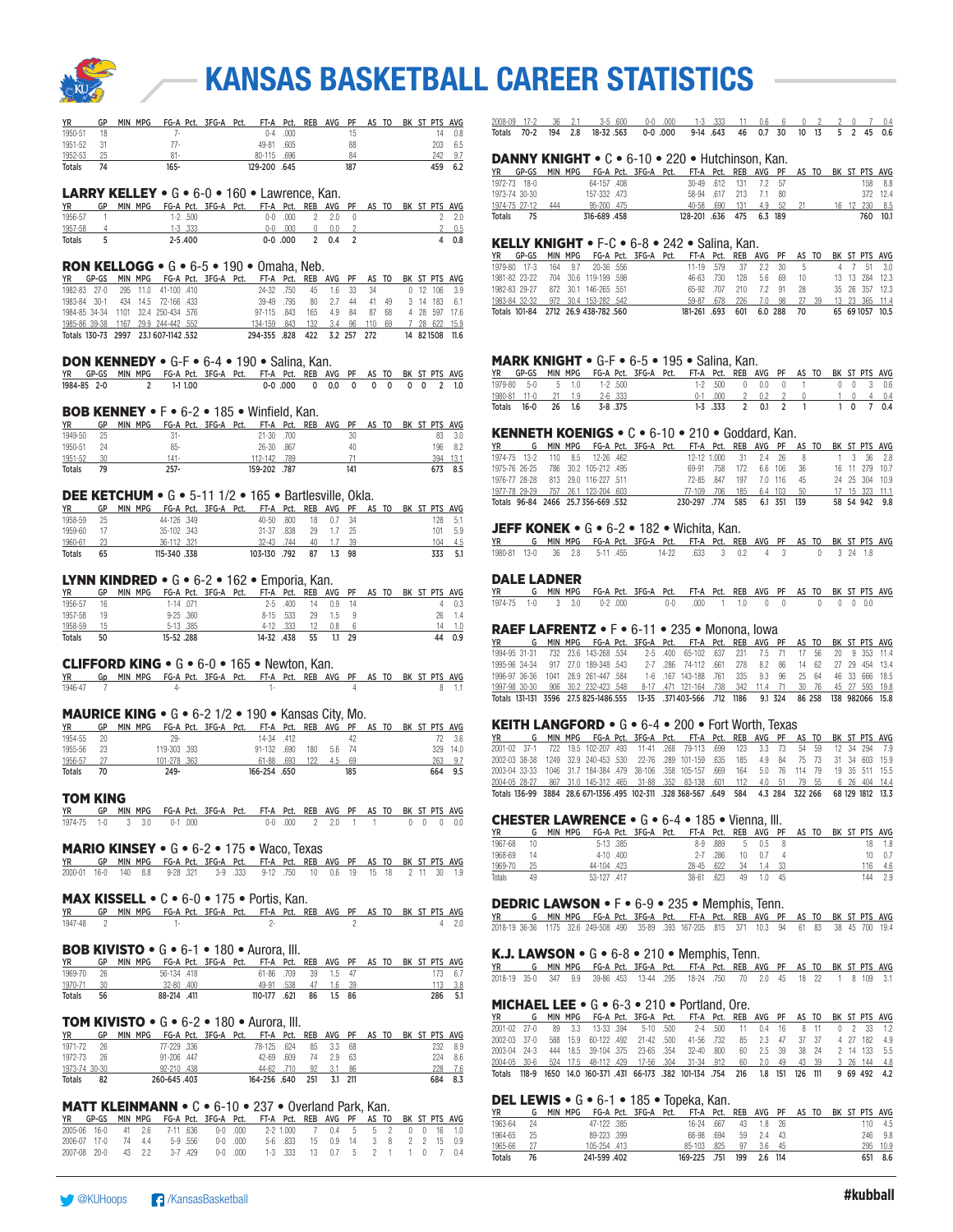

| Totals<br>1-11.000<br>-1.0                                                                                                                                                                                                   |
|------------------------------------------------------------------------------------------------------------------------------------------------------------------------------------------------------------------------------|
| <b>LANDEN LUCAS</b> $\bullet$ F $\bullet$ 6-10 $\bullet$ 240 $\bullet$ Portland, Ore.                                                                                                                                        |
| <b>YR</b><br>GP-GS<br>MIN MPG<br>FG-A Pct. 3FG-A Pct.<br>FT-A Pct. REB AVG PF<br>AS TO<br>BK ST PTS AVG                                                                                                                      |
| 12-21 .571<br>.500<br>2013-14 22-0<br>4.9<br>$0-0$<br>.000.<br>10-20<br>30<br>20<br>1.4<br>-1.5<br>41-77 .532<br>2014-15 32-14<br>485 15.2<br>$0 - 0$ .000<br>$30 - 45$<br>.667<br>139<br>70<br>4.3<br>12 31<br>18 9 112 3.5 |
| 664 18.4 74-115 .643<br>59-89<br>.663<br>243<br>92<br>2015-16 36-19<br>$0-1$ .000<br>6.8<br>21 38<br>27 16 207<br>5.8                                                                                                        |
| 2016-17 35-30<br>895<br>25.6 113-179 .631<br>$0 - 0$ .000<br>$53 - 85$<br>.624<br>290<br>8.3 117<br>37 62<br>34 18 279<br>Totals 125-63 2151 17.2 240-392 .612<br>0-1.000 152-239 .636 702<br>5.6 299 70 136<br>86 45 632    |
|                                                                                                                                                                                                                              |
| <b>GARRETT LUINSTRA • <math>G \cdot 6 - 2 \cdot 155 \cdot Lawrence</math>, Kan.</b>                                                                                                                                          |
| YR GP-GS MIN MPG FG-A Pct. 3FG-A Pct.<br>FT-A Pct. REB AVG PF AS TO BK ST PTS AVG                                                                                                                                            |
| 11 1.1 0-3 .000<br>$0-1$ .000<br>$0-0$ .000<br>1 0.1 3 3 1 0 0 0 0.0<br>2018-19 10-0                                                                                                                                         |
| ALBERT LUKKEN • F • 6-1 1/2 • 165 • Tulsa, Okla.                                                                                                                                                                             |
| G MIN MPG FG-A Pct. 3FG-A Pct.<br>FT-A Pct. REB AVG PF AS TO BK ST PTS AVG<br>YR                                                                                                                                             |
| 1946-47<br>3<br>0-<br>$\mathfrak{p}$<br>$1 -$                                                                                                                                                                                |
|                                                                                                                                                                                                                              |
|                                                                                                                                                                                                                              |
| <b>GUY MABRY • F</b> • 6-0 • 160 • Rock Island, III.<br>G MIN MPG FG-A Pct. 3FG-A Pct.<br>AS TO BK ST PTS AVG<br><b>YR</b><br>FT-A Pct. REB AVG PF                                                                           |
| 1946-47<br>$1 \t 0.3$<br>$\overline{4}$<br>0-<br>$\left\lceil \cdot \right\rceil$<br>$\overline{1}$                                                                                                                          |
| 74 3.4<br>1947-48<br>22<br>$31 -$<br>$12 -$<br>34<br>1948-49<br>19<br>$2 - 8$ .250<br>$\overline{7}$<br>34 1.7<br>16-                                                                                                        |
| $13 - 1.2$<br>1949-50<br>.200<br>11<br>6-<br>$1-5$                                                                                                                                                                           |
| $53 -$<br>$16 -$<br>45<br>122 2.2<br>Totals<br>56                                                                                                                                                                            |
| <b>BOB MACKISH • F-C • 6-3 • 200 • Kansas City, Kan.</b>                                                                                                                                                                     |
| G MIN MPG FG-A Pct. 3FG-A Pct. FT-A Pct. REB AVG PF<br>YR<br>AS TO BK ST PTS AVG                                                                                                                                             |
| 1948-49<br>$0-0$ .000<br>$0-$<br>$\mathbf 0$                                                                                                                                                                                 |
| <b>MIKE MADDOX •</b> F • 6-7 • 200 • Oklahoma City, Okla.                                                                                                                                                                    |
| G MIN MPG FG-A Pct. 3FG-A Pct.<br>FT-A Pct. REB AVG<br><b>YR</b><br>PF<br>AS TO BK ST PTS AVG                                                                                                                                |
| 25-47 .532<br>28<br>1987-88 24-0<br>7.6<br>$3-6$<br>.500<br>$8 - 17$<br>.471<br>36<br>1.5<br>61<br>2.5<br>1988-89 31-9<br>678 21.9 133-234 .568<br>1-6 .167 71-103<br>.689<br>110<br>3.5<br>98<br>43 50<br>16 21 338 10.9    |
| 610 17.9 133-233 .571<br>31-57 .544<br>93<br>1989-90 34-1<br>$0-1$ .000<br>118<br>3.5<br>47 43<br>19 16 297 8.7                                                                                                              |
| 1990-91 34-33<br>789 23.2 110-209 .526<br>$0-1$ .000<br>$30 - 65$<br>.462<br>109<br>3.2<br>- 99<br>97 61<br>11 31 250<br>Totals 123-43 2260 18.4 401-723 .555<br>4-14 .286 140-242 .579 373 3.0 318 195 164<br>49 73 946 7.7 |
|                                                                                                                                                                                                                              |
| <b>DAVID MAGLEY</b> • $F \cdot 6 - 8 \cdot 202 \cdot 5$ South Bend, Ind.                                                                                                                                                     |
| FG-A Pct. 3FG-A Pct.<br>YR GP-GS MIN MPG<br>FT-A Pct. REB AVG PF<br>AS TO BK ST PTS AVG<br>1978-79 25-0<br>303 12.1<br>39-111 .351<br>15-24<br>.625<br>64<br>2.6<br>29<br>14<br>$2 \t13$<br>93<br>- 3.7                      |
| 1979-80 29-20<br>600 20.7 72-143 .503<br>14-24<br>.583<br>128<br>4.4<br>60<br>21<br>8 27 158 5.4                                                                                                                             |
| 1980-81 32-32<br>986 30.8 124-267 .500<br>$55 - 65$<br>.846<br>177<br>5.5<br>55<br>50<br>13 23 303 9.5<br>1981-82 27-27 1053 39.0 183-390 .469<br>$101 - 121$<br>.835<br>227<br>8.4<br>91<br>52<br>27 36 468 17.3            |
| 5.3 235 137<br>Totals 113-79 2942 26.0 418-911 459<br>185-234 .791 596<br>50 99 10 22 9.0                                                                                                                                    |
|                                                                                                                                                                                                                              |
| <b>DANNY MANNING</b> $\cdot$ F $\cdot$ 6-10 $\cdot$ 230 $\cdot$ Lawrence, Kan.<br>MIN MPG<br>FG-A Pct. 3FG-A Pct.<br>FT-A<br>GP-GS<br>Pct. REB<br>AVG PF<br>YR<br>BK ST PTS AVG<br>AS TO                                     |
| 1984-85 34-33<br>1120 32.9 209-369 .566<br>78-102<br>.765<br>258<br>7.6 122<br>108<br>88<br>34 58<br>496<br>14.6                                                                                                             |
| 1985-86 39-39<br>1256 32.2 279-465 .600<br>95-127 .748<br>245<br>6.3 121<br>93 89<br>46 80 653 16.7<br>1986-87 36-36<br>1249 34.7 347-562 .617<br>1-3 .333 165-226<br>.730<br>342<br>9.5 116<br>64 101<br>47 42 860 23.9     |
| 1336 35.2 381-653 .583<br>$9 - 26$<br>.346 171-233<br>.734<br>342<br>77 115<br>1987-88 38-38<br>9.0 114<br>73 70 942 24.8                                                                                                    |
| Totals 147-146 4961 33.8 1216-2049.593 10-29 .345 509-688 .740 1187<br>8.1 473 342 393 200 250 2951 20.1                                                                                                                     |
| <b>EVAN MANNING • <math>G \cdot 6 - 3 \cdot 170 \cdot</math> Lawrence, Kan.</b>                                                                                                                                              |
| GP-GS MIN MPG FG-A Pct. 3FG-A Pct. FT-A Pct. REB AVG PF AS TO BK ST PTS AVG<br>YR                                                                                                                                            |
| 2012-13<br>34<br>2.8<br>3-7.429<br>$2 - 6$<br>.333<br>$0-0$<br>2013-14 6-0<br>$1-4$ .250<br>$1 - 3$ .333<br>$1-2$ .500<br>10<br>1.7<br>0.0<br>2<br>$\overline{c}$<br>$\overline{4}$<br>- 7<br>$\sqrt{2}$<br>$\sqrt{2}$       |
| 2-5 .400<br>$1 - 3$ .333<br>$0-0$<br>.000<br>2014-15<br>9-0<br>27<br>3.0<br>5 .6                                                                                                                                             |
| .500<br>2015-16<br>37<br>$3 - 6$ .500<br>$3 - 6$<br>$0 - 0$<br>.000.<br>$15-1$<br>2.5<br>Totals<br>42-1<br>108<br>2.6<br>9-22.409<br>7-18 .389<br>$1 - 2$ .500<br>.3<br>18<br>5 9<br>0 <sub>10</sub><br>26<br>11<br>.6       |
|                                                                                                                                                                                                                              |
| <b>RUSS MARCINEK • G • 5-10 • 152 • East Chicago, Ind.</b>                                                                                                                                                                   |
| G MIN MPG FG-A Pct. 3FG-A Pct.<br>FT-A Pct. REB AVG PF AS TO BK ST PTS AVG<br><u>YR</u><br>1958-59<br>5<br>3-11 .273<br>$2-3.667$<br>30.61                                                                                   |
| $8 - 1.6$                                                                                                                                                                                                                    |
| <b>PEKKA MARKKANEN • C • 6-10 • 215 • Jyvaskyla, Finland</b>                                                                                                                                                                 |
| FG-A_Pct. 3FG-A Pct.<br>G MIN MPG<br>FT-A Pct. REB AVG PF AS TO BK ST PTS AVG<br>ΥR                                                                                                                                          |
| 54-90 .600 132 3.9 76 16 34 38 26 234 6.9<br>1989-90 34-33<br>666 19.6 90-155 .581<br>$0-0$ .000                                                                                                                             |
| <b>ARCHIE MARSHALL • F •</b> 6-6 1/2 • 190 • Tulsa, Okla.                                                                                                                                                                    |
| G MIN MPG<br>FG-A Pct. 3FG-A Pct.<br>FT-A Pct. REB AVG PF AS TO<br>BK ST PTS AVG<br>YR<br>670 17.2 120-233 .515<br>32-41 .780<br>149<br>3.8<br>73<br>1985-86 39-1<br>39<br>65<br>9 12 272 7.0                                |
| 247 20.6 45-90 500<br>.563<br>24<br>17<br>$\overline{2}$<br>5 105 8.8<br>1987-88 12-11<br>$6-11$ .545<br>$9 - 16$<br>48<br>4.0<br>8                                                                                          |
| 917 18.0 165-323 .511<br>6-11 .545<br>41-57 .719<br>197<br>3.9 97<br>56 73<br>11 17 377 7.4<br>Totals 51-12                                                                                                                  |
| <b>GROVER MARSHALL • G • 6-1 • 190 • Bartlesville, Okla.</b>                                                                                                                                                                 |
|                                                                                                                                                                                                                              |

**WAYNE LOVING •** G • 6-0 • 185 • Kansas City, Kan.<br><u>YR G MIN MPG FG-A Pct. 3FG-A Pct. FT-A Pct. REB AVG PF As TO BK ST PTS AVG<br>1963-64 15 9.96 .250 5-9 .556 18 1.2 22 23 1.5</u>

#### HAROLD LOWE • F • 6-2 1/2 • 175 • Topeka, Kan.

|           | $\cdots$ $\cdots$ $\cdots$ $\cdots$ $\cdots$ $\cdots$ $\cdots$ $\cdots$ $\cdots$ $\cdots$ $\cdots$ |  |  |  |  |                                                                         |             |  |  |  |  |        |
|-----------|----------------------------------------------------------------------------------------------------|--|--|--|--|-------------------------------------------------------------------------|-------------|--|--|--|--|--------|
| <b>YR</b> |                                                                                                    |  |  |  |  | G MIN MPG FG-A Pct. 3FG-A Pct. FT-A Pct. REB AVG PF AS TO BK ST PTS AVG |             |  |  |  |  |        |
| 1949-50   |                                                                                                    |  |  |  |  |                                                                         | $0-0$ .000  |  |  |  |  | 0.0    |
| 1950-51   |                                                                                                    |  |  |  |  |                                                                         | $1-1$ 1.000 |  |  |  |  | 3, 1.5 |

|               |  | <b>LANDEN LUCAS</b> $\bullet$ F $\bullet$ 6-10 $\bullet$ 240 $\bullet$ Portland, Ore. |  |            |                                                   |  |  |  |  |  |
|---------------|--|---------------------------------------------------------------------------------------|--|------------|---------------------------------------------------|--|--|--|--|--|
|               |  | YR GP-GS MIN MPG FG-A Pct. 3FG-A Pct. FT-A Pct. REB AVG PF AS TO BK ST PTS AVG        |  |            |                                                   |  |  |  |  |  |
|               |  | 2013-14 22-0 107 4.9 12-21 571 0-0 000 10-20 500 30 1.4 20 0 5 7 2 34 1.5             |  |            |                                                   |  |  |  |  |  |
|               |  | 2014-15 32-14 485 15.2 41-77 532 0-0 000 30-45 667 139 4.3 70 12 31 18 9 112 3.5      |  |            |                                                   |  |  |  |  |  |
| 2015-16 36-19 |  | 664 18.4 74-115 643                                                                   |  | $0-1$ .000 | 59-89 .663 243 6.8 92 21 38 27 16 207 5.8         |  |  |  |  |  |
|               |  | 2016-17 35-30 895 25.6 113-179 631                                                    |  |            | 0-0 000 53-85 624 290 8.3 117 37 62 34 18 279 8.0 |  |  |  |  |  |

#### $2 \cdot 155 \cdot$  Lawrence, Kan.

| YR GP-GS MIN MPG FG-A Pct. 3FG-A Pct. FT-A Pct. REB AVG PF AS TO BK ST PTS AVG |  |  |  |  |  |  |  |  |  |
|--------------------------------------------------------------------------------|--|--|--|--|--|--|--|--|--|
| 2018-19 10-0 11 1.1 0-3 000 0-1 000 0-0 000 1 0.1 3 3 1 0 0 0 0.0              |  |  |  |  |  |  |  |  |  |

#### $\bullet$  165  $\bullet$  Tulsa, Okla.

|  | YR G MIN MPG FG-A Pct. 3FG-A Pct. FT-A Pct. REB AVG PF AS TO BK ST PTS AVG |               |  |  |  |  |  |  |
|--|----------------------------------------------------------------------------|---------------|--|--|--|--|--|--|
|  | 1946-47 3 0-                                                               | $1 - 2$ 1 0.3 |  |  |  |  |  |  |

### Rock Island, III.

| <b>YR</b> |    | MIN MPG | FG-A Pct. 3FG-A Pct. |  | FT-A Pct. REB AVG PF |              |  |    | AS TO |  |    | BK ST PTS AVG |
|-----------|----|---------|----------------------|--|----------------------|--------------|--|----|-------|--|----|---------------|
| 1946-47   |    |         |                      |  | . .                  |              |  |    |       |  |    |               |
| 1947-48   |    |         | $31 -$               |  | 12.                  |              |  | 34 |       |  |    | 3.4           |
| 1948-49   | 19 |         | 16-                  |  |                      | $2 - 8$ .250 |  |    |       |  | 34 |               |
| 1949-50   |    |         | 'n.                  |  | -5                   | 200          |  |    |       |  |    |               |
| Totals    | 56 |         | 53-                  |  | 16-                  |              |  |    |       |  |    |               |

#### 00 • Kansas City, Kan.

#### • Oklahoma City, Okla.

| <b>YR</b>    |               |  |                                      |  | G MIN MPG FG-A Pct. 3FG-A Pct. FT-A Pct. REB AVG PF AS TO BK ST PTS AVG |  |  |      |  |                    |
|--------------|---------------|--|--------------------------------------|--|-------------------------------------------------------------------------|--|--|------|--|--------------------|
| 1987-88      | $-9 - 24 - 0$ |  | 183 7.6 25-47 532                    |  | 3-6 500 8-17 471 36 1.5 28                                              |  |  | 8 10 |  | 3 5 61 25          |
| 1988-89 31-9 |               |  | 678 21.9 133-234 568                 |  | 1-6 167 71-103 689 110 3.5 98 43 50 16 21 338 10.9                      |  |  |      |  |                    |
| 1989-90 34-1 |               |  | 610 179 133-233 571                  |  | 0-1 000 31-57 544 118 3.5 93                                            |  |  |      |  | 47 43 19 16 297 87 |
|              |               |  | 1990-91 34-33 789 23.2 110-209 526   |  | 0-1 000 30-65 462 109 3.2 99 97 61 11 31 250 7.4                        |  |  |      |  |                    |
|              |               |  | Totals 123-43 2260 18.4 401-723 .555 |  | 4-14 .286 140-242 .579 373 3.0 318 195 164                              |  |  |      |  | 49 73 946 7.7      |

#### 2 • South Bend, Ind.

|  |  |                                     | YR GP-GS MIN MPG FG-A Pct. 3FG-A Pct. FT-A Pct. REB AVG PF AS TO BK ST PTS AVG |                                    |  |  |  |  |                |
|--|--|-------------------------------------|--------------------------------------------------------------------------------|------------------------------------|--|--|--|--|----------------|
|  |  | 1978-79 25-0 303 12.1 39-111 351    |                                                                                | 15-24 625 64 2.6 29 14 2 13 93 3.7 |  |  |  |  |                |
|  |  | 1979-80 29-20 600 20.7 72-143 503   |                                                                                | 14-24 583 128 4.4 60 21            |  |  |  |  | 8 27 158 5.4   |
|  |  | 1980-81 32-32 986 30.8 124-267 .500 |                                                                                | 55-65 846 177 5.5 55 50            |  |  |  |  | 13 23 303 9.5  |
|  |  | 1981-82 27-27 1053 39.0 183-390 469 |                                                                                | 101-121 835 227 8.4 91 52          |  |  |  |  | 27 36 468 17.3 |
|  |  | Totals 113-79 2942 26.0 418-911 459 |                                                                                | 185-234 .791 596 5.3 235 137       |  |  |  |  | 50 991022 9.0  |

#### $\bullet$  230  $\bullet$  Lawrence, Kan.

|  |  |                                      |  | YR GP-GS MIN MPG FG-A Pct. 3FG-A Pct. FT-A Pct. REB AVG PF AS TO BK ST PTS AVG                        |  |  |  |  |  |
|--|--|--------------------------------------|--|-------------------------------------------------------------------------------------------------------|--|--|--|--|--|
|  |  | 1984-85 34-33 1120 32.9 209-369 566  |  | 78-102 .765 258 7.6 122 108 88 34 58 496 14.6                                                         |  |  |  |  |  |
|  |  | 1985-86 39-39 1256 32.2 279-465 .600 |  | 95-127 .748 245 6.3 121 93 89 46 80 653 16.7                                                          |  |  |  |  |  |
|  |  |                                      |  | 1986-87 36-36 1249 34.7 347-562 617 1-3 333 165-226 730 342 9.5 116 64 101 47 42 860 23.9             |  |  |  |  |  |
|  |  |                                      |  | 1987-88 38-38 1336 35.2 381-653 583 9-26 .346 171-233 .734 342 9.0 114 77 115 73 70 942 24.8          |  |  |  |  |  |
|  |  |                                      |  | Totals 147-146 4961 33.8 1216-2049.593 10-29 .345 509-688 .740 1187 8.1 473 342 393 200 250 2951 20.1 |  |  |  |  |  |

#### 70 · Lawrence, Kan.

| $\blacksquare$                                                                 |  |  |  |                             |  |  |  |  |  |
|--------------------------------------------------------------------------------|--|--|--|-----------------------------|--|--|--|--|--|
| YR GP-GS MIN MPG FG-A Pct. 3FG-A Pct. FT-A Pct. REB AVG PF AS TO BK ST PTS AVG |  |  |  |                             |  |  |  |  |  |
| 2012-13 12-0 34 2.8 3-7 429 2-6 333 0-0 000 5 4 7 1 4 0 2 8 7                  |  |  |  |                             |  |  |  |  |  |
| 2013-14 6-0 10 1.7 1-4 250 1-3 333                                             |  |  |  | 1-2 500 0 0.0 2 1 2 0 1 4 7 |  |  |  |  |  |
| 2014-15 9-0 27 3.0 2-5 400 1-3 333 0-0 000 2 2 3 2 1 0 3 5 6                   |  |  |  |                             |  |  |  |  |  |
| 2015-16 15-1 37 2.5 3-6 500 3-6 500 0-0 000 4 .3 6 1 2 0 4 9 .6                |  |  |  |                             |  |  |  |  |  |
| Totals 42-1 108 2.6 9-22.409 7-18 389 1-2 500 11 .3 18 5 9 0 10 26 .6          |  |  |  |                             |  |  |  |  |  |

#### 152 • East Chicago, Ind.

|           | YR G MIN MPG FG-A Pct. 3FG-A Pct. FT-A Pct. REB AVG PF AS TO BK ST PTS AVG |  |  |                 |  |  |  |  |       |
|-----------|----------------------------------------------------------------------------|--|--|-----------------|--|--|--|--|-------|
| 1958-59 5 | 3-11 273                                                                   |  |  | 2-3 667 3 0.6 1 |  |  |  |  | 8 1.6 |

#### 10 • 215 • Jyvaskyla, Finland

### $1/2$  • 190 • Tulsa, Okla.

## GROVER MARSHALL • G • 6-1 • 190 • Bartlesville, Okla.<br>YR G MIN MPG FG-A Pct. 3FG-A Pct. FT-A Pct. REB AVG PF AS T

YR G MIN MPG FG-A Pct. 3FG-A Pct. FT-A Pct. REB AVG PF AS TO BK ST PTS AVG 1960-61 13 1-5 .200 1-4 .250 10 0.8 3 3 0.2

### MIKE MARSHALL • G • 6-1 • 185 • Louisville, Ky.

YR G MIN MPG FG-A Pct. 3FG-A Pct. FT-A Pct. REB AVG PF AS TO BK ST PTS AVG 1983-84 16-2 137 8.6 22-46 .478 8-16 .500 9 0.5 19 12 10 0 4 52 3.3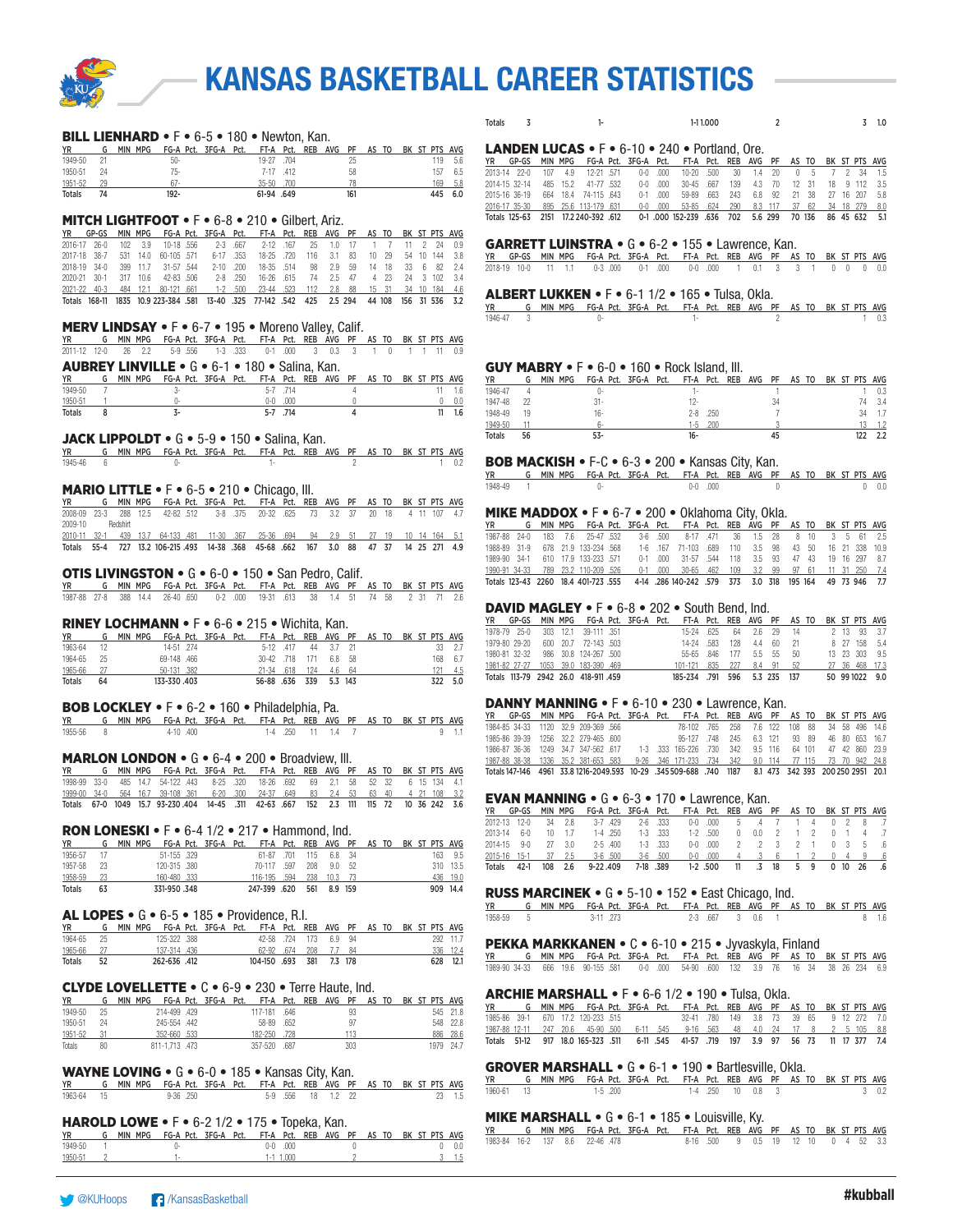

#### BRIAN MARTIN • C • 6-9 • 192 • Wichita, Kan.

|  |  | G MIN MPG FG-A Pct. 3FG-A Pct. FT-A Pct. REB AVG PF AS TO BK ST PTS AVG |  |                                           |                         |  |  |               |             |  |
|--|--|-------------------------------------------------------------------------|--|-------------------------------------------|-------------------------|--|--|---------------|-------------|--|
|  |  | 1981-82 25-3 389 15.6 36-76 474                                         |  |                                           | 17-25 .680 80 3.2 57 6  |  |  |               | 18 4 89 3.6 |  |
|  |  | 1982-83 27-12 459 17.0 38-76 500                                        |  |                                           | 23-39 590 107 4.0 70 15 |  |  |               | 33 5 99 3.7 |  |
|  |  | 1983-84 32-2 542 16.9 67-126 531                                        |  | 29-54 .537 113 3.5 91 27 29 32 17 163 5.1 |                         |  |  |               |             |  |
|  |  | Totals 84-17 1390 16.6 141-278 507                                      |  | 69-118 .585 300 3.6 218 48                |                         |  |  | 83 26 351 4.2 |             |  |

#### CHRIS MARTIN • G • 6-2 • 190 • Overland Park, Kan.

| <b>YR</b>                                                           |  |  |  | G MIN MPG FG-A Pct. 3FG-A Pct. FT-A Pct. REB AVG PF AS TO BK ST PTS AVG |  |  |  |  |  |
|---------------------------------------------------------------------|--|--|--|-------------------------------------------------------------------------|--|--|--|--|--|
| 1997-98 20-0 36 1.8 4-17 235 0-3 000 5-8 625 9 0.5 4 8 5 0 2 13 0.7 |  |  |  |                                                                         |  |  |  |  |  |
| 1998-99 9-1 14 1.6 1-4 250 1-1 1.00 0-0 000 2 0.2 1 0 0 0 1 3 0.3   |  |  |  |                                                                         |  |  |  |  |  |
| Totals 29-1 50 1.7 5-21 238 1-4 250 5-8 625 11 0.4 5 8 5 0 3 16 0.6 |  |  |  |                                                                         |  |  |  |  |  |

#### LEN MARTIN • F • 6-2 • 190 • Ottawa, Kan.

 $\begin{array}{ccccccccccccccccccccccccccccccccccccccccc} \textbf{YR} & \textbf{G} & \textbf{MIN} & \textbf{MPG} & \textbf{FG-A} & \textbf{Pct.} & \textbf{3FG-A} & \textbf{Pct.} & \textbf{FTA} & \textbf{Pct.} & \textbf{RES} & \textbf{AVG} & \textbf{PF} & \textbf{AS} & \textbf{TO} & \textbf{BK} & \textbf{ST} & \textbf{PTS} & \textbf{AVG} & \textbf{SSE} & \textbf{SSE} & \textbf{SSE} & \textbf{SSE} & \textbf{SSE} & \textbf{SSE} & \textbf{SSE$ 1953-54 6 1- 0-2 .000 1 2 0.3

#### MAURICE MARTIN • C-F • 6-4 • 170 • Topeka, Kan.

| <b>YR</b>     | G  | MIN MPG |           | FG-A Pct. 3FG-A Pct. |       |      | FT-A Pct. REB AVG PF |    | AS TO |  |     | BK ST PTS AVG |
|---------------|----|---------|-----------|----------------------|-------|------|----------------------|----|-------|--|-----|---------------|
| 1945-46       | 15 |         | 19-       |                      | 14-   |      |                      |    |       |  |     | 3.5           |
| 1947-48       | 16 |         | <b>Q.</b> |                      | ۰.    |      |                      | 19 |       |  | 25  | 1.6           |
| 1948-49       | 24 |         | $32 -$    |                      | 42-77 | .545 |                      | 46 |       |  | 106 | 4.4           |
| 1949-50       | 10 |         |           |                      | $4-8$ | .500 |                      |    |       |  |     |               |
| <b>Totals</b> | 65 |         | 63-       |                      | $67-$ |      |                      |    |       |  | 193 |               |

#### REMY MARTIN • G • 6-0 • 175 • Burbank, Calif.

| YR GP-GS MIN MPG FG-A Pct. 3FG-A Pct. FT-A Pct. REB AVG PF AS TO BK ST PTS AVG     |  |  |  |  |  |  |  |  |  |
|------------------------------------------------------------------------------------|--|--|--|--|--|--|--|--|--|
| 2021-22 30-13 635 21.2 92-199 462 29-76 382 46-61 754 91 3.0 45 76 40 4 19 259 8.6 |  |  |  |  |  |  |  |  |  |

#### NEAL MASK • F • 6-7 • 200 • Tulsa, Okla.

| <b>YR</b>  |      | MIN MPG |            |          | FG-A Pct. 3FG-A Pct. FT-A Pct. REB AVG PF AS TO BK ST PTS AVG |                      |                  |  |  |  |         |
|------------|------|---------|------------|----------|---------------------------------------------------------------|----------------------|------------------|--|--|--|---------|
| 1969-70 11 |      |         |            | 6-18.333 |                                                               |                      | 4-7 571 11 1.0 4 |  |  |  | 16 1.5  |
| 1970-71    | - 15 |         | 5-15 .333  |          |                                                               |                      | 1-4 250 11 0.7 7 |  |  |  | 11 07   |
| 1971-72 26 |      |         | 45-92 489  |          |                                                               | 25-31 .806 97 3.7 40 |                  |  |  |  | 115 4.4 |
| Totals     | 52   |         | 56-125.448 |          |                                                               | 30-42 714 119 2.3 51 |                  |  |  |  | 142 2.7 |

#### FRANK MASON III • G • 5-11 • 185 • Petersburg, Va.

YR GP-GS MIN MPG FG-A Pct. 3FG-A Pct. FT-A Pct. REB AVG PF AS TO BK ST PTS AVG 2013-14 35-3 567 16.2 63-151 .417 18-55 .327 47-71 .662 46 1.3 65 72 37 1 18 191 5.5 2014-15 36-36 1207 33.5 150-340 .441 42-98 .429 110-140 .786 141 3.9 65 142 74 4 50 452 12.6 2015-16 38-38 1272 33.5 155-357 .434 43-113 .381 136-184 .739 162 4.3 84 175 73 3 50 489 12.9 2016-17 39-36 1301 36.1 241-492 .490 82-174 .471 189-238 .794 150 4.2 73 187 86 2 47 753 20.9 Totals 145-113 4347 30.0609-1340.454185-440 .420 482-633 .761 499 3.4 287 576 270 10 165 1885 13.0

#### MIKE MASUCCI • C • 6-10 • 200 • Grandview, Mo.

|  |  | YR G MIN MPG FG-A Pct. 3FG-A Pct. FT-A Pct. REB AVG PF AS TO BK ST PTS AVG |  |  |  |  |  |  |  |
|--|--|----------------------------------------------------------------------------|--|--|--|--|--|--|--|
|  |  | 1987-88 24-1 226 9.4 22-51 431 0-0 000 7-15 467 36 1.5 40 10 12 3 7 51 2.1 |  |  |  |  |  |  |  |

#### MARK MATHEWS • F • 6-2 • 175 • Shawnee Mission, Kan.

| YR            |    | MIN MPG FG-A Pct. 3FG-A Pct. FT-A Pct. REB AVG PF AS TO BK ST PTS AVG |           |              |  |            |            |    |                 |                |  |  |     |             |
|---------------|----|-----------------------------------------------------------------------|-----------|--------------|--|------------|------------|----|-----------------|----------------|--|--|-----|-------------|
| 1969-70       |    |                                                                       |           | $3 - 31.000$ |  |            |            |    | $0-0.000$ 3 0.3 |                |  |  |     | 0.5         |
| 1970-71       |    |                                                                       |           | 7-13 538     |  |            | 6-8 .750   |    | 13 0.6 7        |                |  |  |     | $20 \t 0.9$ |
| 1971-72       |    |                                                                       | 35-67.522 |              |  |            | 15-18 .833 | 43 | 19              | - 38           |  |  |     | 85 3.7      |
| <b>Totals</b> | 56 |                                                                       | 45-83.542 |              |  | 21-26 .808 |            | 59 |                 | $1.1 \quad 46$ |  |  | 111 | 2.0         |

#### MONTE MATHIS • G • 5-7 • 177 • Cincinnati, Ohio

|  |  | YR G MIN MPG FG-A Pct. 3FG-A Pct. FT-A Pct. REB AVG PF AS TO BK ST PTS AVG |  |  |  |  |  |  |                               |
|--|--|----------------------------------------------------------------------------|--|--|--|--|--|--|-------------------------------|
|  |  | 1985-86 5-0 10 2.0 0-2.000                                                 |  |  |  |  |  |  | 2-4 500 0 0.0 3 0 1 0 0 2 0.4 |

#### MARVIN MATTOX • F • 6-4 • 210 • Pomona, Calif.

| YR             G    MIN  MPG     FG-A  Pct.    3FG-A    Pct.     FT-A    Pct.    REB   AVG    PF    AS  TO    BK   ST  PTS   AVG |  |  |  |  |  |  |  |  |  |
|----------------------------------------------------------------------------------------------------------------------------------|--|--|--|--|--|--|--|--|--|
| 1987-88 8-0 9 1.1 1-4 250 0-0 000 0-1 000 6 0.8 0 0 0 0 1 2 0.3                                                                  |  |  |  |  |  |  |  |  |  |

#### JOHN MATT • C • 6-6 • 200 • Minneapolis, Minn.

| <b>YR</b>     |    | <b>MIN</b> | MPG        |              | FG-A Pct. 3FG-A Pct. | FT-A Pct. REB AVG PF AS TO BK ST PTS AVG |      |    |          |  |  |     |      |
|---------------|----|------------|------------|--------------|----------------------|------------------------------------------|------|----|----------|--|--|-----|------|
| 1960-61       | 10 |            |            | $3-9$ $.333$ |                      | $0 - 1$                                  | .000 | 8  | 0.8      |  |  |     | 0.6  |
| 1961-62       | 18 |            | 34-83 .410 |              |                      | 11-28 .393                               |      | 44 | $2.4$ 52 |  |  | 70. | 4.4  |
| 1962-63       | 19 |            | 406. 24-59 |              |                      | 13-36 361                                |      | 44 | - 23     |  |  | -61 | -3.2 |
| <b>Totals</b> | 47 |            | 61-151.404 |              |                      | 24-65 .369                               |      | 96 | 2.0      |  |  | 146 |      |

#### DAVID MCCORMACK • F • 6-10 • 265 • Norfolk, Va.

|                                   |  |                      |  | YR GP-GS MIN-MPG FG-A-Pct. 3FG-A-Pct. FT-A-Pct. REB AVG PF AS-TO-BK-ST-PTS-AVG             |  |  |  |  |  |
|-----------------------------------|--|----------------------|--|--------------------------------------------------------------------------------------------|--|--|--|--|--|
|                                   |  |                      |  | 2018-19 34-13 363 10.7 55-68 625 0-0 000 21-35 600 104 3.1 39 13 27 13 7 131 3.9           |  |  |  |  |  |
| 2019-20 29-18 423 14.6 81-153 529 |  |                      |  | 0-2 000 39-48 813 120 4.1 50 18 32 12 13 201 6.9                                           |  |  |  |  |  |
| 2020-21 29-28                     |  | 668 23.0 153-297 515 |  | 1-1 1.000 82-103 796 178 6.1 69 33 49 30 20 389 13.4                                       |  |  |  |  |  |
|                                   |  |                      |  | 2021-22 40-37 874 21.9 150-295 508 0-2 000 124-164 756 279 7.0 88 36 65 33 25 424 10.6     |  |  |  |  |  |
|                                   |  |                      |  | Totals 132-96 2339 17.6 439-833 527 1-5 200 266-350 760 681 5.2 246 100 173 88 65 1145 8.7 |  |  |  |  |  |

#### HAROLD MCELROY • F • 6-5 • 195 • Independence, Mo.

YR G MIN MPG FG-A Pct. 3FG-A Pct. FT-A Pct. REB AVG PF AS TO BK ST PTS AVG 1953-54 16 6- 21-41 .512 21 33 2.1

#### C.B. MCGRATH • G • 5-11 • 173 • Topeka, Kan.

| YR G MIN MPG FG-A Pct. 3FG-A Pct. FT-A Pct. REB AVG PF AS TO BK ST PTS AVG |  |  |  |  |  |  |  |  |  |
|----------------------------------------------------------------------------|--|--|--|--|--|--|--|--|--|
| 1994-95 31-0 184 5.9 9-23 391 3-9 333 9-16 563 25 0.8 15 27 21 1 9 30 1.0  |  |  |  |  |  |  |  |  |  |
| 1995-96 18-0 31 1.7 2-11 182 1-7 143 4-6 667 5 0.3 1 6 2 0 1 9 0.5         |  |  |  |  |  |  |  |  |  |

1996-97 25-0 108 4.3 6-13 .462 0-2 .000 5-10 .500 23 0.9 7 19 7 0 5 17 0.7 1997-98 38-1 329 8.7 8-18 .444 0-5 .000 10-17 .588 33 0.9 35 61 24 0 20 26 0.7 Totals 112-1 652 5.8 25-65 .385 4-23 .174 28-49 .571 86 0.8 58 113 54 1 35 82 0.7

#### RON MCHENRY • F • 6-5 • 203 • McClouth, Kan.

YR G MIN MPG FG-A Pct. 3FG-A Pct. FT-A Pct. REB AVG PF AS TO BK ST PTS AVG 1981-82 2-0 5 0-2 .000 0-2 .000 2 1.0 0 0 0 0 0 0.0

#### BEN MCLEMORE • G • 6-5 • 185 • St. Louis, Mo.

YR G MIN MPG FG-A Pct. 3FG-A Pct. FT-A Pct. REB AVG PF AS TO BK ST PTS AVG 2012-13 37-37 1191 32.2 198-400 .495 73-174 .420 120-138 .870 192 5.2 69 73 77 25 37 589 15.9

#### HAROLD MCSPADDEN • G • 5-10 • 163 • El Dorado, Kan.

YR G MIN MPG FG-A Pct. 3FG-A Pct. FT-A Pct. REB AVG PF AS TO BK ST PTS AVG 1946-47 3 1- 4- 3 6 2.0

#### HUNTER MICKELSON • F • 6-10 • 245 • Jonesboro, Ark.

|  |  |  |  | YR GP-GS MIN-MPG FG-A-Pct. 3FG-A-Pct. FT-A-Pct. REB AVG PF AS-TO-BK-ST-PTS-AVG |  |  |  |  |  |
|--|--|--|--|--------------------------------------------------------------------------------|--|--|--|--|--|
|  |  |  |  | 2014-15 19-0 133 7.0 16-32 500 0-0 000 13-15 867 34 1.8 25 1 9 19 7 45 2.4     |  |  |  |  |  |
|  |  |  |  | 2015-16 26-11 201 7.7 25-57 439 0-1 000 11-16 688 59 2.3 40 12 7 23 13 61 2.3  |  |  |  |  |  |
|  |  |  |  | Totals 45-11 334 7.4 41-89 461 0-1 000 24-31 774 93 2.1 65 13 16 42 20 106 2.4 |  |  |  |  |  |

#### AARON MILES • G • 6-1 • 175 • Portland, Ore.

|  |  |  |  | YR G MIN MPG FG-A Pct. 3FG-A Pct. FT-A Pct. REB AVG PF AS TO BK ST PTS AVG                           |  |  |  |  |  |
|--|--|--|--|------------------------------------------------------------------------------------------------------|--|--|--|--|--|
|  |  |  |  | 2001-02 37-36 1017 27.5 91-225 404 13-45 289 69-87 793 100 2.7 68 252 112 3 60 264 7.1               |  |  |  |  |  |
|  |  |  |  | 2002-03 38-38 1170 30.8 119-292 408 24-98 .249 78-104 .750 125 3.3 74 244 123 8 91 340 8.9           |  |  |  |  |  |
|  |  |  |  | 2003-04 33-33 1117 33.9 100-249 .402 28-84 .333 72-103 .699 125 3.8 55 242 89 3 63 300 9.1           |  |  |  |  |  |
|  |  |  |  | 2004-05 30-30 992 33.1 86-188 457 40-80 500 67-85 788 106 3.5 57 216 92 10 50 279 9.3                |  |  |  |  |  |
|  |  |  |  | 6.6 7181 1940 1426 1941 1840 155 155 156 1565 1566 1567 1561 1567 1566 1578 1589 1581 1581 158 159 1 |  |  |  |  |  |

#### LINCOLN MINOR • G • 6-3 • 175 • Houston, Texas

|  |  | YR G MIN MPG FG-A Pct. 3FG-A Pct. FT-A Pct. REB AVG PF AS TO BK ST PTS AVG            |  |  |  |  |  |  |  |
|--|--|---------------------------------------------------------------------------------------|--|--|--|--|--|--|--|
|  |  | 1987-88 34-12 510 15.0 72-172 419 0-17 000 18-27 667 48 1.4 47 65 65 6 39 162 4.8     |  |  |  |  |  |  |  |
|  |  | 1988-89 30-2 525 17.5 69-166 416 3-12 250 38-60 633 69 2.3 40 91 56 2 31 179 6.0      |  |  |  |  |  |  |  |
|  |  | Totals 64-14 1035 16.2 141-338 417 3-29 104 56-87 644 117 1.8 87 156 121 8 70 341 5.3 |  |  |  |  |  |  |  |

#### VICTOR MITCHELL • C • 6-9 • 250 • Amarillo, Texas

**YR G MIN MPG FG-A Pct. 3FG-A Pct. FT-A Pct. REB AVG PF AS TO BK ST PTS AVG**<br>1980-81 31-23 732 23.6 104-182 571 44-81 543 173 5.6 77 23 5 15 252 8.1 44-81 .543 173 5.6 77 23

#### PAUL MOKESKI • C • 7-1 • 255 • Encino, Calif.

| YR          G    MIN  MPG     FG-A  Pct.    3FG-A   Pct.     FT-A   Pct.   REB   AVG   PF    AS  TO    BK  ST  PTS  AVG |  |  |  |                                             |  |  |  |  |                |
|-------------------------------------------------------------------------------------------------------------------------|--|--|--|---------------------------------------------|--|--|--|--|----------------|
| 1975-76 18-16 474 26.3 82-170 482                                                                                       |  |  |  | 27-37 730 115 6.4 58 18 17 15 191 10.6      |  |  |  |  |                |
| 1976-77 14-8 250 17.9 38-96 396                                                                                         |  |  |  | 10-16 625 86 6.1 47 9                       |  |  |  |  | 14 8 86 6.1    |
| 1977-78 28-23 653 23.3 114-220 518                                                                                      |  |  |  | 31-54 574 237 8.5 110 27                    |  |  |  |  | 54 19 259 9.3  |
| 1978-79 29-29 974 33.6 161-323 .499                                                                                     |  |  |  | 87-120 .725 242 8.3 102 34                  |  |  |  |  | 51 36 409 14.1 |
| Totals 89-76 2351 26.4395-809 488                                                                                       |  |  |  | 155-227 .683 680 7.6 317 88 136 78 945 10.6 |  |  |  |  |                |

#### CHRISTIAN MOODY • F • 6-7 • 205 • Asheville, N.C.

| YR G MIN MPG FG-A Pct. 3FG-A Pct. FT-A Pct. REB AVG PF AS TO BK ST PTS AVG              |  |  |  |                                                 |  |  |  |  |  |
|-----------------------------------------------------------------------------------------|--|--|--|-------------------------------------------------|--|--|--|--|--|
| 2002-03 21-0 49 2.3 1-6 167 0-0 000 5-8 625 10 0.5 1 4 4 3 3 7 0.3                      |  |  |  |                                                 |  |  |  |  |  |
| 2003-04 25-0 175 7.0 15-22 682 0-0 000 5-15 333 26 1.0 42 4 9 6 4 35 1.4                |  |  |  |                                                 |  |  |  |  |  |
| 2004-05 27-25 610 22.6 62-107 579                                                       |  |  |  | 1-3 333 31-56 554 127 4.7 87 19 34 10 8 156 5.8 |  |  |  |  |  |
| 2005-06 31-9 389 12.6 41-71 577 3-9 333 21-41 512 89 2.9 41 14 29 8 8 106 3.4           |  |  |  |                                                 |  |  |  |  |  |
| Totals 104-34 1223 11.8 119-206 578 4-12 333 62-120 517 252 2.4 171 41 76 27 23 304 2.9 |  |  |  |                                                 |  |  |  |  |  |

#### CHARLIE MOORE • G • 5-11 • 180 • Chicago, Ill.

YR GP-GS MIN MPG FG-A Pct. 3FG-A Pct. FT-A Pct. REB AVG PF AS TO BK ST PTS AVG 2018-19 35-1 458 13.1 36-126 .286 20-75 .267 10-14 .714 35 1.0 37 44 31 2 21 102 2.9

#### BRADY MORNINGSTAR • G • 6-3 • 185 • Lawrence, Kan.

|         |          | YR G MIN MPG FG-A Pct. 3FG-A Pct. FT-A Pct. REB AVG PF AS TO BK ST PTS AVG                     |  |  |  |  |  |  |  |
|---------|----------|------------------------------------------------------------------------------------------------|--|--|--|--|--|--|--|
|         |          | 2006-07 16-0 90 5.6 13-26 500 4-9 444 4-5 800 12 0.8 8 8 4 1 5 34 2.1                          |  |  |  |  |  |  |  |
| 2007-08 | Redshirt |                                                                                                |  |  |  |  |  |  |  |
|         |          | 2008-09 35-34 1063 30.4 78-486 419 50-119 420 23-29 793 104 3.0 60 92 47 5 43 229 6.5          |  |  |  |  |  |  |  |
|         |          | 2009-10 27-9 578 21.4 39-97 402 19-48 396 14-22 636 63 2.3 42 79 28 4 30 111 4.1               |  |  |  |  |  |  |  |
|         |          | 2010-11 38-25 1048 27.6 101-207 488 43-105 410 26-35 743 85 2.2 70 126 45 7 55 271 7.1         |  |  |  |  |  |  |  |
|         |          | Totals 116-68 2779 24.0 231-516 448 116-281 .413 67-91 .736 264 2.3 180 305 124 17 133 645 5.6 |  |  |  |  |  |  |  |

#### ROGER MORNINGSTAR • F • 6-6 • 200 • Dundee, Ill.

| YR            |     | MIN MPG FG-A Pct. 3FG-A Pct. FT-A Pct. REB AVG PF AS TO BK ST PTS AVG |  |                        |  |  |    |  |  |               |
|---------------|-----|-----------------------------------------------------------------------|--|------------------------|--|--|----|--|--|---------------|
| 1973-74 28-28 |     | 152-339 449                                                           |  | 40-52 769 154 5.5 86   |  |  |    |  |  | 344 12.3      |
| 1974-75 27-20 | 827 | 130-280 464                                                           |  | 41-55 745 112 4.1 72   |  |  | 63 |  |  | 5 23 301 11.1 |
| Totals 55-48  |     | 282-619 456                                                           |  | 81-107 757 266 4.8 158 |  |  |    |  |  | 645 11.7      |

### **MARCUS MORRIS • F • 6-8 • 225 • Philadelphia, Pa.**<br>YR G MIN MPG FG-A Pct. 3FG-A Pct. FT-A Pct. REB AVG PF

G MIN MPG FG-A Pct. 3FG-A Pct. FT-A Pct. REB AVG PF AS TO BK ST PTS AVG 2008-09 35-22 646 18.5 94-190 .495 6-15 .400 64-106 .604 166 4.7 88 38 57 12 36 258 7.4 2009-10 36-33 889 24.7 174-305 .570 12-32 .375 99-150 .660 220 6.1 94 37 48 12 34 459 12.8 2010-11 38-36 1076 28.3 240-421 .570 26-76 .342 148-215 .688 290 7.6 97 62 67 24 32 654 17.2 Totals 109-91 2611 24.0 508-916 .555 44-123 .358 311-471 .660 676 6.2 279 137 172 48 102 1371 12.6

### **MARKIEFF MORRIS • F • 6-9 • 232 • Philadelphia, Pa.**<br>YR 6 MIN MPG FG-A Prt 3FG-A Prt FT-A Prt RFB AVG PE A

YR G MIN MPG FG-A Pct. 3FG-A Pct. FT-A Pct. REB AVG PF AS TO BK ST PTS AVG 2008-09 35-7 547 15.6 60-134 .448 3-16 .188 39-60 .650 155 4.4 98 34 43 25 14 162 4.6 2009-10 36-2 632 17.6 86-152 .566 10-19 .526 61-98 .622 191 5.3 92 39 51 35 16 243 6.8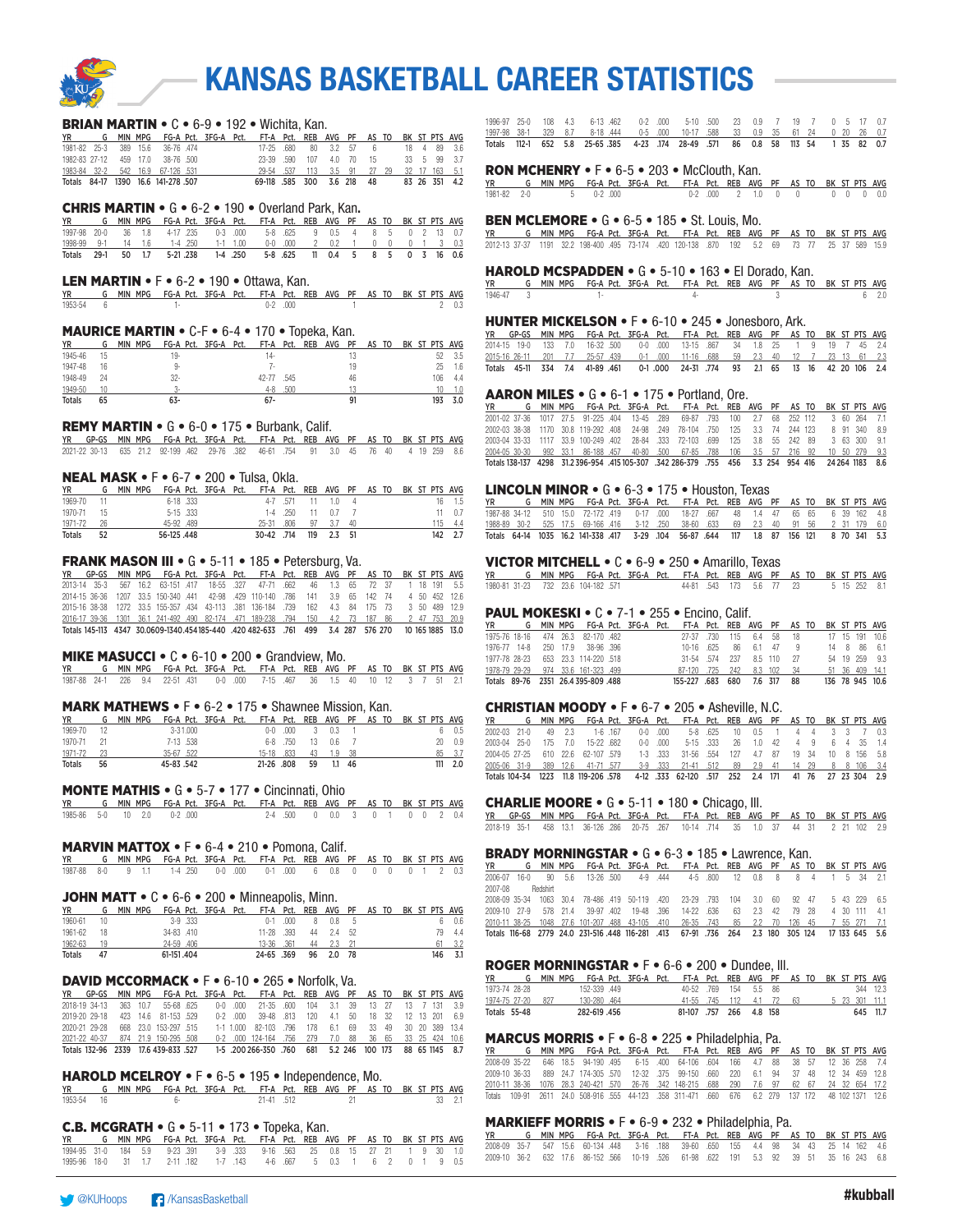

| 2010-11 38-35 926 24.4 195-331 589 25-59 .424 103-153 .673 316 8.3 108 53 78 43 30 518 13.6  |  |  |  |  |  |  |  |  |  |
|----------------------------------------------------------------------------------------------|--|--|--|--|--|--|--|--|--|
| Totals 109-44 2105 19.3 341-617 553 38-94 404 203-311 653 662 6.1 298 126 172 103 60 923 8.5 |  |  |  |  |  |  |  |  |  |

ISAIAH MOSS • G • 6-5 • 208 • St. Chicago, Ill.

YR G MIN MPG FG-A Pct. 3FG-A Pct. FT-A Pct. REB AVG PF AS TO BK ST PTS AVG 2019-20 30-9 737 24.6 79-204 .387 49-141 .348 31-34 .912 68 2.3 38 18 24 1 14 238 7.9

#### **GARY MOWRY •**  $C \cdot 6 - 7 \cdot 175 \cdot S$ t. Joseph, Mo.

| <b>YR</b>     | MIN MPG | FG-A Pct. 3FG-A Pct. FT-A Pct. REB AVG PF AS TO BK ST PTS AVG |  |            |      |  |  |  |     |
|---------------|---------|---------------------------------------------------------------|--|------------|------|--|--|--|-----|
| 1955-56       |         | $1 - 11.000$                                                  |  | $0-0$ .000 | 03 2 |  |  |  | 0.7 |
| 1957-58       |         | $1-5$ 200                                                     |  | $1-2$ .500 | 6 15 |  |  |  | 0.8 |
| <b>Totals</b> |         | $2 - 6$ .333                                                  |  | 1-2 .500   |      |  |  |  | 0.7 |

#### ART MUEGLER • G • 5-9 • 165 • St. Louis, Mo.

|           |                                                                            |  | . |  |  |                 |  |  |  |              |
|-----------|----------------------------------------------------------------------------|--|---|--|--|-----------------|--|--|--|--------------|
|           | YR G MIN MPG FG-A Pct. 3FG-A Pct. FT-A Pct. REB AVG PF AS TO BK ST PTS AVG |  |   |  |  |                 |  |  |  |              |
| 1957-58 2 | $0-1$ 000                                                                  |  |   |  |  | 0-1 000 0 0.0 2 |  |  |  | $0\quad 0.0$ |

#### GETHRO MUSCADIN • F • 6-10 • 220 • Gonaives, Haiti

|  |  | YR GP-GS MIN MPG FG-A Pct. 3FG-A Pct. FT-A Pct. REB AVG PF AS TO BK ST PTS AVG |  |  |  |  |  |  |  |
|--|--|--------------------------------------------------------------------------------|--|--|--|--|--|--|--|
|  |  | 2020-21 11-0 31 2.8 1-2 500 0-0 000 0-1 000 10 0.9 7 0 1 2 0 2 0.2             |  |  |  |  |  |  |  |

#### BUTCH MYERS • F-G • 6-1 • 184 • Kansas City, Kan.

| <b>YR</b>  | G MIN MPG FG-A Pct. 3FG-A Pct. FT-A Pct. REB AVG PF AS TO BK ST PTS AVG |           |  |                     |  |  |  |  |        |
|------------|-------------------------------------------------------------------------|-----------|--|---------------------|--|--|--|--|--------|
| 1959-60 21 |                                                                         | 35-85.412 |  | 19-33 576 29 1.4 24 |  |  |  |  | 89 4.2 |

#### SVIATOSLAV MYKHAILIUK • G • 6-8 • 195 • Cherkasy, Ukraine

|  |  |  |  | YR GS-GP MIN MPG FG-A Pct. 3FG-A Pct. FT-A Pct. REB AVG PF AS TO BK ST PTS AVG                    |  |  |  |  |  |
|--|--|--|--|---------------------------------------------------------------------------------------------------|--|--|--|--|--|
|  |  |  |  | 2014-15 26-6 291 11.2 26-85 306 15-52 288 5-6 833 31 1.2 17 17 15 1 8 72 2.8                      |  |  |  |  |  |
|  |  |  |  | 2015-16 35-0 449 12.8 67-149 450 37-92 402 17-25 680 47 1.3 42 32 26 5 12 188 5.4                 |  |  |  |  |  |
|  |  |  |  | 2016-17 36-25 984 27.3 124-280 443 70-176 .398 33-47 .702 109 3.0 71 46 40 9 31 351 9.8           |  |  |  |  |  |
|  |  |  |  | 2017-18 39-39 1346 34.5 205-472 .434 115-259 .444 45-56 .804 153 3.9 97 107 65 12 46 570 14.6     |  |  |  |  |  |
|  |  |  |  | Totals 136-70 3070 22.6 422-986 .428 237-579 .409 100-134 .746 340 2.5 227 202 146 27 97 1181 8.7 |  |  |  |  |  |

#### AUBREY NASH • G • 6-1 • 195 • Hyattsville, Md.

|               |        | MIN MPG FG-A Pct. 3FG-A Pct. FT-A Pct. REB AVG PF AS TO BK ST PTS AVG |             |  |                          |     |           |       |  |  |     |         |
|---------------|--------|-----------------------------------------------------------------------|-------------|--|--------------------------|-----|-----------|-------|--|--|-----|---------|
| 1969-70       | 26     |                                                                       | 47-117 402  |  | 39-86 453                |     | 63 2.4 69 |       |  |  | 133 | - 5.1   |
| 1970-71       | 29     |                                                                       | 80-203 .394 |  | 32-73 438                | 79  | 2.7 65    |       |  |  |     | 192 6.6 |
| 1971-72       | 26     |                                                                       | 68-159 428  |  | 37-73 507                | 120 |           | 46 84 |  |  |     | 6.7     |
| <b>Totals</b> | $81 -$ |                                                                       | 195-479.407 |  | 108-232 .466 262 3.2 218 |     |           |       |  |  | 498 | - 6.1   |

#### BRYANT NASH • F • 6-6 • 200 • Carrollton, Texas

|  |  |  |  | YR GS-GP MIN-MPG FG-A-Pct. 3FG-A-Pct. FT-A-Pct. REB AVG PF AS-TO-BK-ST-PTS-AVG     |  |  |  |  |  |
|--|--|--|--|------------------------------------------------------------------------------------|--|--|--|--|--|
|  |  |  |  | 2000-01 24-0 122 5.1 7-25 280 0-5 000 2-6 333 29 1.2 16 6 5 0 5 16 0.7             |  |  |  |  |  |
|  |  |  |  | 2001-02 30-0 118 3.9 9-29 310 2-5 400 11-19 579 22 0.7 18 3 11 3 6 31 1.0          |  |  |  |  |  |
|  |  |  |  | 2002-03 38-2 452 11.9 41-101 406 6-30 200 24-39 615 92 2.4 49 17 29 19 14 112 2.9  |  |  |  |  |  |
|  |  |  |  | 2003-04 30-2 147 4.9 9-35 257 0-7 000 12-17 706 38 1.3 18 7 15 10 4 30 1.0         |  |  |  |  |  |
|  |  |  |  | Totals 122-4 837 6.9 63-190 332 8-47 170 49-81 605 181 1.5 101 33 60 32 29 189 1.5 |  |  |  |  |  |

#### DAVE NASH • C • 6-10 • 240 • St. Louis, Mo.

| <b>YR</b> |      |  | MIN MPG FG-A Pct. 3FG-A Pct. FT-A Pct. REB AVG PF AS TO BK ST PTS AVG |  |                         |                      |  |  |  |          |
|-----------|------|--|-----------------------------------------------------------------------|--|-------------------------|----------------------|--|--|--|----------|
| 1967-68   | - 29 |  | 119-244 .488                                                          |  | 52-89 .584 189 6.5 81   |                      |  |  |  | 290 10.0 |
| 1968-69   | - 19 |  | 33-73 452                                                             |  |                         | 14-25 .560 57 3.0 32 |  |  |  | 80 4.2   |
| Totals    | 48   |  | 152-317.479                                                           |  | 66-114 .579 246 5.1 113 |                      |  |  |  | 370 7.7  |

#### MALCOLM NASH • F • 6-7 • 210 • St. Louis, Mo.

| <b>YR</b>                                                                    |  |  |  | G MIN MPG FG-A Pct. 3FG-A Pct. FT-A Pct. REB AVG PF AS TO BK ST PTS AVG |  |  |  |  |  |
|------------------------------------------------------------------------------|--|--|--|-------------------------------------------------------------------------|--|--|--|--|--|
| 1989-90 20-0 81 4.1 6-13 462 0-0 000 7-15 467 25 1.3 15 2 9 3 0 19 1.0       |  |  |  |                                                                         |  |  |  |  |  |
| 1990-91 20-0 77 3.9 11-25 440 0-1 000 13-25 650 24 1.2 16 4 16 1 2 35 1.8    |  |  |  |                                                                         |  |  |  |  |  |
| 1991-92 32-1 192 6.0 21-34 618 1-1 1.00 16-39 410 42 1.3 24 13 19 3 6 59 1.8 |  |  |  |                                                                         |  |  |  |  |  |
| Totals 72-1 350 4.9 38-72 528 1-2 500 36-79 456 91 1.3 55 19 44 7 8 113 1.6  |  |  |  |                                                                         |  |  |  |  |  |

#### TIM NATSUES • G • 6-2 • 175 • Fresno, Calif.

| YR            |    | min MPG FG-A Pct. 3FG-A Pct. FT-A Pct. REB AVG PF AS TO BK ST PTS AVG |         |  |             |    |          |  |  |  |     |
|---------------|----|-----------------------------------------------------------------------|---------|--|-------------|----|----------|--|--|--|-----|
| 1968-69       | 16 | $8-26$ $308$                                                          |         |  | 5-8 625     |    | 14 09 11 |  |  |  |     |
| 1969-70       |    |                                                                       | 2-9.222 |  | $2 - 8$ 250 |    |          |  |  |  |     |
| <b>Totals</b> | 19 | 10-35.286                                                             |         |  | 7-16.438    | 16 | 0.8      |  |  |  | 1.4 |

#### BOOTY NEAL • G • 6-5 • 180 • Oxon Hill, Md.

|              |    |     | G MIN MPG FG-A Pct. 3FG-A Pct. FT-A Pct. REB AVG PF AS TO BK ST PTS AVG |  |            |             |     |       |         |      |  |  |              |
|--------------|----|-----|-------------------------------------------------------------------------|--|------------|-------------|-----|-------|---------|------|--|--|--------------|
| 1977-78 16-0 | 81 | 5.1 | 16-43.372                                                               |  |            | 9-13 692 11 |     | 07    |         | fi.  |  |  | 44126        |
|              |    |     | 1978-79 28-5 341 12.2 69-157 440                                        |  | 13-29      | .448        | 49  | 18 47 |         | -23  |  |  | 1 16 151 5.4 |
|              |    |     | 1979-80 25-1 317 12.7 69-156 442                                        |  | 24-30 800  |             | 28  | 11 39 |         | - 15 |  |  | 3 16 162 5.8 |
| 1980-81 31-0 |    |     | 465 15.0 100-221 .452                                                   |  | 28-37 757  |             | 43  | - 14  | 44      | - 16 |  |  | 2 21 228 7.4 |
|              |    |     | Totals 100-6 1204 12.0 254-577.440                                      |  | 74-109 679 |             | 131 |       | 1.3 137 | 60   |  |  | 7 57 582 5.8 |

#### MALIK NEWMAN • G • 6-3 • 190 • Jackson, Miss.

| <b>YR</b> |  | G MIN MPG FG-A Pct. 3FG-A Pct. FT-A Pct. REB AVG PF AS TO BK ST PTS AVG                     |  |  |  |  |  |  |  |
|-----------|--|---------------------------------------------------------------------------------------------|--|--|--|--|--|--|--|
|           |  | 2017-18 39-33 1234 31.6 186-402 .463 85-205 .415 96-115 .835 196 5.0 61 82 57 6 42 553 14.2 |  |  |  |  |  |  |  |

#### MILT NEWTON  $\bullet$  F $\bullet$  6-4 1/2  $\bullet$  180  $\bullet$  Washington, D.C.

YR G MIN MPG FG-A Pct. 3FG-A Pct. FT-A Pct. REB AVG PF AS TO BK ST PTS AVG 1984-85 30-1 273 9.1 36-65 .554 23-37 .622 48 1.6 39 11 22 6 5 95 3.2 1986-87 32-2 325 10.2 41-105 .390 6-17 .353 28-37 .757 63 2.0 43 17 26 9 7 116 3.6 1987-88 35-27 805 23.0 166-299 .555 29-64 .453 44-78 .564 175 5.0 80 60 67 13 20 405 11.6 1988-89 31-30 923 29.8 199-423 .470 65-143 .454 87-114 .763 157 5.1 87 54 70 11 36 550 17.7 Totals 128-60 2326 18.2 442-892 .496100-224 .446 182-256 .711 443 3.4 249 142 185 39 68 1166 9.1

#### MOULAYE NIANG • F • 6-10 • 215 • El Cajon, Calif.

|  |  |  |  | YR G MIN MPG FG-A Pct. 3FG-A Pct. FT-A Pct. REB AVG PF AS TO BK ST PTS AVG  |  |  |  |  |  |
|--|--|--|--|-----------------------------------------------------------------------------|--|--|--|--|--|
|  |  |  |  | 2002-03 28-0 194 6.9 13-36 361 0-0 000 10-27 370 41 1.5 27 1 11 4 14 36 1.2 |  |  |  |  |  |
|  |  |  |  | 2003-04 27-0 128 4.7 5-22 227 0-0 000 14-20 700 30 1.1 17 3 5 6 7 24 0.9    |  |  |  |  |  |
|  |  |  |  | 2004-05 16-0 69 4.3 4-10 400 0-0 000 1-3 333 17 1.1 10 2 4 0 2 9 0.6        |  |  |  |  |  |
|  |  |  |  | Totals 71-0 391 5.5 22-68 324 0-0 000 25-50 500 88 1.2 54 6 20 10 23 69 1.0 |  |  |  |  |  |

#### ELDON NICHOLSON • F-C • 6-6 1/2 • 194 • Pittsburg, Kan.

 $\frac{YR}{1952-53}$  G MIN MPG FG-A Pct. 3FG-A Pct. FT-A Pct. REB AVG PF AS TO BK ST PTS AVG 1952-53 15 10- 5-11 .455 15 25 1.7

#### HERBERT NOBLES • F • 6-7 • 210 • East St. Louis, Ill.

|  |  | G MIN MPG FG-A Pct. 3FG-A Pct. FT-A Pct. REB AVG PF AS TO BK ST PTS AVG |  |                            |  |  |  |  |                |
|--|--|-------------------------------------------------------------------------|--|----------------------------|--|--|--|--|----------------|
|  |  | 1975-76 25-8 713 28.5 116-271 428                                       |  | 37-54 685 171 6.8 81 47    |  |  |  |  | 38 25 269 10.8 |
|  |  | 1976-77 28-28 932 33.3 185-381 486                                      |  | 45-61 .738 230 8.2 98 77   |  |  |  |  | 48 38 415 14.8 |
|  |  | Totals 53-36 1645 31.0 301-652 462                                      |  | 82-115 713 401 7.6 179 124 |  |  |  |  | 86 63 684 12.9 |

#### TERRY NOONER • G • 6-1 • 191 • Raytown, Mo.

| YR                                                                            |  |        |                 |                   |             | G MIN MPG FG-A Pct. 3FG-A Pct. FT-A Pct. REB AVG PF AS TO BK ST PTS AVG |           |                                |  |  |  |  |
|-------------------------------------------------------------------------------|--|--------|-----------------|-------------------|-------------|-------------------------------------------------------------------------|-----------|--------------------------------|--|--|--|--|
| 1996-97 21-0 38 1.8 8-20 400 4-12 333 1-2 500 8 0.4 2 3 6 1 4 21 1.0          |  |        |                 |                   |             |                                                                         |           |                                |  |  |  |  |
| 1997-98 22-0                                                                  |  | 48 2.2 |                 | 7-19 368 6-16 375 |             |                                                                         | 2-2 1.000 | 4 0.2 2 4 5 0 5 22 1.0         |  |  |  |  |
| 1998-99 22-0                                                                  |  | 87 4.0 |                 | 3-16 188 2-15 133 |             |                                                                         |           | 5-7 714 8 0.4 7 6 4 0 6 13 0.6 |  |  |  |  |
| 1999-00 23-1                                                                  |  |        | 50 2.2 1-11 091 |                   | $0-9$ $000$ |                                                                         |           | 3-5 600 6 0.3 7 3 4 0 7 5 0.2  |  |  |  |  |
| Totals 88-1 223 2.5 19-66 288 12-52 231 11-16 688 26 0.3 18 16 19 1 22 61 0.7 |  |        |                 |                   |             |                                                                         |           |                                |  |  |  |  |

#### CLINT NORMORE • G • 6-0 • 200 • Wichita, Kan.

| YR G MIN MPG FG-A Pct. 3FG-A Pct. FT-A Pct. REB AVG PF AS TO BK ST PTS AVG   |  |  |  |  |  |  |  |  |  |
|------------------------------------------------------------------------------|--|--|--|--|--|--|--|--|--|
| 1987-88 25-1 225 9.0 16-36 444 5-16 313 10-15 667 23 0.9 29 25 26 4 8 47 1.9 |  |  |  |  |  |  |  |  |  |

#### LARRY NORRIS • G • 6-3 • 187 • Kansas City, Mo.

YR G MIN MPG FG-A Pct. 3FG-A Pct. FT-A Pct. REB AVG PF AS TO BK ST PTS AVG 1964-65 5 1-6 .167 1-1 1.000 4 1.0 1 3 0.6

## **SCOTT NOVOSEL •** G • 6-0 • 175 • Leawood, Kan.

YR G MIN MPG FG-A Pct. 3FG-A Pct. FT-A Pct. REB AVG PF AS TO BK ST PTS AVG 1994-95 15-1 21 1.4 1-5 .200 1-3 .333 1-2 .500 3 0.2 3 3 6 0 1 4 0.3

#### BRETT OLSON • F • 6-7 • 213 • Chanute, Kan.

|  |  |  | YR           G    MIN  MPG     FG-A  Pct.    3FG-A    Pct.     FT-A   Pct.    REB   AVG    PF    AS  TO    BK  ST  PTS  AVG |  |  |  |  |  |  |  |
|--|--|--|-----------------------------------------------------------------------------------------------------------------------------|--|--|--|--|--|--|--|
|  |  |  | 2002-03 21-0 50 2.4 2-11 182 0-2 000 4-4 1.000 7 0.3 6 0 2 1 0 8 0.4                                                        |  |  |  |  |  |  |  |
|  |  |  | 2003-04 9-1 21 2.3 1-5 200 0-0 000 1-2 500 3 0.3 0 1 3 1 1 3 0.3                                                            |  |  |  |  |  |  |  |
|  |  |  | Totals 30-1  71 2.4  3-16 188   0-2 .000   5-6 .833   10 0.3   6   1  5   2  1  11 0.4                                      |  |  |  |  |  |  |  |

#### GREG OSTERTAG • C • 7-2 • 270 • Duncanville, Texas

| <b>YR</b>                                                                      |  |                      |  | G MIN MPG FG-A Pct. 3FG-A Pct. FT-A Pct. REB AVG PF AS TO BK ST PTS AVG |  |  |  |  |  |
|--------------------------------------------------------------------------------|--|----------------------|--|-------------------------------------------------------------------------|--|--|--|--|--|
| 1991-92 32-1 311 9.7 61-112 545 0-1 000 32-49 653 112 3.5 50 5 30 34 7 154 4.8 |  |                      |  |                                                                         |  |  |  |  |  |
| 1992-93 29-1                                                                   |  | 389 13.4 61-118 517  |  | 0-0 000 33-55 600 118 4.1 59 11 36 36 8 155 5.3                         |  |  |  |  |  |
| 1993-94 35-34 739 21.1 145-272 533                                             |  |                      |  | 0-2 000 70-111 631 307 8.8 81 12 60 97 15 360 10.3                      |  |  |  |  |  |
| 1994-95 31-28                                                                  |  | 604 19.5 121-203 596 |  | 0-0 .000 57-103 .553 233 7.5 73 13 50 91 11 299 9.6                     |  |  |  |  |  |
| Totals 127-64 2043 16.1 388-705 550                                            |  |                      |  | 0-3 000 192-318 604 770 61 263 41 176 258 41 968 7.6                    |  |  |  |  |  |

#### KELLY OUBRE JR. • G • 6-7 • 200 • New Orleans, La.

YR G-GS MIN MPG FG-A Pct. 3FG-A Pct. FT-A Pct. REB AVG PF AS TO BK ST PTS AVG 2014-15 36-27 756 21.0 110-248 .444 34-95 .358 79-110 .718 179 5.0 71 28 43 13 41 333 9.3

#### DAVID PADGETT • C • 6-11 • 230 • Reno, Nev.

YR G MIN MPG FG-A Pct. 3FG-A Pct. FT-A Pct. REB AVG PF AS TO BK ST PTS AVG 2003-04 31-19 595 19.2 85-160 .531 0-0 .000 32-47 .681 139 4.5 103 33 50 43 11 202 6.5

#### GARY PADGETT • F • 6-2 • 175 • Greenleaf, Kan.

|               |      | MIN MPG FG-A Pct. 3FG-A Pct. FT-A Pct. REB AVG PF AS TO BK ST PTS AVG |    |     |
|---------------|------|-----------------------------------------------------------------------|----|-----|
| 1953-54       | 111- | 7-17 412                                                              | 20 | 1.9 |
| 1954-55       |      | 22-39 .564                                                            | 19 | 56  |
| <b>Totals</b> | 27-  | 29-56 .518                                                            |    |     |

#### THOMAS PAGET • G • 6-0 • Lebanon, Kan.

YR G MIN MPG FG-A Pct. 3FG-A Pct. FT-A Pct. REB AVG PF AS TO BK ST PTS AVG 1976-77 1-0 2 2.0 0-0 .000 0-0 .000 0 0.0 0 0 0 0 0 0.0

#### HOWARD PARKER • G • 5-10 1/2 • 148 • Mission, Kan.

|           | YR             G    MIN  MPG     FG-A  Pct.    3FG-A   Pct.     FT-A   Pct.    REB   AVG    PF    AS  TO    BK  ST  PTS  AVG |         |  |  |                    |  |  |  |
|-----------|------------------------------------------------------------------------------------------------------------------------------|---------|--|--|--------------------|--|--|--|
| 1959-60 2 |                                                                                                                              | 0-1.000 |  |  | $0-0$ 0.00 0 0.0 0 |  |  |  |

#### JOHN PARKER • G • 6-0 • 173 • Mission, Kan.

| ΥR            | G  | MIN MPG |            | FG-A Pct. 3FG-A Pct. FT-A Pct. REB AVG PF AS TO BK ST PTS AVG |            |      |    |    |     |  |  |     |      |
|---------------|----|---------|------------|---------------------------------------------------------------|------------|------|----|----|-----|--|--|-----|------|
| 1954-55       |    | $37-$   |            |                                                               | 31-53 .585 |      |    |    | 38  |  |  | 105 | 5.0  |
| 1955-56       | 20 |         | 31-90 .344 |                                                               | 10-19      | .526 | 36 | 18 | -30 |  |  | 72. | -3.8 |
| 1956-57       |    |         | 60-132.455 |                                                               | 28-39 718  |      | 53 | 20 | 45  |  |  | 148 | 5.5  |
| <b>Totals</b> | 68 | 128-    |            |                                                               | 69-111 622 |      |    |    | 113 |  |  | 325 | 4.8  |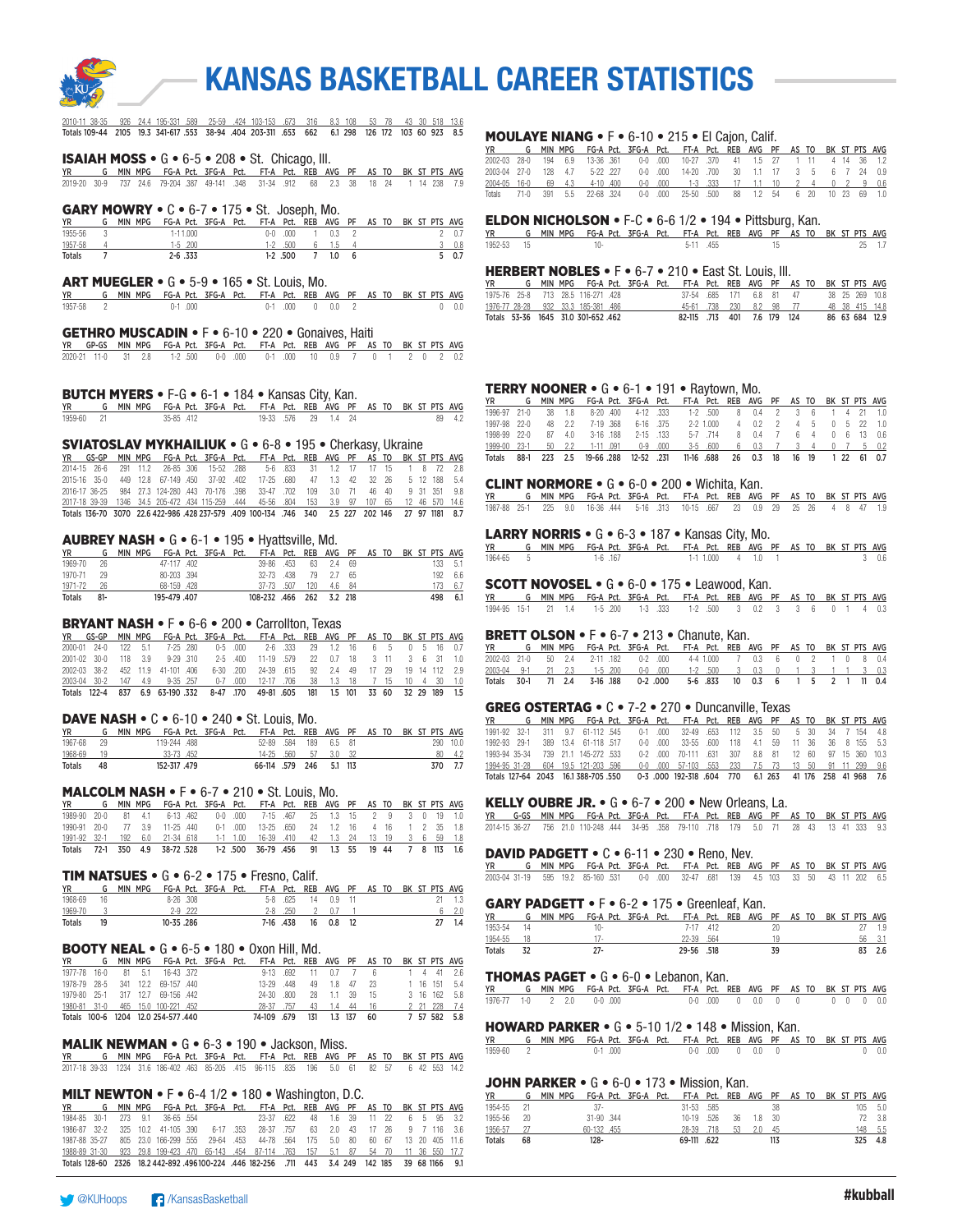

#### HAROLD PATTERSON • F • 6-1 • 185 • Rozel, Kan.

| <b>YR</b> |    | MPG<br>MIN |       | FG-A Pct. 3FG-A Pct. FT-A Pct. REB AVG PF AS TO BK ST PTS AVG |              |      |  |     |  |  |     |          |
|-----------|----|------------|-------|---------------------------------------------------------------|--------------|------|--|-----|--|--|-----|----------|
| 1952-53   | 25 |            | 73-   |                                                               | 91-138 .659  |      |  | 82  |  |  | 237 | 9.5      |
| 1953-54   |    |            | $80-$ |                                                               | 76-111       | .685 |  | 56  |  |  |     | 235 11.2 |
| Totals    | 46 | 153-       |       |                                                               | 167-249 .671 |      |  | 138 |  |  |     | 472 10.3 |

#### ERIC PAULEY • C • 6-10 • 210 • Buena Park, Calif.

| YR |  |                                    |  | G MIN MPG FG-A Pct. 3FG-A Pct. FT-A Pct. REB AVG PF AS TO BK ST PTS AVG               |  |  |  |  |  |
|----|--|------------------------------------|--|---------------------------------------------------------------------------------------|--|--|--|--|--|
|    |  |                                    |  | 1991-92 32-24 640 20.0 113-214 528 0-0 000 62-87 713 125 3.9 97 35 64 23 10 288 9.0   |  |  |  |  |  |
|    |  |                                    |  | 1992-93 35-34 874 25.0 170-311 547 0-1 000 75-102 735 170 4.9 98 58 77 27 19 415 11.9 |  |  |  |  |  |
|    |  | Totals 67-58 1514 22.6 283-525 539 |  | 0-1 000 137-189 725 295 4.4 195 93 141 50 29 703 10.5                                 |  |  |  |  |  |

#### TYKE PEACOCK • G • 6-1 • 173 • Urbana, Ill.

| YR G MIN MPG FG-A Pct. 3FG-A Pct. FT-A Pct. REB AVG PF AS TO BK ST PTS AVG |  |  |  |  |                                |  |  |  |  |
|----------------------------------------------------------------------------|--|--|--|--|--------------------------------|--|--|--|--|
| 1981-82 20-1 212 10.6 44-101 436                                           |  |  |  |  | 5-9 555 18 0.9 20 9 0 3 93 4.7 |  |  |  |  |

#### SEAN PEARSON • F • 6-5 • 215 • Lagrange, Ill.

| <b>YR</b>                                                                     |  |  |  | G MIN MPG FG-A Pct. 3FG-A Pct. FT-A Pct. REB AVG PF AS TO BK ST PTS AVG                        |  |  |  |  |  |
|-------------------------------------------------------------------------------|--|--|--|------------------------------------------------------------------------------------------------|--|--|--|--|--|
| 1992-93 33-0 227 6.9 43-98 439 17-57 298 8-16 500 39 1.2 26 13 10 0 8 111 3.4 |  |  |  |                                                                                                |  |  |  |  |  |
|                                                                               |  |  |  | 1993-94 35-7 599 17.1 100-250 400 37-107 346 28-47 596 98 2.8 61 44 59 5 26 265 7.6            |  |  |  |  |  |
|                                                                               |  |  |  | 1994-95 31-28 728 23.5 112-264 424 41-128 320 34-54 630 93 3.0 61 35 31 5 19 299 9.6           |  |  |  |  |  |
|                                                                               |  |  |  | 1995-96 34-1 328 9.7 61-148 412 22-79 278 10-22 455 48 1.4 45 24 22 4 15 154 4.5               |  |  |  |  |  |
|                                                                               |  |  |  | Totals 133-36 1882 14.2 316-760 416 117-371 .315 80-139 .576 278 2.1 193 116 122 14 68 829 6.2 |  |  |  |  |  |

#### OWEN PECK • C • 5-9 • 165 • Kansas City, Kan.

|               |    |                                                                       |     | . |  |    |  |  |      |       |
|---------------|----|-----------------------------------------------------------------------|-----|---|--|----|--|--|------|-------|
| <b>YR</b>     |    | MIN MPG FG-A Pct. 3FG-A Pct. FT-A Pct. REB AVG PF AS TO BK ST PTS AVG |     |   |  |    |  |  |      |       |
| 1945-46       |    |                                                                       | 40- |   |  |    |  |  | 120. | - 5.7 |
| 1946-47       |    |                                                                       |     |   |  |    |  |  |      | 3.3   |
| <b>Totals</b> | 40 |                                                                       | 56- |   |  | 84 |  |  | 183  | 4.6   |

#### MARK PELLOCK • F • 6-9 • 220 • Parsons, Kan.

| YR |  |                                |  | G MIN MPG FG-A Pct. 3FG-A Pct. FT-A Pct. REB AVG PF AS TO BK ST PTS AVG            |  |  |  |  |  |
|----|--|--------------------------------|--|------------------------------------------------------------------------------------|--|--|--|--|--|
|    |  | 1984-85 22-0 233 10.6 9-27 333 |  | 22-35 629 37 1.7 42 9 15 1 10 40 1.8                                               |  |  |  |  |  |
|    |  |                                |  | 1986-87 36-26 536 14.9 38-97 392 0-0 000 21-36 583 104 2.9 95 16 40 10 6 97 2.7    |  |  |  |  |  |
|    |  |                                |  | Totals 58-26 769 13.3 47-124 379 0-0 000 43-71 606 141 2.4 137 25 55 11 16 137 2.4 |  |  |  |  |  |

#### JIM PELTON • F-C • 6-8 • 200 • Palos Verdes, Calif.

|  |  | YR G MIN MPG FG-A Pct. 3FG-A Pct. FT-A Pct. REB AVG PF AS TO BK ST PTS AVG |  |  |                               |  |  |  |  |
|--|--|----------------------------------------------------------------------------|--|--|-------------------------------|--|--|--|--|
|  |  | 1984-85 3-0 10 3.3 0-2 000                                                 |  |  | 2-3 667 0 0.0 2 0 0 0 0 2 0.7 |  |  |  |  |

#### PAUL PENNER

|           | YR G MIN MPG FG-A Pct. 3FG-A Pct. FT-A Pct. REB AVG PF AS TO BK ST PTS AVG |  |  |  |  |  |  |       |  |
|-----------|----------------------------------------------------------------------------|--|--|--|--|--|--|-------|--|
| 1946-47 2 |                                                                            |  |  |  |  |  |  | 0.0.0 |  |

#### CHARLES PENNY • F-G • 6-1 • 179 • Lawrence, Kan.

| <b>YR</b>     |          | <b>MIN</b><br><b>MPG</b> | 3FG-A<br>FG-A Pct. | FT-A<br>Pct. | Pct. | <b>REB</b> | AVG<br>PF | то<br>AS | BK | ST PTS AVG |     |
|---------------|----------|--------------------------|--------------------|--------------|------|------------|-----------|----------|----|------------|-----|
| 1946-47       |          | n.                       |                    |              |      |            |           |          |    |            |     |
| 1947-48       |          | 27.                      |                    | 10-          |      |            | 24        |          |    | 64         | 3.0 |
| 1948-49       | $\sim$ 0 |                          |                    | 3-6          | .500 |            |           |          |    |            | 0.8 |
| <b>Totals</b> |          | 35-                      |                    | 17-          |      |            |           |          |    |            |     |

#### GENE PETERSEN • F • 6-7 • 210 • Lawrence, Kan.

| <b>YR</b>     |    | MPG<br><b>MIN</b> | FG-A Pct. 3FG-A Pct. |  | FT-A Pct.   |      | REB AVG PF |    | AS TO |  |     | BK ST PTS AVG |
|---------------|----|-------------------|----------------------|--|-------------|------|------------|----|-------|--|-----|---------------|
| 1945-46       | 16 |                   | 25-                  |  | ٠.          |      |            |    |       |  | 51  |               |
| 1948-49       | 24 |                   | $106 -$              |  | 67-116 .578 |      |            | 70 |       |  | 279 | 11.6          |
| 1949-50       |    |                   | 18-                  |  | 6-12        | .500 |            |    |       |  |     |               |
| <b>Totals</b> | 57 |                   | 149-                 |  | 80-         |      |            | 88 |       |  |     | 6.5           |

#### BOBBY PETTIFORD • G • 6-1 • 190 • Durham, N.C.

| YR GP-GS MIN MPG FG-A Pct. 3FG-A Pct. FT-A Pct. REB AVG PF AS TO BK ST PTS AVG |  |  |  |  |  |  |  |  |  |
|--------------------------------------------------------------------------------|--|--|--|--|--|--|--|--|--|
| 2021-22 14-0 112 8.0 8-15 533 0-3 000 3-4 750 13 0.9 5 12 10 0 3 19 1.4        |  |  |  |  |  |  |  |  |  |

#### PAUL PIERCE • F • 6-7 • 220 • Inglewood, Calif.

YR G MIN MPG FG-A Pct. 3FG-A Pct. FT-A Pct. REB AVG PF AS TO BK ST PTS AVG 862 25.4 143-341 .419 35-115 .304 83-137 .606 180 5.3 82 61 80 27 1996-97 36-35 1013 28.1 215-441 .488 33-71 .465 124-173 .717 243 6.8 98 77 108 28 61 587 16.3 1997-98 38-38 1155 30.4 287-559 .513 40-118 .339 163-221 .738 253 6.7 89 98 110 43 42 777 20.4 Totals108-103 3030 28.1 645-1341 .481108-304 .355 370-531 .697 676 6.3 261 236 298 98 147 1768 16.4

#### CHRIS PIPER • F • 6-8 • 200 • Lawrence, Kan.

| YR                                  |     |         |           |          |             | G MIN MPG FG-A Pct. 3FG-A Pct. FT-A Pct. REB AVG PF AS TO BK ST PTS AVG |              |     |                                   |    |       |  |                   |
|-------------------------------------|-----|---------|-----------|----------|-------------|-------------------------------------------------------------------------|--------------|-----|-----------------------------------|----|-------|--|-------------------|
| 1984-85 20-0                        | 136 | 68      |           | 8-19 421 |             |                                                                         | $2-5$ $.400$ | 25  | 1.3 1.9                           |    | 4 5   |  | $3 \t3 \t18 \t09$ |
| 1985-86 39-0                        |     | 516 132 | 26-61 426 |          |             | $25-41$ 610                                                             |              | 88  | - 23                              | 59 | 10 23 |  | 3 9 77 20         |
| 1986-87 36-36 1013 28.1 100-198 505 |     |         |           |          | $0-0$ $000$ | $36-48$ 750                                                             |              | 168 | 47 123                            |    | 43 52 |  | 9.26.236.66       |
| 1987-88 34-33 877 25.8 66-123 537   |     |         |           |          | 0-1 .000    | 43-61 705 130 3.8 79 57 56 9 27 175 5.1                                 |              |     |                                   |    |       |  |                   |
| Totals 129-69 2542 19.7 200-401 499 |     |         |           |          |             | 0-1.000 106-155 .684                                                    |              |     | 411 3.2 280 114 136 24 65 506 3.9 |    |       |  |                   |

#### JOSH POLLARD • G • 6-4 • 200 • Cedar Hills, Utah

|  |  |  |  | YR G-GS MIN MPG FG-A Pct. 3FG-A Pct. FT-A Pct. REB AVG PF AS TO BK ST PTS AVG |  |  |  |  |  |
|--|--|--|--|-------------------------------------------------------------------------------|--|--|--|--|--|
|  |  |  |  | 2014-15 7-0 13 1.9 1-4 250 0-0 000 0-0 000 2 0.3 2 1 1 0 1 2 0.3              |  |  |  |  |  |

#### SCOT POLLARD • C • 6-11 • 265 • San Diego, Calif.

|  |  |                                   |  | YR           G    MIN  MPG     FG-A  Pct.    3FG-A    Pct.     FT-A    Pct.    REB   AVG    PF    AS  TO    BK   ST  PTS  AVG |  |  |  |  |  |
|--|--|-----------------------------------|--|-------------------------------------------------------------------------------------------------------------------------------|--|--|--|--|--|
|  |  |                                   |  | 1993-94 35-0 597 17.1 95-175 543 0-0 000 74-108 685 173 4.9 89 13 32 27 22 264 7.5                                            |  |  |  |  |  |
|  |  |                                   |  | 1994-95 31-3 620 20.0 113-203 557 0-0 000 89-136 654 192 6.2 79 17 47 34 20 315 10.2                                          |  |  |  |  |  |
|  |  |                                   |  | 1995-96 34-33 835 24.6 123-218 564 000 000 96-151 636 253 7.4 103 10 72 84 26 342 10.1                                        |  |  |  |  |  |
|  |  | 1996-97 28-26 702 25.1 94-178 528 |  | 1-1 1.00 99-140 .707 232 8.3 68 19 42 73 35 288 10.3                                                                          |  |  |  |  |  |
|  |  |                                   |  | Totals 128-62 2754 21.5 425-774 .549   1-1 1.00 358-535 .669  850  6.6 339  59 193  218 103 1209  9.4                         |  |  |  |  |  |

#### DAVID PRESTON • G

FT-A Pct. REB AVG PF AS TO BK ST PTS AVG 1976 - 1976 - 1976 - 1976 - 1976 - 1976 - 1976 - 1976 - 1976 - 1976 - 1976 - 1976 - 1976 - 1976 - 1976 - 1976<br>1976-77 - 2 3 1.5 0-2 .000 - 2 - 2 - 2 - 3 .667 - 2 1.0 0 0 0 0 2 1.0

### **KEVIN PRITCHARD •**  $G \cdot 6$  **• 180 • Tulsa, Okla.**<br>YR 6 MIN MPG FG-A Pct. 3FG-A Pct. FT-A Pct. REB AVG

YR G MIN MPG FG-A Pct. 3FG-A Pct. FT-A Pct. REB AVG PF AS TO BK ST PTS AVG 062 26.7 134-294 456 36-88 410 41-54 759 77 2.1 1987-88 37-36 1100 29.7 144-296 .486 17-54 .315 88-119 .739 95 2.6 100 113 84 7 52 393 10.6 1988-89 31-28 944 30.5 155-306 .507 55-129 .426 83-108 .769 76 2.5 82 136 69 8 47 448 14.5 1989-90 35-35 976 27.9 177-337 .525 46-108 .426 106-130 .815 89 2.5 84 177 91 9 59 506 14.5 Totals 139-129 3982 28.7 610-1233 .495 154-379 .406 318-411 .774 337 2.4 358 499 295 28 190 1692 12.2

## NICK PROUD • C • 6-10 • 230 • Sydney, Australia<br>YR G MIN MPG FG-A Pct. 3FG-A Pct. FT-A Pct. REB AVG

YR G MIN MPG FG-A Pct. 3FG-A Pct. FT-A Pct. REB AVG PF AS TO BK ST PTS AVG 1993-94 16-0 96 6.0 13-29 .448 0-0 .000 25-36 .694 29 1.8 14 1 6 6 5 51 3.2

#### T.J. PUGH • F • 6-8 • 240 • Omaha, Neb.

|               |     |         |                        |  |           | G MIN MPG FG-A Pct. 3FG-A Pct. FT-A Pct. REB AVG PF AS TO BK ST PTS AVG |      |     |    |       |       |        |  |               |
|---------------|-----|---------|------------------------|--|-----------|-------------------------------------------------------------------------|------|-----|----|-------|-------|--------|--|---------------|
| 1995-96 34-0  | 343 | 10.0    | 41-89 461              |  | 4-9 444   | 30-61 492                                                               |      | 78  | 23 | 48    |       | 8 23   |  | 6 16 116 34   |
| 1996-97 36-0  |     | 412 114 | 48-89 539              |  | $1-7$ 143 | 31-60 517                                                               |      | 74  | 21 | 59    |       | 8 28   |  | 6 6 128 36    |
| 1997-98 30-27 | 727 | 24 2    | 69-141 489             |  | $1-7$ 143 | $33 - 56$                                                               | .589 | 150 |    | 50 83 | 19    | 40     |  | 9 13 172 5.7  |
| 1998-99 30-15 |     |         | 685 22.8 57-115 496    |  |           | 0-0 000 33-56 589 142 4.7 69                                            |      |     |    |       | 36 43 |        |  | 15 22 147 4.9 |
| Totals 130-42 |     |         | 2167 16.7 215-434 .495 |  |           | 6-23 .261 127-233 .545 444 3.4 259                                      |      |     |    |       |       | 71 134 |  | 36 57 563 4.3 |

#### MARK RANDALL • F • 6-9 • 235 • Englewood, Colo.

| <b>YR</b>                             |  |                      |  | G MIN MPG FG-A Pct. 3FG-A Pct. FT-A Pct. REB AVG PF AS TO BK ST PTS AVG |  |  |       |  |                      |
|---------------------------------------|--|----------------------|--|-------------------------------------------------------------------------|--|--|-------|--|----------------------|
| 1986-87 31-4                          |  | 325 10.5 54-102 529  |  | 0-0 000 32-51 627 83 2.7 34                                             |  |  | 19 32 |  | 9 140 45             |
| 1988-89 31-31                         |  | 844 27.2 201-311 646 |  | 0-1 000 95-145 655 208 6.7 93 53 59                                     |  |  |       |  | 2 31 497 160         |
| 1989-90 35-35                         |  | 902 25.8 183-305 600 |  | 0-1 000 100-148 676 216 6.2 79                                          |  |  |       |  | 65 57 13 35 466 13.3 |
| 1990-91 35-34 1025 29.3 205-319 643   |  |                      |  | 1-4 .250 113-178 .635 216 6.2 101 80 88 6 33 524 15.0                   |  |  |       |  |                      |
| Totals 132-104 3096 23.5 643-1037.620 |  |                      |  | 1-6 .167 340 522 .651 723 5.5 307 217 236 22 108 1627 12.3              |  |  |       |  |                      |

#### STEVE RANSOM • F • 6-6 • 205 • Mission Viejo, Calif.

|  |  | YR G MIN MPG FG-A Pct. 3FG-A Pct. FT-A Pct. REB AVG PF AS TO BK ST PTS AVG |  |  |  |  |  |  |  |
|--|--|----------------------------------------------------------------------------|--|--|--|--|--|--|--|
|  |  | 1995-96 18-0 26 1.4 3-10 300 0-1 000 7-10 700 7 0.4 3 2 5 1 5 13 0.7       |  |  |  |  |  |  |  |
|  |  | 1996-97 21-0 40 1.9 6-16 375 0-1 000 4-4 1.000 8 0.4 7 1 2 0 1 16 0.8      |  |  |  |  |  |  |  |
|  |  | Totals 39-0 66 1.7 9-26 346 0-2 000 11-14 786 15 0.4 10 3 7 1 6 29 0.7     |  |  |  |  |  |  |  |

#### CALVIN RAYFORD • G • 5-7 • 155 • Milwaukee, Wis.

|  |  |  |  | YR G MIN MPG FG-A Pct. 3FG-A Pct. FT-A Pct. REB AVG PF AS TO BK ST PTS AVG              |  |  |  |  |  |
|--|--|--|--|-----------------------------------------------------------------------------------------|--|--|--|--|--|
|  |  |  |  | 1992-93 36-0 304 8.4 20-51 392 2-8 250 9-15 600 21 0.6 29 58 36 1 30 51 1.4             |  |  |  |  |  |
|  |  |  |  | 1993-94 35-0 539 15.4 31-94 330 4-18 222 13-21 619 59 1.7 40 119 71 1 33 79 2.3         |  |  |  |  |  |
|  |  |  |  | 1995-96 34-1 237 7.0 12-25 480 0-2 000 1-9 111 24 0.7 24 60 22 1 15 25 0.7              |  |  |  |  |  |
|  |  |  |  | Totals 105-1 1080 10.3 63-170 .371 6-28 .214 23-45 .511 104 1.0 93 237 129 3 78 155 1.5 |  |  |  |  |  |

**CARL READE •** G • 6-1 • 180 • Merriam, Kan.<br><u>YR G MIN MPG FG-A Pct. 3FG-A Pct. FT-A Pct. REB AVG PF AS TO BK ST PTS AVG<br>1949-50 1 000 000 000 1 000 000 1 000 000</u>

#### ROBERT REED • G • 6-1 • 185 • Kansas City, Kan.

| YR G MIN MPG FG-A Pct. 3FG-A Pct. FT-A Pct. REB AVG PF AS TO BK ST PTS AVG |  |  |  |  |  |  |  |  |  |
|----------------------------------------------------------------------------|--|--|--|--|--|--|--|--|--|
| 1993-94 3-0 5 1.7 0-3 000 0-3 000 0-0 000 0 0.0 1 2 0 0 0 0 0.0            |  |  |  |  |  |  |  |  |  |

#### TYREL REED • G • 6-3 • 185 • Burlington, Kan..

YR G MIN MPG FG-A Pct. 3FG-A Pct. FT-A Pct. REB AVG PF AS TO BK ST PTS AVG 2007-08 23-0 144 6.3 18-35 .514 11-24 .458 0-1 .000 10 0.4 8 21 4 1 7 47 2.0 2008-09 35-2 724 20.7 66-162 .407 49-126 .389 47-57 .825 65 1.9 55 37 36 0 24 228 6.5 2009-10 36-0 560 15.6 63-127 .496 44-93 .473 15-18 .833 52 1.4 32 39 15 2 30 185 5.1 2010-11 38-38 1088 28.6 109-267 .408 72-190 .379 Totals 132-40 2516 19.1 256-591 .433 176-433 .406 141-175 .806 245 1.9 147 163 90 10 117 829 6.3

#### **GIL REICH •**  $G \cdot 6 - 0 \cdot 187 \cdot$  Steelton, Pa.

YR G MIN MPG FG-A Pct. 3FG-A Pct. FT-A Pct. REB AVG PF AS TO BK ST PTS AVG 1952-53 22 62- 53-75 .707 62 177 8.0

#### TRAVIS RELEFORD • G • 6-5 • 200 • Kansas City, Mo.

|                  |  |  |  | YR            G    MIN  MPG     FG-A  Pct.    3FG-A    Pct.     FT-A    Pct.    REB    AVG    PF     AS  TO    BK   ST  PTS   AVG |  |  |  |  |  |
|------------------|--|--|--|-----------------------------------------------------------------------------------------------------------------------------------|--|--|--|--|--|
|                  |  |  |  | 2008-09 32 225 7.0 33-58 569 3-8 375 17-32 531 45 1.4 29 6 22 0 8 86 2.7                                                          |  |  |  |  |  |
| 2009-10 Redshirt |  |  |  |                                                                                                                                   |  |  |  |  |  |
|                  |  |  |  | 2010-11 30-4 303 10.1 39-78 500 14-37 378 16-25 640 41 1.4 22 20 15 4 13 108 3.6                                                  |  |  |  |  |  |
|                  |  |  |  | 2011-12 39-38 1206 30.9 119-239 498 26-80 .325 68-104 .654 164 4.2 83 69 37 7 46 332 8.5                                          |  |  |  |  |  |
|                  |  |  |  | 2012-13 37-37 1252 33.8 155-270 574 39-94 .415 90-114 .789 142 3.8 73 95 59 9 47 439 11.9                                         |  |  |  |  |  |
|                  |  |  |  | Totals 138-79 2986 21/6346-645 536 82-219 .374 191-275 .695 392 2.8 207 190 133 20 114 965 7.0                                    |  |  |  |  |  |

#### STEVE RENKO • F • 6-4 • 210 • Kansas City, Kan.

|            | YR G MIN MPG FG-A Pct. 3FG-A Pct. FT-A Pct. REB AVG PF AS TO BK ST PTS AVG |            |  |                       |  |  |  |  |         |
|------------|----------------------------------------------------------------------------|------------|--|-----------------------|--|--|--|--|---------|
| 1963-64 24 |                                                                            | 94-229 410 |  | 50-81 .617 138 5.8 48 |  |  |  |  | 238 9.9 |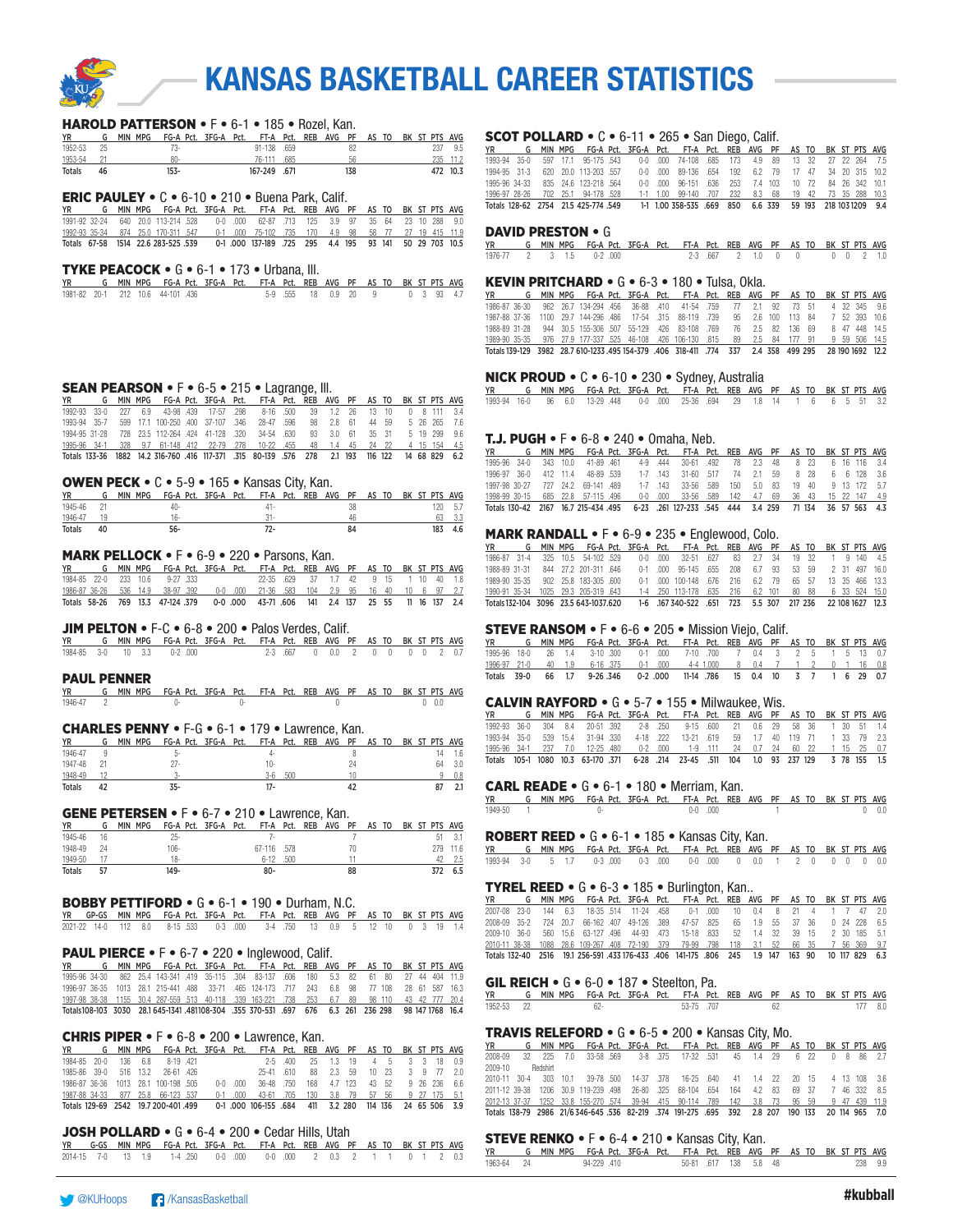

|  |  |  |  | <b>PATRICK RICHEY • F • 6-8 • 200 • Lee's Summit. Mo.</b>                                    |  |  |  |  |  |
|--|--|--|--|----------------------------------------------------------------------------------------------|--|--|--|--|--|
|  |  |  |  | YR G MIN MPG FG-A Pct. 3FG-A Pct. FT-A Pct. REB AVG PF AS TO BK ST PTS AVG                   |  |  |  |  |  |
|  |  |  |  | 1990-91 32-0 432 13.5 49-108 454 17-41 415 19-27 704 62 1.9 43 35 20 6 15 134 4.2            |  |  |  |  |  |
|  |  |  |  | 1991-92 24-0 290 12.1 28-68 412 14-31 452 24-31 774 44 1.8 23 27 18 2 7 94 3.9               |  |  |  |  |  |
|  |  |  |  | 1992-93 34-1 632 18.6 73-135 541 10-24 417 71-90 789 116 3.4 51 35 30 9 20 227 6.7           |  |  |  |  |  |
|  |  |  |  | 1993-94 34-31 827 24.3 76-190 400 17-59 289 62-86 721 149 4.4 51 51 38 8 26 231 6.8          |  |  |  |  |  |
|  |  |  |  | Totals 124-32 2181 17.6 226-501 451 58-155 374 176-234 752 371 3.0 168 148 106 25 68 686 5.5 |  |  |  |  |  |

## MARK RIVARD • G • 5-8 • 160 • Mission, Kan.

REB AVG PF AS TO BK ST PTS AVG 1950-51 3 0- 0-2 .000 3 0 0.0

#### NIKO ROBERTS • G • 5-11 • 175 • Huntington, N.Y.

| <b>YR</b>                          |  |        |             |                         |           | G MIN MPG FG-A Pct. 3FG-A Pct. FT-A Pct. REB AVG PF AS TO BK ST PTS AVG |  |                               |  |  |  |                               |
|------------------------------------|--|--------|-------------|-------------------------|-----------|-------------------------------------------------------------------------|--|-------------------------------|--|--|--|-------------------------------|
| 2010-11 12-0 22 1.8 1-6 167        |  |        |             |                         |           | 0-4 000 0-0 000 5 0.4 1 1 0 0 2 2 0.2                                   |  |                               |  |  |  |                               |
| 2011-12 7-0 14 20                  |  |        |             | $0-4$ $000$ $0-1$ $000$ |           |                                                                         |  | $0-2$ 000 2 0.3 4 3 2         |  |  |  | $0.2 \quad 0.00$              |
| 2012-13 15-0 34 2.3                |  |        | $1-7$ $143$ |                         | $0-4$ 000 |                                                                         |  | 2-4 500 5 0.3 7 3 5           |  |  |  | $0 \quad 3 \quad 4 \quad 0.3$ |
| 2013-14 6-1 14 2.3 0-3,000 0-2,000 |  |        |             |                         |           |                                                                         |  | 2-4 500 3 0.5 4 0 1 0 0 2 0.3 |  |  |  |                               |
| Totals 40-1                        |  | 84 2.1 |             | 2-20 100 0-11 000       |           |                                                                         |  | 4-10 .400  15  0.4  16  7  8  |  |  |  | 0 7 8 0.2                     |

#### JAY ROBERTS • F • 6-4 • 220 • Des Moines, Iowa

| YR            |    | MIN | MPG |           |             | FG-A Pct. 3FG-A Pct. FT-A Pct. REB AVG PF AS TO |           |          |    |     |     |  |  | BK ST PTS AVG |
|---------------|----|-----|-----|-----------|-------------|-------------------------------------------------|-----------|----------|----|-----|-----|--|--|---------------|
| 1961-62       |    |     |     |           | $3-15$ .200 |                                                 | 6-11 .545 |          | 33 | 28  | -19 |  |  |               |
| 1962-63       | 14 |     |     | 6-16 .375 |             |                                                 |           | 5-6 .833 | 22 | 1.6 | - 8 |  |  |               |
| 1963-64       |    |     |     | N-1       | .000        |                                                 | n-n       | .000.    |    | 0.0 |     |  |  | 0.0           |
| <b>Totals</b> |    |     |     | 9-32 .281 |             |                                                 | 11-17     | .647     | 55 | 2.0 |     |  |  |               |

#### RYAN ROBERTSON • G • 6-5 • 190 • St. Charles, Mo.

| <b>YR</b>     |  |  |  | G MIN MPG FG-A Pct. 3FG-A Pct. FT-A Pct. REB AVG PF AS TO BK ST PTS AVG                           |  |  |  |  |  |
|---------------|--|--|--|---------------------------------------------------------------------------------------------------|--|--|--|--|--|
|               |  |  |  | 1995-96 34-0 303 8.9 40-82 488 19-42 452 47-61 770 43 1.3 32 32 11 1 16 146 4.3                   |  |  |  |  |  |
| 1996-97 36-11 |  |  |  | 654 18.2 50-120 417 24-58 414 37-46 804 54 1.5 63 99 46 7 16 161 4.5                              |  |  |  |  |  |
|               |  |  |  | 1997-98 39-38 1223 31.4 104-229 454 50-116 431 66-90 733 109 2.8 88 248 93 12 55 324 8.3          |  |  |  |  |  |
|               |  |  |  | 1998-99 33-33 1169 35.4 136-310 439 51-138 .370 101-116 .871 132 4.0 77 106 48 13 56 424 12.8     |  |  |  |  |  |
|               |  |  |  | Totals 142-82 3349 23.6 330-741 445 144-354 .407 251-313 .802 338 2.4 260 485 198 33 143 1055 7.4 |  |  |  |  |  |

#### RUSSELL ROBINSON • G• 6-1 • 185 • New York, N.Y.

|  |  |  |  | YR         G    MIN  MPG     FG-A  Pct.    3FG-A   Pct.     FT-A   Pct.    REB   AVG    PF    AS  TO    BK  ST  PTS  AVG |  |  |  |  |  |
|--|--|--|--|--------------------------------------------------------------------------------------------------------------------------|--|--|--|--|--|
|  |  |  |  | 2004-05 24-0 243 10.0 28-68 412 6-21 286 21-30 700 16 0.7 21 25 32 2 19 83 3.5                                           |  |  |  |  |  |
|  |  |  |  | 2005-06 33-32 939 28.5 93-251 371 28-87 322 92-124 742 103 3.1 71 152 73 17 76 306 9.3                                   |  |  |  |  |  |
|  |  |  |  | 2006-07 37-36 1046 28.3 85-195 436 27-78 346 71-109 651 115 3.1 88 161 67 18 73 268 7.2                                  |  |  |  |  |  |
|  |  |  |  | 2007-08 40-40 1100 27.5 84-198 424 35-110 318 88-113 779 113 2.8 75 162 83 16 79 291 7.3                                 |  |  |  |  |  |
|  |  |  |  | Totals 134-108 3328 24.8 290-712 407 96-296 .324 272-376 .723 347 2.6 255 500 255 53 247 948 7.1                         |  |  |  |  |  |

#### THOMAS ROBINSON • F • 6-9 • 230 • Washington D.C.

| <b>YR</b>                                                                                   |  |  |  | G MIN MPG FG-A Pct. 3FG-A Pct. FT-A Pct. REB AVG PF AS TO BK ST PTS AVG |  |  |  |  |  |
|---------------------------------------------------------------------------------------------|--|--|--|-------------------------------------------------------------------------|--|--|--|--|--|
| 2009-10 33-1 225 7.0 33-68 485 0-0 000 17-43 395 88 2.7 29 9 26 18 7 83 2.5                 |  |  |  |                                                                         |  |  |  |  |  |
| 2010-11 33-2 482 14.6 101-168 601 0-0 000 49-96 510 212 6.4 67 20 43 22 14 251 7.6          |  |  |  |                                                                         |  |  |  |  |  |
| 2011-12 39-39 1240 31.8 261-517 505 7-14 500 163-239 682 463 11.9 107 72 104 34 42 692 17.7 |  |  |  |                                                                         |  |  |  |  |  |
| Totals 105-42 1958 18.6 395-753 525 7-14 500 229-378 606 763 7.3 217 101 173 74 63 1026 9.8 |  |  |  |                                                                         |  |  |  |  |  |

#### DAVE ROBISCH • F • 6-10 • 235 • Springfield, III.

| YR            |      |  |              |  | MIN MPG FG-A Pct. 3FG-A Pct. FT-A Pct. REB AVG PF AS TO BK ST PTS AVG |  |  |  |  |           |
|---------------|------|--|--------------|--|-----------------------------------------------------------------------|--|--|--|--|-----------|
| 1968-69       | - 27 |  | 181-373 483  |  | 127-190 .668 199 7.4 77                                               |  |  |  |  | 489 18.1  |
| 1969-70       | - 26 |  | 250-526 .475 |  | 189-254 744 314 12.1 75                                               |  |  |  |  | 689 26.5  |
| 1970-71       | 30   |  | 215-511 .421 |  | 146-233 .627 302 10.1 101                                             |  |  |  |  | 576 19.2  |
| <b>Totals</b> | 83   |  | 646-1410.458 |  | 462-677 .682 815 9.8 253                                              |  |  |  |  | 1754 21.1 |

#### JACK RODGERS • F • 6-0 • 171 • Oak Park, III.

| YR        | G MIN MPG FG-A Pct. 3FG-A Pct. FT-A Pct. REB AVG PF AS TO BK ST PTS AVG |  |  |           |  |  |  |  |      |
|-----------|-------------------------------------------------------------------------|--|--|-----------|--|--|--|--|------|
| 1950-51 5 |                                                                         |  |  | 1-1 1.000 |  |  |  |  | 30.6 |

#### DREW ROGERS • F • 6-6 • 205 • Kirkwood, Mo.

| YR        | G MIN-MPG FG-A-Pct. 3FG-A-Pct. FT-A-Pct. REB AVG PF AS-TO-BK-ST-PTS-AVG |            |  |  |                 |  |  |  |       |
|-----------|-------------------------------------------------------------------------|------------|--|--|-----------------|--|--|--|-------|
| 1972-73 3 |                                                                         | $1-1$ 1.00 |  |  | 0-0 000 1 0.3 0 |  |  |  | 2 0.7 |

#### MARSHALL ROGERS • G • 6-2 • 190 • St. Louis, Mo.

|            | YR G MIN MPG FG-A Pct. 3FG-A Pct. FT-A Pct. REB AVG PF AS TO BK ST PTS AVG |            |  |                     |  |  |  |  |         |
|------------|----------------------------------------------------------------------------|------------|--|---------------------|--|--|--|--|---------|
| 1972-73 18 |                                                                            | 52-152.342 |  | 34-51 667 46 2.5 45 |  |  |  |  | 138 7.6 |

#### RICKY ROSS • G • 6-6 • 167 • Wichita, Kan.

| YR G MIN MPG FG-A Pct. 3FG-A Pct. FT-A Pct. REB AVG PF AS TO BK ST PTS AVG |  |  |  |                                      |  |  |  |  |  |
|----------------------------------------------------------------------------|--|--|--|--------------------------------------|--|--|--|--|--|
| 1979-80 28-17 696 24.9 142-320 444                                         |  |  |  | 44-60 733 69 2.5 32 48 2 28 328 11.7 |  |  |  |  |  |

#### RICHARD RUGGLES • G • 5-11 • 172 • Lagange, Ill.

| ΥR            | G  | MIN | MPG |              | FG-A Pct. 3FG-A Pct. |     |            | FT-A Pct. REB AVG PF AS TO |     |    |  |  | BK ST PTS AVG |       |
|---------------|----|-----|-----|--------------|----------------------|-----|------------|----------------------------|-----|----|--|--|---------------|-------|
| 1962-63       |    |     |     | $2 - 7$ .286 |                      | 3-4 | .750       |                            | 0.4 |    |  |  |               | 1.0   |
| 1963-64       |    |     |     | $2 - 6$ .333 |                      |     | $1-2$ .500 |                            | 0 6 |    |  |  |               | 5 0.7 |
| 1964-65       |    |     |     | $0-0.000$    |                      | n-n | .000       |                            |     |    |  |  |               | 0.0   |
| <b>Totals</b> | 15 |     |     | 4-13.308     |                      |     | 4-6 .667   |                            | 0.5 | -6 |  |  |               | 0.8   |

BRANDON RUSH • G • 6-6 • 207 • Kansas City, Mo.

MIN MPG FG-A Pct. 3FG-A Pct. FT-A Pct. REB AVG PF AS TO BK ST PTS AVG<br>1047 31.7 170-359 474 50-106 472 54-71 761 195 5.9 39 65 83 23 29 444 13.5 2005-06 33-33 1047 31.7 170-359 .474 50-106 .472 54-71 .761 195 5.9 39 65 83 23 29 444 13.5 2006-07 38-38 1234 32.5 186-420 .443 75-174 .431 79-116 .681 212 5.6 60 76 78 34 15 526<br>2006-07 38-38 1234 32.5 186-420 .443 75-174 .431 79-116 .681 212 5.6 60 76 78 34 15 526<br>2007-08 38-30 1127 29.7 180-414 .435 80-191 .4 29.7 180-414 .435 Totals 109-101 3408 31.3 153-1193 .449 205-471 .435 200-273 .733 602 5.5 5199 222 230 89 76 1477 13.6

#### PIERRE RUSSELL • F • 6-4 • 200 • Kansas City, Kan.

| YR L       |    |  | G MIN MPG FG-A Pct. 3FG-A Pct. FT-A Pct. REB AVG PF AS TO BK ST PTS AVG |  |                          |                       |  |  |  |          |
|------------|----|--|-------------------------------------------------------------------------|--|--------------------------|-----------------------|--|--|--|----------|
| 1968-69 27 |    |  | 59-140.421                                                              |  |                          | 58-81 .716 122 4.5 52 |  |  |  | 176 6.5  |
| 1969-70 26 |    |  | 140-286 .490                                                            |  | 68-103 .660 251 9.7 82   |                       |  |  |  | 348 13.4 |
| 1970-71 30 |    |  | 119-301 .395                                                            |  | 71-98 724 234 7.8 75     |                       |  |  |  | 309 10.3 |
| Totals     | 83 |  | 318-727.437                                                             |  | 197-282 .699 607 7.3 209 |                       |  |  |  | 833 10.0 |

#### **NINO SAMUEL • F • 6-5 • 210 • Salina, Kan.**

|             |    | YR G MIN MPG FG-A Pct. 3FG-A Pct. FT-A Pct. REB AVG PF AS TO BK ST PTS AVG |            |                      |                      |  |  |  |        |
|-------------|----|----------------------------------------------------------------------------|------------|----------------------|----------------------|--|--|--|--------|
| 1972-73 12  |    |                                                                            | 11-53 .208 | 11-19 .579 38 3.2 28 |                      |  |  |  | 33 2.7 |
| 1973-74 9-2 |    |                                                                            | 11-37.297  |                      | 18-23 .783 34 3.8 11 |  |  |  | 40 4.4 |
| Totals      | 21 |                                                                            | 22-90 .244 | 29-42 .690 72 3.4 39 |                      |  |  |  | 73 3.5 |

#### BRADFORD SANDERS • G • 6-6 • 175 • Leavenworth, Kan.

| <b>YR</b>                                                               |  |          | G MIN MPG FG-A Pct. 3FG-A Pct. FT-A Pct. REB AVG PF AS TO BK ST PTS AVG |  |               |    |                              |      |               |  |                |     |                       |
|-------------------------------------------------------------------------|--|----------|-------------------------------------------------------------------------|--|---------------|----|------------------------------|------|---------------|--|----------------|-----|-----------------------|
| 1975-76 19-0                                                            |  | 193 10.2 | 14-28 .500                                                              |  | 5-12 417      | 13 | 0.7                          | - 18 | 23            |  | 0 <sub>7</sub> | -33 | 1.7                   |
| 1976-77 25-0                                                            |  | 246 9.8  | 18-48 375                                                               |  | 18-26 692     |    | 32 1.3 28                    |      | 15 0 8 54 2.2 |  |                |     |                       |
| 1977-78 26-2 260 10.0                                                   |  |          | 33-69 478                                                               |  | $13-21$ $619$ |    | 43 1.7 23                    |      | 29            |  |                |     | $0 \t 8 \t 79 \t 3.0$ |
| 1978-79 21-4 205 9.8 15-40 375                                          |  |          |                                                                         |  |               |    | 8-17 .471 27 1.3 6 15 1 4 38 |      |               |  |                |     | 1.8                   |
| Totals 91-6 904 9.9 80-185 432                                          |  |          |                                                                         |  | 44-76 .579    |    | 115 1.3 75 82                |      |               |  |                |     | 1 27 204 2.2          |
| <b>BILL SAPP •</b> $G \cdot 6 - 1 \cdot 181 \cdot \text{Augusta, Kan.}$ |  |          |                                                                         |  |               |    |                              |      |               |  |                |     |                       |

#### $\frac{YR}{1946-47}$  G MIN MPG FG-A Pct. 3FG-A Pct. FT-A Pct. REB AVG PF AS TO BK ST PTS AVG<br> $\frac{1946-47}{21}$   $\frac{21}{11}$   $\frac{6}{11}$   $\frac{11}{11}$   $\frac{18}{11}$ 1946-47 21 6- 11- 18 23 1.1  $1947-48$  24  $34$  32-  $24$  50  $10$  4.2<br>1947-48 24 31- 29-64 453 42 91 3.7 1948-49 24 31- 29-64 .453 42 91 3.7 Totals 69 71- 72- 84 214 3.1

### **BILL SCHAAKE •** F-G • 6-2 • 197 • Lawrence, Kan.<br>YR G MIN MPG FG-A Pct. 3FG-A Pct. FT-A Pct. REB AVG P

| YR            | MIN MPG | FG-A Pct. 3FG-A Pct. FT-A Pct. REB AVG PF AS TO BK ST PTS AVG |  |     |            |  |  |  |  |  |
|---------------|---------|---------------------------------------------------------------|--|-----|------------|--|--|--|--|--|
| 1949-50       |         |                                                               |  | n-n | .000.      |  |  |  |  |  |
| 1950-51       |         |                                                               |  | 3-R | .500       |  |  |  |  |  |
| <b>Totals</b> |         |                                                               |  |     | $3-6$ .500 |  |  |  |  |  |

#### DAVE SCHICHTLE • G • 6-1 • 180 • Coffeyville, Kan.

|               |     | G MIN MPG |             | FG-A Pct. 3FG-A Pct. FT-A Pct. REB AVG PF AS TO BK ST PTS AVG |             |      |     |         |  |  |     |     |
|---------------|-----|-----------|-------------|---------------------------------------------------------------|-------------|------|-----|---------|--|--|-----|-----|
| 1962-63       | -23 |           | 35-125 .280 |                                                               | 37-50 740   |      | 47  | 2.0 3.9 |  |  | 107 | 4.6 |
| 1963-64       | 19  |           | 41-124 331  |                                                               | 38-55 .691  |      | 47  | 2.5 24  |  |  | 120 | 6.3 |
| 1964-65       |     |           | 23-57 404   |                                                               | 20-30       | .667 | -33 | 2.4 25  |  |  | 66  | 4.7 |
| <b>Totals</b> | 56  |           | 99-306.324  |                                                               | 95-135 .704 |      | 127 | 2.3 88  |  |  | 293 | 5.2 |

#### DOYLE SCHICK • G • 6-0 • 185 • Lawrence, Kan.

|           | YR G MIN MPG FG-A Pct. 3FG-A Pct. FT-A Pct. REB AVG PF AS TO BK ST PTS AVG |           |  |  |                           |  |  |  |               |
|-----------|----------------------------------------------------------------------------|-----------|--|--|---------------------------|--|--|--|---------------|
| 1958-59 1 |                                                                            | $0-0.000$ |  |  | $0-0$ $000$ $1$ $1.0$ $0$ |  |  |  | $0 \quad 0.0$ |

#### OTTO SCHNELLBACHER • F • 6-3 • 180 • Sublette, Kan.

| <b>YR</b> | G  | MIN MPG |         | FG-A Pct. 3FG-A Pct. | FT-A Pct. REB AVG PF AS TO |  |     |  |  |      | BK ST PTS AVG |
|-----------|----|---------|---------|----------------------|----------------------------|--|-----|--|--|------|---------------|
| 1942-43   | 26 |         | 185-    |                      | $53-$                      |  |     |  |  | 423  | 16.3          |
| 1945-46   | 15 |         | $51 -$  |                      | $33 -$                     |  | 42  |  |  | 135  | 9.0           |
| 1946-47   |    |         | $100 -$ |                      | $101 -$                    |  | 141 |  |  | 301  | $-11.1$       |
| 1947-48   |    |         | 59-     |                      | $85 -$                     |  | 63  |  |  |      | 203 13.5      |
| Totals    | 83 |         | $395 -$ |                      | $272 -$                    |  |     |  |  | 1062 | 12.8          |

## RAY SCHULTZ • G • 6-3 • 190 • Tustin, Calif.

YR G MIN MPG FG-A Pct. 3FG-A Pct. FT-A Pct. REB AVG PF AS TO BK ST PTS AVG 1972-73 1 1 1.0 0-0 .000 0-0 .000 0 0.0 0 0 0 0 0 0 0.0

#### RICHARD SCOTT • F • 6-7 • 235 • Little Rock, Ark.

|  |  |                                     |  | G MIN MPG FG-A Pct. 3FG-A Pct. FT-A Pct. REB AVG PF AS TO BK ST PTS AVG                   |  |  |  |  |  |
|--|--|-------------------------------------|--|-------------------------------------------------------------------------------------------|--|--|--|--|--|
|  |  |                                     |  | 1990-91 35-0 423 12.1 85-151 563 0-2 000 35-86 407 92 2.6 74 15 38 7 14 205 5.9           |  |  |  |  |  |
|  |  | 1991-92 32-29 604 18.9 138-216 639  |  | 0-0 000 48-123 390 150 4.7 105 28 83 16 16 324 10.1                                       |  |  |  |  |  |
|  |  | 1992-93 36-36 789 21.9 155-255 608  |  | 0-0 000 71-140 507 189 5.3 113 33 72 9 38 381 10.6                                        |  |  |  |  |  |
|  |  | 1993-94 34-32 799 23.5 188-328 .573 |  | 0-0 .000 89-182 .489 176 5.2 103 20 70 12 22 465 13.7                                     |  |  |  |  |  |
|  |  |                                     |  | Totals 137-97 2615 19.1566-950 596 0-2 000 243-531 458 607 4.4 395 96 263 44 90 1375 10.0 |  |  |  |  |  |

### JOSH SELBY • G • 6-2 • 183 • Baltimore, Md.

YR G MIN MPG FG-A Pct. 3FG-A Pct. FT-A Pct. REB AVG PF AS TO BK ST PTS AVG 2010-11 26-11 530 20.4 72-193 .373 34-94 .362 28-37 .757 58 2.2 44 56 53 1 21 206 7.9

#### WAYNE SELDEN JR. • G • 6-5 • 230 • Roxbury, Mass.

|  |  |  |  | YR GP-GS MIN-MPG FG-A-Pct. 3FG-A-Pct. FT-A-Pct. REB AVG PF AS-TO-BK-ST-PTS-AVG                |  |  |  |  |  |
|--|--|--|--|-----------------------------------------------------------------------------------------------|--|--|--|--|--|
|  |  |  |  | 2013-14 35-35 1022 29.2 121-277 437 42-128 328 56-89 629 92 2.6 71 87 66 11 25 340 9.7        |  |  |  |  |  |
|  |  |  |  | 2014-15 36-36 1060 29.4 112-293 382 46-126 365 69-105 .657 101 2.8 75 95 74 19 22 339 9.4     |  |  |  |  |  |
|  |  |  |  | 2015-16 38-37 1134 29.8 189-399 474 74-189 .392 71-116 .612 131 3.4 77 100 71 11 28 523 13.8  |  |  |  |  |  |
|  |  |  |  | Totals109-108 3216 29.5 422-969 436162-443 366 196-310 632 324 3.0 223 282 211 41 751202 11.0 |  |  |  |  |  |

#### TYLER SELF • G • 6-2 • 165 • Lawrence, Kan.

| YR GP-GS MIN MPG FG-A Pct. 3FG-A Pct. FT-A Pct. REB AVG PF AS TO BK ST PTS AVG |  |  |  |  |  |  |  |  |  |
|--------------------------------------------------------------------------------|--|--|--|--|--|--|--|--|--|
|                                                                                |  |  |  |  |  |  |  |  |  |
| 2012-13 11-0 25 2.3 2-6 333 0-2 000 0-1 000 2 0.2 1 2 3 0 0 4 .4               |  |  |  |  |  |  |  |  |  |
| 2014-15 7-0 12 1.7 1-4 250 0-2 000 0-0 000 1 0.1 3 1 3 0 0 2 3                 |  |  |  |  |  |  |  |  |  |
| 2015-16 14-0 30 2.1 1-6 167 1-5 200 0-1 000 2 0.1 4 4 7 0 1 3 2                |  |  |  |  |  |  |  |  |  |
| 2016-17 14-1 28 2.0 3-10 300 2-6 333 2-2 1.000 3 0.2 2 5 7 0 0 10 0.7          |  |  |  |  |  |  |  |  |  |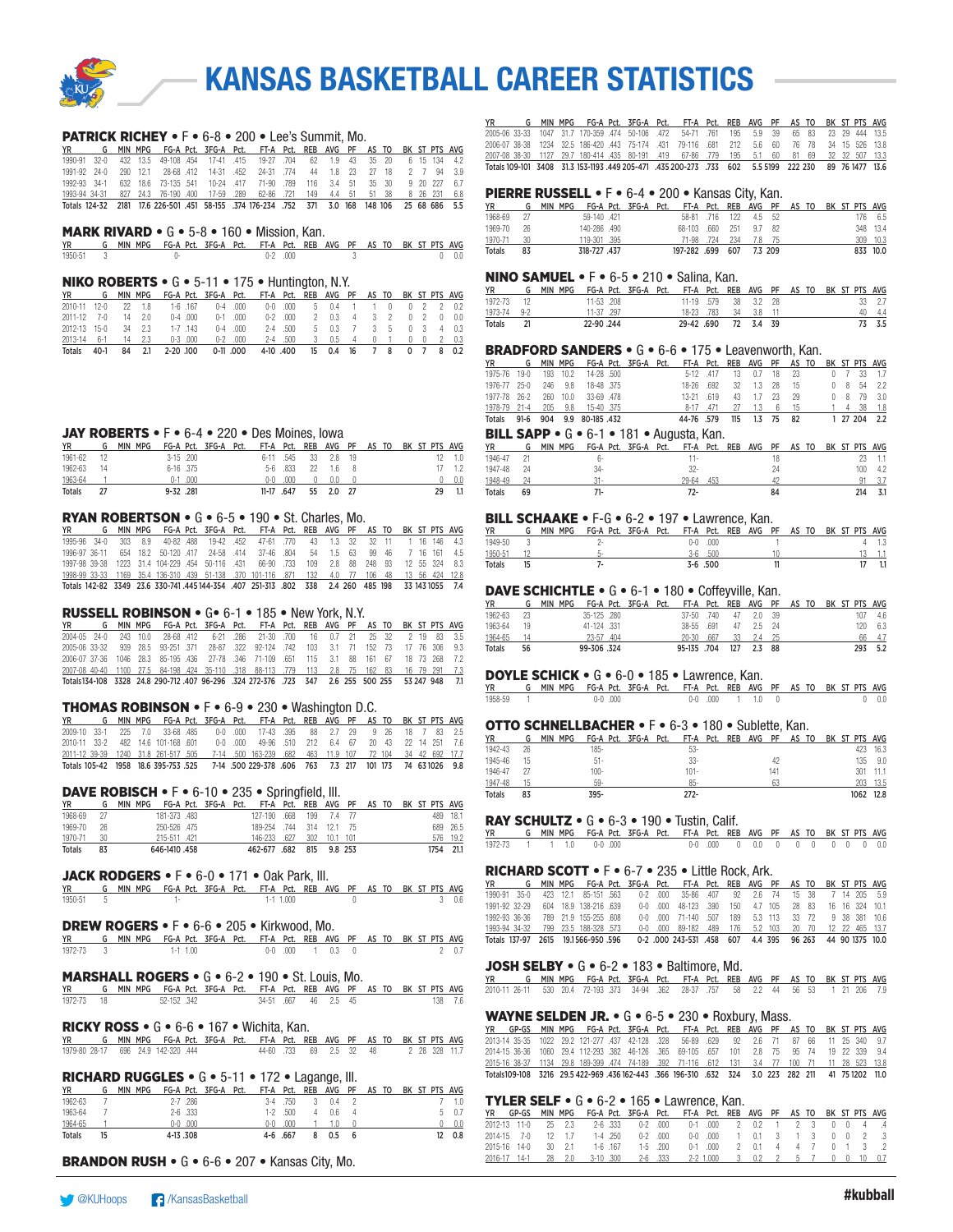

Totals 46-1 95 2.1 7-26 .269 3-15 .200 2-4 .500 8 0.2 10 12 20 0 1 19 0.4

# KANSAS BASKETBALL CAREER STATISTICS

1971-72 26 277-620 .447 105-142 .739 199 7.7 89 659 25.3<br>1976 10tals 82 631-1413 .447 233-334 .698 553 6.7 253 1495 18.2

<u>Totals 82 632 632 6.7</u> 233-334 .698 553 6.7 253

|                                               | G MIN MPG FG-A Pct. 3FG-A Pct. FT-A Pct. REB AVG PF AS TO BK ST PTS AVG                                                            | 4-11 .364                                             |                                                                      | $0 - 0$ .000 2                | $0.3\qquad 6$                  |                                          |                | $8 - 1.1$                              | <b>YR</b>                    |                          | LARRY STERLIN • F • 6-5 1/2 • 195 • Scott City, Kan.<br>G MIN MPG FG-A Pct. 3FG-A Pct. FT-A Pct. REB AVG PF AS TO BK ST PTS AVG                                       |                              |                     |                         |                           |                                  |                                   |                                  |                              |                                                                          |                       |
|-----------------------------------------------|------------------------------------------------------------------------------------------------------------------------------------|-------------------------------------------------------|----------------------------------------------------------------------|-------------------------------|--------------------------------|------------------------------------------|----------------|----------------------------------------|------------------------------|--------------------------|-----------------------------------------------------------------------------------------------------------------------------------------------------------------------|------------------------------|---------------------|-------------------------|---------------------------|----------------------------------|-----------------------------------|----------------------------------|------------------------------|--------------------------------------------------------------------------|-----------------------|
| 1975-76<br>7-3                                | 151 21.6 14-42 .333                                                                                                                | 18-53.340                                             |                                                                      | 6-9 .667 25                   | $3.6$ 19<br>6-9 .667 27 1.9 25 |                                          |                | 34 4.9<br>3<br>42 3.0                  | 1959-60<br>1960-61           | $\overline{1}$           |                                                                                                                                                                       | $1-1$ $1.00$<br>$0-3$ .000   |                     |                         | $0-0$ .000<br>$0-0$ .000  | $\overline{1}$                   | $1 \t1.0 \t0$<br>0.3              | -3                               |                              |                                                                          | $2 - 2.0$<br>0 0.0    |
| Totals<br>14-3                                |                                                                                                                                    |                                                       |                                                                      |                               |                                |                                          |                |                                        | Totals                       | 5                        |                                                                                                                                                                       | $1-4.250$                    |                     |                         | $0-0.000$                 |                                  | 20.43                             |                                  |                              |                                                                          | 2 0.4                 |
|                                               | <b>HOMER SHERWOOD • C • 5-11 • 160 • Arkansas City, Kan.</b>                                                                       |                                                       |                                                                      |                               |                                |                                          |                |                                        |                              |                          | <b>RODRICK STEWART • G • 6-4 • 205 • Seattle, Wash.</b>                                                                                                               |                              |                     |                         |                           |                                  |                                   |                                  |                              |                                                                          |                       |
| <b>YR</b><br>1946-47<br>$\overline{2}$        | G MIN MPG FG-A Pct. 3FG-A Pct. FT-A Pct. REB AVG PF AS TO BK ST PTS AVG                                                            | $()$ -                                                |                                                                      | $()$ -                        |                                | $\mathbf{0}$                             |                | $0 \t 0.0$                             | YR                           |                          | MIN MPG                                                                                                                                                               | FG-A Pct. 3FG-A Pct.         |                     |                         |                           |                                  |                                   |                                  |                              | FT-A Pct. REB AVG PF AS TO BK ST PTS AVG                                 |                       |
|                                               |                                                                                                                                    |                                                       |                                                                      |                               |                                |                                          |                |                                        | 2005-06 14-0<br>2006-07 30-1 |                          | 45<br>3.2<br>174 5.8                                                                                                                                                  | 4-11 .364<br>10-28 .357      |                     | $0-2$ .000<br>5-11 .454 | $2 - 3$ .667<br>3-11 .273 | $6\phantom{.0}$<br>24            | 0.4                               | $\overline{0}$<br>0.8 14 19 7    | 3 <sub>2</sub>               | $0\quad 0$<br>$0\quad 6$                                                 | $10 \t 0.7$<br>28 0.9 |
|                                               | <b>WAYNE SIMIEN • F</b> • 6-9 • 250 • Leavenworth, Kan.<br>G MIN MPG FG-A Pct. 3FG-A Pct. FT-A Pct. REB AVG PF AS TO BK ST PTS AVG |                                                       |                                                                      |                               |                                |                                          |                |                                        | 2007-08 33-8                 |                          | 383 11.6                                                                                                                                                              | 35-71 .493                   | $5 - 16$            | .313                    |                           |                                  | 17-28 .607 74 2.2 29              |                                  | 47 27                        | $2 \t13$                                                                 | 92 2.8                |
| 2001-02 32-0                                  | 490<br>15.3                                                                                                                        | 99-179 .553                                           | $0-0$ .000                                                           | 62-84 .738                    | 169<br>5.3                     | 57<br>9 34                               | 27 20          | 260<br>8.1                             |                              |                          | Totals 77-9 602 7.8 49-110.445                                                                                                                                        |                              | 10-29 .345          |                         |                           | 22-42 .524 104                   | $1.4$ 43                          |                                  | 69 36                        | 2 19 130 1.7                                                             |                       |
| 2002-03 16-12                                 | 390 24.4 95-147 .646<br>2003-04 32-31 1045 32.7 200-376 .532                                                                       |                                                       | $0-0$ .000<br>2-11 .182 167-206 .811 297 9.3 90 39 71 30 28 569 17.8 | 46-68 .676 131                | 8.2 33                         | 9 20                                     |                | 5 15 236 14.8                          |                              |                          | <b>SHERMAN STIMLEY • G • 6-0 • 165 • Jackson, Miss.</b>                                                                                                               |                              |                     |                         |                           |                                  |                                   |                                  |                              |                                                                          |                       |
| 2004-05 26-26                                 | 892 34.3 191-346 .552                                                                                                              |                                                       | 4-14 .286 142-174 .816 287 11.0 67 36 60 16 15 528 20.3              |                               |                                |                                          |                |                                        | <b>YR</b>                    |                          | G MIN MPG FG-A Pct. 3FG-A Pct. FT-A Pct. REB AVG PF AS TO BK ST PTS AVG                                                                                               |                              |                     |                         |                           |                                  |                                   |                                  |                              |                                                                          |                       |
|                                               | Totals 106-69 2817 26.6 585-1048.558                                                                                               |                                                       | 6-25 .240 417-532 .784 884 8.3 247 93 185 78 78 1593 15.0            |                               |                                |                                          |                |                                        | 1963-64                      |                          |                                                                                                                                                                       | $0-1$ .000                   |                     |                         |                           |                                  | $0-0$ $0.000$ $0$ $0.00$ $0$      |                                  |                              |                                                                          | $0 \t 0.0$            |
| <b>KURT SINNETT</b>                           |                                                                                                                                    |                                                       |                                                                      |                               |                                |                                          |                |                                        |                              |                          |                                                                                                                                                                       |                              |                     |                         |                           |                                  |                                   |                                  |                              |                                                                          |                       |
| YR<br>1988-89<br>1-0                          | G MIN MPG FG-A Pct. 3FG-A Pct. FT-A Pct. REB AVG PF AS TO BK ST PTS AVG<br>$2 \t 2.0$                                              | $1-1$ 1.00                                            | $0-0$ .000                                                           | $2 - 2$ 1.000                 | $0\qquad 0.0$                  | $\overline{0}$                           |                | 0 1 0 0 4 4.0                          |                              |                          |                                                                                                                                                                       |                              |                     |                         |                           |                                  |                                   |                                  |                              |                                                                          |                       |
|                                               |                                                                                                                                    |                                                       |                                                                      |                               |                                |                                          |                |                                        |                              |                          |                                                                                                                                                                       |                              |                     |                         |                           |                                  |                                   |                                  |                              |                                                                          |                       |
|                                               |                                                                                                                                    |                                                       |                                                                      |                               |                                |                                          |                |                                        |                              |                          | <b>GILBERT STRAMEL • F</b> • 6-1 $1/2$ • 165 • Hays, Kan.                                                                                                             |                              |                     |                         |                           |                                  |                                   |                                  |                              |                                                                          |                       |
| <b>YR</b>                                     | <b>BRUCE SLOAN • F</b> • 6-5 • 180 • Kansas City, Mo.<br>G MIN MPG FG-A Pct. 3FG-A Pct. FT-A Pct. REB AVG PF AS TO BK ST PTS AVG   |                                                       |                                                                      |                               |                                |                                          |                |                                        | <b>YR</b>                    |                          | G MIN MPG FG-A Pct. 3FG-A Pct. FT-A Pct. REB AVG PF AS TO BK ST PTS AVG                                                                                               |                              |                     |                         |                           |                                  |                                   |                                  |                              |                                                                          |                       |
| 1966-67<br>27                                 |                                                                                                                                    | 53-110 .482                                           |                                                                      | 39-56 .698                    | $3.5$ $51$<br>94               |                                          |                | 145 5.4                                | 1945-46<br>1946-47           | 16<br>24                 |                                                                                                                                                                       | 65-<br>$27 -$                |                     |                         | $17 -$<br>$12 -$          |                                  |                                   | 26<br>18                         |                              |                                                                          | 147 9.1<br>66 2.8     |
| 1967-68<br>30<br>1968-69<br>27                |                                                                                                                                    | 78-154 .506<br>77-164 .470                            |                                                                      | 71-114 .623 147<br>36-64 .563 | 4.9 92<br>146<br>5.4 73        |                                          |                | 227 7.6<br>190<br>7.0                  | 1947-48                      | 18                       |                                                                                                                                                                       | $7-$                         |                     |                         | $4-$                      |                                  |                                   | 9                                |                              |                                                                          | $18 - 1.0$            |
| Totals<br>84                                  | 208-428.486                                                                                                                        |                                                       |                                                                      | 146-234 .624 387              | 4.6 216                        |                                          |                | 562 6.7                                | Totals                       | 58                       |                                                                                                                                                                       | 99-                          |                     |                         | $33 -$                    |                                  |                                   | 53                               |                              |                                                                          | 231 4.0               |
|                                               |                                                                                                                                    |                                                       |                                                                      |                               |                                |                                          |                |                                        |                              |                          | <b>DON STRICKROD •</b> G-F • 6-2 • 160 • Kansas City, Mo.                                                                                                             |                              |                     |                         |                           |                                  |                                   |                                  |                              |                                                                          |                       |
| <b>YR</b>                                     | DEAN SMITH • G • 5-10 • 148 • Topeka, Kan.<br>G MIN MPG FG-A Pct. 3FG-A Pct. FT-A Pct. REB AVG PF AS TO BK ST PTS AVG              |                                                       |                                                                      |                               |                                |                                          |                |                                        | <b>YR</b>                    |                          | G MIN MPG FG-A Pct. 3FG-A Pct. FT-A Pct. REB AVG PF AS TO BK ST PTS AVG                                                                                               |                              |                     |                         |                           |                                  |                                   |                                  |                              |                                                                          |                       |
| 1950-51<br>- 5                                |                                                                                                                                    | $1 -$                                                 |                                                                      | $1 - 2$ .500                  |                                | $\overline{2}$                           |                | 30.6                                   | 1948-49                      | $\overline{\phantom{a}}$ |                                                                                                                                                                       | $0-$                         |                     |                         | $0-1$ .000                |                                  |                                   | $\mathbf{0}$                     |                              |                                                                          | $0\quad 0.0$          |
| 1951-52<br>19<br>1952-53<br>25                | $10 -$<br>$15 -$                                                                                                                   |                                                       | 19-32                                                                | 8-16 .500<br>.594             |                                | 16<br>41                                 |                | 28 2.0<br>49<br>1.9                    |                              |                          | <b>MARK SUMMERS • F • 6-7 • 212 • Dimmitt. Texas</b>                                                                                                                  |                              |                     |                         |                           |                                  |                                   |                                  |                              |                                                                          |                       |
| 49<br>Totals                                  | $26 -$                                                                                                                             |                                                       |                                                                      | 28-50 .560                    |                                | 59                                       |                | 80<br>1.6                              | YR                           |                          | G MIN MPG FG-A Pct. 3FG-A Pct. FT-A Pct. REB AVG PF                                                                                                                   |                              |                     |                         |                           |                                  |                                   |                                  |                              | AS TO BK ST PTS AVG                                                      |                       |
|                                               |                                                                                                                                    |                                                       |                                                                      |                               |                                |                                          |                |                                        | 1980-81 15-0                 | 1981-82 18-2 148 8.2     | 69 4.6                                                                                                                                                                | 8-19 .421<br>6-19 .316       |                     |                         | 7-12 .583                 | 25                               | 1.7<br>15-18 .833 22 1.2 31       | 10<br>- 5<br>$\frac{4}{3}$       |                              | 3 <sup>2</sup><br>2 8 27 1.5                                             | 23 1.5                |
|                                               | LYN SMITH • G • 6-1 • 180 • Kansas City, Kan.                                                                                      |                                                       |                                                                      |                               |                                |                                          |                |                                        | 1982-83 7-0                  |                          | $17$ 2.4                                                                                                                                                              | 4-5 .800                     |                     |                         | $2 - 2$ 1.000             | $\overline{1}$                   | 0.1                               | 6<br>$\overline{1}$              |                              | $0 \t 0 \t 10 \t 1.7$                                                    |                       |
| <b>YR</b><br>1948-49<br>18                    | G MIN MPG FG-A Pct. 3FG-A Pct. FT-A Pct. REB AVG PF                                                                                | $7-$                                                  |                                                                      | 4-15 .267                     |                                | $\overline{c}$                           |                | AS TO BK ST PTS AVG<br>18 1.0          |                              |                          | Totals 40-2 234 5.9 18-43 419                                                                                                                                         |                              |                     |                         |                           | 24-32 .750 48                    |                                   | 1.2 47 10                        |                              | 5 10 60 1.5                                                              |                       |
| 1949-50<br>14                                 |                                                                                                                                    | $2 -$                                                 |                                                                      | 7-12 .583                     |                                | 14                                       |                | $11 - 0.8$                             |                              |                          | <b>RICHARD SUTTLE • C • 6-10 • 200 • East St. Louis, III.</b>                                                                                                         |                              |                     |                         |                           |                                  |                                   |                                  |                              |                                                                          |                       |
| 32<br>Totals                                  |                                                                                                                                    | $9-$                                                  |                                                                      | 11-27 .407                    |                                | 16                                       |                | 29 0.9                                 | <b>YR</b>                    |                          | G MIN MPG FG-A Pct. 3FG-A Pct. FT-A Pct. REB AVG PF AS TO BK ST PTS AVG                                                                                               |                              |                     |                         |                           |                                  |                                   |                                  |                              |                                                                          |                       |
|                                               | <b>TOMMIE SMITH • F • 6-4 • 205 • Kewanee, III.</b>                                                                                |                                                       |                                                                      |                               |                                |                                          |                |                                        | 1972-73 26<br>1973-74 30-0   |                          |                                                                                                                                                                       | 185-388 .477<br>142-287 .495 |                     |                         |                           | 53-78 .679 225<br>56-77 .727 160 | 8.2 82                            |                                  |                              |                                                                          | 423 16.3<br>340 11.3  |
| YR                                            | G MIN MPG FG-A Pct. 3FG-A Pct.                                                                                                     |                                                       |                                                                      | FT-A Pct. REB AVG             |                                | PF<br>AS TO                              |                | BK ST PTS AVG                          |                              |                          | 1974-75 27-15 651 24.1 160-310 516                                                                                                                                    |                              |                     |                         |                           |                                  | 5.3 74<br>73-92 793 184 6.8 74 19 |                                  |                              | 59 2 393 14.6                                                            |                       |
| 1972-73<br>21<br>1973-74 24-0                 |                                                                                                                                    | 70-155 .452<br>69-166 .416                            |                                                                      | 11-24 .458<br>8-17 .417 116   | 107<br>5.1 59<br>4.8 54        |                                          |                | 151 7.2<br>146 6.1                     | Totals 83                    |                          |                                                                                                                                                                       | 487-985.494                  |                     |                         |                           |                                  | 182-247 .737 569 6.9 230 19       |                                  |                              | 59 2 1156 13.9                                                           |                       |
| 1974-75 25-4                                  | 397 15.9 53-143 .371                                                                                                               |                                                       |                                                                      | 9-13 .692                     | 98<br>3.9 70                   | 28                                       |                | 6 10 115 4.6                           |                              |                          |                                                                                                                                                                       |                              |                     |                         |                           |                                  |                                   |                                  |                              |                                                                          |                       |
| Totals<br>70                                  | 192-464 .414                                                                                                                       |                                                       |                                                                      |                               | 28-54 .519 321 4.6 183         |                                          |                | 412 5.9                                | <b>YR</b>                    |                          | JERRY TAYLOR • G • 6-3 • 186 • Carrolton, Mo.<br>G MIN MPG FG-A Pct. 3FG-A Pct. FT-A Pct. REB AVG PF AS TO BK ST PTS AVG                                              |                              |                     |                         |                           |                                  |                                   |                                  |                              |                                                                          |                       |
|                                               | <b>MARK SNOW • C • 6-10 • 210 • Lamesa, Calif.</b>                                                                                 |                                                       |                                                                      |                               |                                |                                          |                |                                        | 1952-53                      | -5                       |                                                                                                                                                                       | $0-$                         |                     |                         | 4-4 1.000                 |                                  |                                   | $\overline{c}$                   |                              |                                                                          | 40.8                  |
| YR                                            | G MIN MPG FG-A Pct. 3FG-A Pct. FT-A Pct. REB AVG PF AS TO BK ST PTS AVG                                                            |                                                       |                                                                      |                               |                                |                                          |                |                                        |                              |                          | <b>TYSHAWN TAYLOR • <math>G \cdot 6 - 3 \cdot 180 \cdot</math></b> Jersey City, N.J.                                                                                  |                              |                     |                         |                           |                                  |                                   |                                  |                              |                                                                          |                       |
| 1978-79<br>$4 - 0$<br>1979-80<br>$17 - 1$     | $20\quad 5.0$<br>137 8.1                                                                                                           | $2 - 4$ .500<br>13-24 .542                            |                                                                      | $1-2$ .500<br>16-25 .640      | 6 1.5 4 1<br>1.5<br>25         | 18<br>$\overline{4}$                     | $3 \quad 1$    | $1 \t 0 \t 5 \t 1.3$<br>$42$ $2.5$     | YR                           |                          | G MIN MPG FG-A Pct. 3FG-A Pct.                                                                                                                                        |                              |                     |                         |                           |                                  | FT-A Pct. REB AVG PF              |                                  |                              | AS TO BK ST PTS AVG                                                      |                       |
| Totals                                        | 21-1 157 7.5 15-28 536                                                                                                             |                                                       |                                                                      | 17-27 .630                    | 31<br>$1.5$ 22                 |                                          |                | 4 1 47 2.2                             | 2008-09 35-33                |                          | 928                                                                                                                                                                   | 26.5 120-237 .506            | 24-66<br>19-56 .339 | .364                    | 76-105 .724               | 76                               | $2.2^{\circ}$                     | 81                               | 104 83                       | 8 38<br>7 46 260 7.2                                                     | 340 9.7               |
|                                               | JAMES SOSINSKI • F • 6-7 • 250 • Chandler, Ariz.                                                                                   |                                                       |                                                                      |                               |                                |                                          |                |                                        | 2009-10 36-25                |                          | 831 23.1 89-203 .438<br>2010-11 36-31 977 27.1 116-242 .479 19-50 .380 82-114 .719 70 1.9 69 164 97                                                                   |                              |                     |                         |                           |                                  | 63-88 .716 163 2.4 80 121 61      |                                  |                              | 10 36 333 9.3                                                            |                       |
|                                               | G MIN MPG FG-A Pct. 3FG-A Pct. FT-A Pct. REB AVG PF AS TO BK ST PTS AVG                                                            |                                                       |                                                                      |                               |                                |                                          |                |                                        |                              |                          | 2011-12 39-38 1303 33.4 226-474 477 58-152 .382 137-199 .688<br>Totals 146-127 4039 27.7 551-1156 .477 120-324 .370 358-506 .708 324 2.2 307 575 379 31 172 1580 10.8 |                              |                     |                         |                           |                                  | 91 2.3 77 186 138                 |                                  |                              | 6 52 647 16.6                                                            |                       |
| 2017-18 7-0                                   | $9 \t1.3$                                                                                                                          | 3-31.000                                              | $0-0$ .000                                                           | $0-0$ .000                    | 4<br>0.6                       | 3<br>$0\quad 0$                          |                | $0 \t0 \t6 \t0.9$                      |                              |                          |                                                                                                                                                                       |                              |                     |                         |                           |                                  |                                   |                                  |                              |                                                                          |                       |
|                                               | <b>LOYE SPARKS • F</b> • 6-4 • 195 • Arkansas City, Kan.                                                                           |                                                       |                                                                      |                               |                                |                                          |                |                                        |                              |                          | <b>DAVID TAYNOR • G • 6-4 • 185 • Bethalto, III.</b>                                                                                                                  |                              |                     |                         |                           |                                  |                                   |                                  |                              |                                                                          |                       |
| <b>YR</b>                                     | G MIN MPG FG-A Pct. 3FG-A Pct.                                                                                                     |                                                       |                                                                      |                               |                                | FT-A Pct. REB AVG PF AS TO BK ST PTS AVG |                |                                        | YR<br>1971-72                | 21                       | G MIN MPG FG-A Pct. 3FG-A Pct.                                                                                                                                        | 66-147.449                   |                     |                         | 12-18 .667                | 37                               | 1.8 38                            |                                  |                              | FT-A Pct. REB AVG PF AS TO BK ST PTS AVG                                 | 144 6.9               |
| 1961-62<br>21<br>-11                          |                                                                                                                                    | 40-110 .364<br>7-27 .259                              |                                                                      | 15-32 .469<br>4-9 .444        | 82 3.9 37<br>14<br>1.3         | - 6                                      |                | 95 4.5<br>$18 - 1.6$                   | 1972-73                      | 25                       |                                                                                                                                                                       | 56-144 .389                  |                     |                         | 5-11 .455                 | 25                               | $1.0$ 33                          |                                  |                              |                                                                          | 117 4.7               |
| 1962-63<br>Totals<br>32                       |                                                                                                                                    | 47-137.343                                            |                                                                      | 19-41 .463                    | 96<br>3.0 43                   |                                          |                | 113 3.5                                | 1973-74<br>Totals            | $9-1$<br>55              |                                                                                                                                                                       | 18-35 .516<br>140-326.429    |                     |                         | 12-13 .923<br>29-42.690   | 10                               | $1.1$ 14<br>72 1.3 85             |                                  |                              |                                                                          | 48 5.3<br>309 5.6     |
|                                               |                                                                                                                                    |                                                       |                                                                      |                               |                                |                                          |                |                                        |                              |                          |                                                                                                                                                                       |                              |                     |                         |                           |                                  |                                   |                                  |                              |                                                                          |                       |
|                                               | <b>LAVANNES SQUIRES •</b> $G \cdot 6 - 0$ 1/2 • 169 • Wichita, Kan.<br>MIN MPG FG-A Pct. 3FG-A Pct.                                |                                                       |                                                                      |                               | FT-A Pct. REB AVG PF           |                                          |                | AS TO BK ST PTS AVG                    |                              |                          | <b>CHRIS TEAHAN •</b> G • 6-4 • 175 • Leawood, Kan.                                                                                                                   |                              |                     |                         |                           |                                  |                                   |                                  |                              |                                                                          |                       |
|                                               |                                                                                                                                    | $5-$                                                  |                                                                      | $1 - 2$ .500                  |                                | 13                                       |                | 11 0.7                                 | YR<br>2017-18 11-0           |                          | G MIN MPG FG-A Pct. 3FG-A Pct.<br>25<br>2.3                                                                                                                           | 4-11 .364                    |                     | $2 - 8$ .250            | $2 - 2$ 1.000             | $\overline{7}$                   | 0.6                               | $\overline{c}$<br>$\overline{1}$ | 3                            | FT-A Pct. REB AVG PF AS TO BK ST PTS AVG<br>$\theta$<br>$\left( \right)$ | $12 - 1.1$            |
| 14                                            |                                                                                                                                    | 4-                                                    |                                                                      | 4-36 .111<br>$5-10$ .500      |                                | 6                                        |                | $12 \t 1.2$<br>9                       | 2018-19 11-0                 |                          | 19 1.7                                                                                                                                                                | $2 - 5$ .400                 |                     | $2 - 5$ .400            | $0-0$ .000                | $\overline{1}$                   | 0.1                               | $\overline{2}$                   | $\overline{1}$<br>2          | $\mathbf{0}$<br>0                                                        | 6 0.5                 |
| 10                                            |                                                                                                                                    |                                                       |                                                                      | 10-48 .208                    |                                | 22                                       |                | 1.0<br>32 1.0                          | 2019-20 12-0<br>2020-21 10-0 |                          | 32 2.7<br>19<br>1.9                                                                                                                                                   | 3-9 .333<br>$3-5.600$        |                     | 3-9 .333<br>3-4 .750    | $0-0$ .000<br>$0-0$ .000  | $\overline{I}$                   | 0.1<br>0.7                        | 4<br>$\overline{c}$<br>-1        | -1                           | 0<br>0<br>$\mathbf{0}$                                                   | 90.8<br>90.9          |
| - 9<br>33                                     |                                                                                                                                    | $11 -$                                                |                                                                      |                               |                                |                                          |                |                                        | 2021-22 16-1                 |                          | 1.9<br>31                                                                                                                                                             | 4-12 .333                    | $3 - 10$            | .300                    | $0 - 0$ .000              | $\mathbf{3}$                     |                                   | $\mathcal{P}$                    |                              | $\mathbf{0}$                                                             | 11                    |
| YR<br>1951-52<br>1952-53<br>1953-54<br>Totals |                                                                                                                                    |                                                       |                                                                      |                               |                                |                                          |                |                                        |                              |                          |                                                                                                                                                                       |                              |                     |                         |                           |                                  | 0.2                               |                                  |                              |                                                                          |                       |
|                                               | JOHN STALLCUP $\bullet$ F-C $\bullet$ 6-7 $\bullet$ 220 $\bullet$ Tulsa, Okla.                                                     |                                                       |                                                                      |                               |                                |                                          |                |                                        | Totals 60-1                  |                          | 2.1<br>125                                                                                                                                                            | 16-42.381                    | 13-36 .361          |                         | 2-21.000                  | 19                               | $0.3$ 12                          |                                  | 5 9                          | $1\quad 0$                                                               |                       |
| <b>YR</b><br>1976-77<br>$3-0$                 | G MIN MPG<br>12 4.0                                                                                                                | FG-A Pct. 3FG-A Pct. FT-A Pct. REB AVG PF<br>2-3 .667 |                                                                      | 2-2 1.000                     | 2.3<br>7                       | AS TO<br>$\overline{c}$<br>0             | $2 \quad 0$    | BK ST PTS AVG<br>$6\quad 2.0$          |                              |                          |                                                                                                                                                                       |                              |                     |                         |                           |                                  |                                   |                                  |                              |                                                                          |                       |
| 1977-78 16-0                                  | 68<br>4.3                                                                                                                          | 14-23 .609                                            |                                                                      | 10-13 .769                    | 29<br>1.8                      | 11<br>0                                  | $2 \quad 1$    | 38 2.4                                 | YR                           | G                        | <b>CONNOR TEAHAN •</b> $G \cdot 6 - 5 \cdot 205 \cdot$ Leawood, Kan.<br>MIN MPG                                                                                       | FG-A Pct.                    | 3FG-A Pct.          |                         |                           |                                  |                                   |                                  |                              | FT-A Pct. REB AVG PF AS TO BK ST PTS AVG                                 | 47 0.8                |
| 1978-79<br>27-0<br>$12 - 0$<br>1979-80        | 284 10.5<br>92<br>7.7                                                                                                              | 34-61 .557<br>11-21 .524                              |                                                                      | 8-12 .667<br>$5-7$ .714       | 45<br>1.7<br>2.0<br>24         | 28<br>6<br>11<br>3                       | 0 <sub>1</sub> | $1 \t1 \t76 \t2.8$<br>27<br><u>2.3</u> | 2007-08 21-0                 |                          | 64<br>3.1                                                                                                                                                             | 16-27 .593                   | 12-20               | .600                    | 2-2 1.000                 | 9                                | 0.4                               | 6                                | 6<br>7                       | 2                                                                        | 46 2.2                |
| Totals 58-0                                   | 456 7.9 61-108 565                                                                                                                 |                                                       |                                                                      | 25-34 .735 105                | 1.8                            | 52<br>9                                  |                | 5 3 147 2.5                            | 2008-09 21-0<br>2009-10 19-0 |                          | 81<br>3.9<br>73 3.8                                                                                                                                                   | 4-22 .182<br>7-22 .318       |                     | 2-17 .118<br>3-9 .333   | 5-5 1.000<br>$3-5$ .600   | 18<br>19                         | 0.9<br>1.0                        | 10<br>$\overline{7}$             | 3<br>4<br>6<br>$\frac{4}{3}$ | $\mathbf 0$<br>3<br>3<br>$\overline{1}$                                  | 15 0.7<br>$20 - 1.1$  |

NAADIR THARPE • G • 5-11 • 170 • Worchester, Mass.

1969-70 26 139-323 .430 51-73 .699 156 6.0 80 329 12.7

1970-71 30 215-470 457 77-119 647 198 6.6 84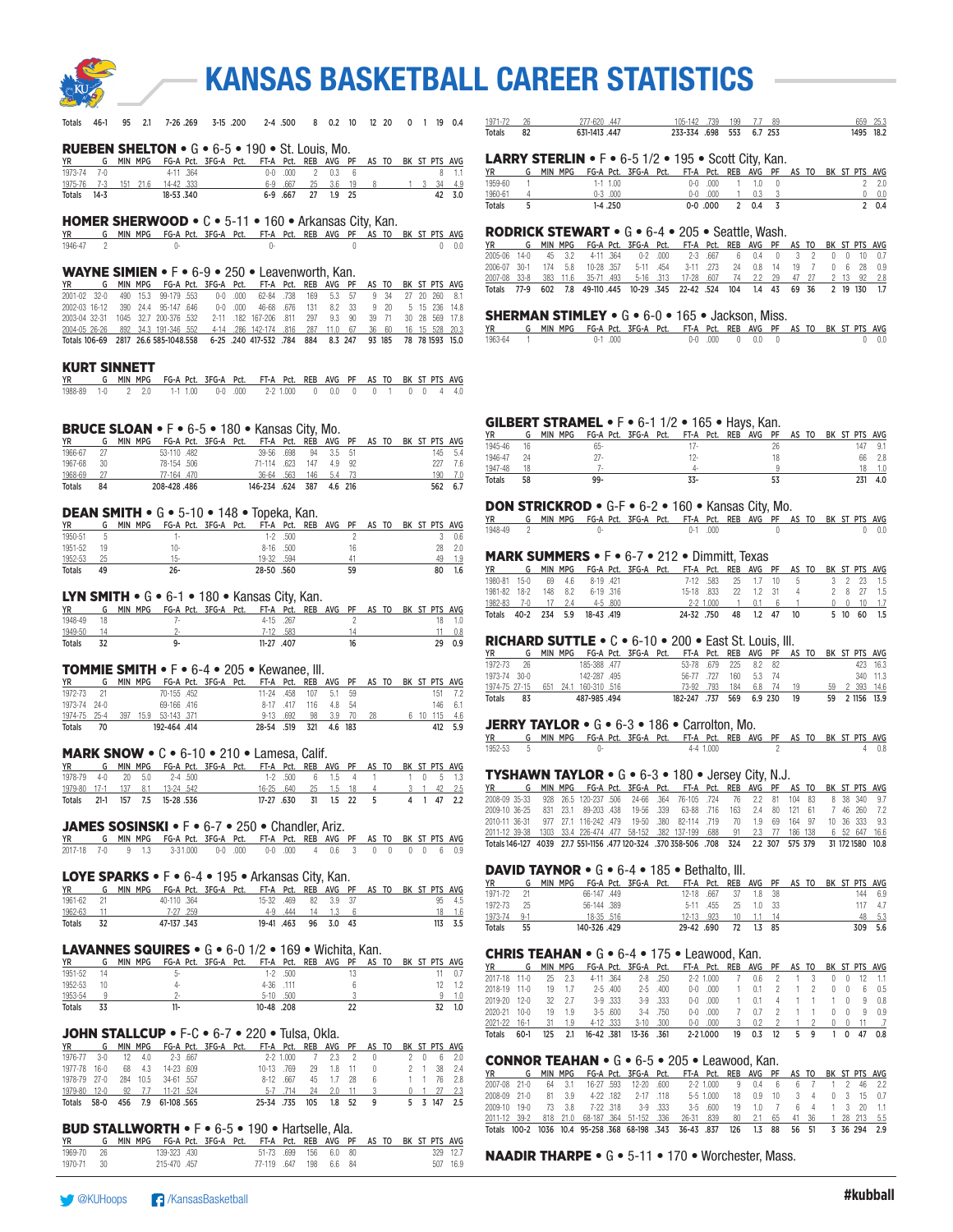

|  |  |  |  | YR G MIN MPG FG-A Pct. 3FG-A Pct. FT-A Pct. REB AVG PF AS TO BK ST PTS AVG                |  |  |  |  |  |
|--|--|--|--|-------------------------------------------------------------------------------------------|--|--|--|--|--|
|  |  |  |  | 2011-12 32-0 175 5.5 11-38 289 6-22 273 1-2 500 10 0.3 12 21 22 0 7 29 0.9                |  |  |  |  |  |
|  |  |  |  | 2012-13 37-0 716 19.4 69-201 343 35-106 330 31-35 886 56 1.5 65 113 51 0 24 204 5.5       |  |  |  |  |  |
|  |  |  |  | 2013-14 34-31 1001 29.4 95-218 436 43-114 377 55-67 821 72 2.1 72 170 70 0 24 288 8.5     |  |  |  |  |  |
|  |  |  |  | Total 103-31 1892 18.4 175-457 383 84-242 347 87-104 837 138 1.3 149 304 143 0 55 521 5.1 |  |  |  |  |  |

#### BILLY THOMAS • G • 6-4 • 208 • Shreveport, La.

|  |  |  |  | YR G MIN MPG FG-A Pct. 3FG-A Pct. FT-A Pct. REB AVG PF AS TO BK ST PTS AVG                      |  |  |  |  |  |
|--|--|--|--|-------------------------------------------------------------------------------------------------|--|--|--|--|--|
|  |  |  |  | 1994-95 31-2 499 16.1 77-177 435 49-126 389 22-29 759 67 2.2 29 20 24 3 21 225 7.3              |  |  |  |  |  |
|  |  |  |  | 1995-96 34-0 358 10.5 54-151 358 42-125 336 10-14 714 51 1.5 28 21 20 5 13 160 4.7              |  |  |  |  |  |
|  |  |  |  | 1996-97 36-0 573 15.9 97-242 401 73-178 410 11-15 733 64 1.8 27 27 37 4 27 278 7.7              |  |  |  |  |  |
|  |  |  |  | 1997-98 36-34 962 26.7 181-387 468 105-262 400 22-32 688 108 3.0 41 101 48 4 60 489 13.6        |  |  |  |  |  |
|  |  |  |  | Totals 137-36 2392 17.5 409-957 427 269-691 .389 65-90 .722 290 2.1 125 169 129 16 121 1152 8.4 |  |  |  |  |  |

#### RICH THOMAS • G • 6-2 • 205 • Dieterich, Ill.

| <b>YR</b>  |      | G MIN MPG FG-A Pct. 3FG-A Pct. FT-A Pct. REB AVG PF AS TO BK ST PTS AVG |           |  |  |                    |  |  |  |            |
|------------|------|-------------------------------------------------------------------------|-----------|--|--|--------------------|--|--|--|------------|
| 1966-67 17 |      |                                                                         | 7-17 413  |  |  | 5-11 454 3 0.2 4   |  |  |  | $19 - 1.1$ |
| 1967-68 13 |      |                                                                         | 7-18 389  |  |  | 3-6 .500 7 0.5 3   |  |  |  | 17 1.2     |
| Totals     | - 30 |                                                                         | 14-35.400 |  |  | 8-17 .471 10 0.3 7 |  |  |  | 36 1.2     |

#### QUINTRELL THOMAS • F • 6-7 • 240 • Newark, N.J.

|  |  | YR             G    MIN  MPG     FG-A  Pct.    3FG-A    Pct.     FT-A   Pct.    REB   AVG    PF    AS  TO    BK  ST  PTS   AVG |  |  |  |  |  |  |  |
|--|--|--------------------------------------------------------------------------------------------------------------------------------|--|--|--|--|--|--|--|
|  |  | 2008-09 26-1 140 5.4 11-25 440 0-0 000 17-25 680 51 2.0 25 2 13 4 1 39 1.5                                                     |  |  |  |  |  |  |  |

#### BRYCE THOMPSON • G • 6-5 • 195 • Tulsa, Okla.

YR G MIN MPG FG-A Pct. 3FG-A Pct. FT-A Pct. REB AVG PF AS TO BK ST PTS AVG 2020-21 20-4 344 17.2 36-102 .353 8-36 .222 11-17 .647 30 1.5 30 22 21 3 7 91 4.6

#### CALVIN THOMPSON • G • 6-6 • 205 • Kansas City, Kan.

| YR                                    |  |  |  | G MIN MPG FG-A Pct. 3FG-A Pct. FT-A Pct. REB AVG PF AS TO BK ST PTS AVG |  |                           |  |  |  |                |
|---------------------------------------|--|--|--|-------------------------------------------------------------------------|--|---------------------------|--|--|--|----------------|
| 1982-83 27-17 588 21.8 91-191 476     |  |  |  | 30-38 789                                                               |  | 92 3.4 72 45 3 11 212 7.9 |  |  |  |                |
| 1983-84 32-21 827 25.8 147-264 557    |  |  |  | 67-78 858                                                               |  | 98 3.1 78 63 69           |  |  |  | 14 20 361 11.3 |
| 1984-85 33-26 1023 31.0 177-345 513   |  |  |  | 97-120 808 149 4.5 102 96 61 12 22 451 13.7                             |  |                           |  |  |  |                |
| 1985-86 39-39 1217 31.2 215-380 .566  |  |  |  | 94-115 .817 176 4.5 108 117 74 14 26 524 13.4                           |  |                           |  |  |  |                |
| Totals 131-103 3655 27.9 630-1180.534 |  |  |  | 288-351 .821 515 3.9 360 321 43 79 1548 11.8                            |  |                           |  |  |  |                |

#### GARY THOMPSON • F • 6-4 • 185 • Wellington, Kan.

| <b>YR</b>     |               | MIN MPG |            |            | FG-A Pct. 3FG-A Pct. FT-A Pct. REB AVG PF AS TO BK ST PTS AVG |           |              |    |                  |  |  |    |     |
|---------------|---------------|---------|------------|------------|---------------------------------------------------------------|-----------|--------------|----|------------------|--|--|----|-----|
| 1956-57       |               |         |            | $3-5$ .600 |                                                               |           | $1-4$ .250   |    | $10 \t 1.4 \t 2$ |  |  |    |     |
| 1957-58       | $\mathcal{D}$ |         | 12-20 .600 |            |                                                               |           | $3-7$ $429$  |    | 81.6             |  |  | 27 | 5.4 |
| 1958-59       |               |         |            | 4-15 267   |                                                               |           | $5-16$ $313$ | 22 | 22 11            |  |  |    |     |
| <b>Totals</b> |               |         | 19-40.475  |            |                                                               | 9-27 .333 |              | 40 | 1.8 20           |  |  |    |     |

#### GEORGE THOMPSON • F • 6-7 • 200 • Shawnee Mission, Kan.

| <b>YR</b> |  | G MIN MPG FG-A Pct. 3FG-A Pct. FT-A Pct. REB AVG PF AS TO BK ST PTS AVG |  |  |                             |  |  |  |  |
|-----------|--|-------------------------------------------------------------------------|--|--|-----------------------------|--|--|--|--|
|           |  | 1979-80 5-0 5 1.0 0-1 000                                               |  |  | 0-2 000 2 0.4 1 0 0 0 0 0.0 |  |  |  |  |
|           |  | 1980-81 10-0 18 1.8 1-1 1.00                                            |  |  | 1-2 500 4 0.4 8 2 0 0 4 0.4 |  |  |  |  |
|           |  | Totals 15-0 23 1.5 1-2.500                                              |  |  | 1-4 250 6 0.4 9 2 0 0 4 0.3 |  |  |  |  |

#### ORBAN TICE • C

YR G MIN MPG FG-A Pct. 3FG-A Pct. FT-A Pct. REB AVG PF AS TO BK ST PTS AVG 1946-47 5 3- 1- 7 7 1.4

#### **JIM TOFT •**  $C \cdot 6 - 6 \cdot 220 \cdot 6$  and Island, Neb.

| <b>YR</b> | MPG<br><b>MIN</b> |      |      | FG-A Pct. 3FG-A Pct. |          |              | FT-A Pct. REB AVG PF |  | ' AS TO |  |  | BK ST PTS AVG |
|-----------|-------------------|------|------|----------------------|----------|--------------|----------------------|--|---------|--|--|---------------|
| 1953-54   |                   |      |      |                      | $3 - 5$  | .600         |                      |  |         |  |  | 0.4           |
| 1954-55   |                   | ۰.   |      |                      |          | $2 - 4$ .500 |                      |  |         |  |  |               |
| 1955-56   |                   | ე. ჩ | .000 |                      | 4-ĥ      | .667         |                      |  |         |  |  |               |
| Totals    |                   | ۰.   |      |                      | $9 - 15$ | .600         |                      |  |         |  |  |               |

#### PETE TOWNSEND • F • 6-5 • 180 • Topeka, Kan.

YR G MIN MPG FG-A Pct. 3FG-A Pct. FT-A Pct. REB AVG PF AS TO BK ST PTS AVG 1962-63 2 1-1 1.00 1-2 .500 0 0.0 0 3 1.5

#### JAMARI TRAYLOR • F • 6-8 • 220 • Chicago, III.

|  |  |  |  | YR GP-GS MIN MPG FG-A Pct. 3FG-A Pct. FT-A Pct. REB AVG PF AS TO BK ST PTS AVG            |  |  |  |  |  |
|--|--|--|--|-------------------------------------------------------------------------------------------|--|--|--|--|--|
|  |  |  |  | 2012-13 37-1 356 9.6 27-63 429 0-0 000 22-38 579 76 2.1 54 10 25 28 17 76 2.1             |  |  |  |  |  |
|  |  |  |  | 2013-14 34-0 549 16.1 62-92 674 0-0 000 40-60 667 139 4.1 80 26 40 28 14 164 4.8          |  |  |  |  |  |
|  |  |  |  | 2014-15 35-18 714 20.4 67-138 486 0-0 000 33-55 600 130 3.7 79 3.3 5.3 3.7 28 167 4.8     |  |  |  |  |  |
|  |  |  |  | 2015-16 37-8 503 13.6 41-77 532 0-0 000 27-40 675 119 3.2 90 19 41 33 23 109 2.9          |  |  |  |  |  |
|  |  |  |  | Totals 143-27 2122 14.8 197-370 532 0-0 000 122-193 632 464 3.2 303 88 159 126 82 516 3.6 |  |  |  |  |  |

#### SEAN TUNSTALL • G • 6-2 • 185 • St. Louis, Mo.

| YR           G    MIN  MPG     FG-A  Pct.    3FG-A   Pct.     FT-A   Pct.    REB   AVG    PF    AS  TO    BK  ST  PTS  AVG |  |  |  |  |  |  |  |  |  |
|----------------------------------------------------------------------------------------------------------------------------|--|--|--|--|--|--|--|--|--|
| 1990-91 35-6 607 17.3 68-164 415 14-42 333 50-68 735 91 2.6 61 41 53 4 23 200 5.7                                          |  |  |  |  |  |  |  |  |  |

#### MARK TURGEON • G • 5-10 • 150 • Topeka, Kan.

| YR                     |  |                                 |  | G MIN MPG FG-A Pct. 3FG-A Pct. FT-A Pct. REB AVG PF AS TO BK ST PTS AVG                    |  |                               |  |  |  |             |
|------------------------|--|---------------------------------|--|--------------------------------------------------------------------------------------------|--|-------------------------------|--|--|--|-------------|
| 1983-84 26-18 581 22.4 |  | 42-81 519                       |  | 29-41 707                                                                                  |  | 28 1.1 48 138 56 0 26 113 4.3 |  |  |  |             |
|                        |  | 1984-85 33-8 513 15.6 28-72 389 |  | 20-30 667                                                                                  |  | 22  0.7  40  102  41          |  |  |  | 0 18 76 2.3 |
|                        |  | 1985-86 39-0 401 10.3 31-68 456 |  | 30-44 682                                                                                  |  | 28  0.7  42  91  39           |  |  |  | 2 11 92 24  |
|                        |  |                                 |  | 1986-87 36-8 658 18.3 66-150 440 13-46 .283 35-44 .795 57 1.6 70 106 48 1 24 180 5.0       |  |                               |  |  |  |             |
|                        |  |                                 |  | Totals 134-34 2153 16.1 167-371.450 13-46 283 114-159 717 135 1.0 200 437 184 3 79 461 3.4 |  |                               |  |  |  |             |

PAUL TURNER • F • 6-1 • 190 • Shawnee Mission, Kan.

YR G MIN MPG FG-A Pct. 3FG-A Pct. FT-A Pct. REB AVG PF AS TO BK ST PTS AVG 1946-47 2 0- 0- 0

#### GEORGE UNSELD • C-F • 6-7 • 225 • Louisville, Ky.

| ΥR         |    | G MIN MPG FG-A Pct. 3FG-A Pct. FT-A Pct. REB AVG PF AS TO BK ST PTS AVG |  |                          |  |  |  |  |          |
|------------|----|-------------------------------------------------------------------------|--|--------------------------|--|--|--|--|----------|
| 1962-63 25 |    | 166-370 449                                                             |  | 100-158 .632 199 8.0 93  |  |  |  |  | 432 17.2 |
| 1963-64 25 |    | 186-339 549                                                             |  | 88-164 536 184 7.4 98    |  |  |  |  | 460 18.4 |
| Totals     | 50 | 352-709 .496                                                            |  | 188-322 .584 383 7.7 191 |  |  |  |  | 892 17.8 |

#### DARNELL VALENTINE • G • 6-2 • 183 • Wichita, Kan.

|                                       |  |  |  | YR G MIN MPG FG-A Pct. 3FG-A Pct. FT-A Pct. REB AVG PF AS TO BK ST PTS AVG |  |  |  |  |                  |
|---------------------------------------|--|--|--|----------------------------------------------------------------------------|--|--|--|--|------------------|
| 1977-78 29-27 761 26.2 143-297 481    |  |  |  | 106-143 741 82 2.8 109 130 5 80 392 13.5                                   |  |  |  |  |                  |
| 1978-79 29-28 1008 34.8 166-375 443   |  |  |  | 136-200 680 133 4.6 99 170                                                 |  |  |  |  | 7 91 468 16.1    |
| 1979-80 28-27 951 34.0 155-322 481    |  |  |  | 153-197 .777 89 3.2 105 141                                                |  |  |  |  | 5 73 463 16.5    |
| 1980-81 32-32 1186 37.1 176-350 .503  |  |  |  | 146-214 .682 118 3.7 101 168                                               |  |  |  |  | 7 92 498 15.6    |
| Totals 118-114 3906 33.1 640-1344.476 |  |  |  | 541-754 .718 422 3.6 414 609                                               |  |  |  |  | 24 336 1821 15.4 |

#### BUDDY VANCE • C • 6-6 • 195 • Seminole, Okla.

| YR      | G. | MIN MPG |            | FG-A Pct. 3FG-A Pct. FT-A Pct. REB AVG PF AS TO BK ST PTS AVG |            |          |     |                 |  |  |     |           |
|---------|----|---------|------------|---------------------------------------------------------------|------------|----------|-----|-----------------|--|--|-----|-----------|
| 1961-62 | 19 |         | 24-65 .369 |                                                               | 19-47 .404 |          |     | 78   4.1   42   |  |  |     | 67 3.5    |
| 1962-63 |    |         | 3-8 375    |                                                               |            |          |     | 3-6 500 9 1.1 2 |  |  |     | $9 \t1.1$ |
| 1963-64 | 14 |         | 10-17 .588 |                                                               |            | 8-11 727 |     | 10              |  |  |     | 28 2.0    |
| Totals  | 41 |         | 37-90 .411 |                                                               | 30-64 .469 |          | 100 | 2.4 51          |  |  | 104 | 2.5       |

#### BOB VAN CITTERS • F • 6-5 • 190 • Orange City, Iowa

YR G MIN MPG FG-A Pct. 3FG-A Pct. FT-A Pct. REB AVG PF AS TO BK ST PTS AVG 1946-47 3- 1- 1- 3 3 1.0

#### TUCKER VANG • G • 6-2 • 180 • Goddard, Kan.

YR GP-GS MIN MPG FG-A Pct. 3FG-A Pct. FT-A Pct. REB AVG PF AS TO BK ST PTS AVG 2016-17 11-0 17 1.5 0-1 .000 0-0 .000 0-0 .000 1 0.1 2 1 1 0 0 0 0.0

#### VERNON VANOY • C • 6-8 • 235 • Kansas City, Mo.

| <b>YR</b>     |     |  |             | MIN MPG FG-A Pct. 3FG-A Pct. FT-A Pct. REB AVG PF AS TO BK ST PTS AVG |                         |  |  |  |  |     |         |
|---------------|-----|--|-------------|-----------------------------------------------------------------------|-------------------------|--|--|--|--|-----|---------|
| 1966-67       |     |  | 82-191 429  |                                                                       | 60-89 674 175 6.5 113   |  |  |  |  | 224 | - 8.3   |
| 1967-68       | 26  |  | 39-110 355  |                                                                       | 23-44 523 85 3.3 66     |  |  |  |  |     | 101 3.9 |
| <b>Totals</b> | 53. |  | 121-301.402 |                                                                       | 83-133 .624 260 4.9 179 |  |  |  |  | 325 | 6.1     |

#### JACQUE VAUGHN • G • 6-1 • 195 • Pasadena, Calif.

|  |  |  |  | YR GP-GS MIN-MPG FG-A-Pct. 3FG-A-Pct. FT-A-Pct. REB AVG PF-AS-TO-BK-ST-PTS-AVG-                                |  |  |  |  |  |
|--|--|--|--|----------------------------------------------------------------------------------------------------------------|--|--|--|--|--|
|  |  |  |  | 1993-94 35-35 896 25.6 91-195 467 28-70 400 63-94 670 89 2.5 74 181 98 1 38 273 7.8                            |  |  |  |  |  |
|  |  |  |  | 1994-95 31-31 1046 33.7 94-208 452 20-58 345 92-134 687 116 3.7 74 238 94 4 31 300 9.7                         |  |  |  |  |  |
|  |  |  |  | 1995-96 34-34 1045 30.7 120-249 482 39-92 424 91-131 695 106 3.1 72 223 95 6 45 370 10.9                       |  |  |  |  |  |
|  |  |  |  | 1996-97 26-25 820 31.5 79-185 427 18-54 .333 88-113 .779 62 2.4 60 162 64 4 46 264 10.2                        |  |  |  |  |  |
|  |  |  |  | 70 15 160 1207 160 1207 161 160 1207 161 161 162 164 164 164 164 164 164 165 164 165 166 166 166 166 166 166 1 |  |  |  |  |  |

#### DAVID VERSER

|  |  | YR G MIN MPG FG-A Pct. 3FG-A Pct. FT-A Pct. REB AVG PF AS TO BK ST PTS AVG |  |  |                             |  |  |  |  |
|--|--|----------------------------------------------------------------------------|--|--|-----------------------------|--|--|--|--|
|  |  | 1977-78 5-0 7 1.4 0-3 000                                                  |  |  | 0-1 000 1 0.2 3 1 0 0 0 0.0 |  |  |  |  |

#### LAGERALD VICK • G • 6-5 • 175 • Memphis, Tenn.

|  |  |  |  | YR GP-GS MIN MPG FG-A Pct. 3FG-A Pct. FT-A Pct. REB AVG PF AS TO BK ST PTS AVG                 |  |  |  |  |  |
|--|--|--|--|------------------------------------------------------------------------------------------------|--|--|--|--|--|
|  |  |  |  | 2015-16 19-0 91 4.8 14-25 560 8-17 471 3-6 500 5 3 6 8 6 1 3 39 2.1                            |  |  |  |  |  |
|  |  |  |  | 2016-17 36-6 878 24.4 97-219 443 34-92 370 38-46 826 137 3.5 58 34 40 15 21 266 7.4            |  |  |  |  |  |
|  |  |  |  | 2017-18 39-35 1289 33.1 187-383 488 59-158 .373 37-55 .673 187 4.8 74 83 64 13 34 470 12.1     |  |  |  |  |  |
|  |  |  |  | 2018-19 23-20 759 33.0 118-248 476 66-145 455 23-30 767 91 4.0 30 43 58 5 27 325 14.1          |  |  |  |  |  |
|  |  |  |  | Totals 117-61 3017 25.8 416-875 475 167-412 405 101-137 737 410 3.5 168 168 168 34 85 1100 9.4 |  |  |  |  |  |

#### STEPHEN VINSON • G • 6-2 • 185 • Lawrence, Kan.

|                    |      |     |       |         |                     |           | G MIN MPG FG-A Pct. 3FG-A Pct. FT-A Pct. REB AVG PF AS TO BK ST PTS AVG |               |                               |       |  |  |               |
|--------------------|------|-----|-------|---------|---------------------|-----------|-------------------------------------------------------------------------|---------------|-------------------------------|-------|--|--|---------------|
|                    |      |     |       |         |                     |           |                                                                         |               |                               |       |  |  |               |
| 2002-03 22-0       |      |     | 54 25 |         |                     |           | 3-20 150 1-14 071 6-8 750                                               |               | 6 0.3 6 4 6 0 3 13 0.6        |       |  |  |               |
| 2003-04 12-0       |      | 23  | 19    | 1-7 143 |                     | $0-5$ 000 |                                                                         | $0 - 0$ $000$ | 0 0.0 1 2 2 0 2 2 0.2         |       |  |  |               |
| 2004-05 5-0 15 3.0 |      |     |       |         | $0-6$ 000 $0-4$ 000 |           |                                                                         |               | 0-0 000 3 0.6 2 3 2 0 0 0 0.0 |       |  |  |               |
| 2005-06 23-1       |      |     |       |         |                     |           | 188 8.2 9-28 321 7-24 292 7-10 700 17 0.7 16 31 11 0 8 32 1.4           |               |                               |       |  |  |               |
|                    | 62-1 | 280 | 4.5   |         |                     |           | 13-61 170 8-47 170 13-18 722 26 0.4 25                                  |               |                               | 40 21 |  |  | $0$ 13 47 0.8 |

#### DONNIE VON MOORE • C-F • 6-9 • 205 • Chicago, Ill.

| YR                                 |  | G MIN MPG FG-A Pct. 3FG-A Pct. FT-A Pct. REB AVG PF AS TO BK ST PTS AVG |  |                             |                                |  |  |  |                |
|------------------------------------|--|-------------------------------------------------------------------------|--|-----------------------------|--------------------------------|--|--|--|----------------|
| 1973-74 13-0 12-35 343             |  |                                                                         |  |                             | 2-5 400 23 1.8 18 6 6 3 26 2.0 |  |  |  |                |
| 1974-75 27-16 555 20.6 81-172 .471 |  |                                                                         |  | 31-47 660 153 5.7 66 42     |                                |  |  |  | 37 12 193 7.1  |
| 1976-77 28-3 635 22.7 79-160 494   |  |                                                                         |  | 42-68 618 153 5.5 90 41     |                                |  |  |  | 51 16 200 7.1  |
| 1977-78 29-6 647 22.3 125-258 484  |  |                                                                         |  | 61-99 .616 189 6.5 69 41    |                                |  |  |  | 53 22 311 10.7 |
| Totals 97-25                       |  | 297-625 .475                                                            |  | 136-219 621 518 5.3 243 130 |                                |  |  |  | 147 53 730 7.5 |

#### KIRK WAGNER • F • 6-7 • 215 • Pasadena, Calif.

|                                                                              |  |  |  | G MIN MPG FG-A Pct. 3FG-A Pct. FT-A Pct. REB AVG PF AS TO BK ST PTS AVG |  |  |  |  |  |
|------------------------------------------------------------------------------|--|--|--|-------------------------------------------------------------------------|--|--|--|--|--|
| 1989-90 21-0 130 6.2 28-47 596 0-0 000 8-16 500 38 1.8 15 1 7 0 5 64 3.0     |  |  |  |                                                                         |  |  |  |  |  |
| 1990-91 28-1 224 8.0 29-52 558 0-0 000 23-28 821 45 1.6 30 9 21 1 7 81 2.9   |  |  |  |                                                                         |  |  |  |  |  |
| Totals 49-1 354 7.2 57-99 576 0-0 000 31-44 705 83 1.7 45 10 28 1 12 145 3.0 |  |  |  |                                                                         |  |  |  |  |  |

### **REX WALTERS •**  $G \cdot 6$ **-4 • 190 • San Jose, Calif.**<br>YR G MIN MPG FG-A Pct. 3FG-A Pct. FT-A Pct. REB AVG

YR G MIN MPG FG-A Pct. 3FG-A Pct. FT-A Pct. REB AVG PF AS TO BK ST PTS AVG 1991-92 32-32 918 28.7 165-314 .525 68-168 .405 115-139 .827 105 3.3 89 124 75 10 53 513 16.0 1992-93 36-36 1028 28.6 179-365 .490 83-193 .430 110-126 .873 96 2.7 83 154 96 7 40 551 15.3 Totals 68-68 1946 28.6 344-679 .507 151-361 .418 225-265 .849 201 3.0 172 278 171 17 93 1064 15.6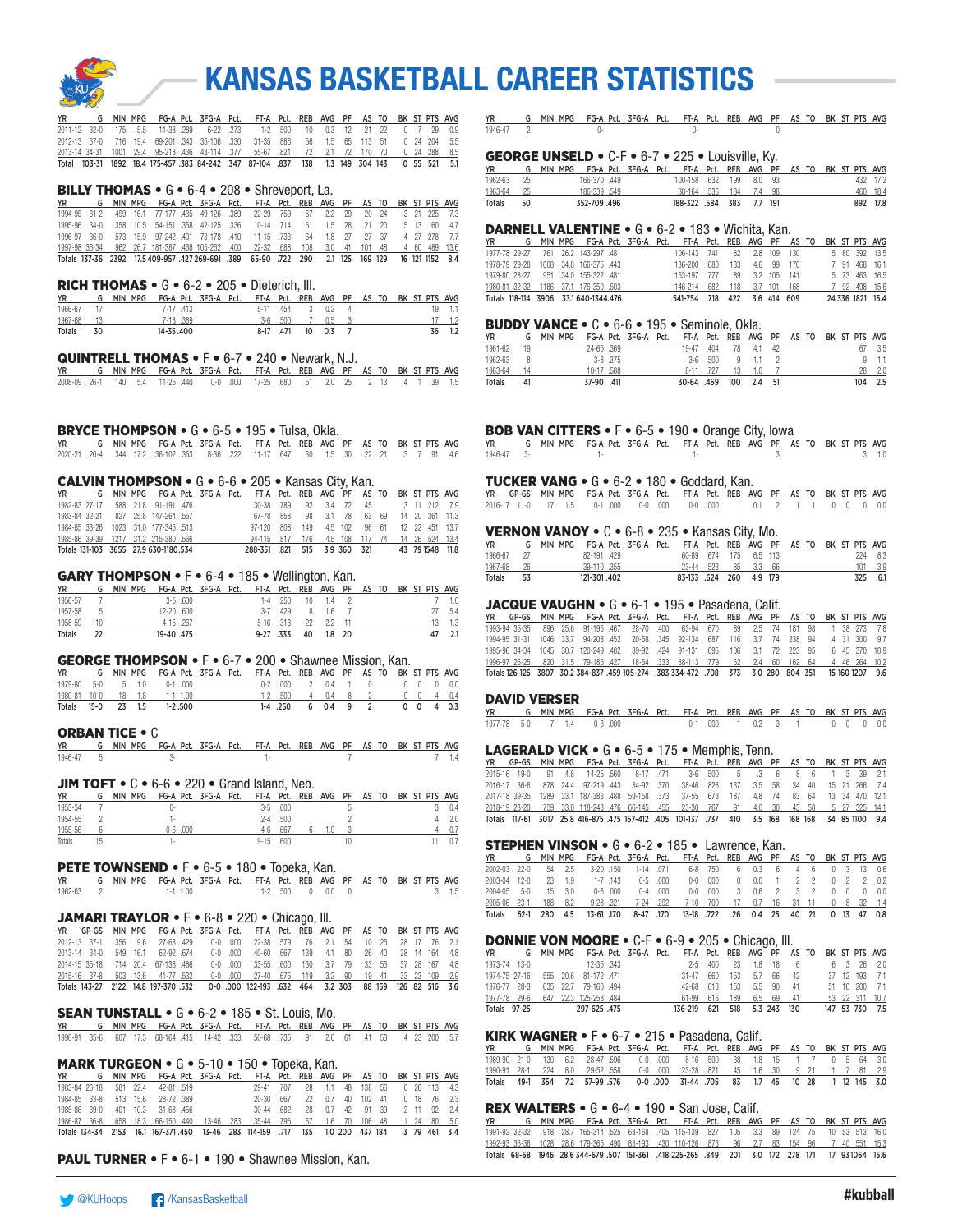

| <b>AL WARD •</b> G • 5-11 • 180 • Chanute, Kan.<br>G MIN MPG FG-A Pct. 3FG-A Pct. FT-A Pct. REB AVG PF AS TO BK ST PTS AVG<br><b>YR</b><br>1947-48<br>$0-0$ .000<br>$\overline{0}$<br>$0 \t 0.0$<br>$\mathbf{1}$<br>0-<br>1948-49<br>$0-$<br>$0-0$ . $000$<br>0<br>$0 \t 0.0$<br>-1<br>$0-0.000$<br>0<br>0<br>0.0<br>Totals<br>2<br>0-<br>DICK WARREN • C • 6-7 • 185 • Pontiac, Mich.<br>YR.<br><b>YR</b><br>G MIN MPG FG-A Pct. 3FG-A Pct. FT-A Pct. REB AVG PF<br>AS TO BK ST PTS AVG<br>$\overline{c}$<br>$2 - 3$ .667<br>1954-55<br>0-<br>$\overline{1}$<br>$2 - 1.0$<br><b>JERRY WAUGH •</b> G • 6-0 • 155 • Wellington, Kan.<br>G MIN MPG FG-A Pct. 3FG-A Pct. FT-A Pct. REB AVG PF<br>AS TO BK ST PTS AVG<br>yr<br>1947-48<br>24<br>44-<br>$57 -$<br>41<br>158<br>6.6<br>41-70 .586<br>1948-49<br>24<br>66-<br>28<br>173<br>7.2<br>1949-50<br>25<br>$60 -$<br>29-49 .592<br>50<br>149<br>6.0<br>23<br>94<br>1950-51<br>14<br>43-<br>8-13 .615<br>6.7<br>$226 -$<br>Totals<br>$122 -$<br>142<br>574<br>6.6<br>87<br><b>BLAKE WEICHBRODT •</b> G • 6-2 • 195 • Norman, Okla.<br>G MIN MPG FG-A Pct. 3FG-A Pct. FT-A Pct. REB AVG PF<br>AS TO<br>BK ST PTS AVG<br>YR I<br>$2 - 4$ .500<br>$0-0$ .000<br>1992-93<br>7-0<br>12<br>1.7<br>$3-5$ .600<br>5<br>0.7<br>$\mathbf{1}$<br>$\Omega$<br>$\overline{c}$<br>$0\quad 0$<br>$\overline{7}$<br>1.0<br>1993-94 17-1<br>41<br>2.4<br>2-14 .143<br>$0-3$ .000<br>$3-6$ .500<br>8<br>0.5<br>3<br>0.4<br>3<br>3<br>1.<br>0<br>7<br>$24-1$<br>53<br>2.2<br>4-18 .222<br>$0-3$ .000<br>6-11 .545<br>13<br>0.5<br>5<br>Totals<br>4<br>3<br>$\mathbf{1}$<br>0<br>14<br>0.6<br><b>MARK WELCH •</b> G • 6-1 • 175 • Gardner, Kan.<br>G MIN MPG FG-A Pct. 3FG-A Pct. FT-A Pct. REB AVG PF<br>AS TO BK ST PTS AVG<br>YR<br>1980-81<br>$6 - 0$<br>15<br>2.5<br>$1-1$ 1.00<br>$1-2$ .500<br>$\overline{0}$<br>0.0<br>$\overline{0}$<br>$0\quad 0$<br>-1<br>3<br>0.5<br><b>DEAN WELLS •</b> F-G • 6-0 • 170 • Great Bend, Kan.<br>G MIN MPG FG-A Pct. 3FG-A Pct. FT-A Pct. REB AVG PF<br>AS TO BK ST PTS AVG<br>YR I<br>11<br>8-<br>7-15 .467<br>19<br>23<br>2.1<br>1949-50<br>1950-51<br>$2 -$<br>$1-3$ .333<br>5<br>0.4<br>14<br>18<br>1951-52<br>$\overline{1}$<br>$0-$<br>$0-0$ .000<br>$\overline{1}$<br>$\mathbf{0}$<br>0.0<br>$10 -$<br>8-18 .444<br>38<br>28<br>Totals<br>26<br>1.1<br><b>PAUL WERNER •</b> $G \bullet 6 - 0 \bullet 165 \bullet$ Tell City. Ind.<br>G MIN MPG FG-A Pct. 3FG-A Pct. FT-A Pct. REB AVG PF<br><b>YR</b><br>AS TO BK ST PTS AVG<br>1973-74 1-0<br>$0-0.000$<br>$1-2$ .500 0 0.0 0<br>1.0<br>1.<br><b>JUSTIN WESLEY •</b> F • 6-9 • 220 • Ft. Worth, Texas<br>MIN MPG FG-A Pct. 3FG-A Pct. FT-A Pct. REB AVG PF<br>AS TO<br>BK ST PTS AVG<br>YR.<br>G<br>17-30 .567<br>11-26 .423<br>2011-12 38-0<br>326<br>8.6<br>$0-0$ .000<br>59<br>1.6<br>69<br>11<br>14<br>45<br>1.2<br>1<br>- 6<br>2012-13 19-0<br>68<br>3.6<br>$2 - 4$ .500<br>$0-0$ .000<br>$3-5$ .600<br>20<br>1.1<br>8<br>$\overline{2}$<br>16<br>3<br>0<br>7<br>0.4<br>32<br>2.3<br>$0-3$ .000<br>$0-2$ .000<br>$1-2$ .500<br>2013-14<br>14-1<br>-9<br>0.6<br>4<br>0<br>1<br>1<br>1<br>0.1<br>0<br>Total<br>$71-1$<br>426<br>6.0<br>19-37 .514<br>$0-2$ .000<br>15-33 .455<br>88<br>1.2<br>89<br>4 20<br>15<br>53<br>0.7<br>8<br>WALT WESLEY $\bullet$ C $\bullet$ 6-11 $\bullet$ 225 $\bullet$ Ft. Myers, Fla.<br>G MIN MPG FG-A Pct. 3FG-A Pct. FT-A Pct. REB AVG<br>PF<br>AS TO BK ST PTS AVG<br>YR I<br>1963-64<br>16<br>63-140.450<br>43-72 .597<br>95<br>5.9<br>51<br>169 10.5<br>1964-65<br>25<br>233-470.496<br>121-210 .576<br>220<br>8.8<br>97<br>587 23.5<br>200-418 .478<br>159-262<br>20.7<br>1965-66<br>27<br>.607<br>250<br>9.3<br>101<br>559<br>323-544 .594<br>496-1028.482<br>565<br>8.3 249<br>1315 19.3<br>Totals<br>68<br><b>FREEMAN WEST •</b> G • 6-5 • 210 • East Chicago, Ind.<br>YR G MIN MPG FG-A Pct. 3FG-A Pct. FT-A Pct. REB AVG PF<br>AS TO BK ST PTS AVG<br>1988-89 31-2 624 20.1 111-181 .613<br>5-9 .556<br>57-94 .606<br>173<br>5.6 57<br>41 48<br>6 20 284<br>9.2<br>1989-90<br>- 34-1<br>15.8<br>78-131 .595<br>$0-0$ $000$ $49-81$<br>.605<br>6.0<br>1162 17.9 189-312 605<br>116<br>91<br>Totals<br>65-3<br>5-9 .556 106-175 .606<br>298<br>4.6<br>85<br>9 38 489<br>7.5<br><b>T.J. WHATLEY •</b> G • 6-4 • 180 • Benton, Ark.<br>MIN MPG<br>FG-A Pct. 3FG-A Pct.<br>FT-A Pct.<br>REB<br>ΥR<br>G<br><b>AVG</b><br>PF<br><u>AS TO</u><br>BK ST PTS AVG<br>1992-93<br>$12-0$<br>31<br>2.6<br>7-16 .438<br>$1 - 2$<br>.500<br>$2 - 5$<br>.400<br>0<br>0.0<br>3<br>0<br>2<br>17<br>1.4<br>0<br>1<br>1993-94<br>$17-0$<br>33<br>1.9<br>3-17 .180<br>$0 - 7$<br>.000<br>$6 - 11$<br>.545<br>7<br>0.4<br>5<br>$\overline{c}$<br>12<br>0.7<br>0<br>0<br>0<br>1994-95<br>$14-0$<br>27<br>1.9<br>4-15 .267<br>$0-5$ .000<br>$1-2$ .500<br>$\overline{7}$<br>3<br>0.5<br>1<br>1<br>0<br>0<br>9<br>0.6<br>1995-96<br>$19-1$<br>36<br>1.9<br>4-16 .250<br>$1 - 7$<br>.143<br>$9 - 11$<br>.818<br>8<br>0.4<br>4<br>6<br>18<br>0.9<br>1<br>1<br>$62-1$<br>127<br>2.1<br>2-21 .095<br>18-29<br>22<br>0.4<br>10<br>3<br>12<br>56<br>Totals<br>18-64 .281<br>.621<br>$\mathbf{1}$<br>5<br>0.9<br><b>ANDREW WHITE •</b> G • 6-6 • 210 • Richmond. Va.<br>MIN MPG<br>FG-A Pct. 3FG-A Pct.<br>FT-A Pct.<br>REB AVG<br><b>PF</b><br>AS TO<br>BK ST PTS AVG<br>YR.<br>G<br>2012-13 25-0<br>125<br>5.0<br>18-54 .333<br>10-36 .278<br>10-16 .625<br>29<br>1.2<br>20<br>11<br>2<br>4<br>56<br>2.2<br>1<br>5.9<br>15-34 .441<br>8-25 .320<br>22<br>2013-14 19-0<br>113<br>$6 - 12$<br>.500<br>1.2<br>10<br>4<br>7<br>3<br>5<br>44<br>2.3<br>238<br>5.4<br>33-88.375<br>$16 - 28$<br>1.2<br>Total<br>44-0<br>18-61 .295<br>.571<br>51<br>30<br>5<br>18<br>5<br>9 100<br>2.3<br>JO JO WHITE • G • 6-3 • 190 • St. Louis, Mo.<br>MIN MPG FG-A Pct. 3FG-A Pct.<br>BK ST PTS AVG<br>ΥR<br>G<br>FT-A Pct.<br>REB<br>AVG<br>PF<br>AS TO<br>1965-66<br>9<br>44-112 .393<br>14-26 .538<br>11.3<br>68<br>7.6<br>10<br>102<br>1966-67<br>27<br>170-416 .409<br>59-72 .819<br>150<br>5.6<br>399 14.8<br>60<br>30<br>188-462 .407<br>83-115 .722<br>459 15.3<br>1967-68<br>107<br>3.6<br>75<br>1968-69<br>18<br>134-286 .469<br>58-79 .734<br>84<br>4.7<br>29<br>326 18.1<br>214-292 .733<br>409<br>Totals<br>84<br>536-1276.420<br>4.9 174<br>1286 15.3 |  |  |  |  |  |  |  |  |  | ANDF                           |
|----------------------------------------------------------------------------------------------------------------------------------------------------------------------------------------------------------------------------------------------------------------------------------------------------------------------------------------------------------------------------------------------------------------------------------------------------------------------------------------------------------------------------------------------------------------------------------------------------------------------------------------------------------------------------------------------------------------------------------------------------------------------------------------------------------------------------------------------------------------------------------------------------------------------------------------------------------------------------------------------------------------------------------------------------------------------------------------------------------------------------------------------------------------------------------------------------------------------------------------------------------------------------------------------------------------------------------------------------------------------------------------------------------------------------------------------------------------------------------------------------------------------------------------------------------------------------------------------------------------------------------------------------------------------------------------------------------------------------------------------------------------------------------------------------------------------------------------------------------------------------------------------------------------------------------------------------------------------------------------------------------------------------------------------------------------------------------------------------------------------------------------------------------------------------------------------------------------------------------------------------------------------------------------------------------------------------------------------------------------------------------------------------------------------------------------------------------------------------------------------------------------------------------------------------------------------------------------------------------------------------------------------------------------------------------------------------------------------------------------------------------------------------------------------------------------------------------------------------------------------------------------------------------------------------------------------------------------------------------------------------------------------------------------------------------------------------------------------------------------------------------------------------------------------------------------------------------------------------------------------------------------------------------------------------------------------------------------------------------------------------------------------------------------------------------------------------------------------------------------------------------------------------------------------------------------------------------------------------------------------------------------------------------------------------------------------------------------------------------------------------------------------------------------------------------------------------------------------------------------------------------------------------------------------------------------------------------------------------------------------------------------------------------------------------------------------------------------------------------------------------------------------------------------------------------------------------------------------------------------------------------------------------------------------------------------------------------------------------------------------------------------------------------------------------------------------------------------------------------------------------------------------------------------------------------------------------------------------------------------------------------------------------------------------------------------------------------------------------------------------------------------------------------------------------------------------------------------------------------------------------------------------------------------------------------------------------------------------------------------------------------------------------------------------------------------------------------------------------------------------------------------------------------------------------------------------------------------------------------------------------------------------------------------------------------------------------------------------------------------------------------------------------------------------------------------------------------------------------------------------------------------------------------------------------------------------------------------------------------------------------------------------------------------------------------------------------------------------------------------------------------------------------------------------------------------------------------------------------------------------------------------------------------------------------------------------------------------------------------------------------------------------------------------------------------------------------------------------------------------------------------------------------------------------------------------------------------------------------------------------------------------------------------------------|--|--|--|--|--|--|--|--|--|--------------------------------|
|                                                                                                                                                                                                                                                                                                                                                                                                                                                                                                                                                                                                                                                                                                                                                                                                                                                                                                                                                                                                                                                                                                                                                                                                                                                                                                                                                                                                                                                                                                                                                                                                                                                                                                                                                                                                                                                                                                                                                                                                                                                                                                                                                                                                                                                                                                                                                                                                                                                                                                                                                                                                                                                                                                                                                                                                                                                                                                                                                                                                                                                                                                                                                                                                                                                                                                                                                                                                                                                                                                                                                                                                                                                                                                                                                                                                                                                                                                                                                                                                                                                                                                                                                                                                                                                                                                                                                                                                                                                                                                                                                                                                                                                                                                                                                                                                                                                                                                                                                                                                                                                                                                                                                                                                                                                                                                                                                                                                                                                                                                                                                                                                                                                                                                                                                                                                                                                                                                                                                                                                                                                                                                                                                                                                                                                                                              |  |  |  |  |  |  |  |  |  | YR                             |
|                                                                                                                                                                                                                                                                                                                                                                                                                                                                                                                                                                                                                                                                                                                                                                                                                                                                                                                                                                                                                                                                                                                                                                                                                                                                                                                                                                                                                                                                                                                                                                                                                                                                                                                                                                                                                                                                                                                                                                                                                                                                                                                                                                                                                                                                                                                                                                                                                                                                                                                                                                                                                                                                                                                                                                                                                                                                                                                                                                                                                                                                                                                                                                                                                                                                                                                                                                                                                                                                                                                                                                                                                                                                                                                                                                                                                                                                                                                                                                                                                                                                                                                                                                                                                                                                                                                                                                                                                                                                                                                                                                                                                                                                                                                                                                                                                                                                                                                                                                                                                                                                                                                                                                                                                                                                                                                                                                                                                                                                                                                                                                                                                                                                                                                                                                                                                                                                                                                                                                                                                                                                                                                                                                                                                                                                                              |  |  |  |  |  |  |  |  |  | 2013-14 35                     |
|                                                                                                                                                                                                                                                                                                                                                                                                                                                                                                                                                                                                                                                                                                                                                                                                                                                                                                                                                                                                                                                                                                                                                                                                                                                                                                                                                                                                                                                                                                                                                                                                                                                                                                                                                                                                                                                                                                                                                                                                                                                                                                                                                                                                                                                                                                                                                                                                                                                                                                                                                                                                                                                                                                                                                                                                                                                                                                                                                                                                                                                                                                                                                                                                                                                                                                                                                                                                                                                                                                                                                                                                                                                                                                                                                                                                                                                                                                                                                                                                                                                                                                                                                                                                                                                                                                                                                                                                                                                                                                                                                                                                                                                                                                                                                                                                                                                                                                                                                                                                                                                                                                                                                                                                                                                                                                                                                                                                                                                                                                                                                                                                                                                                                                                                                                                                                                                                                                                                                                                                                                                                                                                                                                                                                                                                                              |  |  |  |  |  |  |  |  |  |                                |
|                                                                                                                                                                                                                                                                                                                                                                                                                                                                                                                                                                                                                                                                                                                                                                                                                                                                                                                                                                                                                                                                                                                                                                                                                                                                                                                                                                                                                                                                                                                                                                                                                                                                                                                                                                                                                                                                                                                                                                                                                                                                                                                                                                                                                                                                                                                                                                                                                                                                                                                                                                                                                                                                                                                                                                                                                                                                                                                                                                                                                                                                                                                                                                                                                                                                                                                                                                                                                                                                                                                                                                                                                                                                                                                                                                                                                                                                                                                                                                                                                                                                                                                                                                                                                                                                                                                                                                                                                                                                                                                                                                                                                                                                                                                                                                                                                                                                                                                                                                                                                                                                                                                                                                                                                                                                                                                                                                                                                                                                                                                                                                                                                                                                                                                                                                                                                                                                                                                                                                                                                                                                                                                                                                                                                                                                                              |  |  |  |  |  |  |  |  |  | <b>OMAI</b>                    |
|                                                                                                                                                                                                                                                                                                                                                                                                                                                                                                                                                                                                                                                                                                                                                                                                                                                                                                                                                                                                                                                                                                                                                                                                                                                                                                                                                                                                                                                                                                                                                                                                                                                                                                                                                                                                                                                                                                                                                                                                                                                                                                                                                                                                                                                                                                                                                                                                                                                                                                                                                                                                                                                                                                                                                                                                                                                                                                                                                                                                                                                                                                                                                                                                                                                                                                                                                                                                                                                                                                                                                                                                                                                                                                                                                                                                                                                                                                                                                                                                                                                                                                                                                                                                                                                                                                                                                                                                                                                                                                                                                                                                                                                                                                                                                                                                                                                                                                                                                                                                                                                                                                                                                                                                                                                                                                                                                                                                                                                                                                                                                                                                                                                                                                                                                                                                                                                                                                                                                                                                                                                                                                                                                                                                                                                                                              |  |  |  |  |  |  |  |  |  | 2003-04 2                      |
|                                                                                                                                                                                                                                                                                                                                                                                                                                                                                                                                                                                                                                                                                                                                                                                                                                                                                                                                                                                                                                                                                                                                                                                                                                                                                                                                                                                                                                                                                                                                                                                                                                                                                                                                                                                                                                                                                                                                                                                                                                                                                                                                                                                                                                                                                                                                                                                                                                                                                                                                                                                                                                                                                                                                                                                                                                                                                                                                                                                                                                                                                                                                                                                                                                                                                                                                                                                                                                                                                                                                                                                                                                                                                                                                                                                                                                                                                                                                                                                                                                                                                                                                                                                                                                                                                                                                                                                                                                                                                                                                                                                                                                                                                                                                                                                                                                                                                                                                                                                                                                                                                                                                                                                                                                                                                                                                                                                                                                                                                                                                                                                                                                                                                                                                                                                                                                                                                                                                                                                                                                                                                                                                                                                                                                                                                              |  |  |  |  |  |  |  |  |  |                                |
|                                                                                                                                                                                                                                                                                                                                                                                                                                                                                                                                                                                                                                                                                                                                                                                                                                                                                                                                                                                                                                                                                                                                                                                                                                                                                                                                                                                                                                                                                                                                                                                                                                                                                                                                                                                                                                                                                                                                                                                                                                                                                                                                                                                                                                                                                                                                                                                                                                                                                                                                                                                                                                                                                                                                                                                                                                                                                                                                                                                                                                                                                                                                                                                                                                                                                                                                                                                                                                                                                                                                                                                                                                                                                                                                                                                                                                                                                                                                                                                                                                                                                                                                                                                                                                                                                                                                                                                                                                                                                                                                                                                                                                                                                                                                                                                                                                                                                                                                                                                                                                                                                                                                                                                                                                                                                                                                                                                                                                                                                                                                                                                                                                                                                                                                                                                                                                                                                                                                                                                                                                                                                                                                                                                                                                                                                              |  |  |  |  |  |  |  |  |  | B.J. V                         |
|                                                                                                                                                                                                                                                                                                                                                                                                                                                                                                                                                                                                                                                                                                                                                                                                                                                                                                                                                                                                                                                                                                                                                                                                                                                                                                                                                                                                                                                                                                                                                                                                                                                                                                                                                                                                                                                                                                                                                                                                                                                                                                                                                                                                                                                                                                                                                                                                                                                                                                                                                                                                                                                                                                                                                                                                                                                                                                                                                                                                                                                                                                                                                                                                                                                                                                                                                                                                                                                                                                                                                                                                                                                                                                                                                                                                                                                                                                                                                                                                                                                                                                                                                                                                                                                                                                                                                                                                                                                                                                                                                                                                                                                                                                                                                                                                                                                                                                                                                                                                                                                                                                                                                                                                                                                                                                                                                                                                                                                                                                                                                                                                                                                                                                                                                                                                                                                                                                                                                                                                                                                                                                                                                                                                                                                                                              |  |  |  |  |  |  |  |  |  | YR                             |
|                                                                                                                                                                                                                                                                                                                                                                                                                                                                                                                                                                                                                                                                                                                                                                                                                                                                                                                                                                                                                                                                                                                                                                                                                                                                                                                                                                                                                                                                                                                                                                                                                                                                                                                                                                                                                                                                                                                                                                                                                                                                                                                                                                                                                                                                                                                                                                                                                                                                                                                                                                                                                                                                                                                                                                                                                                                                                                                                                                                                                                                                                                                                                                                                                                                                                                                                                                                                                                                                                                                                                                                                                                                                                                                                                                                                                                                                                                                                                                                                                                                                                                                                                                                                                                                                                                                                                                                                                                                                                                                                                                                                                                                                                                                                                                                                                                                                                                                                                                                                                                                                                                                                                                                                                                                                                                                                                                                                                                                                                                                                                                                                                                                                                                                                                                                                                                                                                                                                                                                                                                                                                                                                                                                                                                                                                              |  |  |  |  |  |  |  |  |  | 1993-94<br>1994-95             |
|                                                                                                                                                                                                                                                                                                                                                                                                                                                                                                                                                                                                                                                                                                                                                                                                                                                                                                                                                                                                                                                                                                                                                                                                                                                                                                                                                                                                                                                                                                                                                                                                                                                                                                                                                                                                                                                                                                                                                                                                                                                                                                                                                                                                                                                                                                                                                                                                                                                                                                                                                                                                                                                                                                                                                                                                                                                                                                                                                                                                                                                                                                                                                                                                                                                                                                                                                                                                                                                                                                                                                                                                                                                                                                                                                                                                                                                                                                                                                                                                                                                                                                                                                                                                                                                                                                                                                                                                                                                                                                                                                                                                                                                                                                                                                                                                                                                                                                                                                                                                                                                                                                                                                                                                                                                                                                                                                                                                                                                                                                                                                                                                                                                                                                                                                                                                                                                                                                                                                                                                                                                                                                                                                                                                                                                                                              |  |  |  |  |  |  |  |  |  | 1995-96 3                      |
|                                                                                                                                                                                                                                                                                                                                                                                                                                                                                                                                                                                                                                                                                                                                                                                                                                                                                                                                                                                                                                                                                                                                                                                                                                                                                                                                                                                                                                                                                                                                                                                                                                                                                                                                                                                                                                                                                                                                                                                                                                                                                                                                                                                                                                                                                                                                                                                                                                                                                                                                                                                                                                                                                                                                                                                                                                                                                                                                                                                                                                                                                                                                                                                                                                                                                                                                                                                                                                                                                                                                                                                                                                                                                                                                                                                                                                                                                                                                                                                                                                                                                                                                                                                                                                                                                                                                                                                                                                                                                                                                                                                                                                                                                                                                                                                                                                                                                                                                                                                                                                                                                                                                                                                                                                                                                                                                                                                                                                                                                                                                                                                                                                                                                                                                                                                                                                                                                                                                                                                                                                                                                                                                                                                                                                                                                              |  |  |  |  |  |  |  |  |  | 1996-97 36                     |
|                                                                                                                                                                                                                                                                                                                                                                                                                                                                                                                                                                                                                                                                                                                                                                                                                                                                                                                                                                                                                                                                                                                                                                                                                                                                                                                                                                                                                                                                                                                                                                                                                                                                                                                                                                                                                                                                                                                                                                                                                                                                                                                                                                                                                                                                                                                                                                                                                                                                                                                                                                                                                                                                                                                                                                                                                                                                                                                                                                                                                                                                                                                                                                                                                                                                                                                                                                                                                                                                                                                                                                                                                                                                                                                                                                                                                                                                                                                                                                                                                                                                                                                                                                                                                                                                                                                                                                                                                                                                                                                                                                                                                                                                                                                                                                                                                                                                                                                                                                                                                                                                                                                                                                                                                                                                                                                                                                                                                                                                                                                                                                                                                                                                                                                                                                                                                                                                                                                                                                                                                                                                                                                                                                                                                                                                                              |  |  |  |  |  |  |  |  |  | Totals 13                      |
|                                                                                                                                                                                                                                                                                                                                                                                                                                                                                                                                                                                                                                                                                                                                                                                                                                                                                                                                                                                                                                                                                                                                                                                                                                                                                                                                                                                                                                                                                                                                                                                                                                                                                                                                                                                                                                                                                                                                                                                                                                                                                                                                                                                                                                                                                                                                                                                                                                                                                                                                                                                                                                                                                                                                                                                                                                                                                                                                                                                                                                                                                                                                                                                                                                                                                                                                                                                                                                                                                                                                                                                                                                                                                                                                                                                                                                                                                                                                                                                                                                                                                                                                                                                                                                                                                                                                                                                                                                                                                                                                                                                                                                                                                                                                                                                                                                                                                                                                                                                                                                                                                                                                                                                                                                                                                                                                                                                                                                                                                                                                                                                                                                                                                                                                                                                                                                                                                                                                                                                                                                                                                                                                                                                                                                                                                              |  |  |  |  |  |  |  |  |  | JOHN                           |
|                                                                                                                                                                                                                                                                                                                                                                                                                                                                                                                                                                                                                                                                                                                                                                                                                                                                                                                                                                                                                                                                                                                                                                                                                                                                                                                                                                                                                                                                                                                                                                                                                                                                                                                                                                                                                                                                                                                                                                                                                                                                                                                                                                                                                                                                                                                                                                                                                                                                                                                                                                                                                                                                                                                                                                                                                                                                                                                                                                                                                                                                                                                                                                                                                                                                                                                                                                                                                                                                                                                                                                                                                                                                                                                                                                                                                                                                                                                                                                                                                                                                                                                                                                                                                                                                                                                                                                                                                                                                                                                                                                                                                                                                                                                                                                                                                                                                                                                                                                                                                                                                                                                                                                                                                                                                                                                                                                                                                                                                                                                                                                                                                                                                                                                                                                                                                                                                                                                                                                                                                                                                                                                                                                                                                                                                                              |  |  |  |  |  |  |  |  |  | ΥR                             |
|                                                                                                                                                                                                                                                                                                                                                                                                                                                                                                                                                                                                                                                                                                                                                                                                                                                                                                                                                                                                                                                                                                                                                                                                                                                                                                                                                                                                                                                                                                                                                                                                                                                                                                                                                                                                                                                                                                                                                                                                                                                                                                                                                                                                                                                                                                                                                                                                                                                                                                                                                                                                                                                                                                                                                                                                                                                                                                                                                                                                                                                                                                                                                                                                                                                                                                                                                                                                                                                                                                                                                                                                                                                                                                                                                                                                                                                                                                                                                                                                                                                                                                                                                                                                                                                                                                                                                                                                                                                                                                                                                                                                                                                                                                                                                                                                                                                                                                                                                                                                                                                                                                                                                                                                                                                                                                                                                                                                                                                                                                                                                                                                                                                                                                                                                                                                                                                                                                                                                                                                                                                                                                                                                                                                                                                                                              |  |  |  |  |  |  |  |  |  | 1960-61                        |
|                                                                                                                                                                                                                                                                                                                                                                                                                                                                                                                                                                                                                                                                                                                                                                                                                                                                                                                                                                                                                                                                                                                                                                                                                                                                                                                                                                                                                                                                                                                                                                                                                                                                                                                                                                                                                                                                                                                                                                                                                                                                                                                                                                                                                                                                                                                                                                                                                                                                                                                                                                                                                                                                                                                                                                                                                                                                                                                                                                                                                                                                                                                                                                                                                                                                                                                                                                                                                                                                                                                                                                                                                                                                                                                                                                                                                                                                                                                                                                                                                                                                                                                                                                                                                                                                                                                                                                                                                                                                                                                                                                                                                                                                                                                                                                                                                                                                                                                                                                                                                                                                                                                                                                                                                                                                                                                                                                                                                                                                                                                                                                                                                                                                                                                                                                                                                                                                                                                                                                                                                                                                                                                                                                                                                                                                                              |  |  |  |  |  |  |  |  |  |                                |
|                                                                                                                                                                                                                                                                                                                                                                                                                                                                                                                                                                                                                                                                                                                                                                                                                                                                                                                                                                                                                                                                                                                                                                                                                                                                                                                                                                                                                                                                                                                                                                                                                                                                                                                                                                                                                                                                                                                                                                                                                                                                                                                                                                                                                                                                                                                                                                                                                                                                                                                                                                                                                                                                                                                                                                                                                                                                                                                                                                                                                                                                                                                                                                                                                                                                                                                                                                                                                                                                                                                                                                                                                                                                                                                                                                                                                                                                                                                                                                                                                                                                                                                                                                                                                                                                                                                                                                                                                                                                                                                                                                                                                                                                                                                                                                                                                                                                                                                                                                                                                                                                                                                                                                                                                                                                                                                                                                                                                                                                                                                                                                                                                                                                                                                                                                                                                                                                                                                                                                                                                                                                                                                                                                                                                                                                                              |  |  |  |  |  |  |  |  |  | MARK                           |
|                                                                                                                                                                                                                                                                                                                                                                                                                                                                                                                                                                                                                                                                                                                                                                                                                                                                                                                                                                                                                                                                                                                                                                                                                                                                                                                                                                                                                                                                                                                                                                                                                                                                                                                                                                                                                                                                                                                                                                                                                                                                                                                                                                                                                                                                                                                                                                                                                                                                                                                                                                                                                                                                                                                                                                                                                                                                                                                                                                                                                                                                                                                                                                                                                                                                                                                                                                                                                                                                                                                                                                                                                                                                                                                                                                                                                                                                                                                                                                                                                                                                                                                                                                                                                                                                                                                                                                                                                                                                                                                                                                                                                                                                                                                                                                                                                                                                                                                                                                                                                                                                                                                                                                                                                                                                                                                                                                                                                                                                                                                                                                                                                                                                                                                                                                                                                                                                                                                                                                                                                                                                                                                                                                                                                                                                                              |  |  |  |  |  |  |  |  |  | YR<br>1970-71                  |
|                                                                                                                                                                                                                                                                                                                                                                                                                                                                                                                                                                                                                                                                                                                                                                                                                                                                                                                                                                                                                                                                                                                                                                                                                                                                                                                                                                                                                                                                                                                                                                                                                                                                                                                                                                                                                                                                                                                                                                                                                                                                                                                                                                                                                                                                                                                                                                                                                                                                                                                                                                                                                                                                                                                                                                                                                                                                                                                                                                                                                                                                                                                                                                                                                                                                                                                                                                                                                                                                                                                                                                                                                                                                                                                                                                                                                                                                                                                                                                                                                                                                                                                                                                                                                                                                                                                                                                                                                                                                                                                                                                                                                                                                                                                                                                                                                                                                                                                                                                                                                                                                                                                                                                                                                                                                                                                                                                                                                                                                                                                                                                                                                                                                                                                                                                                                                                                                                                                                                                                                                                                                                                                                                                                                                                                                                              |  |  |  |  |  |  |  |  |  |                                |
|                                                                                                                                                                                                                                                                                                                                                                                                                                                                                                                                                                                                                                                                                                                                                                                                                                                                                                                                                                                                                                                                                                                                                                                                                                                                                                                                                                                                                                                                                                                                                                                                                                                                                                                                                                                                                                                                                                                                                                                                                                                                                                                                                                                                                                                                                                                                                                                                                                                                                                                                                                                                                                                                                                                                                                                                                                                                                                                                                                                                                                                                                                                                                                                                                                                                                                                                                                                                                                                                                                                                                                                                                                                                                                                                                                                                                                                                                                                                                                                                                                                                                                                                                                                                                                                                                                                                                                                                                                                                                                                                                                                                                                                                                                                                                                                                                                                                                                                                                                                                                                                                                                                                                                                                                                                                                                                                                                                                                                                                                                                                                                                                                                                                                                                                                                                                                                                                                                                                                                                                                                                                                                                                                                                                                                                                                              |  |  |  |  |  |  |  |  |  |                                |
|                                                                                                                                                                                                                                                                                                                                                                                                                                                                                                                                                                                                                                                                                                                                                                                                                                                                                                                                                                                                                                                                                                                                                                                                                                                                                                                                                                                                                                                                                                                                                                                                                                                                                                                                                                                                                                                                                                                                                                                                                                                                                                                                                                                                                                                                                                                                                                                                                                                                                                                                                                                                                                                                                                                                                                                                                                                                                                                                                                                                                                                                                                                                                                                                                                                                                                                                                                                                                                                                                                                                                                                                                                                                                                                                                                                                                                                                                                                                                                                                                                                                                                                                                                                                                                                                                                                                                                                                                                                                                                                                                                                                                                                                                                                                                                                                                                                                                                                                                                                                                                                                                                                                                                                                                                                                                                                                                                                                                                                                                                                                                                                                                                                                                                                                                                                                                                                                                                                                                                                                                                                                                                                                                                                                                                                                                              |  |  |  |  |  |  |  |  |  | BOB \                          |
|                                                                                                                                                                                                                                                                                                                                                                                                                                                                                                                                                                                                                                                                                                                                                                                                                                                                                                                                                                                                                                                                                                                                                                                                                                                                                                                                                                                                                                                                                                                                                                                                                                                                                                                                                                                                                                                                                                                                                                                                                                                                                                                                                                                                                                                                                                                                                                                                                                                                                                                                                                                                                                                                                                                                                                                                                                                                                                                                                                                                                                                                                                                                                                                                                                                                                                                                                                                                                                                                                                                                                                                                                                                                                                                                                                                                                                                                                                                                                                                                                                                                                                                                                                                                                                                                                                                                                                                                                                                                                                                                                                                                                                                                                                                                                                                                                                                                                                                                                                                                                                                                                                                                                                                                                                                                                                                                                                                                                                                                                                                                                                                                                                                                                                                                                                                                                                                                                                                                                                                                                                                                                                                                                                                                                                                                                              |  |  |  |  |  |  |  |  |  | ΥR                             |
|                                                                                                                                                                                                                                                                                                                                                                                                                                                                                                                                                                                                                                                                                                                                                                                                                                                                                                                                                                                                                                                                                                                                                                                                                                                                                                                                                                                                                                                                                                                                                                                                                                                                                                                                                                                                                                                                                                                                                                                                                                                                                                                                                                                                                                                                                                                                                                                                                                                                                                                                                                                                                                                                                                                                                                                                                                                                                                                                                                                                                                                                                                                                                                                                                                                                                                                                                                                                                                                                                                                                                                                                                                                                                                                                                                                                                                                                                                                                                                                                                                                                                                                                                                                                                                                                                                                                                                                                                                                                                                                                                                                                                                                                                                                                                                                                                                                                                                                                                                                                                                                                                                                                                                                                                                                                                                                                                                                                                                                                                                                                                                                                                                                                                                                                                                                                                                                                                                                                                                                                                                                                                                                                                                                                                                                                                              |  |  |  |  |  |  |  |  |  | 1965-66<br>1966-67             |
|                                                                                                                                                                                                                                                                                                                                                                                                                                                                                                                                                                                                                                                                                                                                                                                                                                                                                                                                                                                                                                                                                                                                                                                                                                                                                                                                                                                                                                                                                                                                                                                                                                                                                                                                                                                                                                                                                                                                                                                                                                                                                                                                                                                                                                                                                                                                                                                                                                                                                                                                                                                                                                                                                                                                                                                                                                                                                                                                                                                                                                                                                                                                                                                                                                                                                                                                                                                                                                                                                                                                                                                                                                                                                                                                                                                                                                                                                                                                                                                                                                                                                                                                                                                                                                                                                                                                                                                                                                                                                                                                                                                                                                                                                                                                                                                                                                                                                                                                                                                                                                                                                                                                                                                                                                                                                                                                                                                                                                                                                                                                                                                                                                                                                                                                                                                                                                                                                                                                                                                                                                                                                                                                                                                                                                                                                              |  |  |  |  |  |  |  |  |  | Totals                         |
|                                                                                                                                                                                                                                                                                                                                                                                                                                                                                                                                                                                                                                                                                                                                                                                                                                                                                                                                                                                                                                                                                                                                                                                                                                                                                                                                                                                                                                                                                                                                                                                                                                                                                                                                                                                                                                                                                                                                                                                                                                                                                                                                                                                                                                                                                                                                                                                                                                                                                                                                                                                                                                                                                                                                                                                                                                                                                                                                                                                                                                                                                                                                                                                                                                                                                                                                                                                                                                                                                                                                                                                                                                                                                                                                                                                                                                                                                                                                                                                                                                                                                                                                                                                                                                                                                                                                                                                                                                                                                                                                                                                                                                                                                                                                                                                                                                                                                                                                                                                                                                                                                                                                                                                                                                                                                                                                                                                                                                                                                                                                                                                                                                                                                                                                                                                                                                                                                                                                                                                                                                                                                                                                                                                                                                                                                              |  |  |  |  |  |  |  |  |  |                                |
|                                                                                                                                                                                                                                                                                                                                                                                                                                                                                                                                                                                                                                                                                                                                                                                                                                                                                                                                                                                                                                                                                                                                                                                                                                                                                                                                                                                                                                                                                                                                                                                                                                                                                                                                                                                                                                                                                                                                                                                                                                                                                                                                                                                                                                                                                                                                                                                                                                                                                                                                                                                                                                                                                                                                                                                                                                                                                                                                                                                                                                                                                                                                                                                                                                                                                                                                                                                                                                                                                                                                                                                                                                                                                                                                                                                                                                                                                                                                                                                                                                                                                                                                                                                                                                                                                                                                                                                                                                                                                                                                                                                                                                                                                                                                                                                                                                                                                                                                                                                                                                                                                                                                                                                                                                                                                                                                                                                                                                                                                                                                                                                                                                                                                                                                                                                                                                                                                                                                                                                                                                                                                                                                                                                                                                                                                              |  |  |  |  |  |  |  |  |  | JALEI                          |
|                                                                                                                                                                                                                                                                                                                                                                                                                                                                                                                                                                                                                                                                                                                                                                                                                                                                                                                                                                                                                                                                                                                                                                                                                                                                                                                                                                                                                                                                                                                                                                                                                                                                                                                                                                                                                                                                                                                                                                                                                                                                                                                                                                                                                                                                                                                                                                                                                                                                                                                                                                                                                                                                                                                                                                                                                                                                                                                                                                                                                                                                                                                                                                                                                                                                                                                                                                                                                                                                                                                                                                                                                                                                                                                                                                                                                                                                                                                                                                                                                                                                                                                                                                                                                                                                                                                                                                                                                                                                                                                                                                                                                                                                                                                                                                                                                                                                                                                                                                                                                                                                                                                                                                                                                                                                                                                                                                                                                                                                                                                                                                                                                                                                                                                                                                                                                                                                                                                                                                                                                                                                                                                                                                                                                                                                                              |  |  |  |  |  |  |  |  |  | YR I<br>2019-20                |
|                                                                                                                                                                                                                                                                                                                                                                                                                                                                                                                                                                                                                                                                                                                                                                                                                                                                                                                                                                                                                                                                                                                                                                                                                                                                                                                                                                                                                                                                                                                                                                                                                                                                                                                                                                                                                                                                                                                                                                                                                                                                                                                                                                                                                                                                                                                                                                                                                                                                                                                                                                                                                                                                                                                                                                                                                                                                                                                                                                                                                                                                                                                                                                                                                                                                                                                                                                                                                                                                                                                                                                                                                                                                                                                                                                                                                                                                                                                                                                                                                                                                                                                                                                                                                                                                                                                                                                                                                                                                                                                                                                                                                                                                                                                                                                                                                                                                                                                                                                                                                                                                                                                                                                                                                                                                                                                                                                                                                                                                                                                                                                                                                                                                                                                                                                                                                                                                                                                                                                                                                                                                                                                                                                                                                                                                                              |  |  |  |  |  |  |  |  |  | 2020-21 29                     |
|                                                                                                                                                                                                                                                                                                                                                                                                                                                                                                                                                                                                                                                                                                                                                                                                                                                                                                                                                                                                                                                                                                                                                                                                                                                                                                                                                                                                                                                                                                                                                                                                                                                                                                                                                                                                                                                                                                                                                                                                                                                                                                                                                                                                                                                                                                                                                                                                                                                                                                                                                                                                                                                                                                                                                                                                                                                                                                                                                                                                                                                                                                                                                                                                                                                                                                                                                                                                                                                                                                                                                                                                                                                                                                                                                                                                                                                                                                                                                                                                                                                                                                                                                                                                                                                                                                                                                                                                                                                                                                                                                                                                                                                                                                                                                                                                                                                                                                                                                                                                                                                                                                                                                                                                                                                                                                                                                                                                                                                                                                                                                                                                                                                                                                                                                                                                                                                                                                                                                                                                                                                                                                                                                                                                                                                                                              |  |  |  |  |  |  |  |  |  | 2021-22 37                     |
|                                                                                                                                                                                                                                                                                                                                                                                                                                                                                                                                                                                                                                                                                                                                                                                                                                                                                                                                                                                                                                                                                                                                                                                                                                                                                                                                                                                                                                                                                                                                                                                                                                                                                                                                                                                                                                                                                                                                                                                                                                                                                                                                                                                                                                                                                                                                                                                                                                                                                                                                                                                                                                                                                                                                                                                                                                                                                                                                                                                                                                                                                                                                                                                                                                                                                                                                                                                                                                                                                                                                                                                                                                                                                                                                                                                                                                                                                                                                                                                                                                                                                                                                                                                                                                                                                                                                                                                                                                                                                                                                                                                                                                                                                                                                                                                                                                                                                                                                                                                                                                                                                                                                                                                                                                                                                                                                                                                                                                                                                                                                                                                                                                                                                                                                                                                                                                                                                                                                                                                                                                                                                                                                                                                                                                                                                              |  |  |  |  |  |  |  |  |  | Totals 68                      |
|                                                                                                                                                                                                                                                                                                                                                                                                                                                                                                                                                                                                                                                                                                                                                                                                                                                                                                                                                                                                                                                                                                                                                                                                                                                                                                                                                                                                                                                                                                                                                                                                                                                                                                                                                                                                                                                                                                                                                                                                                                                                                                                                                                                                                                                                                                                                                                                                                                                                                                                                                                                                                                                                                                                                                                                                                                                                                                                                                                                                                                                                                                                                                                                                                                                                                                                                                                                                                                                                                                                                                                                                                                                                                                                                                                                                                                                                                                                                                                                                                                                                                                                                                                                                                                                                                                                                                                                                                                                                                                                                                                                                                                                                                                                                                                                                                                                                                                                                                                                                                                                                                                                                                                                                                                                                                                                                                                                                                                                                                                                                                                                                                                                                                                                                                                                                                                                                                                                                                                                                                                                                                                                                                                                                                                                                                              |  |  |  |  |  |  |  |  |  | <b>BRAD</b>                    |
|                                                                                                                                                                                                                                                                                                                                                                                                                                                                                                                                                                                                                                                                                                                                                                                                                                                                                                                                                                                                                                                                                                                                                                                                                                                                                                                                                                                                                                                                                                                                                                                                                                                                                                                                                                                                                                                                                                                                                                                                                                                                                                                                                                                                                                                                                                                                                                                                                                                                                                                                                                                                                                                                                                                                                                                                                                                                                                                                                                                                                                                                                                                                                                                                                                                                                                                                                                                                                                                                                                                                                                                                                                                                                                                                                                                                                                                                                                                                                                                                                                                                                                                                                                                                                                                                                                                                                                                                                                                                                                                                                                                                                                                                                                                                                                                                                                                                                                                                                                                                                                                                                                                                                                                                                                                                                                                                                                                                                                                                                                                                                                                                                                                                                                                                                                                                                                                                                                                                                                                                                                                                                                                                                                                                                                                                                              |  |  |  |  |  |  |  |  |  | YR                             |
|                                                                                                                                                                                                                                                                                                                                                                                                                                                                                                                                                                                                                                                                                                                                                                                                                                                                                                                                                                                                                                                                                                                                                                                                                                                                                                                                                                                                                                                                                                                                                                                                                                                                                                                                                                                                                                                                                                                                                                                                                                                                                                                                                                                                                                                                                                                                                                                                                                                                                                                                                                                                                                                                                                                                                                                                                                                                                                                                                                                                                                                                                                                                                                                                                                                                                                                                                                                                                                                                                                                                                                                                                                                                                                                                                                                                                                                                                                                                                                                                                                                                                                                                                                                                                                                                                                                                                                                                                                                                                                                                                                                                                                                                                                                                                                                                                                                                                                                                                                                                                                                                                                                                                                                                                                                                                                                                                                                                                                                                                                                                                                                                                                                                                                                                                                                                                                                                                                                                                                                                                                                                                                                                                                                                                                                                                              |  |  |  |  |  |  |  |  |  | 2006-07                        |
|                                                                                                                                                                                                                                                                                                                                                                                                                                                                                                                                                                                                                                                                                                                                                                                                                                                                                                                                                                                                                                                                                                                                                                                                                                                                                                                                                                                                                                                                                                                                                                                                                                                                                                                                                                                                                                                                                                                                                                                                                                                                                                                                                                                                                                                                                                                                                                                                                                                                                                                                                                                                                                                                                                                                                                                                                                                                                                                                                                                                                                                                                                                                                                                                                                                                                                                                                                                                                                                                                                                                                                                                                                                                                                                                                                                                                                                                                                                                                                                                                                                                                                                                                                                                                                                                                                                                                                                                                                                                                                                                                                                                                                                                                                                                                                                                                                                                                                                                                                                                                                                                                                                                                                                                                                                                                                                                                                                                                                                                                                                                                                                                                                                                                                                                                                                                                                                                                                                                                                                                                                                                                                                                                                                                                                                                                              |  |  |  |  |  |  |  |  |  | 2007-08<br>Totals <sub>2</sub> |
|                                                                                                                                                                                                                                                                                                                                                                                                                                                                                                                                                                                                                                                                                                                                                                                                                                                                                                                                                                                                                                                                                                                                                                                                                                                                                                                                                                                                                                                                                                                                                                                                                                                                                                                                                                                                                                                                                                                                                                                                                                                                                                                                                                                                                                                                                                                                                                                                                                                                                                                                                                                                                                                                                                                                                                                                                                                                                                                                                                                                                                                                                                                                                                                                                                                                                                                                                                                                                                                                                                                                                                                                                                                                                                                                                                                                                                                                                                                                                                                                                                                                                                                                                                                                                                                                                                                                                                                                                                                                                                                                                                                                                                                                                                                                                                                                                                                                                                                                                                                                                                                                                                                                                                                                                                                                                                                                                                                                                                                                                                                                                                                                                                                                                                                                                                                                                                                                                                                                                                                                                                                                                                                                                                                                                                                                                              |  |  |  |  |  |  |  |  |  |                                |
|                                                                                                                                                                                                                                                                                                                                                                                                                                                                                                                                                                                                                                                                                                                                                                                                                                                                                                                                                                                                                                                                                                                                                                                                                                                                                                                                                                                                                                                                                                                                                                                                                                                                                                                                                                                                                                                                                                                                                                                                                                                                                                                                                                                                                                                                                                                                                                                                                                                                                                                                                                                                                                                                                                                                                                                                                                                                                                                                                                                                                                                                                                                                                                                                                                                                                                                                                                                                                                                                                                                                                                                                                                                                                                                                                                                                                                                                                                                                                                                                                                                                                                                                                                                                                                                                                                                                                                                                                                                                                                                                                                                                                                                                                                                                                                                                                                                                                                                                                                                                                                                                                                                                                                                                                                                                                                                                                                                                                                                                                                                                                                                                                                                                                                                                                                                                                                                                                                                                                                                                                                                                                                                                                                                                                                                                                              |  |  |  |  |  |  |  |  |  | JEFF                           |
|                                                                                                                                                                                                                                                                                                                                                                                                                                                                                                                                                                                                                                                                                                                                                                                                                                                                                                                                                                                                                                                                                                                                                                                                                                                                                                                                                                                                                                                                                                                                                                                                                                                                                                                                                                                                                                                                                                                                                                                                                                                                                                                                                                                                                                                                                                                                                                                                                                                                                                                                                                                                                                                                                                                                                                                                                                                                                                                                                                                                                                                                                                                                                                                                                                                                                                                                                                                                                                                                                                                                                                                                                                                                                                                                                                                                                                                                                                                                                                                                                                                                                                                                                                                                                                                                                                                                                                                                                                                                                                                                                                                                                                                                                                                                                                                                                                                                                                                                                                                                                                                                                                                                                                                                                                                                                                                                                                                                                                                                                                                                                                                                                                                                                                                                                                                                                                                                                                                                                                                                                                                                                                                                                                                                                                                                                              |  |  |  |  |  |  |  |  |  | YR                             |
|                                                                                                                                                                                                                                                                                                                                                                                                                                                                                                                                                                                                                                                                                                                                                                                                                                                                                                                                                                                                                                                                                                                                                                                                                                                                                                                                                                                                                                                                                                                                                                                                                                                                                                                                                                                                                                                                                                                                                                                                                                                                                                                                                                                                                                                                                                                                                                                                                                                                                                                                                                                                                                                                                                                                                                                                                                                                                                                                                                                                                                                                                                                                                                                                                                                                                                                                                                                                                                                                                                                                                                                                                                                                                                                                                                                                                                                                                                                                                                                                                                                                                                                                                                                                                                                                                                                                                                                                                                                                                                                                                                                                                                                                                                                                                                                                                                                                                                                                                                                                                                                                                                                                                                                                                                                                                                                                                                                                                                                                                                                                                                                                                                                                                                                                                                                                                                                                                                                                                                                                                                                                                                                                                                                                                                                                                              |  |  |  |  |  |  |  |  |  | 2009-10                        |
|                                                                                                                                                                                                                                                                                                                                                                                                                                                                                                                                                                                                                                                                                                                                                                                                                                                                                                                                                                                                                                                                                                                                                                                                                                                                                                                                                                                                                                                                                                                                                                                                                                                                                                                                                                                                                                                                                                                                                                                                                                                                                                                                                                                                                                                                                                                                                                                                                                                                                                                                                                                                                                                                                                                                                                                                                                                                                                                                                                                                                                                                                                                                                                                                                                                                                                                                                                                                                                                                                                                                                                                                                                                                                                                                                                                                                                                                                                                                                                                                                                                                                                                                                                                                                                                                                                                                                                                                                                                                                                                                                                                                                                                                                                                                                                                                                                                                                                                                                                                                                                                                                                                                                                                                                                                                                                                                                                                                                                                                                                                                                                                                                                                                                                                                                                                                                                                                                                                                                                                                                                                                                                                                                                                                                                                                                              |  |  |  |  |  |  |  |  |  | $2010 - 11$ 2<br>2011-12 39    |
|                                                                                                                                                                                                                                                                                                                                                                                                                                                                                                                                                                                                                                                                                                                                                                                                                                                                                                                                                                                                                                                                                                                                                                                                                                                                                                                                                                                                                                                                                                                                                                                                                                                                                                                                                                                                                                                                                                                                                                                                                                                                                                                                                                                                                                                                                                                                                                                                                                                                                                                                                                                                                                                                                                                                                                                                                                                                                                                                                                                                                                                                                                                                                                                                                                                                                                                                                                                                                                                                                                                                                                                                                                                                                                                                                                                                                                                                                                                                                                                                                                                                                                                                                                                                                                                                                                                                                                                                                                                                                                                                                                                                                                                                                                                                                                                                                                                                                                                                                                                                                                                                                                                                                                                                                                                                                                                                                                                                                                                                                                                                                                                                                                                                                                                                                                                                                                                                                                                                                                                                                                                                                                                                                                                                                                                                                              |  |  |  |  |  |  |  |  |  | 2012-13 37                     |
|                                                                                                                                                                                                                                                                                                                                                                                                                                                                                                                                                                                                                                                                                                                                                                                                                                                                                                                                                                                                                                                                                                                                                                                                                                                                                                                                                                                                                                                                                                                                                                                                                                                                                                                                                                                                                                                                                                                                                                                                                                                                                                                                                                                                                                                                                                                                                                                                                                                                                                                                                                                                                                                                                                                                                                                                                                                                                                                                                                                                                                                                                                                                                                                                                                                                                                                                                                                                                                                                                                                                                                                                                                                                                                                                                                                                                                                                                                                                                                                                                                                                                                                                                                                                                                                                                                                                                                                                                                                                                                                                                                                                                                                                                                                                                                                                                                                                                                                                                                                                                                                                                                                                                                                                                                                                                                                                                                                                                                                                                                                                                                                                                                                                                                                                                                                                                                                                                                                                                                                                                                                                                                                                                                                                                                                                                              |  |  |  |  |  |  |  |  |  | Totals 117                     |
|                                                                                                                                                                                                                                                                                                                                                                                                                                                                                                                                                                                                                                                                                                                                                                                                                                                                                                                                                                                                                                                                                                                                                                                                                                                                                                                                                                                                                                                                                                                                                                                                                                                                                                                                                                                                                                                                                                                                                                                                                                                                                                                                                                                                                                                                                                                                                                                                                                                                                                                                                                                                                                                                                                                                                                                                                                                                                                                                                                                                                                                                                                                                                                                                                                                                                                                                                                                                                                                                                                                                                                                                                                                                                                                                                                                                                                                                                                                                                                                                                                                                                                                                                                                                                                                                                                                                                                                                                                                                                                                                                                                                                                                                                                                                                                                                                                                                                                                                                                                                                                                                                                                                                                                                                                                                                                                                                                                                                                                                                                                                                                                                                                                                                                                                                                                                                                                                                                                                                                                                                                                                                                                                                                                                                                                                                              |  |  |  |  |  |  |  |  |  |                                |
|                                                                                                                                                                                                                                                                                                                                                                                                                                                                                                                                                                                                                                                                                                                                                                                                                                                                                                                                                                                                                                                                                                                                                                                                                                                                                                                                                                                                                                                                                                                                                                                                                                                                                                                                                                                                                                                                                                                                                                                                                                                                                                                                                                                                                                                                                                                                                                                                                                                                                                                                                                                                                                                                                                                                                                                                                                                                                                                                                                                                                                                                                                                                                                                                                                                                                                                                                                                                                                                                                                                                                                                                                                                                                                                                                                                                                                                                                                                                                                                                                                                                                                                                                                                                                                                                                                                                                                                                                                                                                                                                                                                                                                                                                                                                                                                                                                                                                                                                                                                                                                                                                                                                                                                                                                                                                                                                                                                                                                                                                                                                                                                                                                                                                                                                                                                                                                                                                                                                                                                                                                                                                                                                                                                                                                                                                              |  |  |  |  |  |  |  |  |  | JACK<br>YR I                   |
|                                                                                                                                                                                                                                                                                                                                                                                                                                                                                                                                                                                                                                                                                                                                                                                                                                                                                                                                                                                                                                                                                                                                                                                                                                                                                                                                                                                                                                                                                                                                                                                                                                                                                                                                                                                                                                                                                                                                                                                                                                                                                                                                                                                                                                                                                                                                                                                                                                                                                                                                                                                                                                                                                                                                                                                                                                                                                                                                                                                                                                                                                                                                                                                                                                                                                                                                                                                                                                                                                                                                                                                                                                                                                                                                                                                                                                                                                                                                                                                                                                                                                                                                                                                                                                                                                                                                                                                                                                                                                                                                                                                                                                                                                                                                                                                                                                                                                                                                                                                                                                                                                                                                                                                                                                                                                                                                                                                                                                                                                                                                                                                                                                                                                                                                                                                                                                                                                                                                                                                                                                                                                                                                                                                                                                                                                              |  |  |  |  |  |  |  |  |  | 1952-53                        |
|                                                                                                                                                                                                                                                                                                                                                                                                                                                                                                                                                                                                                                                                                                                                                                                                                                                                                                                                                                                                                                                                                                                                                                                                                                                                                                                                                                                                                                                                                                                                                                                                                                                                                                                                                                                                                                                                                                                                                                                                                                                                                                                                                                                                                                                                                                                                                                                                                                                                                                                                                                                                                                                                                                                                                                                                                                                                                                                                                                                                                                                                                                                                                                                                                                                                                                                                                                                                                                                                                                                                                                                                                                                                                                                                                                                                                                                                                                                                                                                                                                                                                                                                                                                                                                                                                                                                                                                                                                                                                                                                                                                                                                                                                                                                                                                                                                                                                                                                                                                                                                                                                                                                                                                                                                                                                                                                                                                                                                                                                                                                                                                                                                                                                                                                                                                                                                                                                                                                                                                                                                                                                                                                                                                                                                                                                              |  |  |  |  |  |  |  |  |  | 1953-54                        |
|                                                                                                                                                                                                                                                                                                                                                                                                                                                                                                                                                                                                                                                                                                                                                                                                                                                                                                                                                                                                                                                                                                                                                                                                                                                                                                                                                                                                                                                                                                                                                                                                                                                                                                                                                                                                                                                                                                                                                                                                                                                                                                                                                                                                                                                                                                                                                                                                                                                                                                                                                                                                                                                                                                                                                                                                                                                                                                                                                                                                                                                                                                                                                                                                                                                                                                                                                                                                                                                                                                                                                                                                                                                                                                                                                                                                                                                                                                                                                                                                                                                                                                                                                                                                                                                                                                                                                                                                                                                                                                                                                                                                                                                                                                                                                                                                                                                                                                                                                                                                                                                                                                                                                                                                                                                                                                                                                                                                                                                                                                                                                                                                                                                                                                                                                                                                                                                                                                                                                                                                                                                                                                                                                                                                                                                                                              |  |  |  |  |  |  |  |  |  | 1954-55<br>Totals              |
|                                                                                                                                                                                                                                                                                                                                                                                                                                                                                                                                                                                                                                                                                                                                                                                                                                                                                                                                                                                                                                                                                                                                                                                                                                                                                                                                                                                                                                                                                                                                                                                                                                                                                                                                                                                                                                                                                                                                                                                                                                                                                                                                                                                                                                                                                                                                                                                                                                                                                                                                                                                                                                                                                                                                                                                                                                                                                                                                                                                                                                                                                                                                                                                                                                                                                                                                                                                                                                                                                                                                                                                                                                                                                                                                                                                                                                                                                                                                                                                                                                                                                                                                                                                                                                                                                                                                                                                                                                                                                                                                                                                                                                                                                                                                                                                                                                                                                                                                                                                                                                                                                                                                                                                                                                                                                                                                                                                                                                                                                                                                                                                                                                                                                                                                                                                                                                                                                                                                                                                                                                                                                                                                                                                                                                                                                              |  |  |  |  |  |  |  |  |  |                                |
|                                                                                                                                                                                                                                                                                                                                                                                                                                                                                                                                                                                                                                                                                                                                                                                                                                                                                                                                                                                                                                                                                                                                                                                                                                                                                                                                                                                                                                                                                                                                                                                                                                                                                                                                                                                                                                                                                                                                                                                                                                                                                                                                                                                                                                                                                                                                                                                                                                                                                                                                                                                                                                                                                                                                                                                                                                                                                                                                                                                                                                                                                                                                                                                                                                                                                                                                                                                                                                                                                                                                                                                                                                                                                                                                                                                                                                                                                                                                                                                                                                                                                                                                                                                                                                                                                                                                                                                                                                                                                                                                                                                                                                                                                                                                                                                                                                                                                                                                                                                                                                                                                                                                                                                                                                                                                                                                                                                                                                                                                                                                                                                                                                                                                                                                                                                                                                                                                                                                                                                                                                                                                                                                                                                                                                                                                              |  |  |  |  |  |  |  |  |  | STEV                           |
|                                                                                                                                                                                                                                                                                                                                                                                                                                                                                                                                                                                                                                                                                                                                                                                                                                                                                                                                                                                                                                                                                                                                                                                                                                                                                                                                                                                                                                                                                                                                                                                                                                                                                                                                                                                                                                                                                                                                                                                                                                                                                                                                                                                                                                                                                                                                                                                                                                                                                                                                                                                                                                                                                                                                                                                                                                                                                                                                                                                                                                                                                                                                                                                                                                                                                                                                                                                                                                                                                                                                                                                                                                                                                                                                                                                                                                                                                                                                                                                                                                                                                                                                                                                                                                                                                                                                                                                                                                                                                                                                                                                                                                                                                                                                                                                                                                                                                                                                                                                                                                                                                                                                                                                                                                                                                                                                                                                                                                                                                                                                                                                                                                                                                                                                                                                                                                                                                                                                                                                                                                                                                                                                                                                                                                                                                              |  |  |  |  |  |  |  |  |  | YR                             |
|                                                                                                                                                                                                                                                                                                                                                                                                                                                                                                                                                                                                                                                                                                                                                                                                                                                                                                                                                                                                                                                                                                                                                                                                                                                                                                                                                                                                                                                                                                                                                                                                                                                                                                                                                                                                                                                                                                                                                                                                                                                                                                                                                                                                                                                                                                                                                                                                                                                                                                                                                                                                                                                                                                                                                                                                                                                                                                                                                                                                                                                                                                                                                                                                                                                                                                                                                                                                                                                                                                                                                                                                                                                                                                                                                                                                                                                                                                                                                                                                                                                                                                                                                                                                                                                                                                                                                                                                                                                                                                                                                                                                                                                                                                                                                                                                                                                                                                                                                                                                                                                                                                                                                                                                                                                                                                                                                                                                                                                                                                                                                                                                                                                                                                                                                                                                                                                                                                                                                                                                                                                                                                                                                                                                                                                                                              |  |  |  |  |  |  |  |  |  | 1990-91 3<br>1991-92           |
|                                                                                                                                                                                                                                                                                                                                                                                                                                                                                                                                                                                                                                                                                                                                                                                                                                                                                                                                                                                                                                                                                                                                                                                                                                                                                                                                                                                                                                                                                                                                                                                                                                                                                                                                                                                                                                                                                                                                                                                                                                                                                                                                                                                                                                                                                                                                                                                                                                                                                                                                                                                                                                                                                                                                                                                                                                                                                                                                                                                                                                                                                                                                                                                                                                                                                                                                                                                                                                                                                                                                                                                                                                                                                                                                                                                                                                                                                                                                                                                                                                                                                                                                                                                                                                                                                                                                                                                                                                                                                                                                                                                                                                                                                                                                                                                                                                                                                                                                                                                                                                                                                                                                                                                                                                                                                                                                                                                                                                                                                                                                                                                                                                                                                                                                                                                                                                                                                                                                                                                                                                                                                                                                                                                                                                                                                              |  |  |  |  |  |  |  |  |  | 1992-93                        |
|                                                                                                                                                                                                                                                                                                                                                                                                                                                                                                                                                                                                                                                                                                                                                                                                                                                                                                                                                                                                                                                                                                                                                                                                                                                                                                                                                                                                                                                                                                                                                                                                                                                                                                                                                                                                                                                                                                                                                                                                                                                                                                                                                                                                                                                                                                                                                                                                                                                                                                                                                                                                                                                                                                                                                                                                                                                                                                                                                                                                                                                                                                                                                                                                                                                                                                                                                                                                                                                                                                                                                                                                                                                                                                                                                                                                                                                                                                                                                                                                                                                                                                                                                                                                                                                                                                                                                                                                                                                                                                                                                                                                                                                                                                                                                                                                                                                                                                                                                                                                                                                                                                                                                                                                                                                                                                                                                                                                                                                                                                                                                                                                                                                                                                                                                                                                                                                                                                                                                                                                                                                                                                                                                                                                                                                                                              |  |  |  |  |  |  |  |  |  | 1993-94 35                     |
|                                                                                                                                                                                                                                                                                                                                                                                                                                                                                                                                                                                                                                                                                                                                                                                                                                                                                                                                                                                                                                                                                                                                                                                                                                                                                                                                                                                                                                                                                                                                                                                                                                                                                                                                                                                                                                                                                                                                                                                                                                                                                                                                                                                                                                                                                                                                                                                                                                                                                                                                                                                                                                                                                                                                                                                                                                                                                                                                                                                                                                                                                                                                                                                                                                                                                                                                                                                                                                                                                                                                                                                                                                                                                                                                                                                                                                                                                                                                                                                                                                                                                                                                                                                                                                                                                                                                                                                                                                                                                                                                                                                                                                                                                                                                                                                                                                                                                                                                                                                                                                                                                                                                                                                                                                                                                                                                                                                                                                                                                                                                                                                                                                                                                                                                                                                                                                                                                                                                                                                                                                                                                                                                                                                                                                                                                              |  |  |  |  |  |  |  |  |  | Totals 138                     |
|                                                                                                                                                                                                                                                                                                                                                                                                                                                                                                                                                                                                                                                                                                                                                                                                                                                                                                                                                                                                                                                                                                                                                                                                                                                                                                                                                                                                                                                                                                                                                                                                                                                                                                                                                                                                                                                                                                                                                                                                                                                                                                                                                                                                                                                                                                                                                                                                                                                                                                                                                                                                                                                                                                                                                                                                                                                                                                                                                                                                                                                                                                                                                                                                                                                                                                                                                                                                                                                                                                                                                                                                                                                                                                                                                                                                                                                                                                                                                                                                                                                                                                                                                                                                                                                                                                                                                                                                                                                                                                                                                                                                                                                                                                                                                                                                                                                                                                                                                                                                                                                                                                                                                                                                                                                                                                                                                                                                                                                                                                                                                                                                                                                                                                                                                                                                                                                                                                                                                                                                                                                                                                                                                                                                                                                                                              |  |  |  |  |  |  |  |  |  | DON '                          |
|                                                                                                                                                                                                                                                                                                                                                                                                                                                                                                                                                                                                                                                                                                                                                                                                                                                                                                                                                                                                                                                                                                                                                                                                                                                                                                                                                                                                                                                                                                                                                                                                                                                                                                                                                                                                                                                                                                                                                                                                                                                                                                                                                                                                                                                                                                                                                                                                                                                                                                                                                                                                                                                                                                                                                                                                                                                                                                                                                                                                                                                                                                                                                                                                                                                                                                                                                                                                                                                                                                                                                                                                                                                                                                                                                                                                                                                                                                                                                                                                                                                                                                                                                                                                                                                                                                                                                                                                                                                                                                                                                                                                                                                                                                                                                                                                                                                                                                                                                                                                                                                                                                                                                                                                                                                                                                                                                                                                                                                                                                                                                                                                                                                                                                                                                                                                                                                                                                                                                                                                                                                                                                                                                                                                                                                                                              |  |  |  |  |  |  |  |  |  | <u>YR</u>                      |
|                                                                                                                                                                                                                                                                                                                                                                                                                                                                                                                                                                                                                                                                                                                                                                                                                                                                                                                                                                                                                                                                                                                                                                                                                                                                                                                                                                                                                                                                                                                                                                                                                                                                                                                                                                                                                                                                                                                                                                                                                                                                                                                                                                                                                                                                                                                                                                                                                                                                                                                                                                                                                                                                                                                                                                                                                                                                                                                                                                                                                                                                                                                                                                                                                                                                                                                                                                                                                                                                                                                                                                                                                                                                                                                                                                                                                                                                                                                                                                                                                                                                                                                                                                                                                                                                                                                                                                                                                                                                                                                                                                                                                                                                                                                                                                                                                                                                                                                                                                                                                                                                                                                                                                                                                                                                                                                                                                                                                                                                                                                                                                                                                                                                                                                                                                                                                                                                                                                                                                                                                                                                                                                                                                                                                                                                                              |  |  |  |  |  |  |  |  |  | 1950-51                        |
|                                                                                                                                                                                                                                                                                                                                                                                                                                                                                                                                                                                                                                                                                                                                                                                                                                                                                                                                                                                                                                                                                                                                                                                                                                                                                                                                                                                                                                                                                                                                                                                                                                                                                                                                                                                                                                                                                                                                                                                                                                                                                                                                                                                                                                                                                                                                                                                                                                                                                                                                                                                                                                                                                                                                                                                                                                                                                                                                                                                                                                                                                                                                                                                                                                                                                                                                                                                                                                                                                                                                                                                                                                                                                                                                                                                                                                                                                                                                                                                                                                                                                                                                                                                                                                                                                                                                                                                                                                                                                                                                                                                                                                                                                                                                                                                                                                                                                                                                                                                                                                                                                                                                                                                                                                                                                                                                                                                                                                                                                                                                                                                                                                                                                                                                                                                                                                                                                                                                                                                                                                                                                                                                                                                                                                                                                              |  |  |  |  |  |  |  |  |  |                                |
|                                                                                                                                                                                                                                                                                                                                                                                                                                                                                                                                                                                                                                                                                                                                                                                                                                                                                                                                                                                                                                                                                                                                                                                                                                                                                                                                                                                                                                                                                                                                                                                                                                                                                                                                                                                                                                                                                                                                                                                                                                                                                                                                                                                                                                                                                                                                                                                                                                                                                                                                                                                                                                                                                                                                                                                                                                                                                                                                                                                                                                                                                                                                                                                                                                                                                                                                                                                                                                                                                                                                                                                                                                                                                                                                                                                                                                                                                                                                                                                                                                                                                                                                                                                                                                                                                                                                                                                                                                                                                                                                                                                                                                                                                                                                                                                                                                                                                                                                                                                                                                                                                                                                                                                                                                                                                                                                                                                                                                                                                                                                                                                                                                                                                                                                                                                                                                                                                                                                                                                                                                                                                                                                                                                                                                                                                              |  |  |  |  |  |  |  |  |  | <b>PETE</b>                    |
|                                                                                                                                                                                                                                                                                                                                                                                                                                                                                                                                                                                                                                                                                                                                                                                                                                                                                                                                                                                                                                                                                                                                                                                                                                                                                                                                                                                                                                                                                                                                                                                                                                                                                                                                                                                                                                                                                                                                                                                                                                                                                                                                                                                                                                                                                                                                                                                                                                                                                                                                                                                                                                                                                                                                                                                                                                                                                                                                                                                                                                                                                                                                                                                                                                                                                                                                                                                                                                                                                                                                                                                                                                                                                                                                                                                                                                                                                                                                                                                                                                                                                                                                                                                                                                                                                                                                                                                                                                                                                                                                                                                                                                                                                                                                                                                                                                                                                                                                                                                                                                                                                                                                                                                                                                                                                                                                                                                                                                                                                                                                                                                                                                                                                                                                                                                                                                                                                                                                                                                                                                                                                                                                                                                                                                                                                              |  |  |  |  |  |  |  |  |  | <u>YR</u>                      |
|                                                                                                                                                                                                                                                                                                                                                                                                                                                                                                                                                                                                                                                                                                                                                                                                                                                                                                                                                                                                                                                                                                                                                                                                                                                                                                                                                                                                                                                                                                                                                                                                                                                                                                                                                                                                                                                                                                                                                                                                                                                                                                                                                                                                                                                                                                                                                                                                                                                                                                                                                                                                                                                                                                                                                                                                                                                                                                                                                                                                                                                                                                                                                                                                                                                                                                                                                                                                                                                                                                                                                                                                                                                                                                                                                                                                                                                                                                                                                                                                                                                                                                                                                                                                                                                                                                                                                                                                                                                                                                                                                                                                                                                                                                                                                                                                                                                                                                                                                                                                                                                                                                                                                                                                                                                                                                                                                                                                                                                                                                                                                                                                                                                                                                                                                                                                                                                                                                                                                                                                                                                                                                                                                                                                                                                                                              |  |  |  |  |  |  |  |  |  | 1959-60<br>1960-61             |
|                                                                                                                                                                                                                                                                                                                                                                                                                                                                                                                                                                                                                                                                                                                                                                                                                                                                                                                                                                                                                                                                                                                                                                                                                                                                                                                                                                                                                                                                                                                                                                                                                                                                                                                                                                                                                                                                                                                                                                                                                                                                                                                                                                                                                                                                                                                                                                                                                                                                                                                                                                                                                                                                                                                                                                                                                                                                                                                                                                                                                                                                                                                                                                                                                                                                                                                                                                                                                                                                                                                                                                                                                                                                                                                                                                                                                                                                                                                                                                                                                                                                                                                                                                                                                                                                                                                                                                                                                                                                                                                                                                                                                                                                                                                                                                                                                                                                                                                                                                                                                                                                                                                                                                                                                                                                                                                                                                                                                                                                                                                                                                                                                                                                                                                                                                                                                                                                                                                                                                                                                                                                                                                                                                                                                                                                                              |  |  |  |  |  |  |  |  |  | 1961-62                        |
|                                                                                                                                                                                                                                                                                                                                                                                                                                                                                                                                                                                                                                                                                                                                                                                                                                                                                                                                                                                                                                                                                                                                                                                                                                                                                                                                                                                                                                                                                                                                                                                                                                                                                                                                                                                                                                                                                                                                                                                                                                                                                                                                                                                                                                                                                                                                                                                                                                                                                                                                                                                                                                                                                                                                                                                                                                                                                                                                                                                                                                                                                                                                                                                                                                                                                                                                                                                                                                                                                                                                                                                                                                                                                                                                                                                                                                                                                                                                                                                                                                                                                                                                                                                                                                                                                                                                                                                                                                                                                                                                                                                                                                                                                                                                                                                                                                                                                                                                                                                                                                                                                                                                                                                                                                                                                                                                                                                                                                                                                                                                                                                                                                                                                                                                                                                                                                                                                                                                                                                                                                                                                                                                                                                                                                                                                              |  |  |  |  |  |  |  |  |  | Totals                         |
|                                                                                                                                                                                                                                                                                                                                                                                                                                                                                                                                                                                                                                                                                                                                                                                                                                                                                                                                                                                                                                                                                                                                                                                                                                                                                                                                                                                                                                                                                                                                                                                                                                                                                                                                                                                                                                                                                                                                                                                                                                                                                                                                                                                                                                                                                                                                                                                                                                                                                                                                                                                                                                                                                                                                                                                                                                                                                                                                                                                                                                                                                                                                                                                                                                                                                                                                                                                                                                                                                                                                                                                                                                                                                                                                                                                                                                                                                                                                                                                                                                                                                                                                                                                                                                                                                                                                                                                                                                                                                                                                                                                                                                                                                                                                                                                                                                                                                                                                                                                                                                                                                                                                                                                                                                                                                                                                                                                                                                                                                                                                                                                                                                                                                                                                                                                                                                                                                                                                                                                                                                                                                                                                                                                                                                                                                              |  |  |  |  |  |  |  |  |  | ROYC                           |
|                                                                                                                                                                                                                                                                                                                                                                                                                                                                                                                                                                                                                                                                                                                                                                                                                                                                                                                                                                                                                                                                                                                                                                                                                                                                                                                                                                                                                                                                                                                                                                                                                                                                                                                                                                                                                                                                                                                                                                                                                                                                                                                                                                                                                                                                                                                                                                                                                                                                                                                                                                                                                                                                                                                                                                                                                                                                                                                                                                                                                                                                                                                                                                                                                                                                                                                                                                                                                                                                                                                                                                                                                                                                                                                                                                                                                                                                                                                                                                                                                                                                                                                                                                                                                                                                                                                                                                                                                                                                                                                                                                                                                                                                                                                                                                                                                                                                                                                                                                                                                                                                                                                                                                                                                                                                                                                                                                                                                                                                                                                                                                                                                                                                                                                                                                                                                                                                                                                                                                                                                                                                                                                                                                                                                                                                                              |  |  |  |  |  |  |  |  |  | <u>YR</u>                      |
|                                                                                                                                                                                                                                                                                                                                                                                                                                                                                                                                                                                                                                                                                                                                                                                                                                                                                                                                                                                                                                                                                                                                                                                                                                                                                                                                                                                                                                                                                                                                                                                                                                                                                                                                                                                                                                                                                                                                                                                                                                                                                                                                                                                                                                                                                                                                                                                                                                                                                                                                                                                                                                                                                                                                                                                                                                                                                                                                                                                                                                                                                                                                                                                                                                                                                                                                                                                                                                                                                                                                                                                                                                                                                                                                                                                                                                                                                                                                                                                                                                                                                                                                                                                                                                                                                                                                                                                                                                                                                                                                                                                                                                                                                                                                                                                                                                                                                                                                                                                                                                                                                                                                                                                                                                                                                                                                                                                                                                                                                                                                                                                                                                                                                                                                                                                                                                                                                                                                                                                                                                                                                                                                                                                                                                                                                              |  |  |  |  |  |  |  |  |  | 2010-11                        |

#### WES WHITNEY • C • 6-3 • 206 • Newton, Kan.

|           | YR G MIN MPG FG-A Pct. 3FG-A Pct. FT-A Pct. REB AVG PF AS TO BK ST PTS AVG |  |               |  |  |  |  |       |
|-----------|----------------------------------------------------------------------------|--|---------------|--|--|--|--|-------|
| 1952-53 4 |                                                                            |  | $4-4$ 1.000 3 |  |  |  |  | 4 1.0 |

#### **REW WIGGINS •** G • 6-8 • 200 • Vaughan, Ontario, Canada

YR G MIN MPG FG-A Pct. 3FG-A Pct. FT-A Pct. REB AVG PF AS TO BK ST PTS AVG 2013-14 35-35 1148 32.8 189-422 .448 43-126 .341 176-227 .775 205 5.9 94 54 80 34 41 597 17.1

#### **R WILKES** •  $G$  •  $6-4$  • 175 • Los Angeles, Calif.

YR G MIN MPG FG-A Pct. 3FG-A Pct. FT-A Pct. REB AVG PF AS TO BK ST PTS AVG 2003-04 21-0 73 3.5 10-26 .385 4-13 .308 6-12 .500 19 0.9 4 2 6 0 4 30 1.4

#### $VILLIAMS \cdot F \cdot 6 - 8 \cdot 206 \cdot$  Wichita, Kan.

|  |  |  |  | YR G MIN MPG FG-A Pct. 3FG-A Pct. FT-A Pct. REB AVG PF AS TO BK ST PTS AVG                    |  |  |  |  |  |
|--|--|--|--|-----------------------------------------------------------------------------------------------|--|--|--|--|--|
|  |  |  |  | 1993-94 35-0 401 11.5 40-79 506 0-0 000 18-49 367 87 2.5 55 14 27 17 11 98 2.8                |  |  |  |  |  |
|  |  |  |  | 1994-95 31-0 499 16.1 58-131 443 0-6 000 19-37 514 103 3.3 65 15 33 22 12 135 4.4             |  |  |  |  |  |
|  |  |  |  | 1995-96 34-0 562 16.5 63-130 485 0-0 000 37-55 673 134 3.9 63 14 33 37 29 163 4.8             |  |  |  |  |  |
|  |  |  |  | 1996-97 36-11 641 17.8 39-92 424 0-1 000 23-51 451 140 3.9 68 20 29 36 37 101 2.8             |  |  |  |  |  |
|  |  |  |  | Totals 136-11 2103 15.5200-432 463  0-7 000 97-192 505 464  3.4  251  63 122  112 89 497  3.7 |  |  |  |  |  |

### $\sqrt{3}$  WILLIAMS • G • 5-11 1/2 • 165 • Osage City, Kan.

YR G MIN MPG FG-A Pct. 3FG-A Pct. FT-A Pct. REB AVG PF AS TO BK ST PTS AVG 1960-61 9 0-7 .000 1-2 .500 4 0.4 1 1 0.1

#### K WILLIAMS  $\bullet$  G  $\bullet$  5-11  $\bullet$  165  $\bullet$  Denver, Colo.

G MIN MPG FG-A Pct. 3FG-A Pct. FT-A Pct. REB AVG PF AS TO BK ST PTS AVG 1970-71 26 49-120 .408 37-45 .822 24 0.9 30 135 5.2

#### WILSON  $\bullet$  F $\bullet$  6-7  $\bullet$  207  $\bullet$  St. Louis, Mo.

|               |      |  |             | G MIN MPG FG-A Pct. 3FG-A Pct. FT-A Pct. REB AVG PF AS TO BK ST PTS AVG |                       |  |                     |  |  |  |         |
|---------------|------|--|-------------|-------------------------------------------------------------------------|-----------------------|--|---------------------|--|--|--|---------|
| 1965-66       | - 25 |  | 70-189.370  |                                                                         | 25-47 .532 132 5.3 45 |  |                     |  |  |  | 165 6.6 |
| 1966-67       | 16   |  | 45-119 378  |                                                                         |                       |  | 39-59 661 80 5.0 24 |  |  |  | 129 8.1 |
| <b>Totals</b> | 41   |  | 115-308.373 |                                                                         | 64-106 604 212 5.2 69 |  |                     |  |  |  | 294 7.2 |

#### $N$  WILSON • F • 6-8 • 220 • Denton, Texas

|  |  |  |  | YR G MIN MPG FG-A Pct. 3FG-A Pct. FT-A Pct. REB AVG PF AS TO BK ST PTS AVG                     |  |  |  |  |  |
|--|--|--|--|------------------------------------------------------------------------------------------------|--|--|--|--|--|
|  |  |  |  | 2019-20 2-0 2 1.0 0-1 000 0-1 000 0-0 000 0 0.0 1 0 1 0 0 0 0.0                                |  |  |  |  |  |
|  |  |  |  | 2020-21 29-26 821 28.3 113-273 414 40-120 .333 75-119 .630 230 7.9 48 58 56 9 12 341 11.8      |  |  |  |  |  |
|  |  |  |  | 2021-22 37-27 1088 29.4 149-323 461 30-114 263 83-115 722 275 7.4 81 67 48 15 33 411 11.1      |  |  |  |  |  |
|  |  |  |  | Totals 68-53 1916 28.2 262-597 439 70-235 .298 158-234 .675 505 7.4 130 125 105 24 45 752 11.1 |  |  |  |  |  |

#### **Humboldt, Kan.**

| YR G MIN MPG FG-A Pct. 3FG-A Pct. FT-A Pct. REB AVG PF AS TO BK ST PTS AVG |  |  |  |  |  |  |  |  |  |
|----------------------------------------------------------------------------|--|--|--|--|--|--|--|--|--|
| 2006-07 10-0 17 1.7 1-6 167 0-2 000 1-2 500 4 0.4 3 2 0 1 1 3 0.3          |  |  |  |  |  |  |  |  |  |
| 2007-08 12-0 24 2.0 0-4 000 0-3 000 2-2 1.000 3 0.3 0 4 5 0 0 2 0.2        |  |  |  |  |  |  |  |  |  |
| Totals 22-0 41 1.9 1-10 100 0-5 000 3-4 750 7 0.3 3 6 5 1 1 5 0.2          |  |  |  |  |  |  |  |  |  |

#### **WITHEY • C • 7-0 • 235 • San Diego, Calif.**

|                                     |  |                      |  | G MIN MPG FG-A Pct. 3FG-A Pct. FT-A Pct. REB AVG PF AS TO BK ST PTS AVG |  |  |  |  |                 |
|-------------------------------------|--|----------------------|--|-------------------------------------------------------------------------|--|--|--|--|-----------------|
| 2009-10 15-0                        |  | 45 3.0 7-13 538      |  | 0-0 000 5-9 556 21 1.4 7 0 3                                            |  |  |  |  | 6 1 19 13       |
| 2010-11 26-1                        |  | 162 6.2 22-34 647    |  | 0-0 000 17-33 515 46 1.8 27                                             |  |  |  |  | 5 12 19 5 61 23 |
| 2011-12 39-39                       |  | 968 24.8 113-211 536 |  | 0-0 000 124-156 795 246 6.3 97 29 50 140 25 350 9.0                     |  |  |  |  |                 |
| 2012-13 37-37 1144 30.9 185-318 582 |  |                      |  | 1-1 1.000 137-192 714 315 8.5 77 35 73 146 28 508 13.7                  |  |  |  |  |                 |
| Totals 117-77 2319 19.8 327-576 568 |  |                      |  | 1-11.000 283-390 .726  628  5.4  208  69  138  311  59  938  8.0        |  |  |  |  |                 |

#### WOLFE  $\bullet$  G  $\bullet$  5-8  $\bullet$  135  $\bullet$  Lawrence, Kan.

| ΥR            | G  | MIN MPG |  | FG-A Pct. 3FG-A Pct. FT-A Pct. REB AVG PF AS TO |             |  |  |  |  | BK ST PTS AVG |
|---------------|----|---------|--|-------------------------------------------------|-------------|--|--|--|--|---------------|
| 1952-53       |    |         |  |                                                 | $4-6$ $667$ |  |  |  |  |               |
| 1953-54       | 15 |         |  |                                                 | 11-23 .478  |  |  |  |  | 0.9           |
| 1954-55       |    |         |  | 4-8                                             | .500        |  |  |  |  |               |
| <b>Totals</b> |    |         |  |                                                 | 19-34 .559  |  |  |  |  |               |

#### $E$  WOODBERRY • G-F • 6-4 • 190 • Wichita, Kan.

|  |  | YR G MIN MPG FG-A Pct. 3FG-A Pct. FT-A Pct. REB AVG PF AS TO BK ST PTS AVG                              |  |  |  |  |  |  |  |
|--|--|---------------------------------------------------------------------------------------------------------|--|--|--|--|--|--|--|
|  |  | 1990-91 35-1 480 13.7 35-69 507 5-11 455 29-37 784 67 1.9 39 53 45 10 23 104 3.0                        |  |  |  |  |  |  |  |
|  |  | 1991-92 32-1 767 24.0 79-166 476 22-59 373 50-73 685 102 3.2 48 74 48 4 31 230 7.2                      |  |  |  |  |  |  |  |
|  |  | 1992-93 36-3 895 24.9 126-246 512 25-58 431 87-99 879 150 4.2 60 99 45 7 44 364 10.1                    |  |  |  |  |  |  |  |
|  |  | 1993-94 35-35 1117 31.9 188-419 449 74-170 435 92-117 786 152 4.3 50 135 74 16 62 542 15.5              |  |  |  |  |  |  |  |
|  |  | 0.0 1240 130-40 125 131-501 1471 1471 1471 1481 150-298 1423 158-326 1591 1471 1471 1481 157 168 17 160 |  |  |  |  |  |  |  |

#### **WOODSON • F** • 6-0 • 170 • Mission, Kan.

YR G MIN MPG FG-A Pct. 3FG-A Pct. FT-A Pct. REB AVG PF AS TO BK ST PTS AVG 1950-51 5 0- 0-0 .000 2 0 0.0

#### WOODWARD •  $G \cdot 6 - 2 \cdot 188 \cdot$  Topeka, Kan.

| YR            | G | MIN | <b>MPG</b> |     |            | FG-A Pct. 3FG-A Pct. |     |       | FT-A Pct. REB AVG PF |  | AS TO |  | BK ST PTS AVG |
|---------------|---|-----|------------|-----|------------|----------------------|-----|-------|----------------------|--|-------|--|---------------|
| 1959-60       |   |     |            |     | $0-0.000$  |                      | በ-በ | .000. | 0.0                  |  |       |  | 0.0           |
| 1960-61       |   |     |            |     | $1-2$ .500 |                      | 0-1 | .000. | -0.1                 |  |       |  | 0.3           |
| 1961-62       |   |     |            | 0-0 | .000       |                      | n-n | .000  |                      |  |       |  | 0.0           |
| <b>Totals</b> |   |     |            |     | $1-2.500$  |                      | 0-1 | .000  | 0.2                  |  |       |  | 0.3           |

#### $E$  WOOLRIDGE •  $G$  • 6-3 • 182 • Phoenix, Ariz.

YR G MIN MPG FG-A Pct. 3FG-A Pct. FT-A Pct. REB AVG PF AS TO BK ST PTS AVG 2010-11 16-0 44 2.8 3-12 .250 1-5 .200 2-4 .500 8 0.5 2 9 4 2 0 9 0.6

#### RICK WORREL • F • 6-6 • 175 • Salina, Kan.

| YR G MIN MPG FG-A Pct. 3FG-A Pct. FT-A Pct. REB AVG PF AS TO BK ST PTS AVG |  |  |  |  |  |  |  |  |                             |
|----------------------------------------------------------------------------|--|--|--|--|--|--|--|--|-----------------------------|
| 1980-81 11 19 1.7 4-9 444                                                  |  |  |  |  |  |  |  |  | 0-1 000 5 0.5 4 0 1 0 8 0.7 |